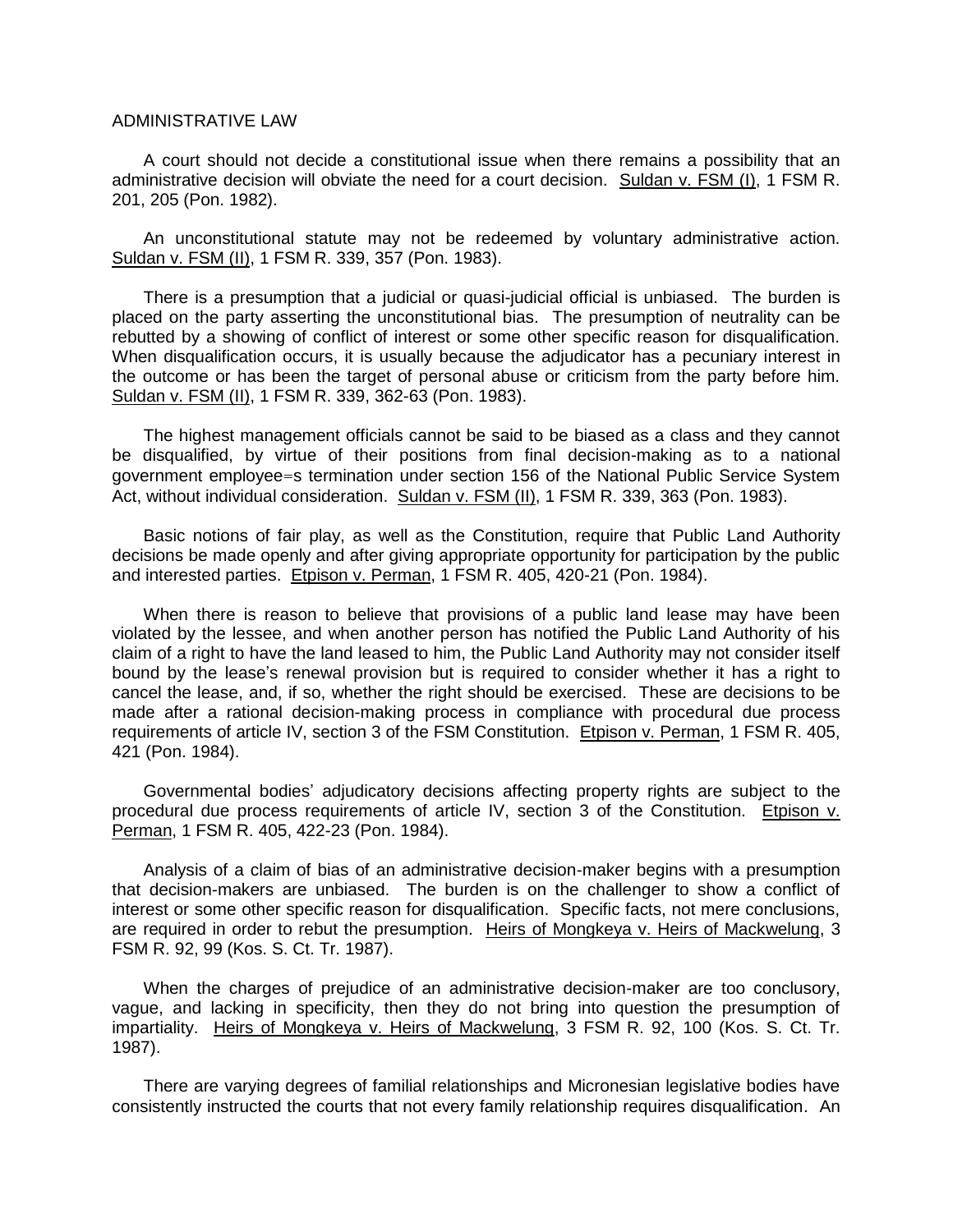affidavit, stating that an administrative decision-maker is a relative of a party, but not saying whether he is a near relative and failing to set out the degree of relationship, is insufficient to constitute a claim of statutory violation. Heirs of Mongkeya v. Heirs of Mackwelung, 3 FSM R. 92, 100 (Kos. S. Ct. Tr. 1987).

When the land commission concludes that a traditional gift of land, a "kewosr," has been made, but is unable to determine who made the gift, and when, and does not explain any details about the customary gift sufficient to explain how it has determined that a kewosr was made, the opinion does not reflect proper resolution of the legal issues or reasonable assessment of the evidence and therefore must be set aside. Heirs of Mongkeya v. Heirs of Mackwelung, 3 FSM R. 395, 402 (Kos. S. Ct. Tr. 1988).

The Secretary of Finance lacks the authority to terminate administratively the fiscal year prior to its lawful expiration period where such termination precludes the judiciary from making obligations during the entire fiscal year for which an appropriation is made. Mackenzie v. Tuuth, 5 FSM R. 78, 88 (Pon. 1991).

In implementing the provisions of the Financial Management Act the Secretary of Finance must disburse funds within 30 days of the submission of a payment request unless the withholding of payment approval is necessary to prevent the misappropriation or over-obligation of a specific appropriation. Mackenzie v. Tuuth, 5 FSM R. 78, 88 (Pon. 1991).

Conditions on commercial fishing permits issued by the Micronesian Maritime Authority need not be "reasonable" as with recreational permits. FSM v. Kotobuki Maru No. 23 (I), 6 FSM R. 65, 73 (Pon. 1993).

The state cannot raise as a defense a plaintiff's failure to comply with its administrative procedures for claims when denial of opportunity for administrative relief is one of the injuries the plaintiff complains of. Ponape Constr. Co. v. Pohnpei, 6 FSM R. 114, 119-20 (Pon. 1993).

Where a state law contains potentially conflicting provisions regarding administrative procedures claimants must follow, the decision of a claimant to follow one provision but not the other so as to preserve her right to bring suit on a claim is reasonable and does not constitute a basis for dismissing the action. Abraham v. Lusangulira, 6 FSM R. 423, 425-26 (Pon. 1994).

It is incumbent on parties to follow administrative procedures concerning their disputes as designated by applicable state law before coming to court unless and until the state law is judged invalid. Abraham v. Lusangulira, 6 FSM R. 423, 426 (Pon. 1994).

Congress may constitutionally authorize by statute administrative agencies to perform many different investigatory functions, among them the auditing of books and records, the issuance of subpoenas requiring the disclosure of information relevant to the agency's functions, and requiring the sworn testimony of witnesses. FSM Social Sec. Admin. v. Weilbacher, 7 FSM R. 137, 141-42 (Pon. 1995).

While MMA is authorized to issue, deny, cancel, suspend or impose restrictions on FSM fishing permits for fishing law violations, this is not the government's exclusive remedy because the FSM Attorney General is separately authorized to enforce violations of the foreign fishing agreement, Title 24 or the permit through court proceedings for civil and criminal penalties and forfeitures. FSM v. Ting Hong Oceanic Enterprises, 8 FSM R. 79, 92-93 (Pon. 1997).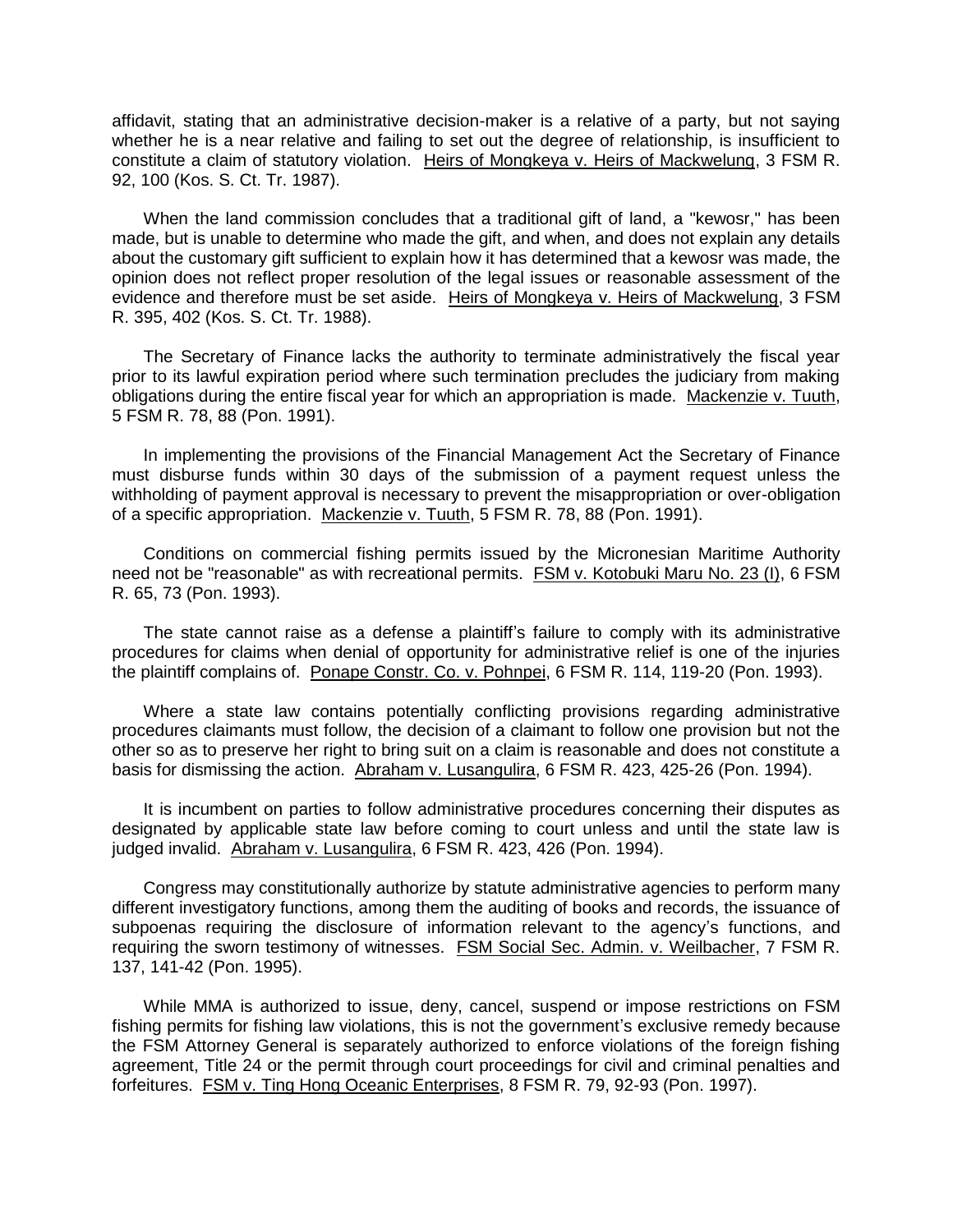When a court case containing a count for trespass and injunctive relief raises the issue of who holds title to the land in question, the case will be transferred to the Chuuk Land Commission for adjudication of the parties' claims to ownership pursuant to its administrative procedure. Choisa v. Osia, 8 FSM R. 567, 568 (Chk. S. Ct. Tr. 1998).

Administrative agencies in the form of Registration Teams and the Land Commission are created and an administrative procedure are provided for the purpose of determining the ownership of land and the registration thereof. Choisa v. Osia, 8 FSM R. 567, 568 (Chk. S. Ct. Tr. 1998).

In some circumstances, two remedies may be available to the same party for the enforcement of the same right, one in the judicial and the other in the administrative forum. Mark v. Chuuk, 8 FSM R. 582, 583 (Chk. S. Ct. Tr. 1998).

In administrative law in regard to controversies in which the same parties and the same subject matter are involved, when two or more tribunals have concurrent jurisdiction, the tribunal first assuming jurisdiction retains it to the exclusion of all other tribunals in which the proceeding might have been initiated. Mark v. Chuuk, 8 FSM R. 582, 583-84 (Chk. S. Ct. Tr. 1998).

Under the doctrine of primary jurisdiction it is for the Land Commission, not the court, to decide land boundaries, and the Land Commission must be given the chance to conclude its administrative process. Small v. Roosevelt, Innocenti, Bruce & Crisostomo, 10 FSM R. 367, 370 (Chk. 2001).

Adjudicatory decisions of governmental bodies affecting property rights are subject to the procedural due process requirements of the Constitution. Due process requirements are applicable to the proceedings of the Kosrae Land Commission. Ittu v. Heirs of Mongkeya, 10 FSM R. 446, 447 (Kos. S. Ct. Tr. 2001).

When the Senior Land Commissioner failed to disqualify himself after the parcel was recorded for adjudication, took part in the hearing and consideration of the parcel by appointing the two pro-tempore members of the registration team, and failed to disqualify himself from the matter until after the two Associate Land Commissioners had concurred on the findings and decision, awarding ownership of the parcel to his family, his actions violated Kosrae State Code, Section 11.602 and the due process protection provided by the Kosrae Constitution. Langu v. Heirs of Jonas, 10 FSM R. 547, 549 (Kos. S. Ct. Tr. 2002).

While the naked right to legislate may not be delegated, the power to enforce legislation and to enlarge on standards defined in a statute can be delegated if the statute contains reasonable guidance and reasonable definition of the standards to be employed and the matter that is to be regulated. In order for the delegation of legislative authority to pass constitutional muster, there must be a delineation of policy, a designation of the agency to implement it, and a statement of the outer boundaries of the authority delegated. Sigrah v. Speaker, 11 FSM R. 258, 261 (Kos. S. Ct. Tr. 2002).

If the legislative body has given to administrative officials the power to bring about the result legislated, rather then the power to legislate the result, then there is no unconstitutional delegation of legislative power. A proper delegation of legislative power may be made to an official within the executive branch. Sigrah v. Speaker, 11 FSM R. 258, 261 (Kos. S. Ct. Tr. 2002).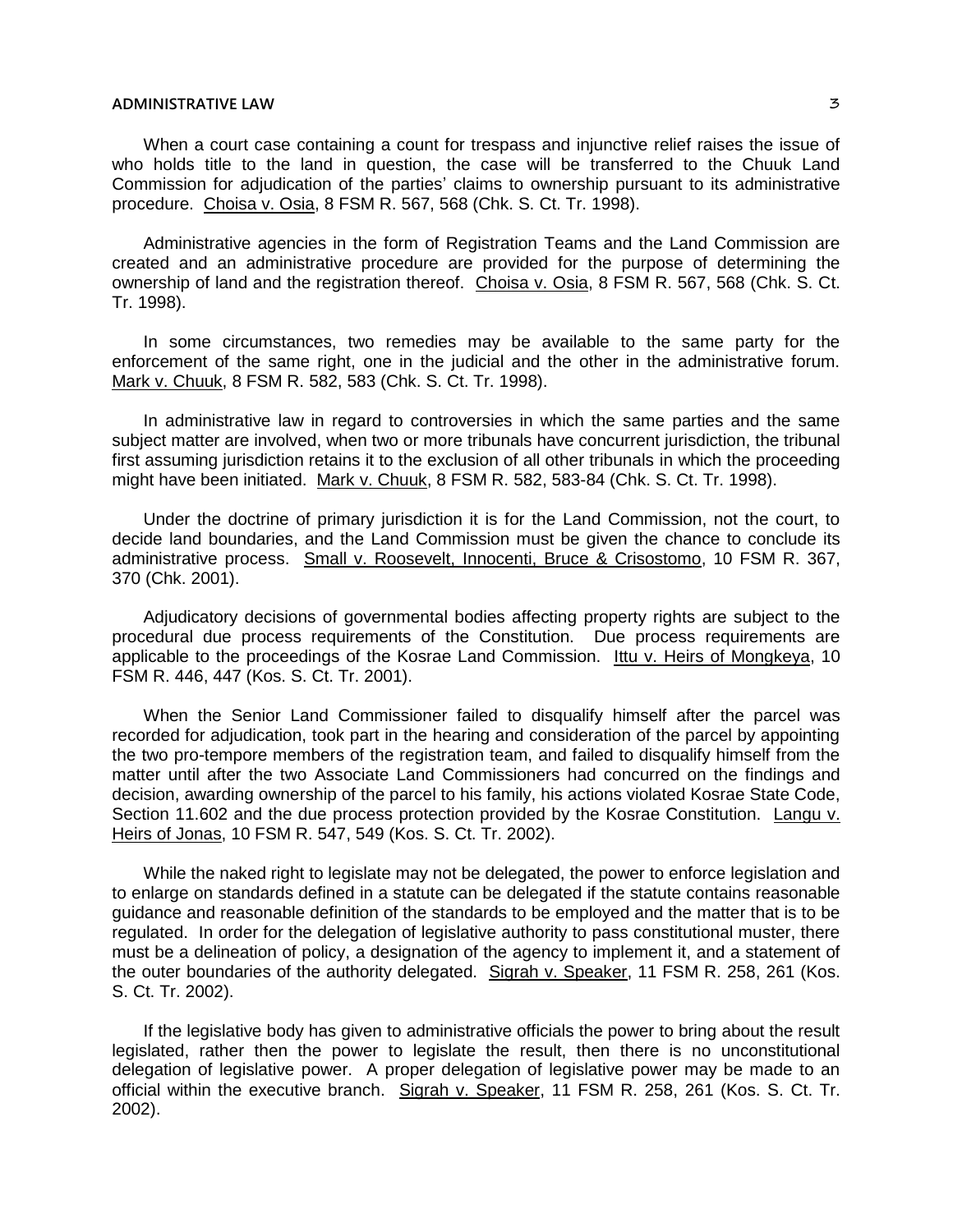The Legislature may make a delegation of power to specified officials, or administrative agencies within the executive branch. This necessarily includes the Governor, and such a delegation is appropriate because a proper, limited delegation of power confers on the delegatee the power to bring about a result that has already been legislated. Sigrah v. Speaker, 11 FSM R. 258, 261 (Kos. S. Ct. Tr. 2002).

It was arbitrary and an abuse of discretion for the state to accept an irrevocable letter of credit as security for a transaction from one company and reject the same irrevocable letter of credit from another company. Nagata v. Pohnpei, 11 FSM R. 265, 272 (Pon. 2002).

When, despite several tries by counsel, a state employee=s 1987 written grievance was never acted upon due to the state's inaction throughout the administrative process although the applicable statutes entitled him to a written response, the employee=s cause of action accrued and the statute of limitations began to run only when he left state employment in 1997. The state=s own inaction cannot be used to run against the six-year statute of limitations. Kosrae v. Skilling, 11 FSM R. 311, 316-17 (App. 2003).

The FSM Rules of Civil Procedure do not apply to proceedings before administrative agencies. Andrew v. FSM Social Sec. Admin., 12 FSM R. 101, 104 (Kos. 2003).

Chuuk Election Code, section 55 involves complaints in general by any citizen involving any misconduct and a candidate, when the candidate is contesting the election of another, is required, not to follow section 55, but to follow the administrative process specifically set forth in sections 123 through 130 for election contests. The completion of the administrative process outlined in section 55 is delegated to the Election Commission, not to the complainant since it is the Commission that makes the referrals to the other agencies, not the complainant. Samuel v. Chuuk State Election Comm'n, 14 FSM R. 586, 590 (Chk. S. Ct. App. 2007).

Annual representation fund allowance are funds restricted to the purposes and by the procedures set forth in the Representation Fund Act. Chuuk v. Robert, 16 FSM R. 73, 79 (Chk. S. Ct. Tr. 2008).

Any regular employee who is suspended for more than the three working days, demoted, or dismissed may appeal to the branch head or his designee within fifteen days after written notice of the suspension, demotion or dismissal has been transmitted to him, and upon receiving such appeal, the branch head, or his designee, shall form an ad hoc hearing committee of three members. Palsis v. Kosrae, 16 FSM R. 297, 312 (Kos. S. Ct. Tr. 2009).

If an employee=s immediate supervisor does not settle a grievance to the employee's satisfaction, then the employee may forward the grievance in writing to the State Personnel Officer and request review by a formal panel. The formal panel will then be provided with the necessary government records, hear the grievance, and make its recommendation to the Governor. The Governor then resolves the grievance. The administrative procedure does not include asking the Director of the Department of Administrative Services to resolve the matter (unless the Director is the aggrieved employee's immediate supervisor). Weriey v. Chuuk, 16 FSM R. 329, 331 (Chk. 2009).

Cases involving effective denials by administrative bodies generally arise where the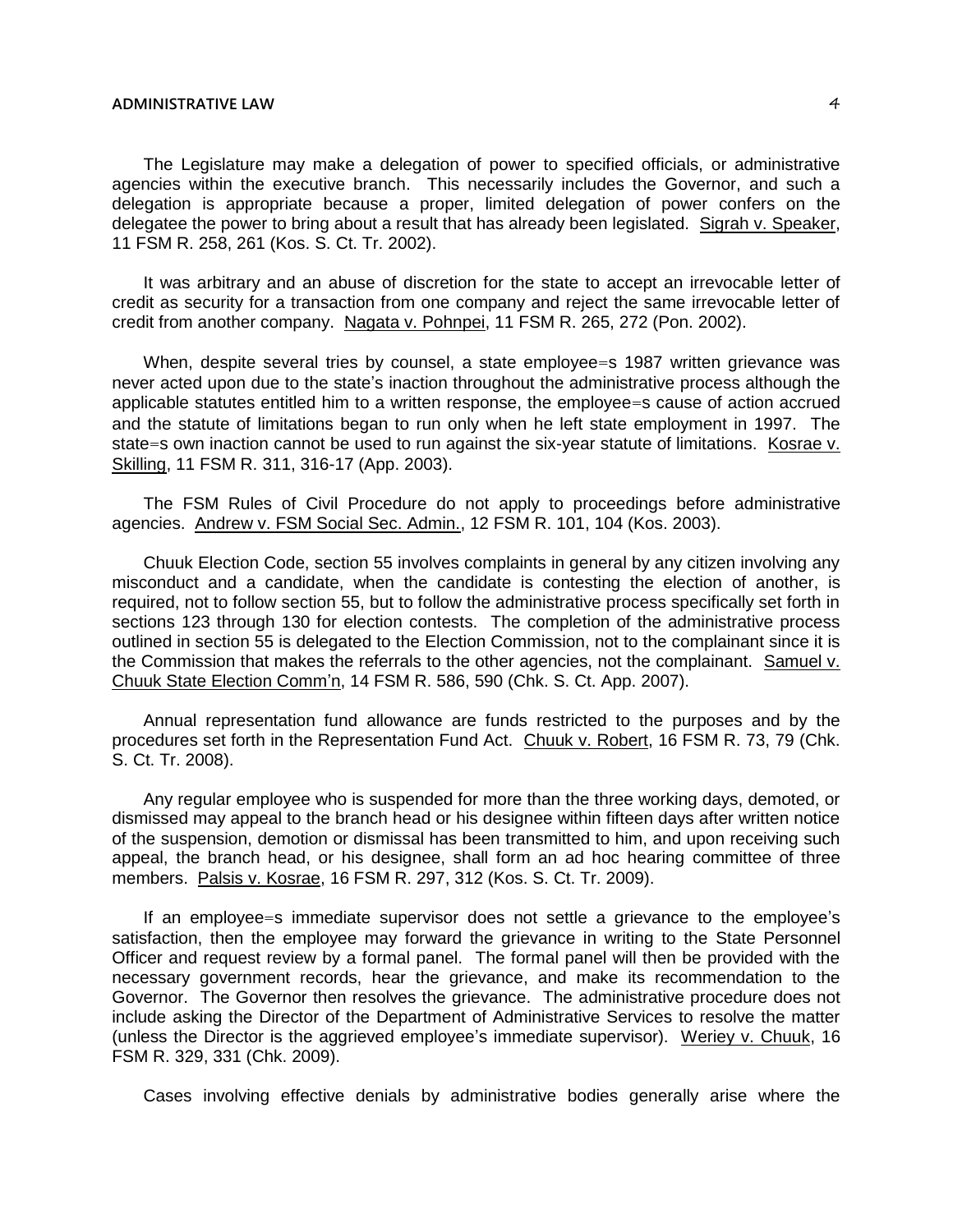administrative body fails to take steps to provide an administrative remedy. Doone v. Chuuk State Election Comm'n, 16 FSM R. 459, 462 (Chk. S. Ct. App. 2009).

A grant of the power to "sue and be sued" is the usual legal formulation by which a government agency is granted the power to independently hire its own attorneys instead of being represented by the attorney general. Arthur v. Pohnpei, 16 FSM R. 581, 590 (Pon. 2009).

When the FSM public laws that created a government agency did not confer upon that agency the power to sue and be sued in its own name, that agency cannot be represented in court by any counsel other than the FSM Attorney General. Arthur v. Pohnpei, 16 FSM R. 581, 590 (Pon. 2009).

Since the Federated Development Authority was an instrumentality of the national government created by an FSM Congress enactment, the presence of (uncompensated) persons, who are not national government employees on the FDA Policy Board does not make the FDA something other than a national government instrumentality. Arthur v. Pohnpei, 16 FSM R. 581, 590 (Pon. 2009).

A government agency=s power to sue and be sued in its own name does not mean that the attorney general cannot ever represent that agency or that the attorney general needs express prior authorizations to represent that agency. The attorney general may represent such an agency without any affirmative authorization to do so as long as that agency does not object to the representation. Arthur v. Pohnpei, 16 FSM R. 581, 590 (Pon. 2009).

A demand by opposing parties that they be provided with written authorization from both the two government agencies that permit the FSM Department of Justice to represent each of the agencies is meritless and must be rejected. Arthur v. Pohnpei, 16 FSM R. 581, 591 (Pon. 2009).

Whereas the Pohnpei Division of Personnel, Labor and Manpower Development may issue orders and decisions, the Treasury Director has the final decision, and to give meaning to that finality, the Director's powers include issuing any orders necessary to arrive at and give effect to the decision. Smith v. Nimea, 17 FSM R. 125, 130 (Pon. 2010).

Since the Pohnpei Residents Employment Act of 1991 does not solely empower the Division of PL&MD to hold hearings, and since it does vest the power of the final decision in the Director, it follows both that the hearing before the Director was legitimate pursuant to the Act, and that there was a legitimate hearing pursuant to the Act. Smith v. Nimea, 17 FSM R. 125, 130 (Pon. 2010).

An unconstitutional statute may not be redeemed by voluntary administrative action. Continental Micronesia, Inc. v. Chuuk, 17 FSM R. 526, 533 (Chk. 2011).

Even if the Chuuk service taxes on air passenger tickets and courier services were not unconstitutional taxes, they would still be invalid when the regulatory enforcement and interpretation of the service tax statute exceeded or limited that statute=s reach. Continental Micronesia, Inc. v. Chuuk, 17 FSM R. 526, 533 (Chk. 2011).

When the FSM civil rights statute is not as expansive as 42 U.S.C. ' 1988 because it allows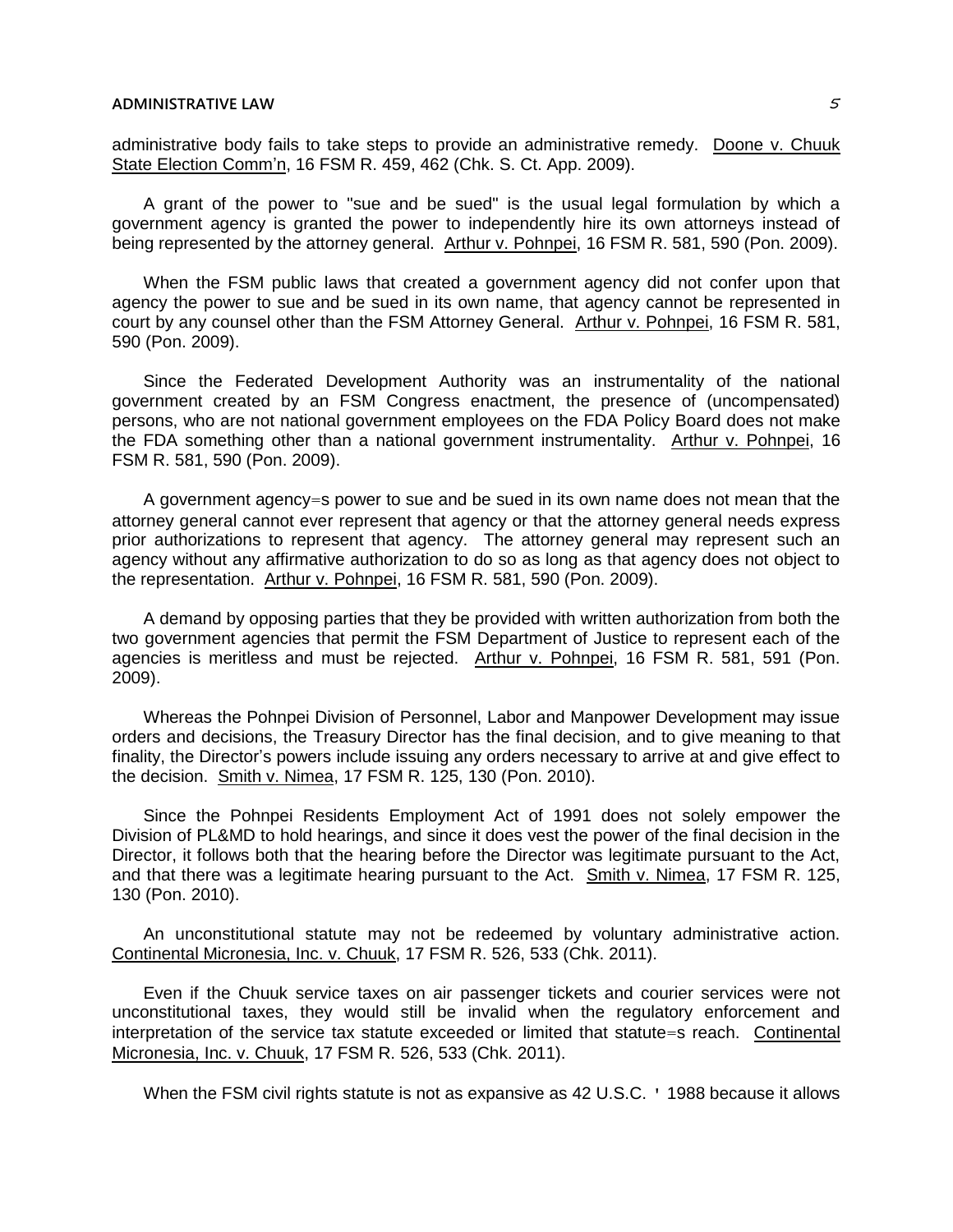an attorney=s fee award only in an action brought under 11 F.S.M.C. 701(3) and when an "action" is a court case while a "proceeding" includes both administrative and judicial proceedings, 11 F.S.M.C. 701(3) does not authorize the award of attorney's fees for administrative proceedings, even for administrative proceedings that were a prerequisite to a later court action (the exhaustion of administrative remedies requirement). It authorizes an attorney=s fee award only for actions (court cases) brought under 11 F.S.M.C. 701(3). Poll v. Victor, 18 FSM R. 402, 405 (Pon. 2012).

Due process would seem to require a prompt post-seizure hearing before the administrative agency that has administratively levied execution of unpaid taxes. Harper v. Chuuk State Dep=t of Admin. Servs., 19 FSM R. 147, 155 (Chk. 2013).

A statute that permits a taxpayer to file an action in court to recover any challenged taxes is likely an inadequate substitute for a prompt post-seizure hearing before the tax authorities that might resolve the matter without the need for court proceedings and from which a still aggrieved taxpayer may then resort to a court suit. It may be that such an administrative hearing is available through the statute governing administrative hearings although that is not entirely clear. Harper v. Chuuk State Dep't of Admin. Servs., 19 FSM R. 147, 155 (Chk. 2013).

52 F.S.M.C. 146 does not provide for administrative remedies or administrative appeals of any kind in abandonment of employment cases. Manuel v. FSM, 19 FSM R. 382, 386 (Pon. 2014).

The Public Service System Act delineates procedures that must be followed in terminating an employee for unsatisfactory performance and mandates that no dismissal or demotion of a permanent employee is effective until the management official transmits to the employee a written notice setting forth the specific reasons for the dismissal or demotion and the employee=s rights of appeal and it further mandates that any regular employee who is dismissed may appeal through an administrative review process. A crucial part of the administrative review process is a hearing before an ad hoc committee, and subsequent preparation of a full written statement of findings of fact. Manuel v. FSM, 19 FSM R. 382, 386 (Pon. 2014).

A quorum is defined as the minimum number of members who must be present for a deliberative assembly to legally transact business. Neth v. FSM Social Sec. Admin., 19 FSM R. 639, 642 (Pon. 2015).

The commonly recognized definition of a quorum is that it is such a number of a body as is competent to transact business in the absence of the other members. Neth v. FSM Social Sec. Admin., 19 FSM R. 639, 642 (Pon. 2015).

When three of the five appointed Social Security Board members are present this constitutes a valid quorum or a simple majority, and when, in adding the *ex officio* administrator, four out of the six total members are in attendance, it gives the Board valid authority to transact business. Neth v. FSM Social Sec. Admin., 19 FSM R. 639, 643 (Pon. 2015).

The Social Security Board is competent to execute its duties and responsibilities with the absence of two of the total five members. Neth v. FSM Social Sec. Admin., 19 FSM R. 639, 643 (Pon. 2015).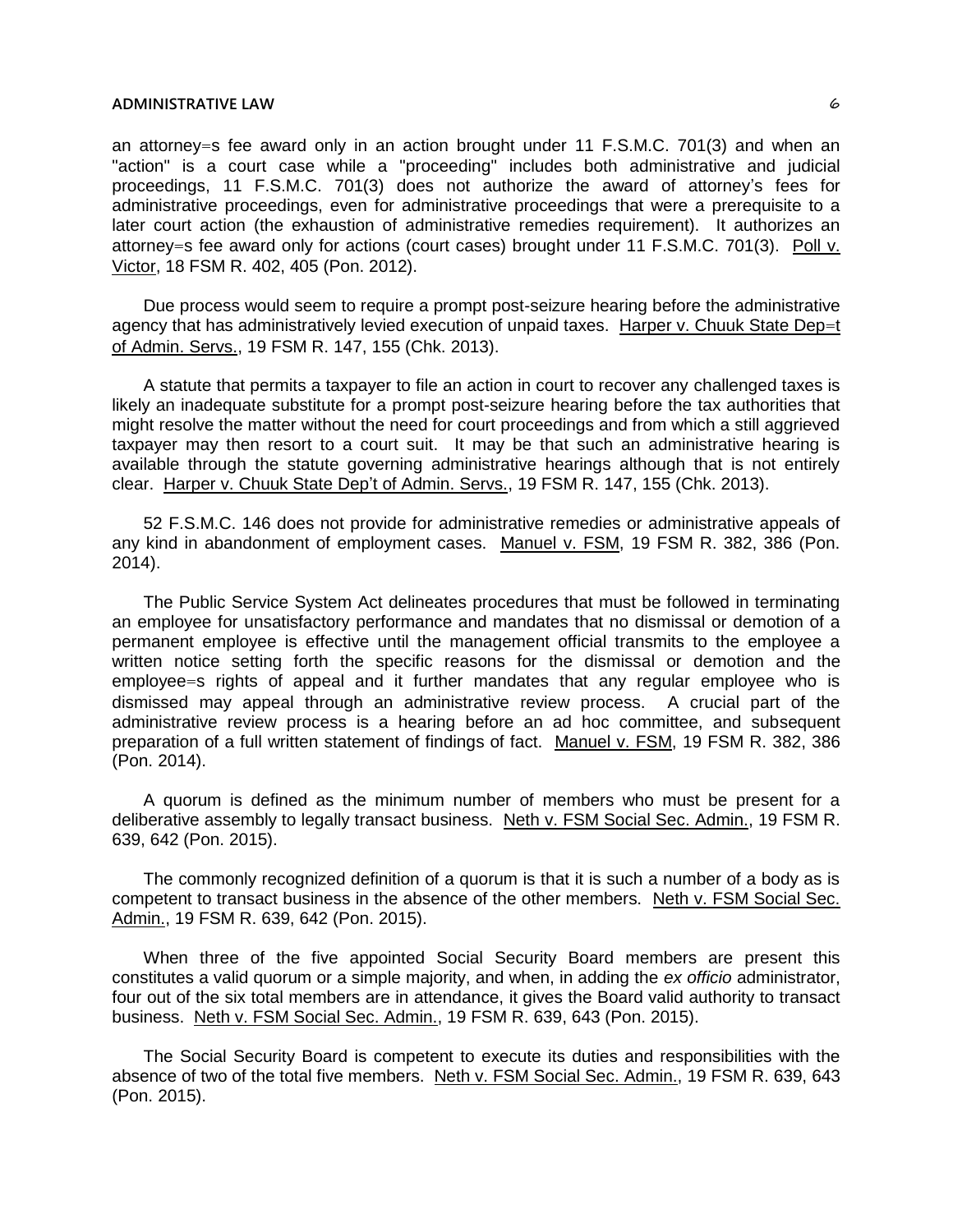When three members are present along with the Administrator, the Social Security Board is competent to transact business. Neth v. FSM Social Sec. Admin., 19 FSM R. 639, 643 (Pon. 2015).

Since the Executive Director of the Department of Education is an office uniquely created by the Chuuk Constitution, and since both the Chuuk Constitution and the applicable statute provide the sole means by which an Executive Director may be removed, the court must conclude that the general statutory provisions of the Administrative Procedures Act do not apply to the removal of the head of the Education Department. When it comes to the Executive Director=s removal, there is no higher administrative agency than the Board of Education. Macayon v. Chuuk State Bd. of Educ., 19 FSM R. 644, 648-49 (Chk. S. Ct. Tr. 2015).

All College of Micronesia employment contract disputes are to be treated as a grievance, subject to the mandatory grievance procedure which has two components: the informal and the formal. The aggrieved employee must first pursue the grievance informally, and if the efforts to resolve the grievance through the informal procedure have failed, the aggrieved employee may proceed to the formal grievance procedure. Ramirez v. College of Micronesia, 20 FSM R. 254, 264 (Pon. 2015).

A former employee may still pursue a grievance through the public service system administrative procedure if the grievance arose while the employee was a public service system member, especially if the grievance was pending at the time the employee left the public service system since access to the administrative procedure is not precluded even though the aggrieved party is no longer a public service system employee. Eperiam v. FSM, 20 FSM R. 351, 355 (Pon. 2016).

An administrative body has no more license to deny jurisdiction than to usurp it. Eperiam v. FSM, 20 FSM R. 351, 356 (Pon. 2016).

A state agency has only such rights, powers, and duties as the state legislature sees fit to bestow upon it through a duly enacted statute. Thus the legislature may, through another duly enacted statute, alter or may revoke any of those rights, powers, and duties. In re Constitutionality of Chuuk State Law No. 14-18-23, 22 FSM R. 258, 266 (Chk. 2019).

A state legislature that has created a commission by statute can abolish that commission by statute, just as it could, by statute, abolish most any governmental agency that it has created by statute, except those agencies which the state's constitution requires it to create. In re Constitutionality of Chuuk State Law No. 14-18-23, 22 FSM R. 258, 266 & n.8 (Chk. 2019).

An administrative agency action is arbitrary and capricious when it is taken without sound basis in reason or regard to the facts. Macayon v. FSM, 22 FSM R. 544, 553 (Chk. 2020).

When, because the court referred the matter for administrative review, the plaintiff had an opportunity to vindicate its rights and the Secretary reevaluated his previous decisions and reversed himself, the error was corrected through the administrative review process, which is consistent with the procedure's purpose. The court thus cannot find a reason to award the plaintiff damages or attorney's fees, especially when the plaintiff waited a year before exercising its rights under the statute, which greatly increased its attorney's fees due to the need to obtain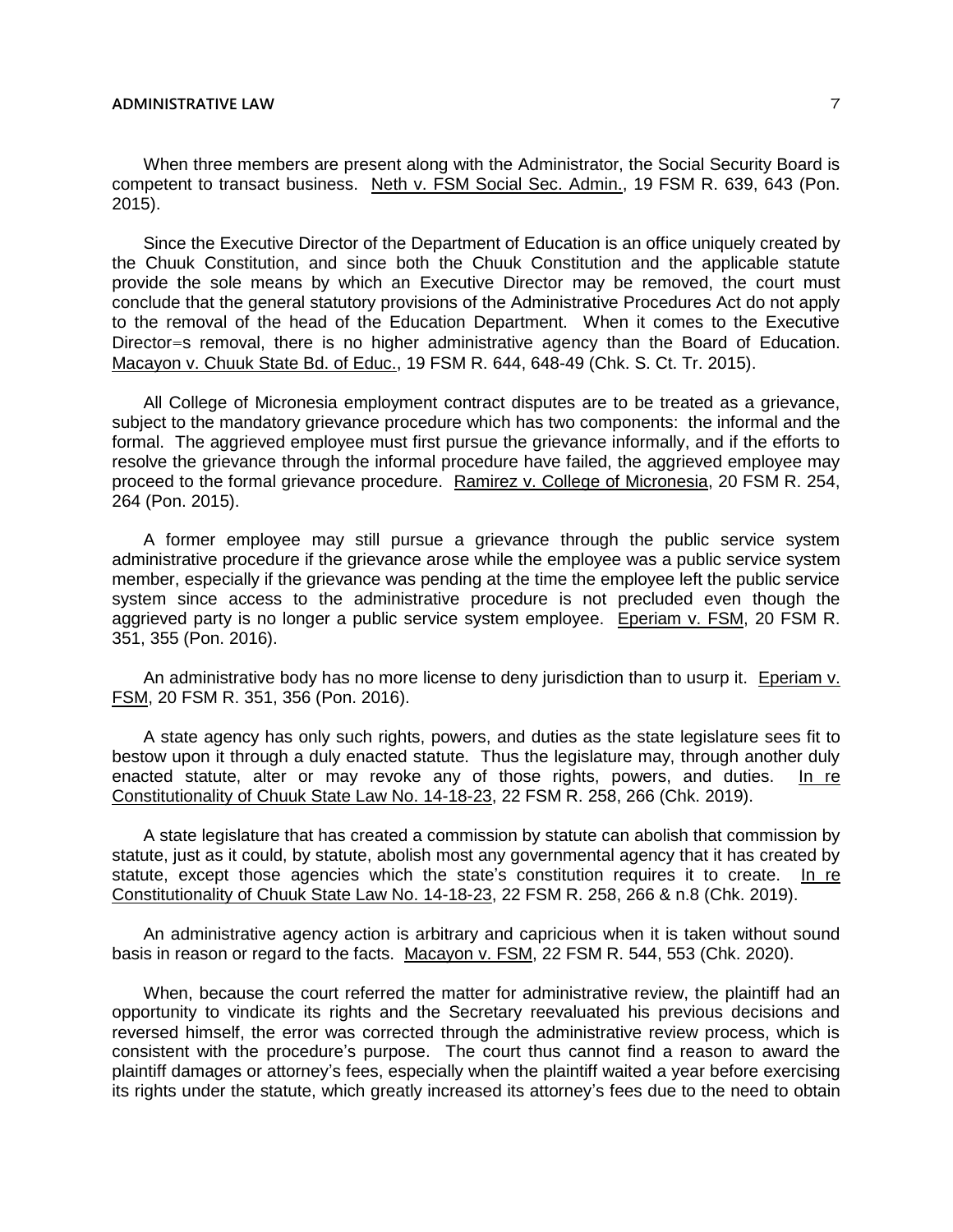#### **ADMINISTRATIVE LAW ─ ADMINISTRATIVE PROCEDURE ACT** 8

injunctive relief. New Tokyo Medical College v. Kephas, 22 FSM R. 625, 634-35 (Pon. 2020).

─ Administrative Procedure Act

The FSM Supreme Court finds within the Administrative Procedure Act, 17 F.S.M.C. ' 101-113, the necessary flexibility to expedite review of an administrative proceeding. Olter v. National Election Comm'r, 3 FSM R. 123, 128 (App. 1987).

Where there is a conflict between a statute of general application to numerous agencies or situations, such as the APA, and a statute specifically aimed at a particular agency or procedure, such as the National Election Code, the more particularized provision will prevail. This rule is based upon recognition that the legislative body, in enacting the law of specific application, is better focused and speaks more directly to the affected agency and procedure. Olter v. National Election Comm'r, 3 FSM R. 123, 129 (App. 1987).

For elections, the timing provisions of the National Election Code prevail over any conflicting timing set out in the APA. Olter v. National Election Comm'r, 3 FSM R. 123, 129 (App. 1987).

The fact that some provisions of the APA are overridden by the National Election Code does not constitute either an explicit or implicit statement that the judicial review provisions of the APA are partially or wholly inapplicable to appeals from decisions of the commissioner. The APA is not an all or nothing statute. That the APA's timing provisions do not apply to recount petitions does not mean the APA=s judicial review provisions are inapplicable to appeals from denial of such petitions. Olter v. National Election Comm'r, 3 FSM R. 123, 130 (App. 1987).

The APA enacted by the Congress of the Federated States of Micronesia is quite similar to the United States Administrative Procedure Act, but differs in that the FSM's APA imposes more affirmative obligations and requires the court to make its own factual determinations. Olter v. National Election Comm'r, 3 FSM R. 123, 131 (App. 1987).

A decision by the Secretary denying applicant a permit to practice law in Yap is an agency decision within the provisions of the Administrative Procedure Act. Michelsen v. FSM, 5 FSM R. 249, 253 (App. 1991).

When the Secretary denied an application for a foreign investment permit without delivering notice of his action, made no statement of the reasons in support of his denial, and failed to report to the President, the decision was made without substantial compliance with the procedures required by law and was therefore unlawful. Michelsen v. FSM, 5 FSM R. 249, 254- 55 (App. 1991).

Since the denial of the application resulted in a decrease in the availability of legal services in Yap and since the Secretary did not properly weigh the extent to which the application would contribute to the constitutional policy of making legal services available to the of the Federated States of Micronesia, the denial of the foreign investment permit to practice law in Yap was unwarranted by the facts in the record and therefore unlawful. Michelsen v. FSM, 5 FSM R. 249, 256 (App. 1991).

The principle of exhaustion of administrative remedies requires that a plaintiff obtain a final judgment before appeal, and that failure to do so will bar the plaintiff's claims; more specifically,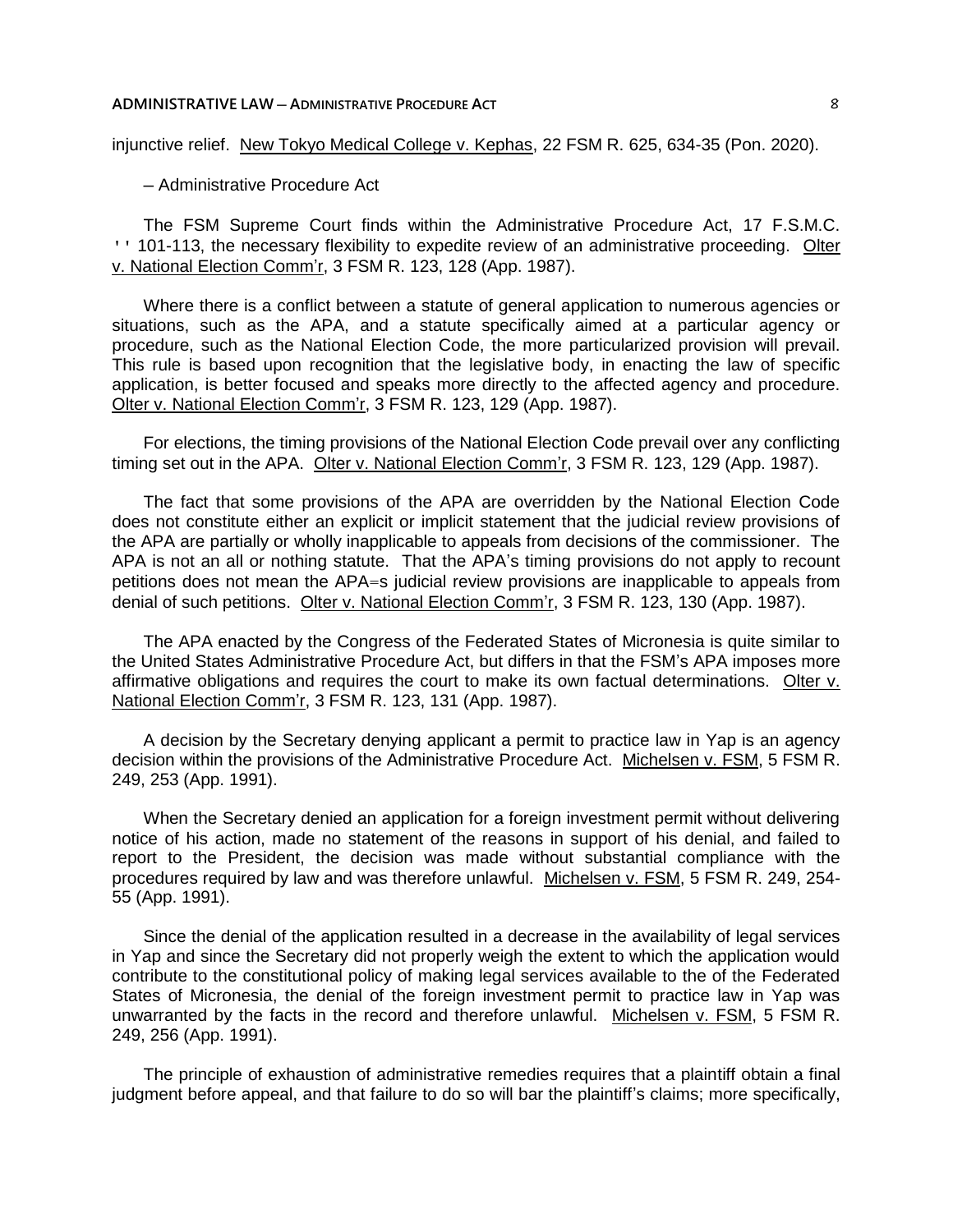## **ADMINISTRATIVE LAW ─ ADMINISTRATIVE PROCEDURE ACT** 9

Pohnpei state law provides that employers, employees, or any other persons who are adversely affected by orders or decisions issued without a hearing have the right to a hearing upon request. Smith v. Nimea, 17 FSM R. 284, 287 (Pon. 2010).

Trust Territory Code Title 17 is retained as Chuuk state law through the Chuuk Constitution's Transition Clause. Chuuk Health Care Plan v. Pacific Int'l, Inc., 17 FSM R. 535, 540 n.1 (Chk. 2011).

The Administrative Procedures Act applies to all agency actions unless explicitly limited by a Congressional statute, and significantly, it applies even if the enabling act does not mention it. Ramirez v. College of Micronesia, 20 FSM R. 254, 263 (Pon. 2015).

Since the College of Micronesia is an agency and instrumentality of the government, the Administrative Procedures Act should apply to all COM board decisions including employment disputes. Accordingly, a COM employee is required to bring his grievances to the agency tribunal, as the court of first instance under the primary jurisdiction doctrine, and complete the administrative procedures before the FSM Supreme Court will adjudicate the complaint. Ramirez v. College of Micronesia, 20 FSM R. 254, 263 (Pon. 2015).

Although a hearing officer has the discretion to decide which recording method to use, stenographic or recording machine, the hearing officer does not have the discretion to altogether fail to make a record of the hearing. Louis v. FSM Social Sec. Admin., 20 FSM R. 268, 274 (Pon. 2015).

At the hearing officer's discretion, evidence may be taken stenographically or by recording machine. Louis v. FSM Social Sec. Admin., 20 FSM R. 268, 274 (Pon. 2015).

The Administrative Procedures Act provisions apply to all agency action unless Congress by law provides otherwise, and it applies to the Social Security Administration appeals because no part of the Social Security Act provides otherwise. Seiola v. FSM Social Sec. Admin., 21 FSM R. 205, 209 (Pon. 2017).

Since the Administrative Procedures Act applies to all agency action unless Congress by law provides otherwise, it applies to the Social Security Administration because no part of the Social Security Act provides otherwise. Eliam v. FSM Social Sec. Admin., 21 FSM R. 412, 415 (App. 2018).

53 F.S.M.C. 703 delegates to the Social Security Administration authority to promulgate regulations and provides that the Board may, pursuant to the Administrative Procedures Act, adopt, amend, or rescind regulations for the administration of the Social Security law. Eliam v. FSM Social Sec. Admin., 21 FSM R. 412, 416 (App. 2018).

On an appeal from an FSM administrative agency, the court, under the Administrative Procedures Act, must hold unlawful and set aside agency actions and decisions found to be arbitrary, capricious, an abuse of discretion, or otherwise not in accordance with law; or contrary to constitutional right, power, privilege, or immunity; or without substantial compliance with the procedures required by law. This applies to all agency action unless Congress by law provides otherwise, and it applies to the Social Security Administration appeals because the Social Security Act does not provide otherwise. Robert v. FSM Social Sec. Admin., 21 FSM R. 490, 492-93 (Kos. 2018).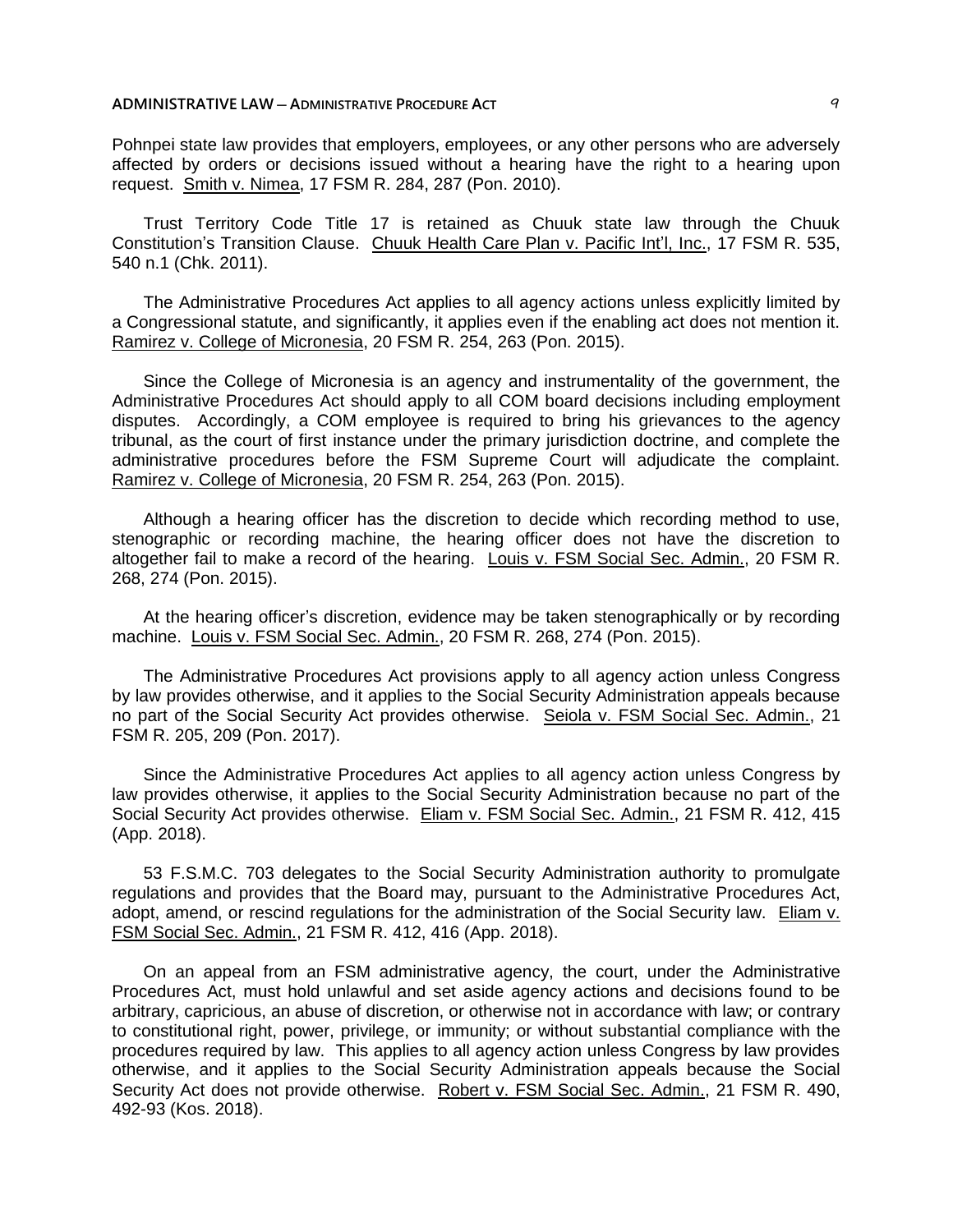When a plaintiff successfully creates a presumption, he not only satisfies his burden of going forward but also shifts that burden to the defendant. The defendant then must rebut the presumption to satisfy his burden of going forward. The burden of persuasion normally remains on the plaintiff for his claim throughout the trial. Robert v. FSM Social Sec. Admin., 22 FSM R. 388, 393 (Kos. 2019).

Since the court can compel agency action unlawfully withheld or unreasonably delayed, the court, in such situations, can order that a person's entry permit be renewed as of the date when his last entry permit expired. Macayon v. FSM, 22 FSM R. 544, 555 (Chk. 2020).

The right to appeal a decision under the Education Code is set forth in 40 F.S.M.C. 114, which provides for administrative appeals under 17 F.S.M.C. 108-113. The statutes do not require that applicants for administrative relief be given notice of their right to appeal an adverse decision, but personal notice is required of all hearings after a petition for administrative review is filed. New Tokyo Medical College v. Kephas, 22 FSM R. 625, 633 (Pon. 2020).

A letter seeking clarification about the criteria used to assess a college=s faculty and curriculum, the constituents and qualifications of the evaluation taskforce, and the legality of certain agreements, and that offered to discuss the report and findings, does not constitute a petition for a review hearing, which would trigger the requirement of personal notice of hearings. Nor does a telephone call asking "Why are you doing this?" constitute such a petition. New Tokyo Medical College v. Kephas, 22 FSM R. 625, 634 (Pon. 2020).

─ Exhaustion of Remedies

Exhaustion of administrative remedies before suing in court is not required when it would be futile for a plaintiff to pursue an administrative remedy. Chuuk v. Secretary of Finance, 7 FSM R. 563, 566 n.4 (Pon. 1996).

Although not listed in Civil Rule 8(c) failure to exhaust administrative remedies is an affirmative defense. Pohnpei v. Ponape Constr. Co., 7 FSM R. 613, 619 (App. 1996).

It is not necessary to exhaust one's administrative remedies before filing suit when to do so would be futile. Dorval Tankship Pty, Ltd. v. Department of Finance, 8 FSM R. 111, 115 (Chk. 1997).

When an administrative remedy is provided by statute, relief ordinarily must not only be sought initially from the appropriate administrative agency but such remedy usually must be exhausted before a litigant may resort to the courts. Choisa v. Osia, 8 FSM R. 567, 569 (Chk. S. Ct. Tr. 1998).

The rule requiring the exhaustion of administrative remedies is a wholesome one and an aid to the proper administration of justice. One of the important reasons, is to prevent the transfer to courts of duties imposed by law on administrative agencies. Choisa v. Osia, 8 FSM R. 567, 569 (Chk. S. Ct. Tr. 1998).

The doctrine of exhaustion of administrative remedies requires that no one is entitled to bring a land dispute to court until the Land Commission has been given a chance to decide the case because the Land Commission is the proper forum for the determination of land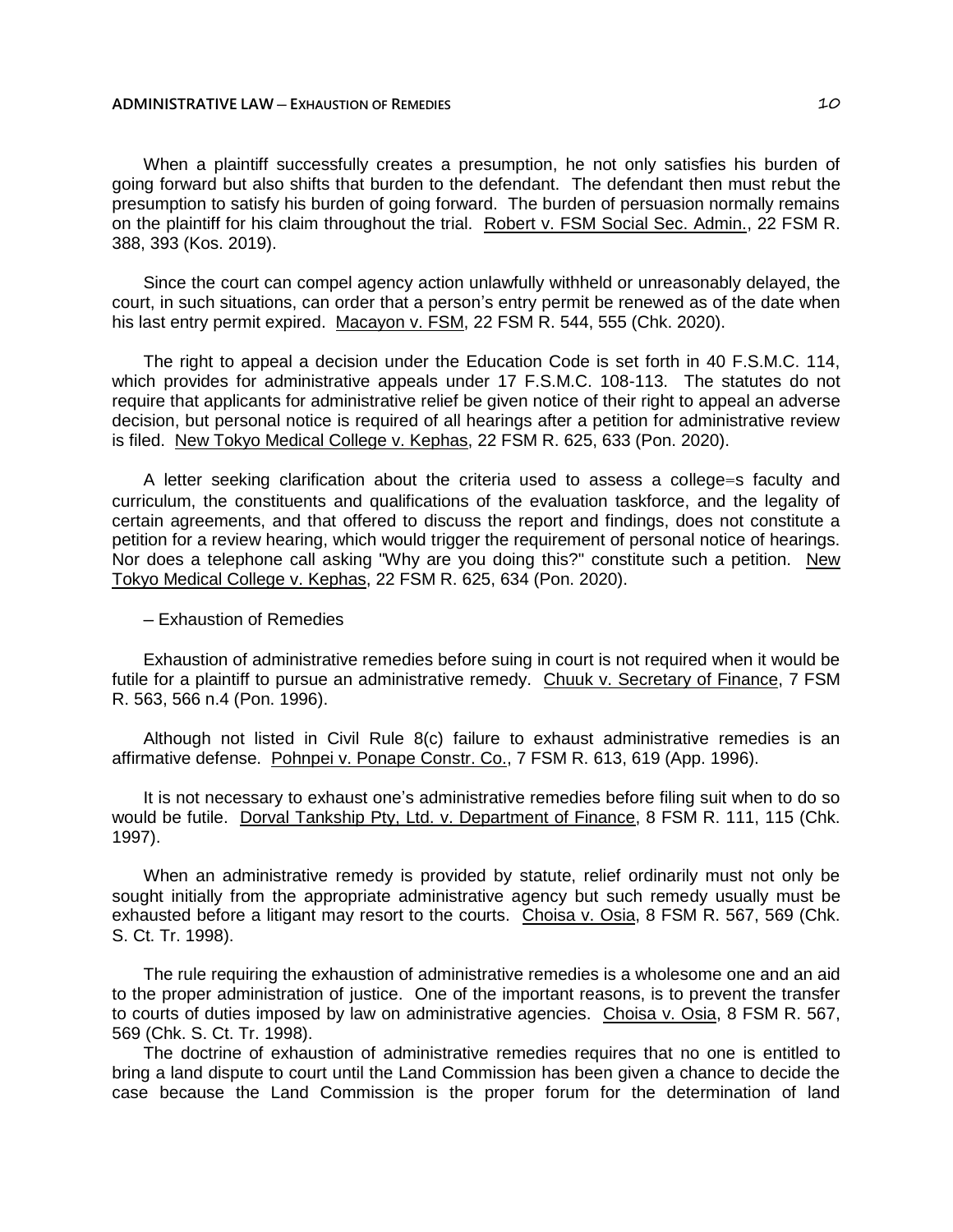#### **ADMINISTRATIVE LAW** — EXHAUSTION OF REMEDIES **11**

ownership. Choisa v. Osia, 8 FSM R. 567, 569 (Chk. S. Ct. Tr. 1998).

When the administrative steps essential for court review of employment terminations have not yet been completed, the court cannot review the termination. Abraham v. Kosrae, 9 FSM R. 57, 60 (Kos. S. Ct. Tr. 1999).

Since no appeal process for grievances existed from June 1997 to February 1998, during which time the complaint was filed, it would have been futile for the plaintiff to follow administrative procedures regarding her grievance. Exhaustion of administrative remedies before suing in court is not required when it would be futile for a plaintiff to pursue an administrative remedy. Abraham v. Kosrae, 9 FSM R. 57, 60-61 (Kos. S. Ct. Tr. 1999).

There are no provisions in Title 18 that prohibit an the filing of a civil action by nonemployee for a grievance based upon facts which occurred during his or her employment with the Kosrae state government. For employees, Title 18 provides that an administrative procedure must be followed first, as prescribed by their branch heads. Abraham v. Kosrae, 9 FSM R. 57, 61 (Kos. S. Ct. Tr. 1999).

Disciplinary actions, suspensions, demotions and dismissals, taken in conformance with Title 18 are in no case subject to review in the courts until the administrative remedies have been exhausted. Grievances are not disciplinary actions. Title 18 does not provide any limitations on the court's review of grievances or grievance appeals. There is no limitation of judicial review with respect to grievances. Abraham v. Kosrae, 9 FSM R. 57, 61 (Kos. S. Ct. Tr. 1999).

A person, including a corporation, who has exhausted all administrative remedies available within an agency and who is aggrieved by a final decision in a contested case is entitled to judicial review. International Bridge Corp. v. Yap, 9 FSM R. 362, 365 (Yap 2000).

The Yap State Code provides that one who has exhausted all administrative remedies available within an agency and who is aggrieved by a final decision in a contested case shall be entitled to judicial review. International Bridge Corp. v. Yap, 9 FSM R. 390, 394, 395 (Yap 2000).

A court will not dismiss a case for failure to exhaust administrative remedies when to do so would require the plaintiff to pursue relief through an unconstitutional procedure. Udot Municipality v. FSM, 9 FSM R. 560, 563 (Chk. 2000).

Exhaustion of remedies means that one must follow whatever procedures are in place to seek reconsideration of an agency's allegedly erroneous decision (within the agency itself) or to seek the decision's reversal at the administrative level (often by the executive body overseeing the agency) before bringing the dispute to the judiciary's attention. Asumen Venture, Inc. v. Board of Trustees, 12 FSM R. 84, 89 (Pon. 2003).

A plaintiff's complaint will not be dismissed because a plaintiff failed to exhaust its administrative remedies by not presenting the substance of its complaint to an agency before filing it with the court when the defendant cannot point to any administrative procedure that the plaintiff should have followed before filing the action, but did not. Asumen Venture, Inc. v. Board of Trustees, 12 FSM R. 84, 89-90 (Pon. 2003).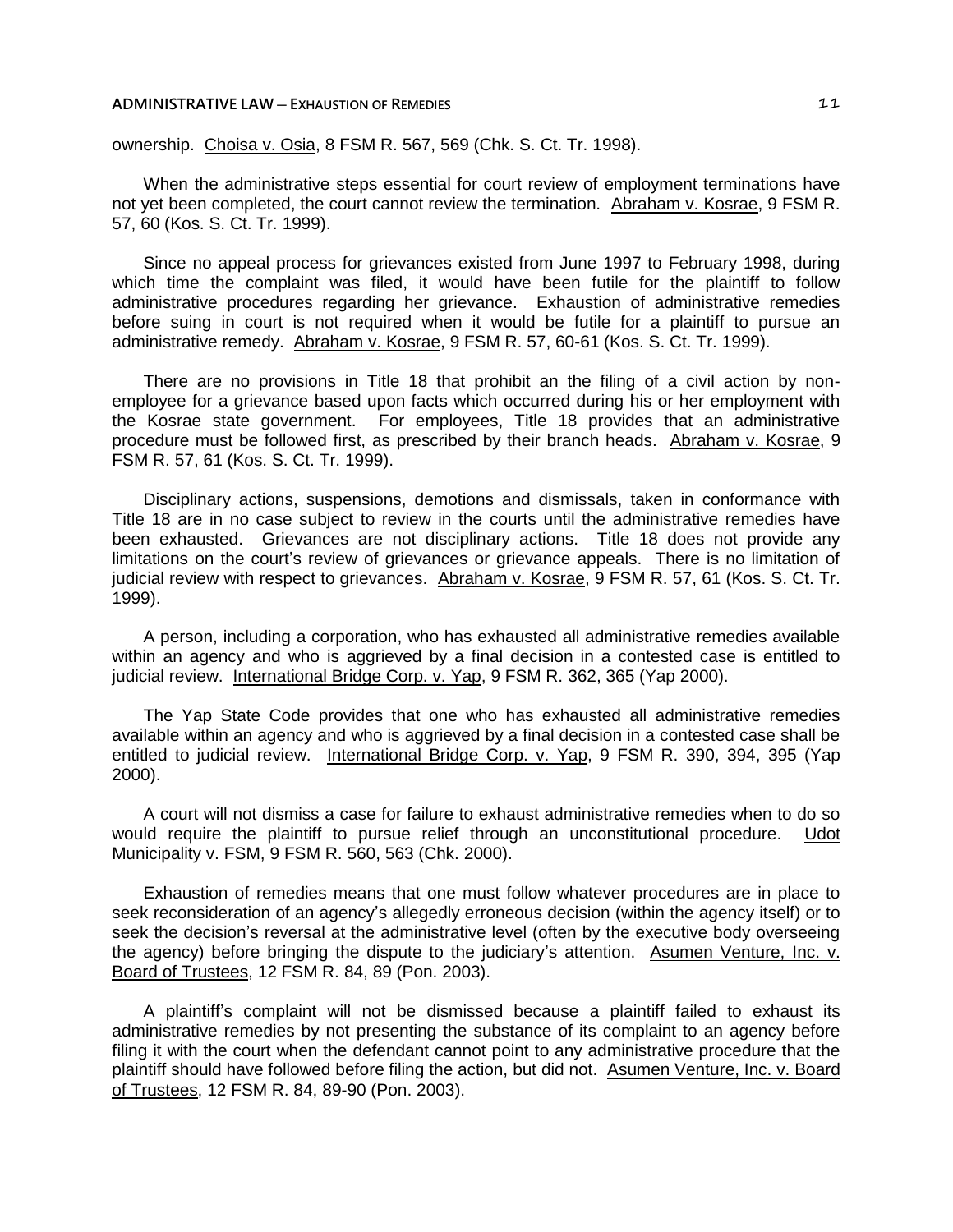## **ADMINISTRATIVE LAW ─ EXHAUSTION OF REMEDIES** 12

A defense that a plaintiff failed to exhaust its administrative remedies, but which does not specify precisely what administrative procedures would be involved and which was not pled, is thus waived. AHPW, Inc. v. FSM, 12 FSM R. 114, 123 (Pon. 2003).

While under normal circumstances exhaustion of administrative remedies is a pre-requisite to bringing an action in court challenging the constitutionality of personnel actions, an exception to this general rule exists. When exhaustion of administrative remedies is rendered futile, due to the bad faith, improper actions or predetermination of the administrative body itself, exhaustion of the administrative process is not required, and redress may be immediately sought in the courts. Tomy v. Walter, 12 FSM R. 266, 270 (Chk. S. Ct. Tr. 2003).

An exception to the requirement of exhausting administrative remedies first is if to do so would be futile. Wiliander v. National Election Dir., 13 FSM R. 199, 203 n.2 (App. 2005).

Failure to exhaust administrative remedies is an affirmative defense. Thus, the plaintiff is not required to plead and prove that it has exhausted its remedies. Rather, the burden to plead and prove the defense falls upon the defendant. Mobil Oil Micronesia, Inc. v. Pohnpei Port Auth., 13 FSM R. 223, 228 (Pon. 2005).

When the statute provides that disciplinary actions taken in conformance with it shall be in no case subject to review in the courts until the administrative remedies therein have been exhausted, but when the plaintiff's termination was not the result of a disciplinary action but was either because the plaintiff held a position where he served at the governor's pleasure or that the proper Public Service System procedures were not used to hire the plaintiff, the lawsuit does not fall within the statute's reach and the case will not be dismissed for failure to exhaust administrative remedies. Naka v. Simina, 13 FSM R. 460, 461 (Chk. 2005).

It is not necessary to exhaust one=s administrative remedies before filing suit when to do so would be futile. Naka v. Simina, 13 FSM R. 460, 461 (Chk. 2005).

When an administrative remedy is provided by statute, relief ordinarily must not only be sought initially from the appropriate administrative agency but such remedy usually must be exhausted before a litigant may resort to the courts. Carlos Etscheit Soap Co. v. Do It Best Hardware, 14 FSM R. 152, 157-58 (Pon. 2006).

An appeal from an administrative agency must be started within the established statutory time period. This has the salutary effect of permitting resolution by the administrative agency, which may either satisfy the aggrieved party or mollify his concerns, thus conserving scarce judicial resources. The only exception to the requirement to exhaust this remedy first is if to do so would be futile. Sipenuk v. FSM Nat=l Election Dir., 15 FSM R. 1, 5 n.2 (App. 2007).

The doctrine of exhaustion of remedies requires that a potential plaintiff follow whatever procedures are in place to seek reconsideration of an agency's allegedly erroneous decision before bringing the dispute to the attention of the judiciary. It is incumbent on parties to exhaust administrative procedures concerning their disputes as designated by applicable state law before coming to court, unless and until the state law is judged invalid. Smith v. Nimea, 16 FSM R. 186, 190 (Pon. 2008).

Closely related to the requirement of exhausting all administrative remedies before seeking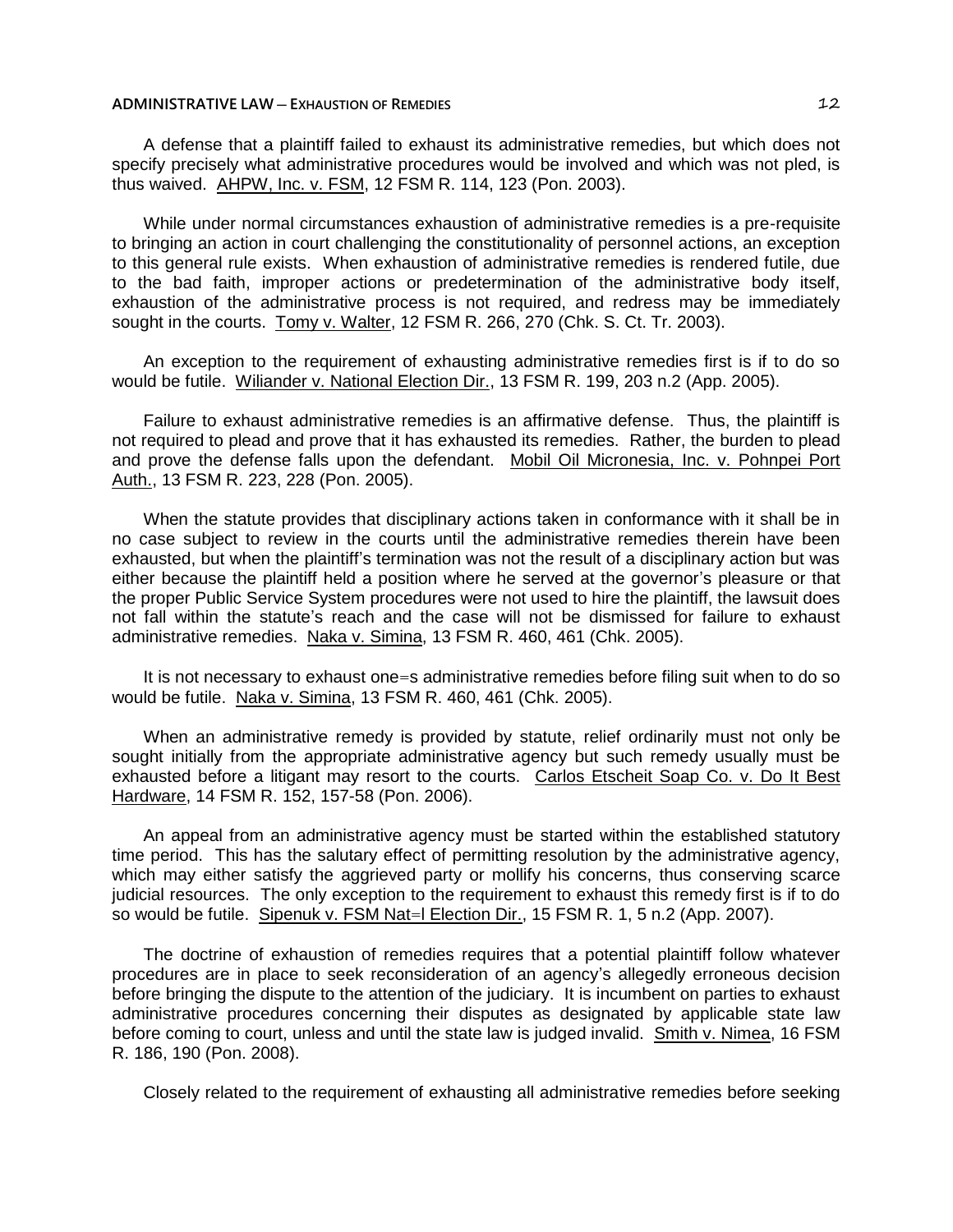## **ADMINISTRATIVE LAW** — EXHAUSTION OF REMEDIES **13**

judicial redress is the doctrine of res judicata, which bars the relitigation by parties or their privies of all matters that were or could have been raised in a prior action that was concluded by a final judgment on the merits that has been affirmed on appeal or for which time for appeal has expired. Once a plaintiff availed himself of the administrative remedies available for claims under Pohnpei state law, he was obligated to exhaust those remedies as provided by Pohnpei state law before filing suit in the FSM Supreme Court. When the plaintiff failed to exhaust these remedies by failing to appeal the Pohnpei administrative decision, his claims for unpaid wages, overtime, wrongful termination and criminal penalties are barred as a matter of law. Smith v. Nimea, 16 FSM R. 186, 190 (Pon. 2008).

When an employee has made no attempt to seek redress through the administrative procedure although she apparently did seek payment directly from the Department of Administrative Services, which is not part of the administrative grievance procedure, she has not exhausted her administrative remedies before she filed suit because neither the Department of Administrative Services nor its Director is the arbiter of administrative grievances. Weriey v. Chuuk, 16 FSM R. 329, 332 (Chk. 2009).

An employee has not shown that trying to obtain relief for unpaid wages through the administrative process would have been futile when the only evidence is the Director of Administrative Services's letter that applied only to employees in another department whose paychecks were not processed since there is no evidence that funds were not available to pay employees in the employee's department or that liability would be denied for any just claim for unpaid wages on the ground no funding was then available, especially since a claimed inability to pay is not a defense to liability. Thus, whether the state had funds to pay has no bearing on whether it is liable for payment. Weriey v. Chuuk, 16 FSM R. 329, 332 (Chk. 2009).

Exhaustion of administrative remedies is ordinarily a prerequisite for judicial jurisdiction. This rule is a wholesome one and an aid to the proper administration of justice since it prevents the transfer to courts of duties imposed by law on administrative agencies. Weriey v. Chuuk, 16 FSM R. 329, 332 (Chk. 2009).

Absent a showing that the election commission had failed to take meaningful action on their complaint since the court=s remand, the court could not take jurisdiction over the remanded election contest since, if the court had taken jurisdiction over the merits of the case before administrative remedies had been exhausted, it would have circumvented the power vested in the election commission to have primary jurisdiction over election contests and the court's rulings would have been subjected to appeal for lack of jurisdiction when administrative remedies had not yet been exhausted. Doone v. Chuuk State Election Comm'n, 16 FSM R. 513, 517 (Chk. S. Ct. App. 2009).

The principle of exhaustion of administrative remedies requires that a plaintiff obtain a final judgment before appeal, and that failure to do so will bar the plaintiff's claims; more specifically, Pohnpei state law provides that employers, employees, or any other persons who are adversely affected by orders or decisions issued without a hearing have the right to a hearing upon request. Smith v. Nimea, 17 FSM R. 284, 287 (Pon. 2010).

If the Director had jurisdiction, the plaintiff's claims are statutorily barred for his failure to appeal the Director's decision to the Pohnpei Supreme Court trial division within 15 days, but if the Director had no jurisdiction, then the plaintiff has clearly failed to exhaust his administrative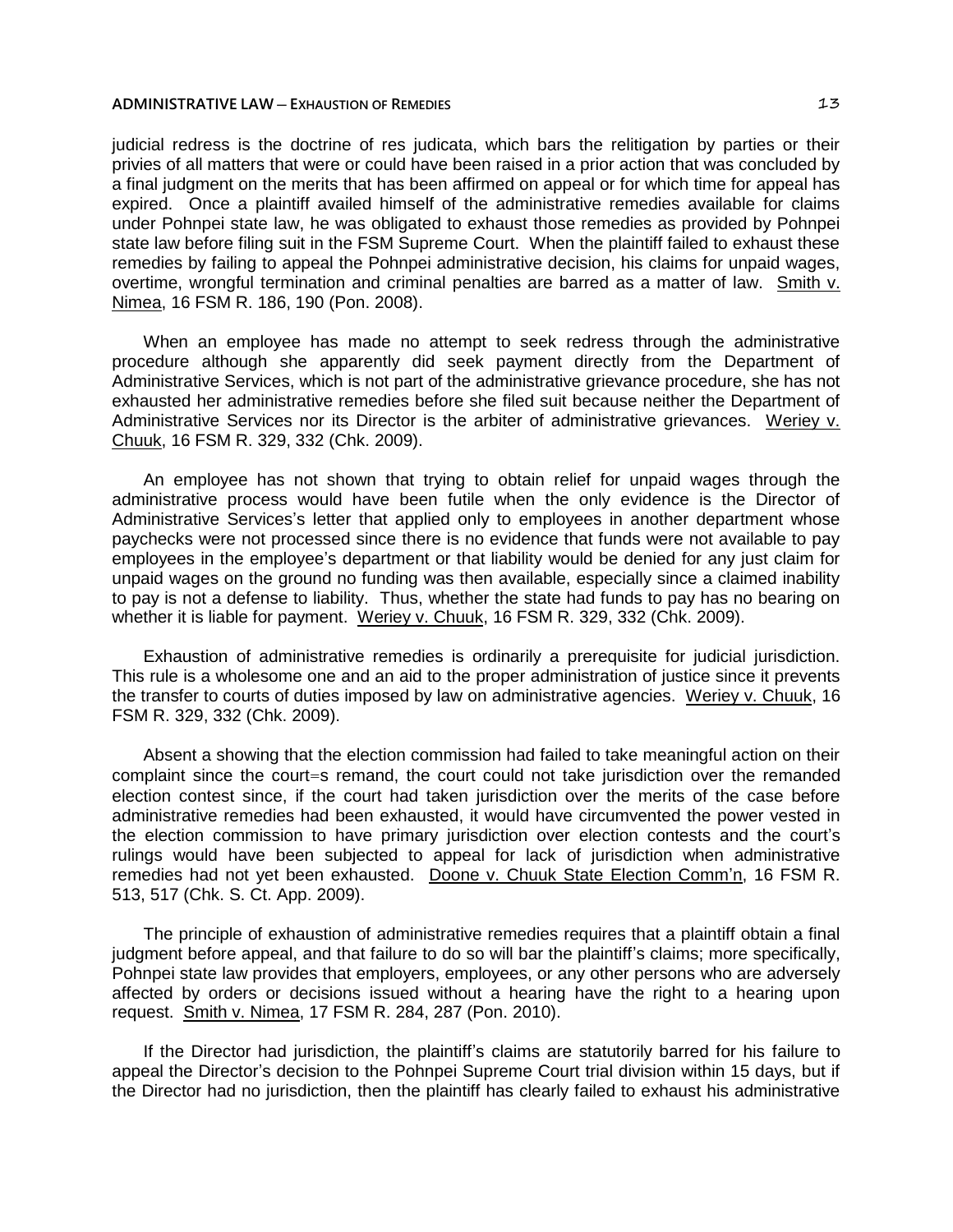## **ADMINISTRATIVE LAW ─ EXHAUSTION OF REMEDIES** 14

remedies, meaning that the plaintiff may not yet come to court on the claims for unpaid wages, overtime and wrongful termination. Smith v. Nimea, 17 FSM R. 284, 288 (Pon. 2010).

Failure to exhaust administrative remedies is an affirmative defense which a defendant must plead and prove. But when a complaint has been filed and it appears that the plaintiff may not have exhausted his administrative remedies, the court may, in its discretion, stay the matter to allow the plaintiff to first pursue his administrative remedies and if he remains aggrieved, the court can then lift the stay and allow the litigation to proceed. Aunu v. Chuuk, 18 FSM R. 48, 50 (Chk. 2011).

When Chuuk has acknowledged that any further pursuit by the employee of his administrative remedies would be futile, Chuuk cannot, since futility is a legal exception to the exhaustion of administrative remedies doctrine, prevail on its defense that the employee has failed to exhaust his administrative remedies or on the ground that the court lacks subjectmatter jurisdiction because that ground was based on the failure to exhaust his administrative remedies. Aunu v. Chuuk, 18 FSM R. 48, 50 (Chk. 2011).

Administrative remedies provided for by statute do not have to be exhausted when to pursue them would be futile, particularly when the claims are not for money damages but seek declaratory and injunctive relief. Perman v. Ehsa, 18 FSM R. 452, 455 (Pon. 2012).

Failure to exhaust administrative remedies and failure to timely file a suit for judicial review are both affirmative defenses which have to be asserted in the answer otherwise that affirmative defense is waived. Kosrae v. Edwin, 18 FSM R. 507, 513 (App. 2013).

The Kosrae State Court has original jurisdiction in all cases except those within the exclusive and original jurisdiction of inferior courts and it has jurisdiction to review all decisions of inferior courts. Since no inferior court is assigned original jurisdiction over state employee grievances, the Kosrae State Court has jurisdiction over state employees' claims for pay once they have exhausted their administrative remedies. Kosrae v. Edwin, 18 FSM R. 507, 513 (App. 2013).

Failure to exhaust administrative remedies is an affirmative defense that ordinarily must be pled or it is deemed waived. Luen Thai Fishing Venture, Ltd. v. Pohnpei, 18 FSM R. 653, 656 (Pon. 2013).

The movants have not shown that there are any jurisdictional steps that the plaintiff failed to take or any jurisdictional deadlines that it failed to meet when the statute and attendant regulations that the movants rely on apply only to Pohnpei state government procurement contracts ─ bidding for contracts where the vendor bidders are competing to sell goods or services – personal property and, in this case, the bidders were not seeking to sell anything to Pohnpei, but were seeking to acquire real estate rights – to lease government land and fish processing facilities (not personal property) from the state government. Luen Thai Fishing Venture, Ltd. v. Pohnpei, 18 FSM R. 653, 656-57 (Pon. 2013).

A plaintiff does not have to exhaust one's administrative remedies before filing suit when to do so would be futile. Luen Thai Fishing Venture, Ltd. v. Pohnpei, 18 FSM R. 653, 657 (Pon. 2013).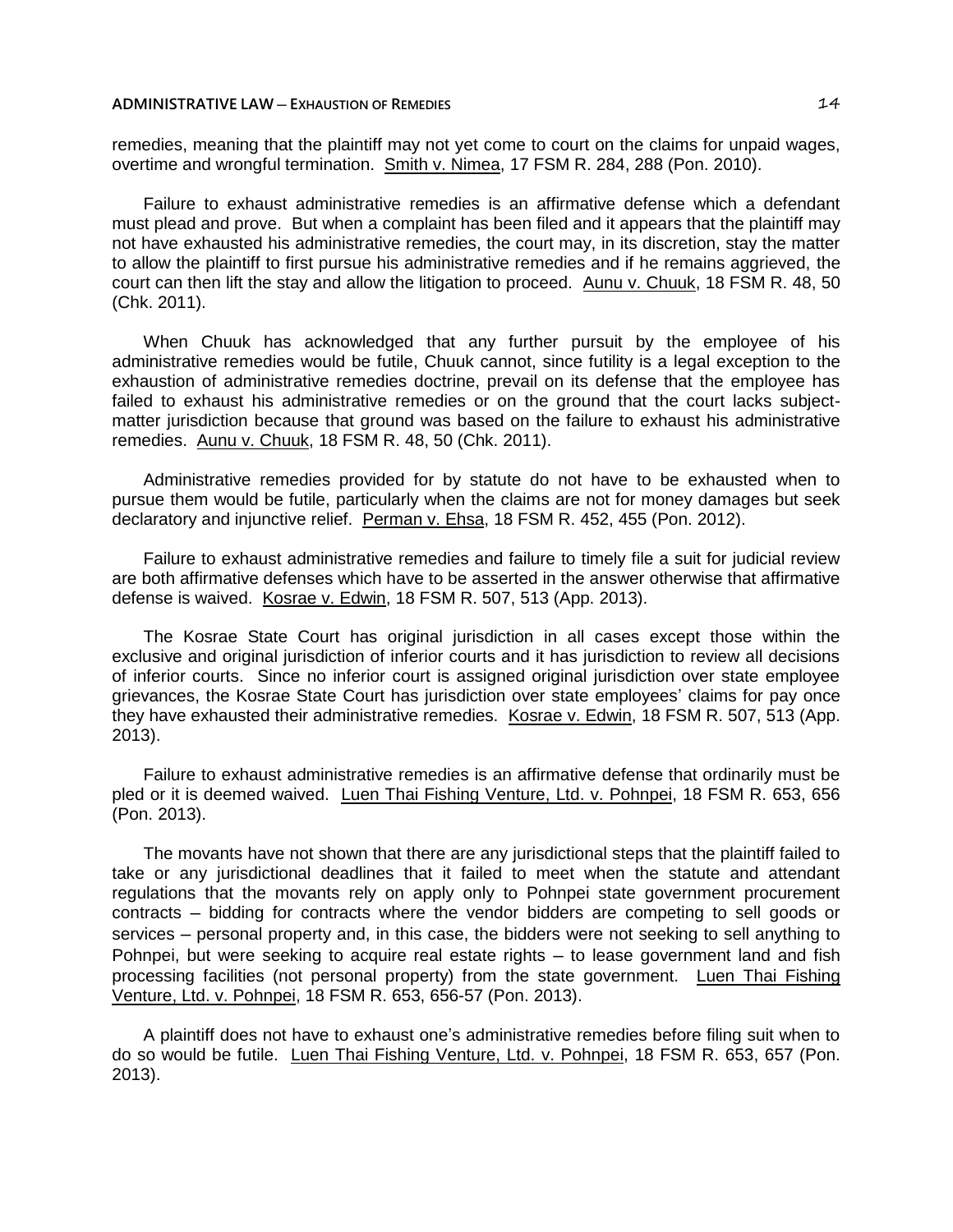## **ADMINISTRATIVE LAW** — EXHAUSTION OF REMEDIES **15**

Exhaustion of remedies is the doctrine that, if an administrative remedy is provided by statute, a claimant must seek relief first from the administrative body before judicial relief is available. The doctrine=s purpose is to maintain comity between the courts and administrative agencies and to ensure that the courts will not be burdened by cases in which judicial relief is unnecessary. Ramirez v. College of Micronesia, 20 FSM R. 254, 261 (Pon. 2015).

The exhaustion of remedies means that one must follow whatever procedures are in place to seek reconsideration of an agency's allegedly erroneous decision (within the agency itself) or to seek reversal of the decision at the administrative level (often by the executive body overseeing the agency) before bringing the dispute to the judiciary's attention. Once those procedures have been completed, however, the plaintiff is entitled to judicial review, under the appropriate standard, when there is a "non-frivolous dispute." Ramirez v. College of Micronesia, 20 FSM R. 254, 261 (Pon. 2015).

When a complaint has been filed and it appears that the plaintiff may not have exhausted his administrative remedies, the court may, in its discretion, stay the matter to allow the plaintiff to first pursue his administrative remedies and if he remains aggrieved, the court can then lift the stay and allow the litigation to proceed. Preferably, the court may dismiss the petition without prejudice allowing the plaintiff to refile so that the litigation's pleading might accurately reflect the administrative deficiency with new and accurate pleadings. Ramirez v. College of Micronesia, 20 FSM R. 254, 261 (Pon. 2015).

Exhaustion of administrative remedies is ordinarily a prerequisite for judicial jurisdiction and until those remedies are completed the court expressly cannot review the action. Ramirez v. College of Micronesia, 20 FSM R. 254, 261 (Pon. 2015).

The express language of Title 52 creating the National Public Service System Act, requires that the exhaustion of remedies doctrine be applied. Ramirez v. College of Micronesia, 20 FSM R. 254, 261 (Pon. 2015).

No statute requires College of Micronesia employees to exhaust their administrative remedies before seeking judicial review. Ramirez v. College of Micronesia, 20 FSM R. 254, 261 (Pon. 2015).

As a corollary to the exhaustion of remedies doctrine, the courts have created the doctrine of primary jurisdiction. This doctrine should not be confused with the exhaustion of remedies, but the goals of the two are the same. Primary jurisdiction is a doctrine of common law, wholly court-made, that is designed to guide a court in determining whether and when it should refrain from or postpone the exercise of its own jurisdiction so that an agency may first answer some question presented. The primary jurisdiction doctrine arose in recognition of the need for an orderly coordination between the functions of court and agency in securing the objectives of their often overlapping competency as agencies and courts often have concurrent jurisdiction. Ramirez v. College of Micronesia, 20 FSM R. 254, 262 (Pon. 2015).

The difference between the exhaustion of remedies doctrine and the primary jurisdiction doctrine is that exhaustion applies where the claim is cognizable by the administrative agency alone because Congress has expressly removed the subject matter from the court and replaced it with an exclusive administrative remedy. Primary jurisdiction, on the other hand, applies where a claim is originally cognizable in the court, and the administrative remedy is considered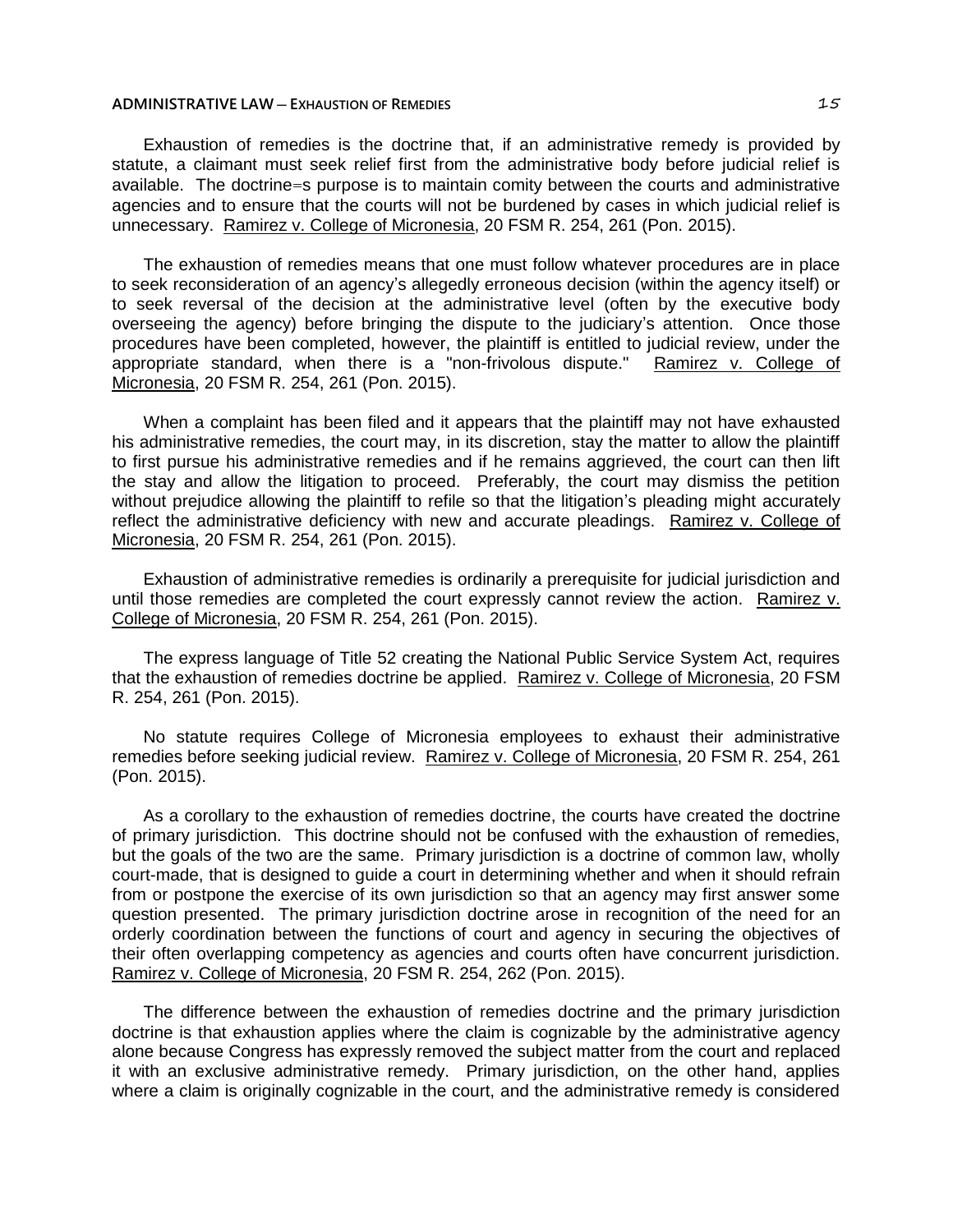#### **ADMINISTRATIVE LAW ─ EXHAUSTION OF REMEDIES** 16

a cumulative remedy. Technically, under primary jurisdiction, either remedy may be pursued at the plaintiff's election, but public policy nevertheless requires that the matter be first placed within the administrative body's competency. Ramirez v. College of Micronesia, 20 FSM R. 254, 262 (Pon. 2015).

When the court=s jurisdiction has been limited by the exhaustion of remedies doctrine, the court can only hear a petition for review of the agency action and the plaintiff can only argue that the agency action does not stand up under the proper administrative standard of review, which may be extremely limited according to the prescribed standard for review. But under the primary jurisdiction doctrine, the plaintiff can argue that the agency action cannot stand up under a petition, or request a de novo trial on the common law claim which can be decided in a way that leads to a result different from that asserted by the agency since the plaintiff is not bound by the standards of review which often require the court to apply a heightened level of deference to the agency's decisions. Ramirez v. College of Micronesia, 20 FSM R. 254, 263 (Pon. 2015).

The FSM Supreme Court cannot entertain Public Service System disputes until all administrative remedies have been exhausted, and, without a final decision, the court has no authority to hear the dispute. Eperiam v. FSM, 20 FSM R. 351, 355 (Pon. 2016).

Exhaustion of remedies is the doctrine that, if an administrative remedy is provided by statute, a claimant must seek relief first from the administrative body before judicial relief is available. The doctrine's purpose is to maintain comity between the courts and administrative agencies and to ensure that the courts will not be burdened by cases in which judicial relief is unnecessary. Eperiam v. FSM, 20 FSM R. 351, 355 (Pon. 2016).

Exhaustion of remedies means that one must follow whatever procedures are in place to seek reconsideration of an agency's allegedly erroneous decision (within the agency itself) or to seek reversal of the decision at the administrative level (often by the executive body overseeing the agency) before bringing the dispute to the judiciary's attention. Eperiam v. FSM, 20 FSM R. 351, 355 (Pon. 2016).

When a complaint has been filed and it appears that the plaintiff may not have exhausted his administrative remedies, the court may, in its discretion, stay the matter to allow the plaintiff to first pursue his administrative remedies and if he remains aggrieved, the court can then lift the stay and allow the litigation to proceed. Preferably, however, the court will dismiss the petition without prejudice, allowing the plaintiff to refile so that the pleadings might accurately reflect the administrative deficiency. Eperiam v. FSM, 20 FSM R. 351, 355 (Pon. 2016).

An aggrieved employee is entitled to the administrative process regardless of his or her current employment status if it emerges from an employment dispute that was existing at the time the employee left, or if the termination itself is the reason that the person left the public service system. Eperiam v. FSM, 20 FSM R. 351, 356 (Pon. 2016).

It is without jurisdictional significance that a person may, or may not be, covered under the Public Service System Act in her current employment position. It is enough that she indisputably was and that she properly began that grievance process and has the right to see it through to completion. Eperiam v. FSM, 20 FSM R. 351, 356 (Pon. 2016).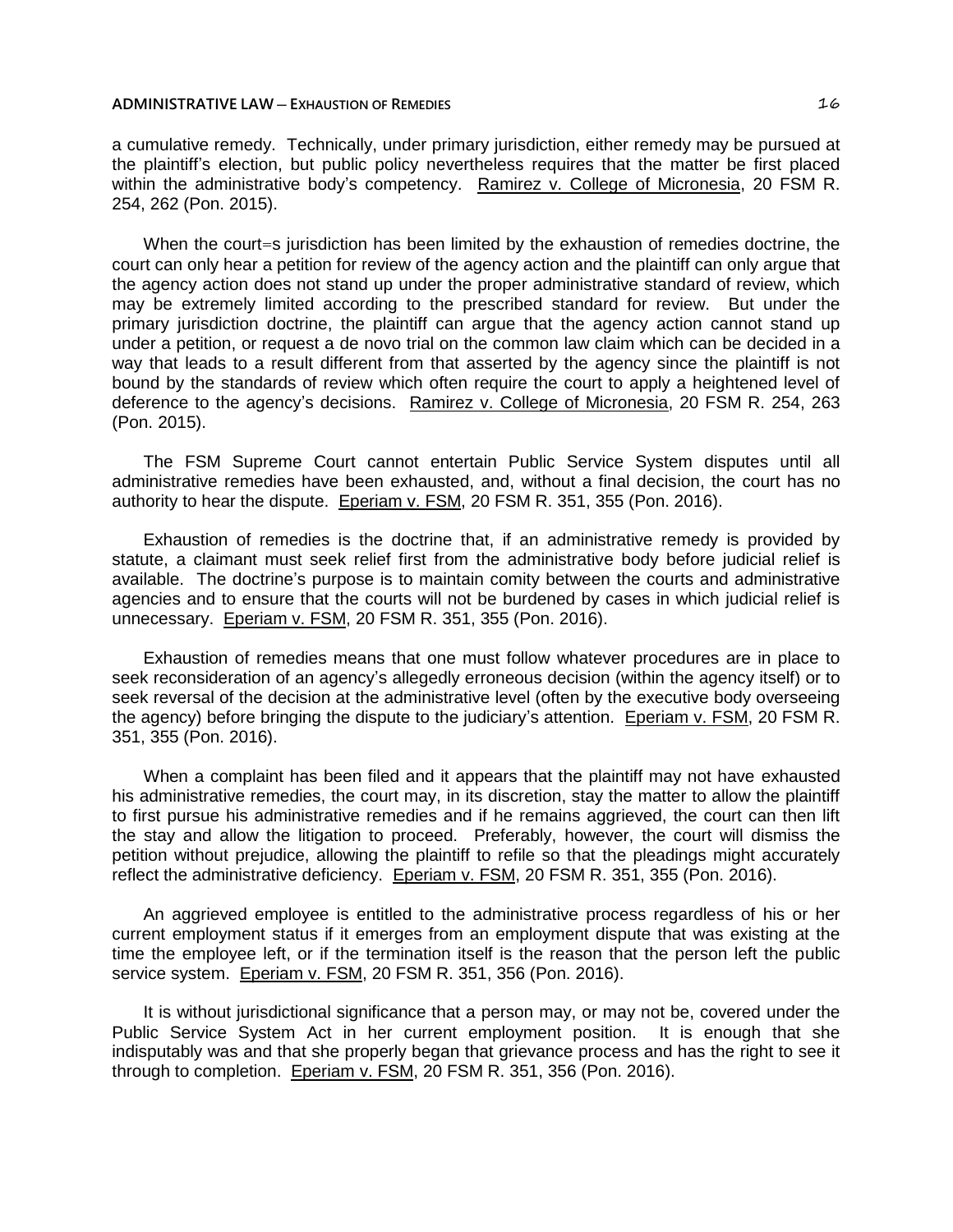#### **ADMINISTRATIVE LAW** — EXHAUSTION OF REMEDIES **17**

A seaman employed by the FSM is a contract employee and therefore does not fall under the purview of Title 52 and would not be required to have his grievance reviewed at the administrative level before filing suit in the FSM Supreme Court. Gilmete v. Peckalibe, 20 FSM R. 444, 450 (Pon. 2016).

Although an aggrieved seaman, employed by the FSM, may file a petition at the administrative level, he, as a contract employee not covered under the FSM Public Service System, is free instead, to file suit in the FSM Supreme Court, which has exclusive jurisdiction over admiralty and maritime claims. Gilmete v. Peckalibe, 20 FSM R. 444, 451 (Pon. 2016).

In cases where exhaustion of remedies is not required by statute, the exhaustion requirement is discretionary with the courts, rather than an absolute bar to judicial consideration, and must be applied in each case with an understanding of its purposes and of the particular administrative scheme involved. Where justification for invoking the doctrine of exhaustion of administrative remedies is absent, the doctrine's application is unwarranted and will be waived. Gilmete v. Peckalibe, 20 FSM R. 444, 451 (Pon. 2016).

Because of the unique classification of seamen and their rights as employees, along with the limitations when it comes to the termination of their employment, and because this class of FSM national government employees is distinct, and in line with FSM Constitution Article XI, ' 6(a), the FSM Supreme Court should exercise its exclusive jurisdiction over the matter rather than confer authority to an administrative body. Gilmete v. Peckalibe, 20 FSM R. 444, 451 (Pon. 2016).

The statute of limitations cannot be said to have continued to run as against a public employee=s claim when the administrative decision was issued in his favor and the administrative grievance process was still pending as to a determination of damages. Tilfas v. Kosrae, 21 FSM R. 81, 90 (App. 2016).

Personnel disciplinary actions are in no case subject to review in the courts until the statutory administrative remedies have been exhausted. Phillip v. Pohnpei, 21 FSM R. 439, 443 (Pon. 2018).

Although it is not an affirmative defense specifically listed in Civil Procedure Rule 8(c), the failure to exhaust administrative remedies is usually considered an affirmative defense. That is presumably because it constitutes other matter constituting an avoidance or affirmative defense. Basu v. Amor, 22 FSM R. 557, 563 (Pon. 2020).

The failure to exhaust administrative remedies is an affirmative defense that ordinarily must be pled in the answer or it is deemed waived. Basu v. Amor, 22 FSM R. 557, 563 (Pon. 2020).

When certain facts are missing and evidence about them, which the court would expect would be developed through a thorough administrative evidentiary hearing, would be helpful for an informed decision, summary judgment may be denied and administrative hearing ordered. Basu v. Amor, 22 FSM R. 557, 566-67 (Pon. 2020).

A government official's decision or a government agency's decision, that an aggrieved party considers to be "wrong" or "incorrect," on the law or the facts does not automatically entitle that party to skip or avoid administrative proceedings and head straight to court alleging a civil rights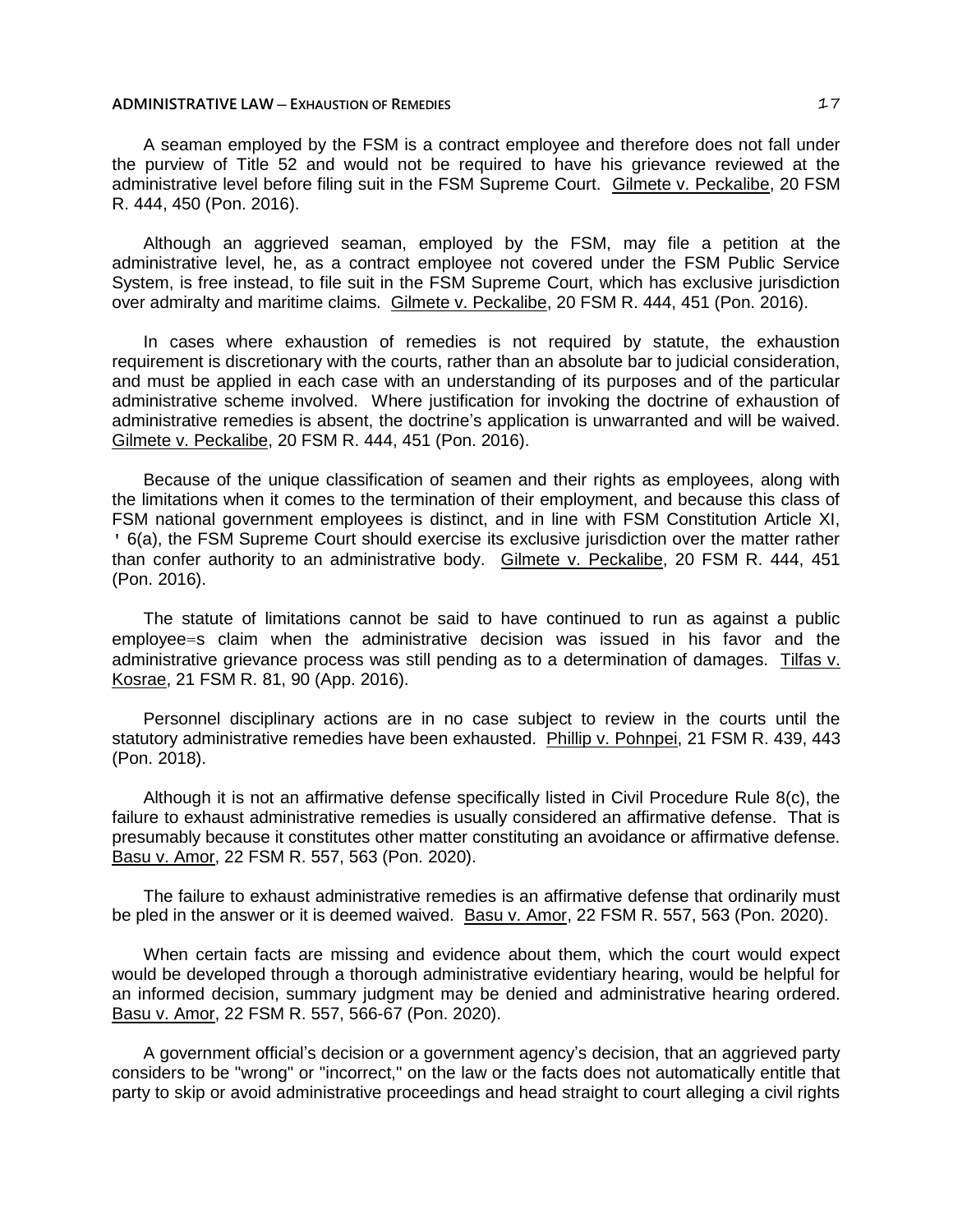violation so that the court will apparently have jurisdiction and the administrative agency will not. Thus, an additional pleading of a civil rights cause of action will not automatically preclude a remand (and a stay) to exhaust administrative proceedings. Basu v. Amor, 22 FSM R. 557, 567-68 (Pon. 2020).

An administrative hearing would not be futile when, at a minimum, it would require further evidence to address the unanswered questions the court has set out, and those answers may change the current result. Basu v. Amor, 22 FSM R. 557, 568 (Pon. 2020).

#### ─ Judicial Review

It is inappropriate for the FSM Supreme Court to consider a claim that a government employee's termination was unconstitutional when the administrative steps essential for the court's review of employment terminations have not yet been completed. 52 F.S.M.C. 157. Suldan v. FSM (I), 1 FSM R. 201, 202 (Pon. 1982).

The National Public Service System Act plainly manifests a congressional intention that, when there is a dispute over a dismissal, the FSM Supreme Court should withhold action until the administrative steps have been completed. 52 F.S.M.C. 157. Suldan v. FSM (I), 1 FSM R. 201, 206 (Pon. 1982).

When a Public Land Authority has erred procedurally, but there is no suggestion of bad faith or substantive violations by the Authority, the FSM Supreme Court may appropriately employ the doctrine of primary jurisdiction to remand the public land issue to the Authority for its decision. Etpison v. Perman, 1 FSM R. 405, 429 (Pon. 1984).

Unless restricted by law, we must presume that this court has jurisdiction to review final administrative or agency actions. There is reviewability except where: 1) statutes preclude judicial review; or 2) administrative/agency action is committed to administrative/agency discretion by law. Amor v. Pohnpei, 3 FSM R. 28, 29 (Pon. S. Ct. Tr. 1987).

When subsection 3(e) section 27 of the State Public Service System Act of 1981 is read in conjunction with subsection 3(f), it becomes clear that the Legislature had not intended to limit the right to judicial review and that the statute does not preclude the court from reviewing any decision of the Personnel Review Board. Amor v. Pohnpei, 3 FSM R. 28, 30 (Pon. S. Ct. Tr. 1987).

There is no provision in the Public Service Act nor in the Public Service System Regulation that establishes a time limit for seeking judicial review of agency action. For this reason, the court adopts the six-year statute of limitations established in 6 TTC 305 and holds that the petition for judicial review was filed in a timely manner. Amor v. Pohnpei, 3 FSM R. 28, 33 (Pon. S. Ct. Tr. 1987).

The FSM Supreme Court finds within the Administrative Procedures Act, 17 F.S.M.C. ' 101-113, the necessary flexibility to expedite review of an administrative proceeding. Olter v. National Election Comm'r, 3 FSM R. 123, 128 (App. 1987).

The fact that some provisions of the APA are overridden by the National Election Code does not constitute either an explicit or implicit statement that the judicial review provisions of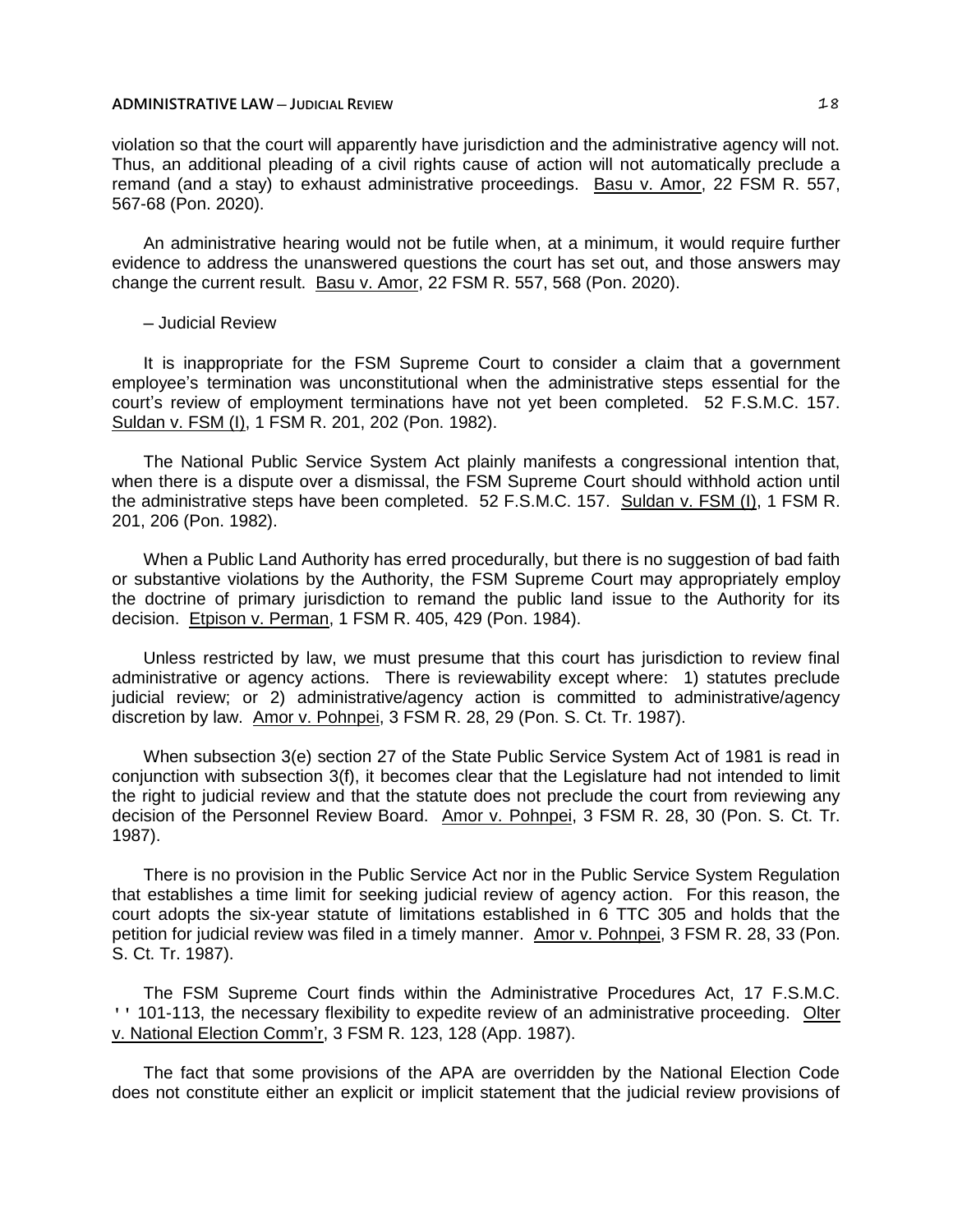the APA are partially or wholly inapplicable to appeals from decisions of the commissioner. The APA is not an all or nothing statute. That the APA's timing provisions do not apply to recount petitions does not mean the APA's judicial review provisions are inapplicable to appeals from denial of such petitions. Olter v. National Election Comm'r, 3 FSM R. 123, 130 (App. 1987).

The FSM Supreme Court need not dwell upon the apparent conflicts between two lines of cases in the United States concerning the scope of judicial review of administrative actions, but should search for reconciling principles which will serve as a guide to court within the Federated States of Micronesia when reviewing agency decisions of the law. Olter v. National Election Comm'r, 3 FSM R. 123, 132 (App. 1987).

It is appropriate for courts to defer to a decision-maker when Congress has told the courts to defer or when the agency has a better understanding of the relevant law. Olter v. National Election Comm'r, 3 FSM R. 123, 133, 134 (App. 1987).

If an agency decision is a considered judgment arrived at on the basis of hearings, a full record, and careful reflection, courts are more likely to rely on the knowledge and judgment of the agency and to restrict the scope of judicial review. Olter v. National Election Comm'r, 3 FSM R. 123, 134 (App. 1987).

Under Kosrae state statute KC 11.614, which says appeals will be heard "on the record" unless "good cause" exists for a trial of the matter, the court does not have statutory guidance as to the standard to be used in reviewing the Land Commission's decision and therefore, in reviewing the commission's procedure and decision, normally should merely consider whether the commission: a) has exceeded its constitutional or statutory authority, b) has conducted a fair proceeding, c) has properly resolved any legal issues, and d) has reasonably assessed the evidence presented. Heirs of Mongkeya v. Heirs of Mackwelung, 3 FSM R. 395, 398 (Kos. S. Ct. Tr. 1988).

That a land commission's determination is not sufficiently supported by either reasoning or evidence furnishes "good cause" to permit the reviewing court to conduct its own evidentiary proceeding. Heirs of Mongkeya v. Heirs of Mackwelung, 3 FSM R. 395, 398 (Kos. S. Ct. Tr. 1988).

Normally, it is primarily the task of the land commission, not the reviewing court, to assess the credibility of witnesses and to resolve factual disputes, since it is the commission, not the court that is present when witnesses testify and only the commission sees the manner their testimony but commission's major findings, and if no such explanation is made, the reviewing court may conduct its own evidentiary hearings or may remand the case to the commission for further proceedings. Heirs of Mongkeya v. Heirs of Mackwelung, 3 FSM R. 395, 401 (Kos. S. Ct. Tr. 1988).

Kosrae State Land Commission's determination of ownership of certain lands called Limes, in Lelu, parcel No. 050-K-00, made on July 21, 1985, was sound and fair and will therefore be affirmed by the court. Heirs of Likiaksa v. Heirs of Lonno, 3 FSM R. 465, 468 (Kos. S. Ct. Tr. 1988).

In reviewing the termination of national government employees under the National Public Service System Act, the FSM Supreme Court will review factual findings insofar as necessary to determine whether there is evidence to establish that there were grounds for discipline. Semes v. FSM, 4 FSM R. 66, 71 (App. 1989).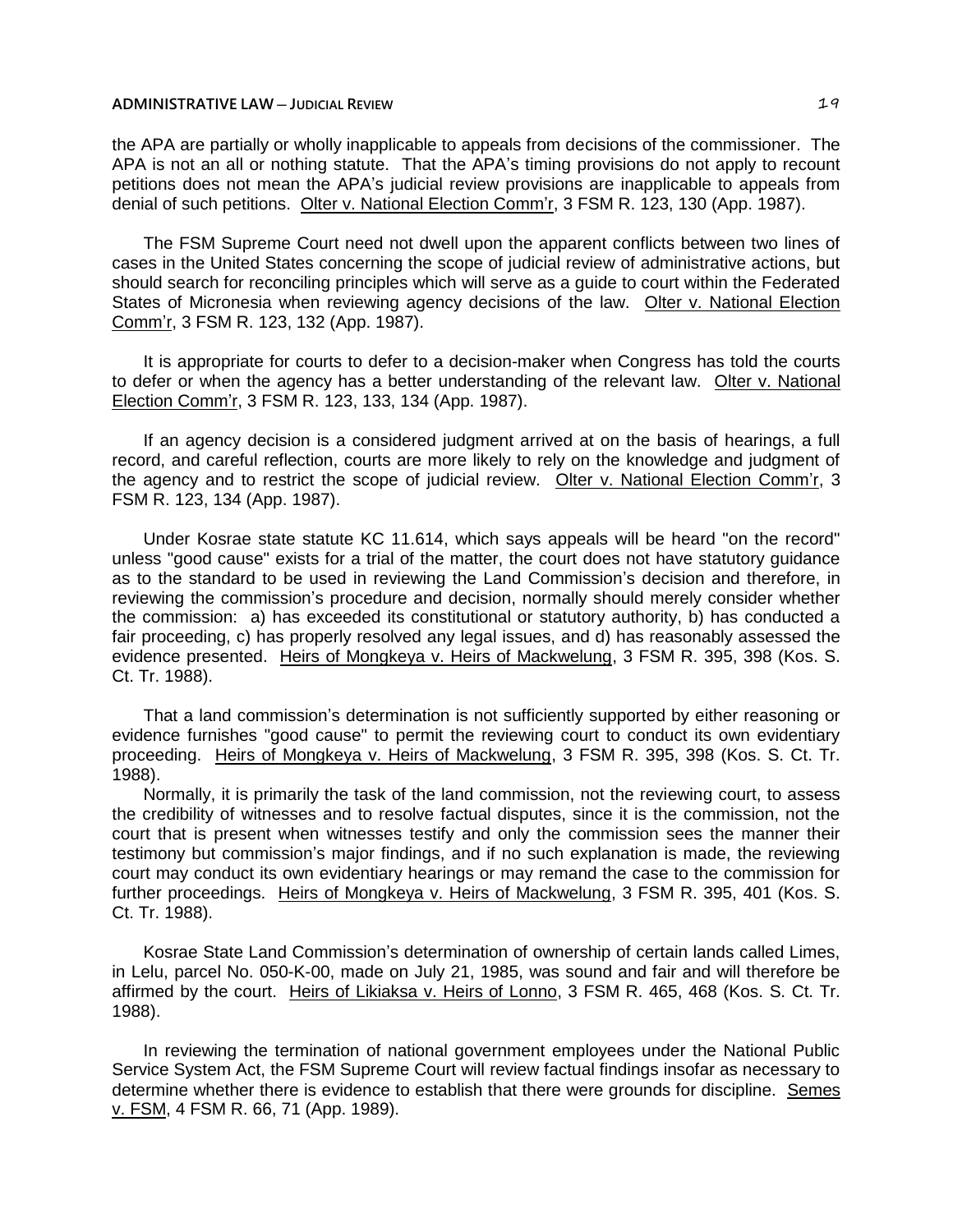The Administrative Procedure Act judicial review provisions do not apply to statutes enacted by the Congress of the Federated States of Micronesia to the extent that those statutes explicitly limit judicial review. Semes v. FSM, 4 FSM R. 66, 72 (App. 1989).

Under the National Public Service System Act, where the FSM Supreme Court's review is for the sole purpose of preventing statutory, regulatory and constitutional violations, review of factual findings is limited to determining whether substantial evidence in the record supports the conclusion of the administrative official that a violation of the kind justifying termination has occurred. Semes v. FSM, 4 FSM R. 66, 72 (App. 1989).

The Kosrae State Court in reviewing appeals from the Executive Service Appeals Board is empowered to overturn or modify the Board's decision if it finds a violation of law or regulation, but the court is precluded from re-weighing factual determinations made by the Board. Palik v. Executive Serv. Appeals Bd., 4 FSM R. 287, 289 (Kos. S. Ct. Tr. 1990).

A foreign investment permit applicant aggrieved by a final permit decision may appeal the decision to the FSM Supreme Court. Michelsen v. FSM, 5 FSM R. 249, 252-53 (App. 1991).

The standard of review of an agency decision is to determine whether the action was lawful. Michelsen v. FSM, 5 FSM R. 249, 254 (App. 1991).

The Foreign Investment Act does not explicitly limit judicial review therefore an aggrieved person affected by an agency decision may seek review under the Administrative Procedures Act. Michelsen v. FSM, 5 FSM R. 249, 254 (App. 1991).

Strong policy considerations favor terminating disputes and upholding the finality of a decision when the party attempting to appeal has failed to act in timely fashion. Charley v. Cornelius, 5 FSM R. 316, 317-18 (Kos. S. Ct. Tr. 1992).

When a time requirement has been statutorily established courts are generally without jurisdiction to hear an appeal authorized by statute unless the appeal is filed within the time prescribed by statute. Charley v. Cornelius, 5 FSM R. 316, 318 (Kos. S. Ct. Tr. 1992).

Generally, the conduct of elections is left to the political branches of government, unless the court has powers specifically given to it by Congress contrary to that general rule. Kony v. Mori, 6 FSM R. 28, 29 (Chk. 1993).

By statute an aggrieved candidate in an election contest can only appeal to the FSM Supreme Court after his petition to the National Election Commissioner has been denied. Kony v. Mori, 6 FSM R. 28, 30 (Chk. 1993).

The Administrative Procedures Act provides for judicial review of administrative acts and applies to all agency actions unless explicitly limited by a Congressional statute. It mandates the court to "conduct a de novo trial of the matter," and to "decide all relevant questions of law and fact." Moroni v. Secretary of Resources & Dev., 6 FSM R. 137, 138 (App. 1993).

Judicial review of agency actions must first be sought in the trial division unless there is a specific statute which provides otherwise. Moroni v. Secretary of Resources & Dev., 6 FSM R. 137, 138-39 (App. 1993).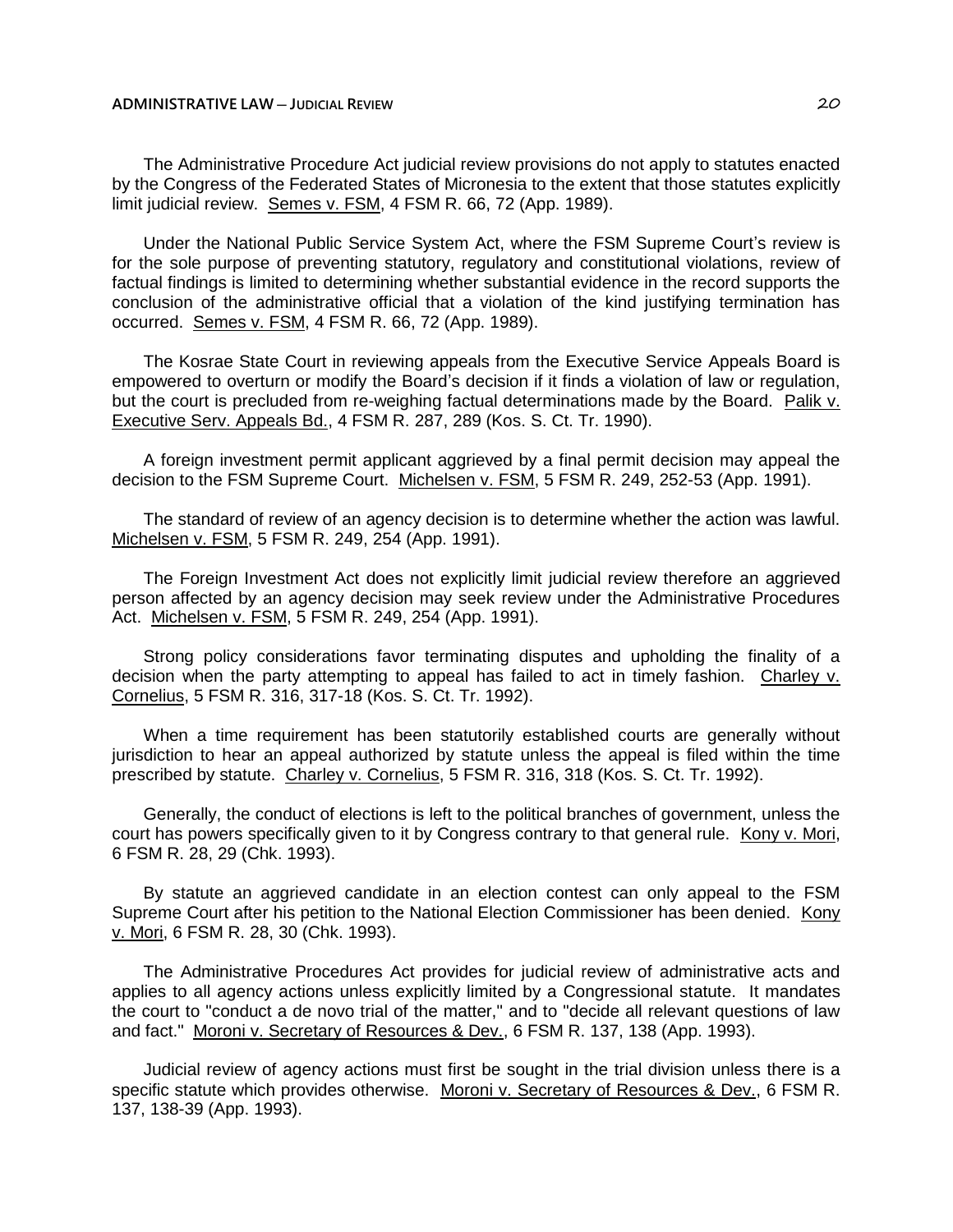The public policy against extended litigation does not mandate a direct appeal to the appellate division from an agency action since the statutory scheme unambiguously requires pursuit of remedies in the trial division first, and the trial division proceeding may resolve the matter. Moroni v. Secretary of Resources & Dev., 6 FSM R. 137, 139 (App. 1993).

The Chuuk State Supreme Court has constitutional jurisdiction to review the actions of any state administrative agency, and decide all relevant questions of law, interpret constitutional and statutory provisions and determine the meaning or applicability of the terms of an agency action. Robert v. Mori, 6 FSM R. 178, 179 (Chk. S. Ct. Tr. 1993).

When an appeal from an administrative agency decision involves an issue of extreme time sensitivity and of national importance that ultimately would have to be decided by the appellate division the court may allow a direct appeal to the appellate division. Robert v. Mori, 6 FSM R. 394, 397 (App. 1994).

The judiciary must reject administrative constructions which are contrary to clear legislative intent because, although courts should, where appropriate, defer to an agency's authorization, there are limits to that deference. Klavasru v. Kosrae, 7 FSM R. 86, 91 (Kos. 1995).

Deadlines set by statute are generally jurisdictional. If the deadline has not been strictly complied with the adjudicator is without jurisdiction over the matter once the deadline has passed. This applies equally to the National Election Director as a member of an administrative agency (executive branch) hearing an appeal as it does to a court hearing an appeal from an administrative agency. Thus the Director cannot extend statutory time frames set by Congress. When the Director had not rendered his decision within the statutorily-prescribed time limit it must be considered a denial of the petition, and the petitioner could then have filed his appeal in the Supreme Court. Wiliander v. Mallarme, 7 FSM R. 152, 158 (App. 1995).

Because the Chuuk State Supreme Court has jurisdiction to review administrative agency decisions as provided by law, its trial division, under 67 TTC 115, exercises appellate review of Land Commission decisions. Nakamura v. Moen Municipality, 7 FSM R. 375, 377 (Chk. S. Ct. Tr. 1996).

The Chuuk State Supreme Court has limited review of administrative agency decisions and cannot act as a finder of fact unless it grants a trial de novo. A trial de novo is only authorized in reviewing an administrative hearing where the action is adjudicative in nature and the fact finding procedures employed by the agency are inadequate. Nakamura v. Moen Municipality, 7 FSM R. 375, 377-78 (Chk. S. Ct. Tr. 1996).

In reviewing decisions of administrative agencies the Chuuk State Supreme Court shall review the whole record and due account shall be taken of the rule of prejudicial error. Nakamura v. Moen Municipality, 7 FSM R. 375, 378 (Chk. S. Ct. Tr. 1996).

The Chuuk State Supreme Court will not overturn factual findings of the Land Commission that turn on witness credibility because such findings are not clearly erroneous. Nakamura v. Moen Municipality, 7 FSM R. 375, 378 (Chk. S. Ct. Tr. 1996).

An appeal from the land commission will be on the record unless the court finds good cause for a trial of the matter. At a trial de novo the parties may offer any competent evidence,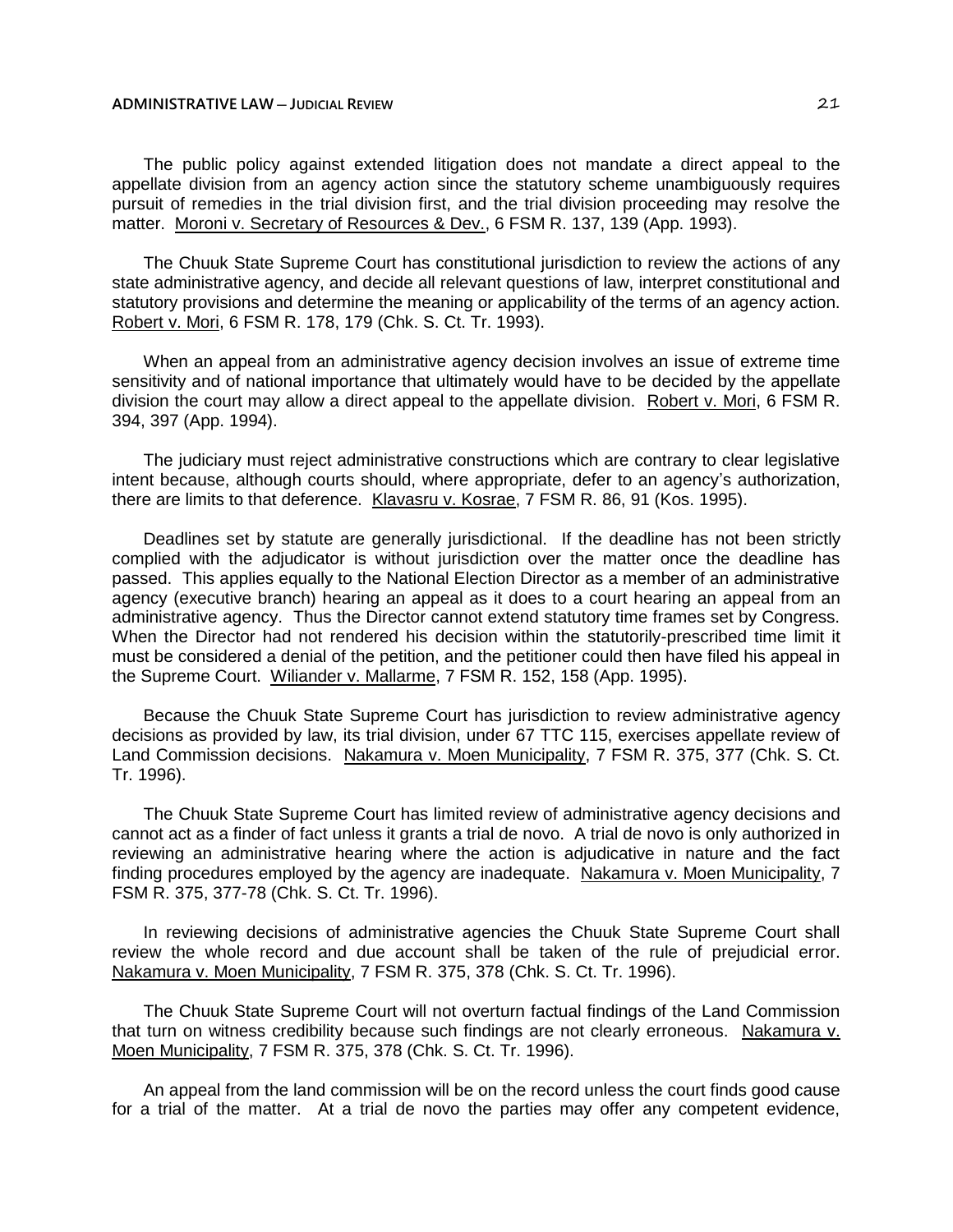including the record of proceedings before the land commission, but the question of whether the commission considered the evidence submitted to it is not normally a part of judicial scrutiny. Heirs of Mongkeya v. Heirs of Mackwelung, 8 FSM R. 31, 35 (Kos. S. Ct. Tr. 1997).

On appeal the court should not substitute its judgment for those well-founded findings of the land commission, but questions of law are reserved to the court. Heirs of Mongkeya v. Heirs of Mackwelung, 8 FSM R. 31, 35 (Kos. S. Ct. Tr. 1997).

It is axiomatic that determining the legal implication of a different case is a question of law, and on appeal questions of law presented to a state agency are reserved to the court. Heirs of Mongkeya v. Heirs of Mackwelung, 8 FSM R. 31, 38 (Kos. S. Ct. Tr. 1997).

If, on remand from an appeal to the trial court, all that is left for the administrative agency to do is ministerial, the order of remand is final. If the agency has the power and duty to exercise residual discretion, to take proof, or to make an independent record, its function remains quasijudicial, and the remand order is not final. Youngstrom v. Phillip, 8 FSM R. 198, 201 (Kos. S. Ct. Tr. 1997).

The Chuuk State Supreme Court trial division has jurisdiction to review the actions of any state administrative agency, board, or commission, as may be provided by law. David v. Uman Election Comm'r, 8 FSM R. 300d, 300h (Chk. S. Ct. App. 1998).

In reviewing appeals from the Executive Service Appeals Board, the Kosrae State Court is empowered to overturn or modify the ESAB's decision if it finds a violation of law or regulation, but the court is precluded from re-weighing the ESAB's factual determinations. If there is any factual basis for the ESAB's decision, it will be upheld, assuming no other violation or law or regulation. Langu v. Kosrae, 8 FSM R. 427, 432 (Kos. S. Ct. Tr. 1998).

The Kosrae State Court cannot substitute its judgment for that of the Executive Service Appeals Board, but in reviewing the ESAB's findings it may examine all of the evidence in the record in determining whether the factual findings are clearly erroneous, and if it is left with the definite and firm conviction that a mistake has been committed with respect to the findings, it must reject the findings as clearly erroneous. Langu v. Kosrae, 8 FSM R. 427, 435 (Kos. S. Ct. Tr. 1998).

Employee grievances were subject to judicial review by the Kosrae State Court, following the completion of certain administrative procedures, specifically review by the Executive Service Appeals Board. The court may reverse or modify ESAB's decision only if finds a violation of law or regulation. Langu v. Kosrae, 8 FSM R. 455, 457, 458 (Kos. S. Ct. Tr. 1998).

The Kosrae State Court does not have jurisdiction to review employee grievances of persons who did not first comply with the statutorily required administrative procedure. Langu v. Kosrae, 8 FSM R. 455, 457 (Kos. S. Ct. Tr. 1998).

The Chuuk Judiciary Act of 1990, Chk. S.L. No. 190-08, states in part that the reviewing court shall declare unlawful and set aside agency action, findings and conclusions found to be unsupported by substantial evidence. Nakamura v. Moen Municipality, 8 FSM R. 552, 554 (Chk. S. Ct. App. 1998).

The standard required for the review of a Land Commission decision by the Chuuk State Supreme Court trial division is whether the decision of the Land Commission is supported by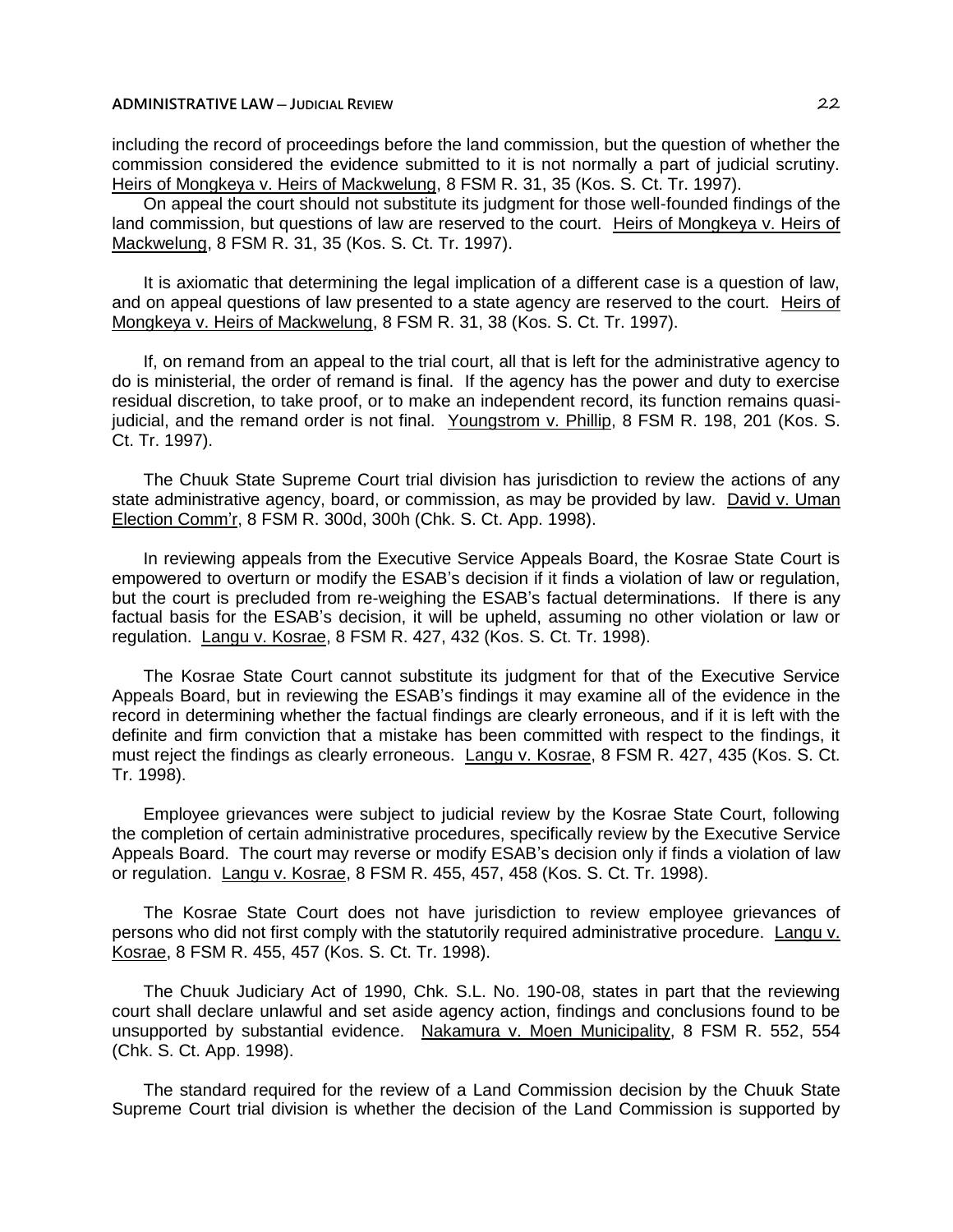substantial evidence. Nakamura v. Moen Municipality, 8 FSM R. 552, 554 (Chk. S. Ct. App. 1998).

The Chuuk State Supreme Court trial division has jurisdiction to review the actions of any state administrative agency, board, or commission, as may be provided by law. Mathew v. Silander, 8 FSM R. 560, 563-64 (Chk. S. Ct. Tr. 1998).

When a plaintiff seeks to establish a claim in a court action that is identical to the claim he already established in administrative proceedings, a court judgment could do no more, and payment of the claim can only be lawfully done by legislative appropriation. Mark v. Chuuk, 8 FSM R. 582, 583 (Chk. S. Ct. Tr. 1998).

The Chuuk State Supreme Court trial division has jurisdiction to review the actions of any state administrative agency, board, or commission, as may be provided by law. The Judiciary Act of 1990, Chk. 190-08, ' 18, provides that a person adversely affected or aggrieved by an agency action, is entitled to judicial review thereof. Mark v. Chuuk, 8 FSM R. 582, 584 (Chk. S. Ct. Tr. 1998).

A person who has not been adversely affected or aggrieved by administrative action cannot seek court review when his rights were fully protected by his successful administrative claim. His remedy is not with the judiciary, but with the Legislature for an appropriation to pay his claim. Mark v. Chuuk, 8 FSM R. 582, 584 (Chk. S. Ct. Tr. 1998).

Administrative procedures, where applicable and valid, must be followed before seeking judicial disposition of matter. It is incumbent on parties to follow administrative procedures concerning their disputes as designated by applicable state law before coming to court unless and until the state law is judged invalid. Abraham v. Kosrae, 9 FSM R. 57, 60 (Kos. S. Ct. Tr. 1999).

Under Title 18, there is no limitation on the court=s jurisdiction to hear claims based upon a grievance filed by a former employee of the Executive Branch. Abraham v. Kosrae, 9 FSM R. 57, 61 (Kos. S. Ct. Tr. 1999).

An appeal from the Executive Service Appeals Board's decision to the Kosrae State Court was available for state employee grievances. The Kosrae State Court trial division's jurisdiction to reverse or modify a finding of the ESAB was limited under Kosrae State Code section 5.421(2) to violations of law or regulation. In this regard, the state court acted as an appellate tribunal. Kosrae v. Langu, 9 FSM R. 243, 246 & n.2 (App. 1999).

On an appeal from the Executive Service Appeals Board's decision it was not within the authority of the Kosrae State Court to make new factual determinations in light of the express stricture in section 5.421(2) that the state court could reverse or modify an ESAB finding only if it finds a violation of law or regulation. Kosrae v. Langu, 9 FSM R. 243, 248 (App. 1999).

Although an inquiry whether state employees were not exempt, but were permanent employees under section 5.409, is fact driven  $-$  the court or other administrative body must determine material facts before it can apply the statute to those facts — the final determination whether an individual falls within a specific category defined by statute is necessarily one of law, not fact. Kosrae v. Langu, 9 FSM R. 243, 248 (App. 1999).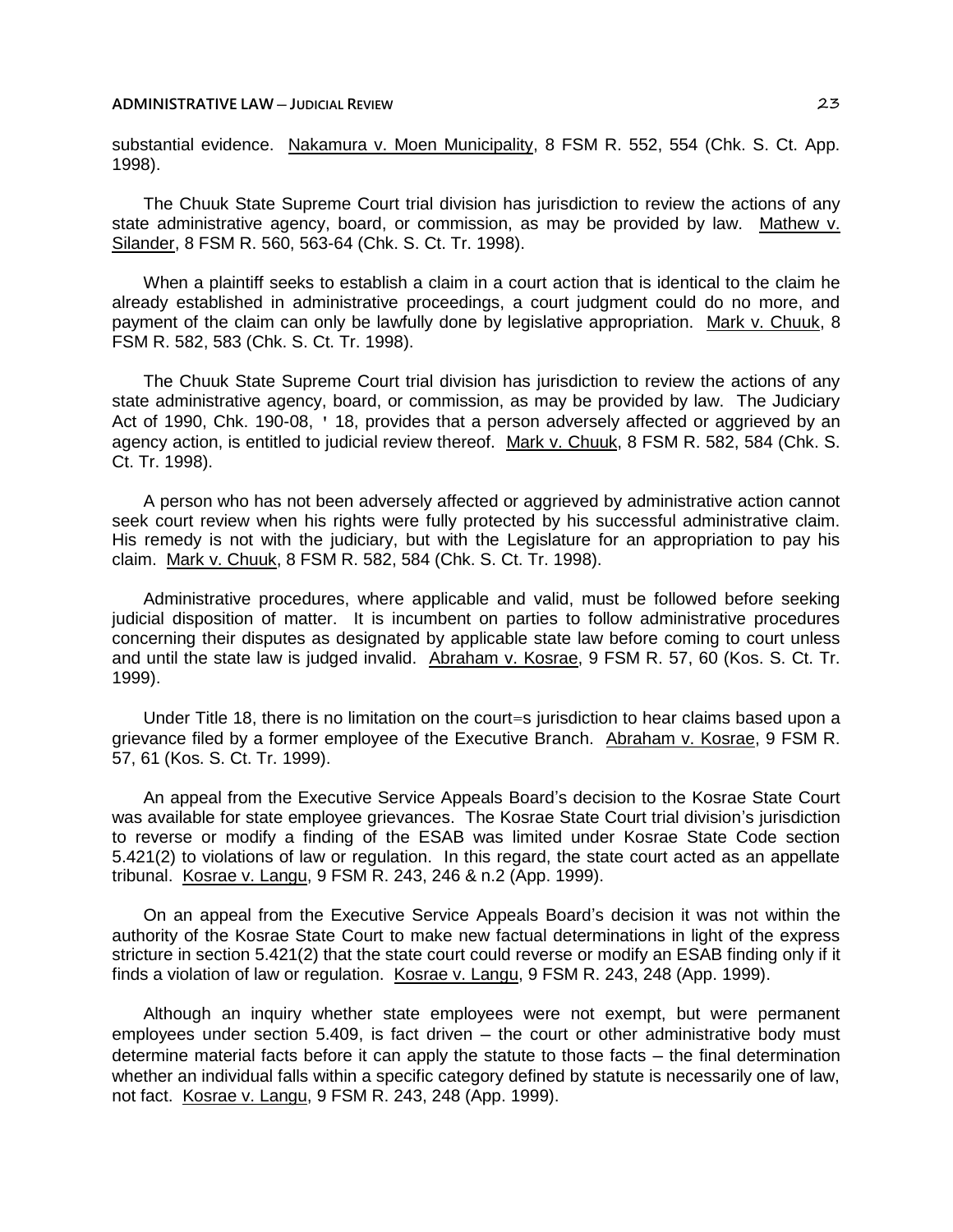Once a claimant's entitlement to damages is established, the amount of damages is an issue of fact for the finder of fact. Kosrae v. Langu, 9 FSM R. 243, 250 (App. 1999).

When an administrative procedure and ensuing appeal has afforded parties complete relief for their grievances pursuant to statutes and regulations and the parties' constitutional claims are not the basis for any separate or distinct relief, the constitutional issue need not be reached. Kosrae v. Langu, 9 FSM R. 243, 250-51 (App. 1999).

Rejection of a contractor's bid on the basis it was incomplete is a final administrative determination which confers on the bidder the right to judicial review. International Bridge Corp. v. Yap, 9 FSM R. 362, 365 (Yap 2000).

Under Yap law, proceedings for judicial review of an agency decision may be instituted by filing a petition in a court of competent jurisdiction within thirty days after the issuance of the decision to be reviewed. The agency may grant, or the court may order, a stay of the administrative agency=s final decision on appropriate terms. International Bridge Corp. v. Yap, 9 FSM R. 362, 365 (Yap 2000).

Judicial review of an agency decision is confined to the record, although the court may receive briefs, hear oral argument, and receive supplemental evidence. The court cannot substitute its judgment for that of the agency on factual questions and must give appropriate weight to the agency's experience, technical competence, and specialized knowledge. International Bridge Corp. v. Yap, 9 FSM R. 362, 365 (Yap 2000).

When there was no formal hearing requiring transcription, the court may shorten the time before oral argument on judicial review of an agency decision. International Bridge Corp. v. Yap, 9 FSM R. 362, 366 (Yap 2000).

When the court has scheduled oral argument for judicial review of an agency decision, when the state is facing time constraints, and when the aggrieved party, although it has presented a fair question for determination on the record, has not demonstrated to the court=s satisfaction that it is so likely to prevail, the court will exercise its discretion not to enter a stay or a TRO. International Bridge Corp. v. Yap, 9 FSM R. 362, 366 (Yap 2000).

In an appeal from an administrative agency under 10 Y.S.C. 164, judicial review is be confined to the record, and upon any party's request, the court will receive briefs and hear oral argument, and the court also may, in it discretion, receive any evidence necessary to supplement the record. International Bridge Corp. v. Yap, 9 FSM R. 390, 394-95 (Yap 2000).

An administrative agency proceeding in which the legal rights, duties or privileges of a party were determined is a "contested case" that may be subject to judicial review. International Bridge Corp. v. Yap, 9 FSM R. 390, 395 (Yap 2000).

The standard for judicial review of an agency decision under 10 Y.S.C. 165 is the court may reverse or modify the agency's decision, or remand the case for further proceedings if the petitioner's substantial rights have been prejudiced because the agency's decision is a) in violation of applicable constitutional or statutory provisions; b) in excess of the agency's statutory authority; c) made upon unlawful procedure; d) affected by other error of law; e) clearly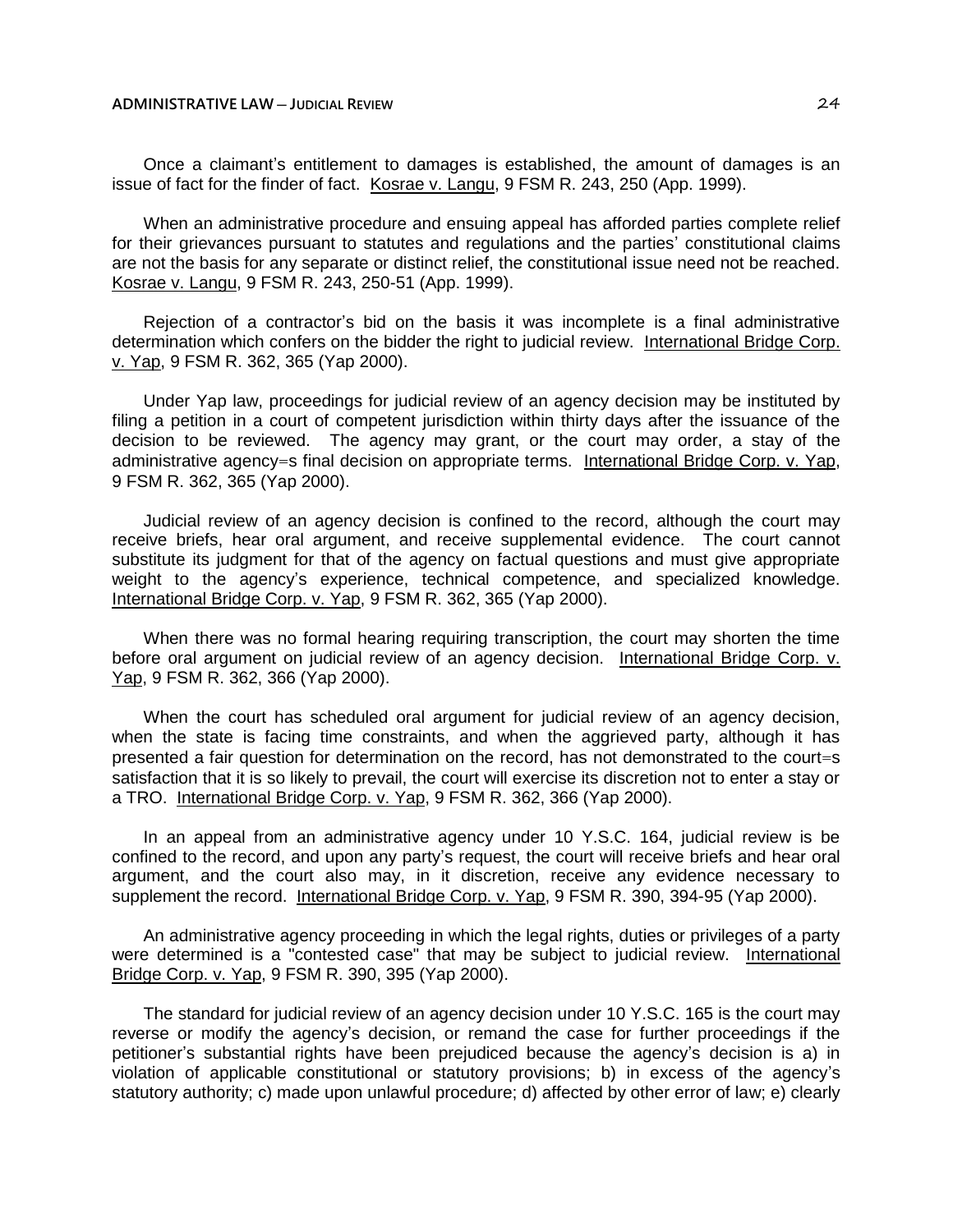erroneous in view of the reliable, probative and substantial evidence in the whole record; or f) arbitrary, capricious, or characterized by abuse of discretion. International Bridge Corp. v. Yap, 9 FSM R. 390, 396 (Yap 2000).

In judicial review of an agency decision the court may not substitute its judgment for that of the agency as to issues of fact, and the court shall give appropriate weight to the agency's experience, technical competence, and specialized knowledge. Hence, the deference paid to an agency's technical expertise is an implicit part of the abuse of discretion standard applied by a reviewing court. International Bridge Corp. v. Yap, 9 FSM R. 390, 396 (Yap 2000).

A court must fully take into account the discretion that is typically accorded an official in the procurement agencies by statutes and regulations. Such discretion extends not only to the evaluation of bids submitted in response to a solicitation but also to the agency's determination with respect to the application of technical, and often esoteric, regulations to the complicated circumstances of individual procurement. International Bridge Corp. v. Yap, 9 FSM R. 390, 396 (Yap 2000).

A reviewing court may not overturn a state agency's decision unless the challenger meets the heavy burden of showing that the decision had no rational basis or involved a clear and prejudicial violation of applicable statutes or regulations. International Bridge Corp. v. Yap, 9 FSM R. 390, 396 (Yap 2000).

It is not for the court to second-guess the state's determination that a bidder's related experience was insufficient to qualify it as the lowest responsible bidder because a court has no warrant to set aside agency actions as arbitrary or capricious when those words mean no more than that the judge would have handled the matter differently had he been an agency member. International Bridge Corp. v. Yap, 9 FSM R. 390, 404 (Yap 2000).

The Chuuk State Supreme Court trial division may review decisions of an administrative agency, including the land commission. The court reviews the whole record and gives due account to the rule of prejudicial error. The court may conduct a *de novo* review of an administrative determination when the agency action was adjudicative in nature and the fact finding procedures employed by the agency were inadequate. In re Lot No. 014-A-21, 9 FSM R. 484, 491 (Chk. S. Ct. Tr. 1999).

A court reviewing a land commission determination must have before it a full and complete record upon which the land commission's final decision on the parties' claims was based. An agency action is subject to *de novo* review when the agency action is adjudicative in nature and its fact finding procedures are inadequate. In re Lot No. 014-A-21, 9 FSM R. 484, 492 (Chk. S. Ct. Tr. 1999).

Not only is a full and complete record of the land commission's action needed for court review, but the Trust Territory Code requires that there be a full and complete record of any land commission determinations. In re Lot No. 014-A-21, 9 FSM R. 484, 493 (Chk. S. Ct. Tr. 1999).

Although the land commission may appoint a land registration team to conduct hearings and adjudicate the parties' competing claims, the land registration team's determination, including the record upon which it is based, is not the final determination of ownership. Rather, it is the subsequent action of the land commission that establishes a determination of ownership and which is, in turn, subject to judicial review. In re Lot No. 014-A-21, 9 FSM R. 484, 493 (Chk.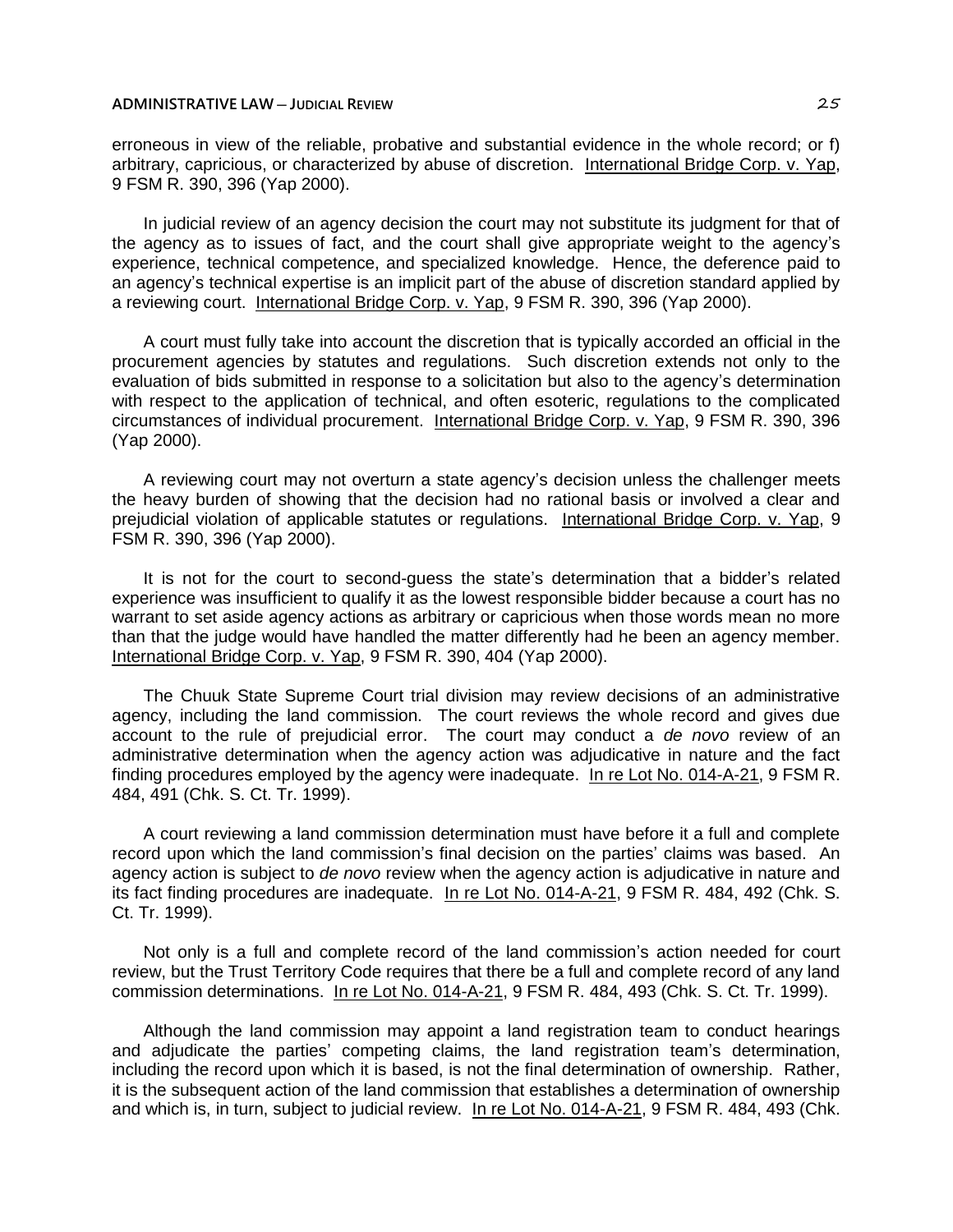# S. Ct. Tr. 1999).

If the land commission approves the land registration team's report, either initially or after remand for further hearings, and issues a determination, it is the land registration team's record that will be subject to judicial review. In re Lot No. 014-A-21, 9 FSM R. 484, 493 (Chk. S. Ct. Tr. 1999).

Without a full and complete record of the land commission's determination, a reviewing court cannot conduct a fair and meaningful review of the land commission's actions. In re Lot No. 014-A-21, 9 FSM R. 484, 494 (Chk. S. Ct. Tr. 1999).

When the land commission's determination provides no explanation as to why it apparently rejected the land registration team's determination or how it reached its own determination, when the absence of a complete record makes it impossible for the court to review the land commission's determination, and when even if the court were to review the matter giving due regard for the rule of prejudicial error, the land commission's decision would be set aside for its failure to observe procedures required by the Trust Territory Code, the court, given the land commission's failure to prepare a complete record and the time elapsed, will conduct a *de novo* review of the land commission action. In re Lot No. 014-A-21, 9 FSM R. 484, 494-95 (Chk. S. Ct. Tr. 1999).

The Chuuk State Supreme Court will not set aside a Land Commission determination on the ground that members of the land registration team were not residents of Weno when that issue was not raised and argued before the Land Commission. O'Sonis v. Sana, 9 FSM R. 501, 502 (Chk. S. Ct. Tr. 2000).

Jurisdiction of the Chuuk State Supreme Court trial division in appeals from the Land Commission is limited to a review of the Land Commission record and is not a trial de novo. O'Sonis v. Sana, 9 FSM R. 501, 502-03 (Chk. S. Ct. Tr. 2000).

The Chuuk State Supreme Court applies the "clearly erroneous" standard of review when considering the decisions of administrative agencies. O'Sonis v. Sana, 9 FSM R. 501, 503 (Chk. S. Ct. Tr. 2000).

If an agency decision is a considered judgment arrived at on the basis of hearings, a full record, and careful reflection, courts are more likely to rely on the agency's knowledge and judgment and to restrict the scope of judicial review. O'Sonis v. Sana, 9 FSM R. 501, 503 (Chk. S. Ct. Tr. 2000).

The court, in reviewing the Land Commission's procedure and decision, should consider whether the Commission: a) has exceeded its constitutional or statutory authority, b) has conducted a fair proceeding, c) has properly resolved any legal issues, and d) has reasonably assessed the evidence presented. Nena v. Heirs of Melander, 9 FSM R. 523, 524-25 (Kos. S. Ct. Tr. 2000).

The Kosrae State Court, in reviewing the Land Commission's procedure and decision, should consider whether the Commission: a) has exceeded its constitutional or statutory authority, b) has conducted a fair proceeding, c) has properly resolved any legal issues, and d) has reasonably assessed the evidence presented. Heirs of Kufus v. Palsis, 9 FSM R. 526, 527 (Kos. S. Ct. Tr. 2000).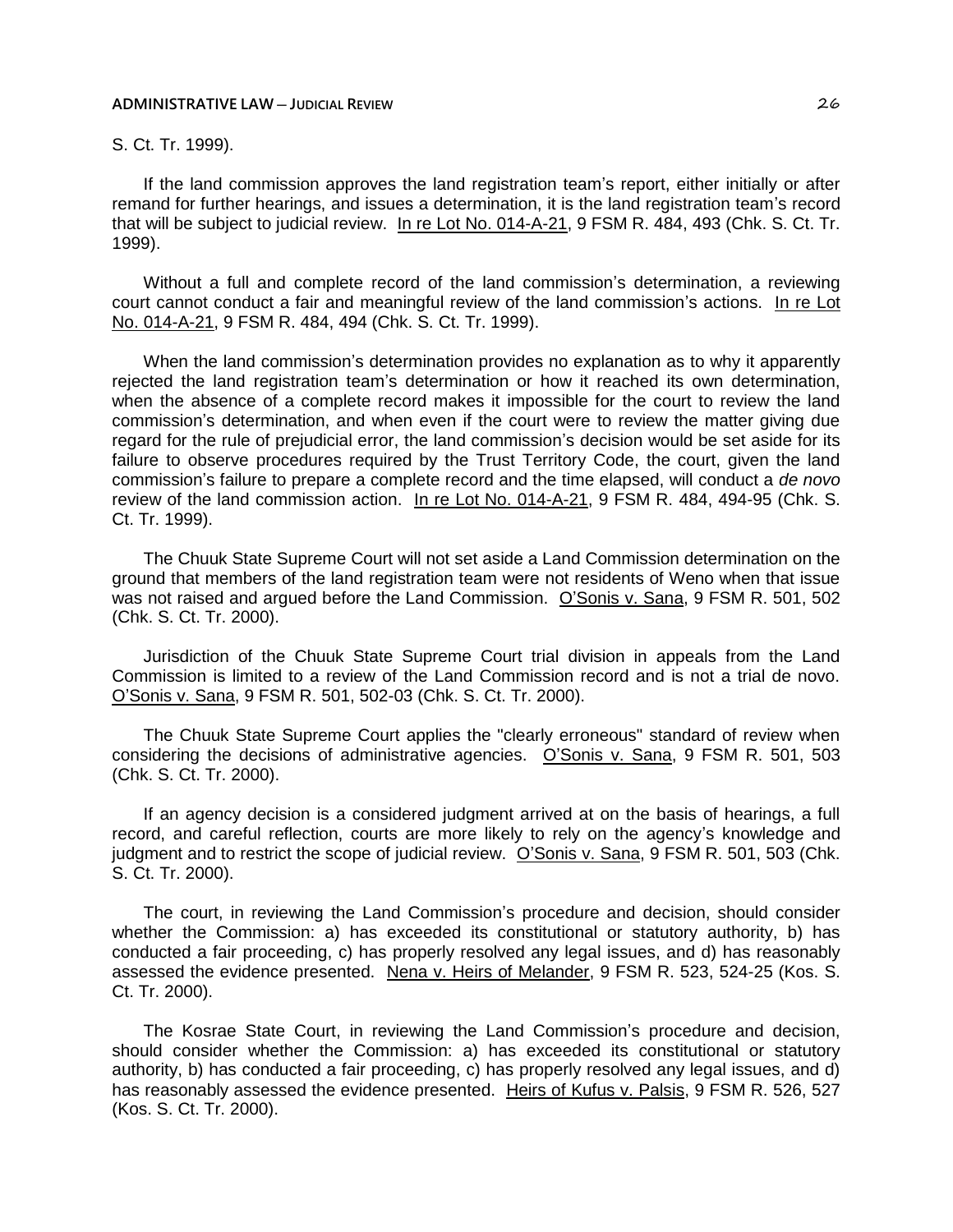With respect to review of factual findings, the court, when reviewing a Land Commission decision, normally should merely consider whether the Land Commission has reasonably assessed the evidence presented. On appeal the court should not substitute its judgment for those well-founded Land Commission findings because it is primarily the Land Commission's task, and not the reviewing court's, to assess the witnesses' credibility and resolve factual disputes, since the Land Commission, not the court, was present during the testimony. Heirs of Kufus v. Palsis, 9 FSM R. 526, 527 (Kos. S. Ct. Tr. 2000).

When the Land Commission's findings with respect to the Determination of Ownership are based upon substantial evidence in the record of the formal hearing and the Land Commission reasonably assessed the evidence that was presented at the hearing and has properly resolved the legal issues presented its decision will be affirmed. Heirs of Kufus v. Palsis, 9 FSM R. 526, 528 (Kos. S. Ct. Tr. 2000).

The Kosrae State Court, in reviewing the Land Commission's procedure and decision, considers whether the Land Commission: a) has exceeded its constitutional or statutory authority, b) has conducted a fair proceeding, c) has properly resolved any legal issues, and d) has reasonably assessed the evidence presented. Taubert v. Talley, 9 FSM R. 541, 542 (Kos. S. Ct. Tr. 2000).

On appeal the court should not substitute its judgment for those well-founded findings of the Land Commission, but questions of law are reserved to the court and the court must consider whether the Land Commission has reasonably assessed the evidence presented. Taubert v. Talley, 9 FSM R. 541, 542 (Kos. S. Ct. Tr. 2000).

The Land Commission's finding of fact that the appellee obtained title to the land through a land exchange was based upon a reasonable assessment of the evidence and was not clearly erroneous when supported by testimony of a witness who was cross-examined on other points of his testimony, but was not cross-examined about the land exchange, because an inference of the failure to cross-examine about the land exchange testimony was the opponent's acceptance of those facts testified to by the witness. The Land Commission's decision will thus be affirmed. Taubert v. Talley, 9 FSM R. 541, 543 (Kos. S. Ct. Tr. 2000).

A person adversely affected or aggrieved by agency action is entitled to judicial review thereof in the FSM Supreme Court. The court shall conduct a de novo trial of the matter, and shall decide all relevant questions of law and fact. Ting Hong Oceanic Enterprises v. Ehsa, 10 FSM R. 24, 28 (Pon. 2001).

The Chuuk State Election Commission must meet within three days after certification to consider any complaints. A contestant is justified in considering the Commission's failure to meet within its deadline as a denial of his complaint, and is thus entitled to file a notice of appeal. Cholymay v. Chuuk State Election Comm'n, 10 FSM R. 145, 153-54 (Chk. S. Ct. App. 2001).

Under Chuuk election law, once the votes are tabulated and certified, the Election Commission does not have the power to grant a recount request unless ordered to do so by "a court of competent jurisdiction." It can only deny a recount request and a contestant's only recourse then is an appeal to a court of competent jurisdiction. Cholymay v. Chuuk State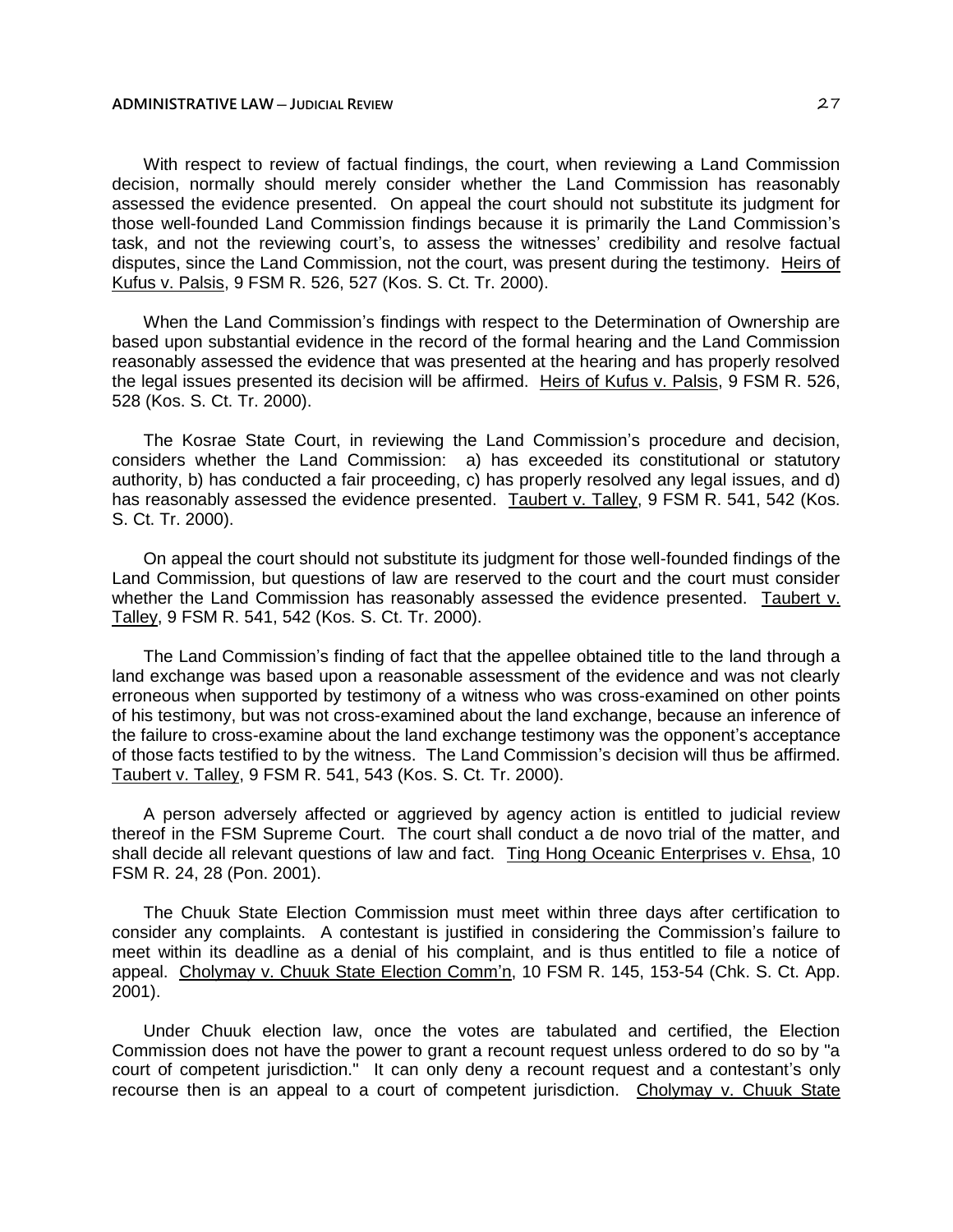Election Comm=n, 10 FSM R. 145, 154 (Chk. S. Ct. App. 2001).

The Legislature has, under its power to prescribe by statute for the regulation of the certification of elections and under its power to provide by law for review of administrative agency decisions, the power to place the jurisdiction to review Election Commission decisions in the Chuuk State Supreme Court appellate division rather than in the trial division. Cholymay v. Chuuk State Election Comm'n, 10 FSM R. 145, 155 (Chk. S. Ct. App. 2001).

The election statute does not contain a deadline to file an election contest appeal from the Chuuk State Election Commission. The only deadlines in the statute that relate to the court are that the court must "meet within 7 days of its receipt of a complaint to determine the contested election," and that the court must "decide on the contested election prior to the date upon which the declared winning candidates are to take office." Cholymay v. Chuuk State Election Comm'n, 10 FSM R. 145, 157 (Chk. S. Ct. App. 2001).

An appellee's cross appeal in an election case will be dismissed when there was no evidence that he had ever raised the issue before either the tabulating committee or the Election Commission. Cholymay v. Chuuk State Election Comm'n, 10 FSM R. 145, 158 (Chk. S. Ct. App. 2001).

The absence of a filing deadline in the election statute means that there is no statutory jurisdictional time bar to an appeal, but that any election contest party who appeals within seven days of when the declared winning candidates are to take office runs the risk that the court will either not meet before its authority to decide the appeal expires or that court may be unable to conclude the proceedings and make its decision before its authority to decide the appeal expires. Cholymay v. Chuuk State Election Comm'n, 10 FSM R. 145, 158 (Chk. S. Ct. App. 2001).

The Kosrae State Court, in reviewing the Land Commission's procedure and decision, should consider whether the Commission: a) has exceeded its constitutional or statutory authority, b) has conducted a fair proceeding, c) has properly resolved any legal issues, and d) has reasonably assessed the evidence presented. Anton v. Heirs of Shrew, 10 FSM R. 162, 164 (Kos. S. Ct. Tr. 2001).

On appeal the Kosrae State Court should not substitute its judgment for those well-founded findings of the Land Commission because it is primarily the task of the Land Commission, and not the reviewing court, to assess the witnesses' credibility and resolve factual disputes, since it is the Land Commission, and not the court, who is present during the testimony. Therefore, the Kosrae State Court should review the Land Commission record and determine whether the Land Commission reasonably assessed the evidence presented, with respect to factual issues. Anton v. Heirs of Shrew, 10 FSM R. 162, 164 (Kos. S. Ct. Tr. 2001).

A Land Commission opinion must reflect a proper resolution of the legal issues. If it does not, the decision must be set aside. Anton v. Heirs of Shrew, 10 FSM R. 162, 164 (Kos. S. Ct. Tr. 2001).

When the Land Commission reasonably assessed the evidence with respect to who owned the land, its findings are not clearly erroneous, and when those findings are that Ittu never took back ownership of the land, the Land Commission did not reach the issue of applying Kosrae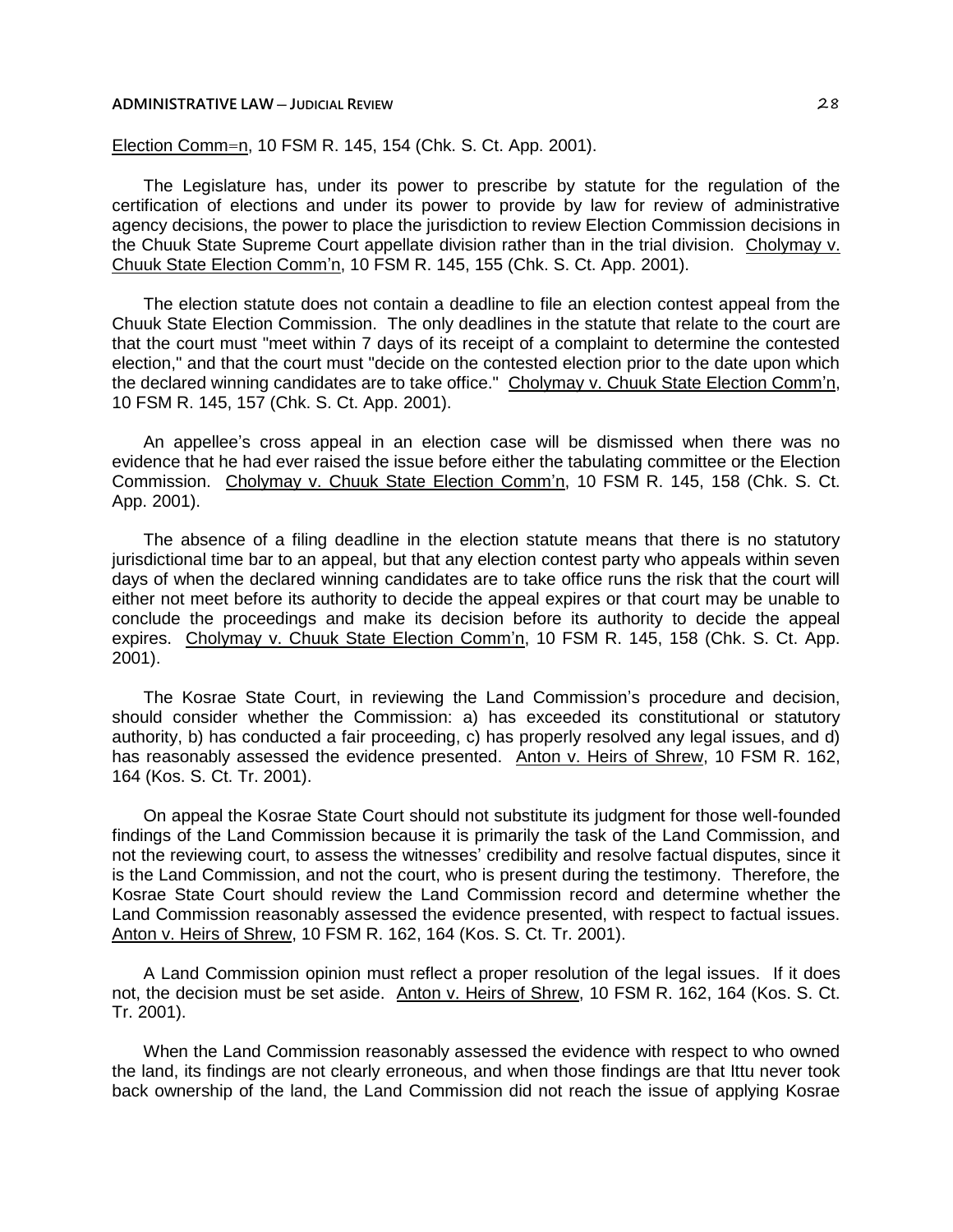tradition and thus properly resolved that legal issue and did not exceed its constitutional authority. That Land Commission decision will be affirmed. Anton v. Heirs of Shrew, 10 FSM R. 162, 165 (Kos. S. Ct. Tr. 2001).

The Trust Territory Public Service System Regulations did not require an employee grievance be heard by the Personnel Board in the formal grievance procedure prior to filing suit in court on that grievance. There was no limitation on judicial review of grievances imposed by the Public Service System Regulations, as long as the informal grievance procedure was completed. Skilling v. Kosrae, 10 FSM R. 448, 452 (Kos. S. Ct. Tr. 2001).

The Kosrae State Court's standard of review in its judicial review of State Public Service System final decisions is that the court will decide all relevant questions of law and fact, interpret constitutional and statutory provisions, and determine the meaning or applicability of the terms of an agency action, and the court is authorized to compel, or hold unlawful and set aside agency actions. Tolenoa v. Kosrae, 10 FSM R. 486, 489 (Kos. S. Ct. Tr. 2001).

The Kosrae State Court's standard of judicial review of final decisions made under the State Public Service System is that the court will decide all relevant questions of law and fact, interpret constitutional and statutory provisions, and determine the meaning or applicability of the terms of an agency action. The court is authorized to compel, or hold unlawful and set aside agency actions. Jackson v. Kosrae, 11 FSM R. 197, 199 (Kos. S. Ct. Tr. 2002).

The Kosrae State Court, in reviewing the Land Commission's procedure and decision, should consider whether the Land Commission: a) has exceeded its constitutional or statutory authority, b) has conducted a fair proceeding, c) has properly resolved any legal issues, and d) has reasonably assessed the evidence presented. Taulung v. Jack, 11 FSM R. 345, 347 (Kos. S. Ct. Tr. 2003).

On appeal, the Kosrae State Court may not substitute its judgment for those Land Commission findings which are based upon a reasonable assessment of the evidence. Taulung v. Jack, 11 FSM R. 345, 348 (Kos. S. Ct. Tr. 2003).

When the Land Commission's finding a witness with no interest in the land more credible was based upon a reasonable assessment of the evidence presented at the hearing, the court will not substitute its judgment for the findings of the Land Commission. Taulung v. Jack, 11 FSM R. 345, 348 (Kos. S. Ct. Tr. 2003).

The Land Commission was not clearly erroneous in accepting hearsay testimony of a dead man=s statements in its findings when there is no "deadman's statute" in Kosrae and it was based upon a reasonable assessment of the evidence presented at the hearing, the court will not substitute its judgment for the Land Commission's. Taulung v. Jack, 11 FSM R. 345, 348-49 (Kos. S. Ct. Tr. 2003).

The Kosrae State Court, in reviewing the Land Commission's procedure and decision, should consider whether the Land Commission: a) has exceeded its constitutional or statutory authority, b) has conducted a fair proceeding, c) has properly resolved any legal issues, and d) has reasonably assessed the evidence presented. Heirs of Henry v. Palik, 11 FSM R. 419, 421 (Kos. S. Ct. Tr. 2003).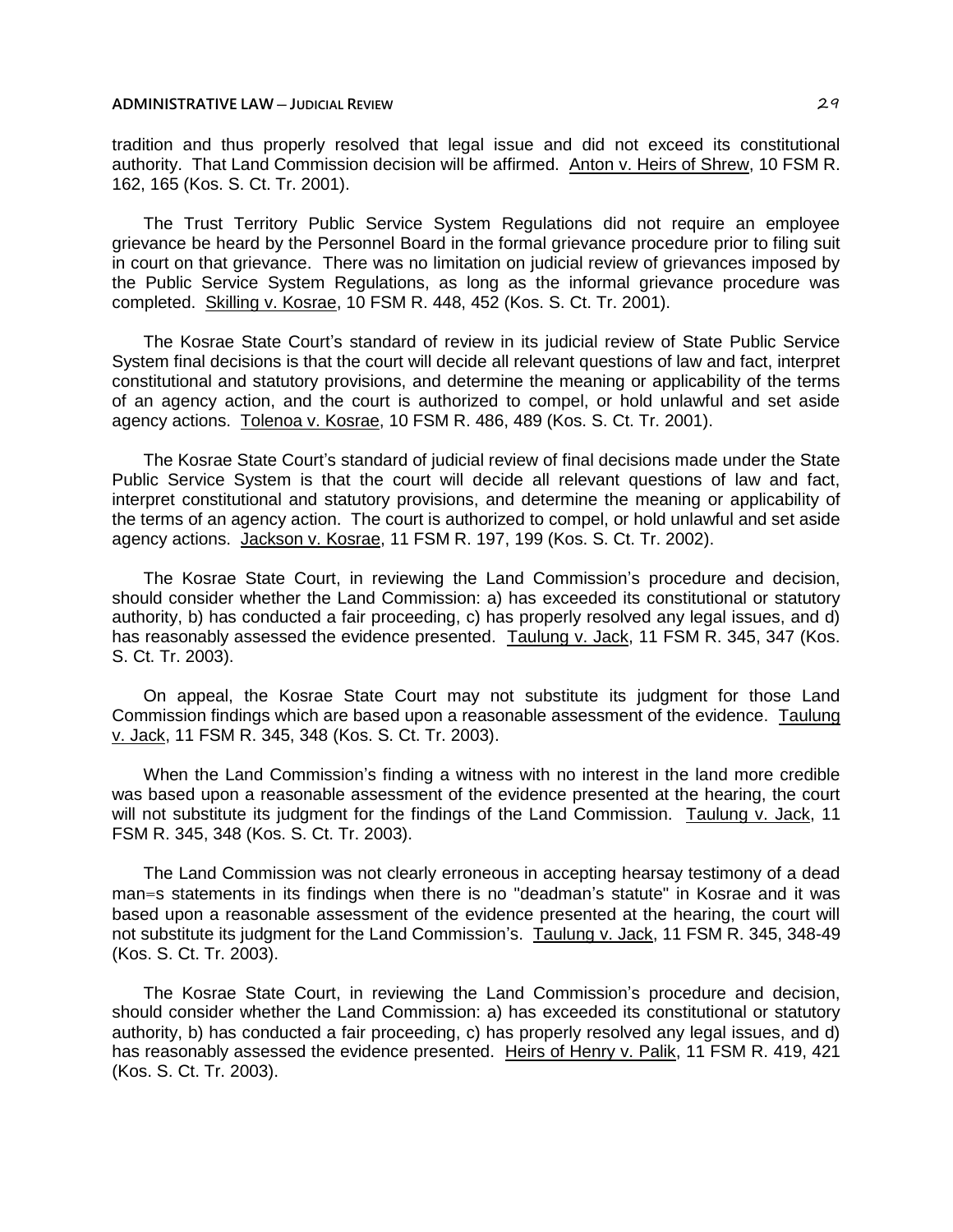When the Land Commission has not followed statutory requirements for the formal hearings and there was no substantial compliance with the requirements specified by law, the Kosrae State Court must set aside the Determination of Ownership as void and remanded to Kosrae Land Court for further proceedings. Heirs of Henry v. Palik, 11 FSM R. 419, 423 (Kos. S. Ct. Tr. 2003).

The Kosrae State Court, in reviewing the Land Commission's procedure and decision, should consider whether the Commission: a) has exceeded its constitutional or statutory authority, b) has conducted a fair proceeding, c) has properly resolved any legal issues, and d) has reasonably assessed the evidence presented. Albert v. Jim, 11 FSM R. 487, 490 (Kos. S. Ct. Tr. 2003).

If the Chuuk State Supreme Court determines that a de novo review of an appeal from Land Commission is appropriate, the plaintiff must prove his case by a preponderance of the evidence, and the court may make its own findings of fact based on the total record in this case, but if the court does not conduct a de novo review of the case, it merely determines whether the Land Commission's decision was arbitrary and capricious, and whether the facts as found by the Land Commission were clearly erroneous. In re Lot No. 014-A-21, 11 FSM R. 582, 588-89 (Chk. S. Ct. Tr. 2003).

When no detailed findings of fact are included either in the Land Commission Registration Team=s two decisions or in the full Land Commission's one decision; when the full Land Commission gave no reason for reversing the Registration Team's determinations and supports its decision with nothing but a mere conclusion; when the newly-discovered Land Commission hearing transcripts do not assist the court in determining how the Land Commission reached its decision; and when there is no indication in the Land Commission record that witness testimony was taken under oath, or that the admitted exhibits were properly authenticated and identified and the exhibits were not contained within the record, there was no basis for the court to review the Land Commission's actions, and a trial de novo was necessary. In re Lot No. 014-A-21, 11 FSM R. 582, 589 (Chk. S. Ct. Tr. 2003).

De novo review is appropriate when reviewing an administrative hearing when the action is adjudicative in nature and the fact finding procedures employed by the agency are inadequate. In re Lot No. 014-A-21, 11 FSM R. 582, 589 (Chk. S. Ct. Tr. 2003).

A motion to amend a complaint to add the FSM as a party will be granted when the original complaint was an appeal of a Pohnpei state administrative decision and when a related FSM administrative decision involving the plaintiff's related tax matters was recently issued since, as the plaintiff asserts that Pohnpei and the FSM are inconsistently interpreting tax laws, it seeks to add the FSM as a defendant so that both Pohnpei and the FSM will be required to tax it uniformly, without potentially subjecting it to double tax liability. Judicial economy weighs in favor of permitting plaintiff to file its amended complaint and consolidate the appeals of inconsistent Pohnpei and FSM administrative decisions. Truk Trading Co. (Pohnpei) v. Department of Treasury, 12 FSM R. 1, 2-3 (Pon. 2003).

Where the provisions of former Kosrae State Code, Title 11, Chapter 6, were applicable to the Land Commission proceedings now on appeal, the court will apply the provisions of former Kosrae State Code, Title 11, Chapter (repealed) to its review of the Land Commission's procedure and decision in the matter. Tulenkun v. Abraham, 12 FSM R. 13, 15-16 (Kos. S. Ct.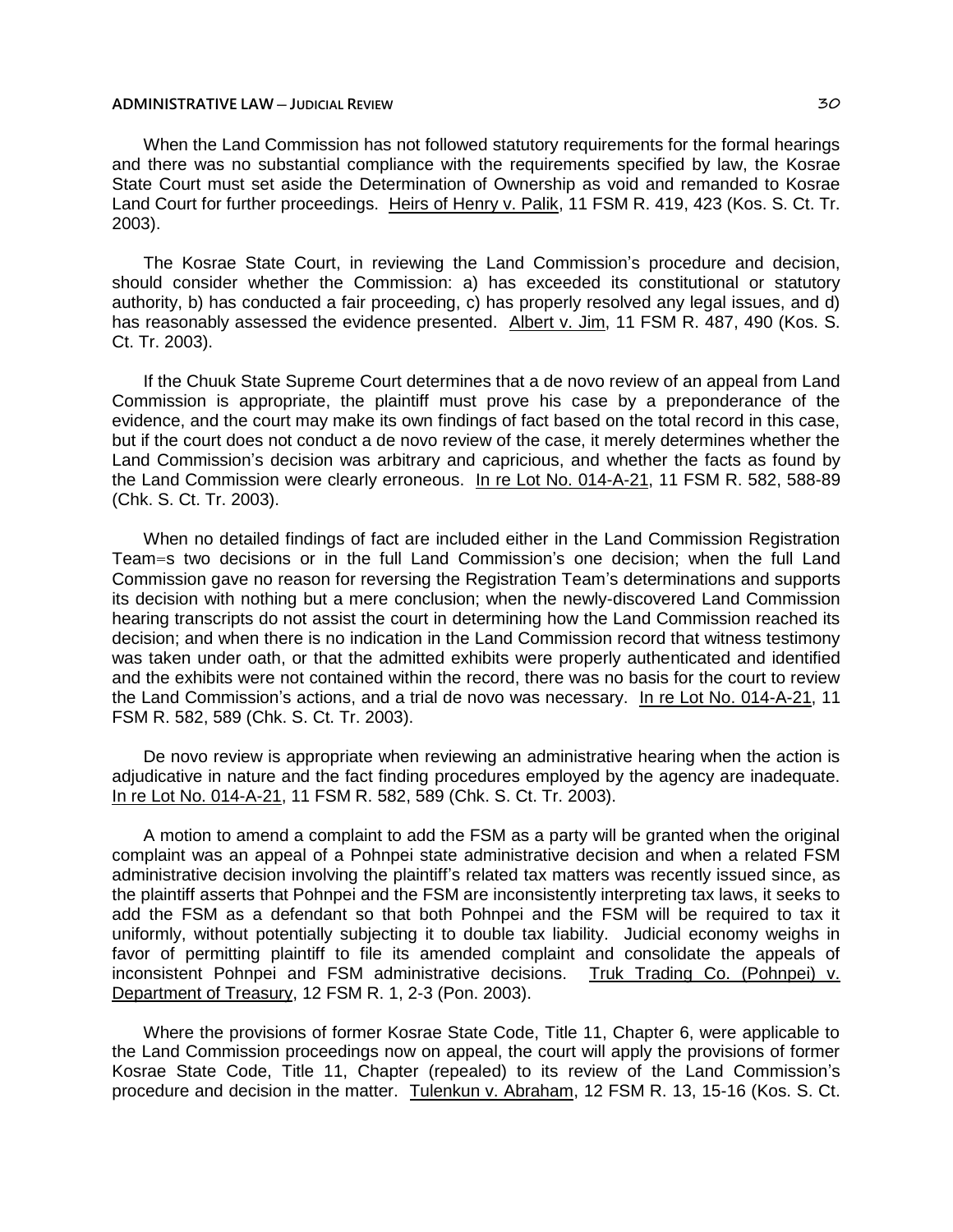# Tr. 2003).

The court, in reviewing the Land Commission's procedure and decision, should consider whether the Commission: a) has exceeded its constitutional or statutory authority, b) has conducted a fair proceeding, c) has properly resolved any legal issues, and d) has reasonably assessed the evidence presented. Tulenkun v. Abraham, 12 FSM R. 13, 16 (Kos. S. Ct. Tr. 2003).

When the determined parcels' boundaries are clear by either permanent markers or by readily recognizable natural features, the Land Commission is not required to give written notice to the claimants before planting monuments. The planting of monuments is an administrative task and is completed pursuant to the Land Commission's instructions. The Division of Survey's planting of monuments, by itself, does not establish boundaries for purposes of an appeal. Tulenkun v. Abraham, 12 FSM R. 13, 16 (Kos. S. Ct. Tr. 2003).

In reviewing the Land Commission's decision and procedure, the Kosrae State Court must determine whether the Land Commission violated the Kosrae Constitution or state law. Tulenkun v. Abraham, 12 FSM R. 13, 16 (Kos. S. Ct. Tr. 2003).

The Kosrae State Court, on appeal, will not substitute its judgment for the Land Commission's well-founded evidentiary findings. An appellate court will not reweigh the evidence presented at the hearing. When the court, in reviewing the Land Commission's record and decision in a matter, concludes that the Commission has reasonably assessed the evidence presented regarding the parcel's size, the Land Commission's factual finding of the parcel's size is adequately supported by substantial evidence in the record, and its findings of fact are not clearly erroneous and will not be disturbed on appeal. Tulenkun v. Abraham, 12 FSM R. 13, 17 (Kos. S. Ct. Tr. 2003).

Any person aggrieved by a Social Security Board final order may obtain a review of the order in the FSM Supreme Court trial division by filing in court, within 60 days after the entry of the order, a written petition praying that the order be modified or set aside in whole or in part. Andrew v. FSM Social Sec. Admin., 12 FSM R. 78, 79-80 (Kos. 2003).

In an appeal from an administrative agency to the FSM Supreme Court appellate division, Appellate Rule 26(b) would control. That rule precludes the appellate division from enlarging the time for filing a notice of appeal from an administrative agency. Because this provision limits the appellate division's power to enlarge time, it is jurisdictional. Andrew v. FSM Social Sec. Admin., 12 FSM R. 78, 80 (Kos. 2003).

To read the language that a petitioner shall by filing in court, within 60 days after the entry of the order, a written petition praying that the order be modified or set aside in whole or in part, to mean that the 60 day time period is absolute, which is to say jurisdictional, would be to read the statute as limiting the trial division's jurisdiction to hear such appeals. Statutes which limit a court's jurisdiction are to be construed narrowly. Andrew v. FSM Social Sec. Admin., 12 FSM R. 78, 81 (Kos. 2003).

Given the absence in the statute of any express language limiting the court's jurisdiction, the 60 day period for filing a petition in the FSM Supreme Court trial division to appeal a final order of the Social Security Administration is a statute of limitations. As such, it is one of the specifically enumerated defenses under FSM Civil Rule 8(c) that may be raised in the answer.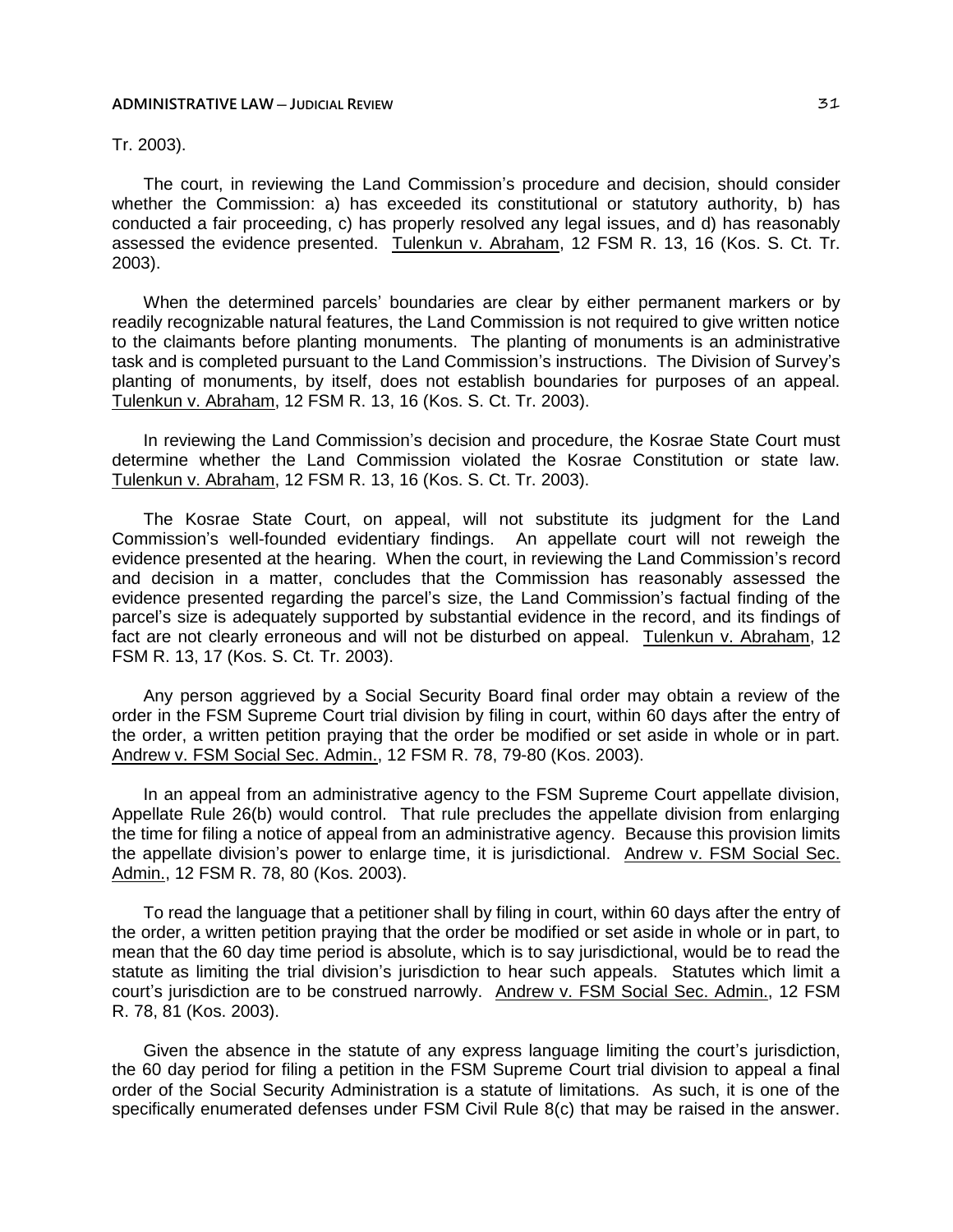The time limit does not affect the court's subject matter jurisdiction. Andrew v. FSM Social Sec. Admin., 12 FSM R. 78, 81 (Kos. 2003).

A denial of a motion to dismiss for lack of jurisdiction is without prejudice to Social Security's right to raise the statute of limitations defense by motion pursuant to FSM Civil Rule 12(c). Andrew v. FSM Social Sec. Admin., 12 FSM R. 78, 81 (Kos. 2003).

When a plaintiff's claims for unjust enrichment, tortuous interference with contract and fraud arise out of the same operative facts, but are against a defendant personally and are distinctly separate from those which have been brought against the administrative agency, they are tort claims against which the individual, not the agency, needs to defend, and regarding which the agency is not authorized to make judicial determinations. Asumen Venture, Inc. v. Board of Trustees, 12 FSM R. 84, 90 (Pon. 2003).

When a state administrative agency asks that the FSM Supreme Court not exercise jurisdiction in a case because the case involves a question about land, and land issues are best (and traditionally) left to the state court, but when a deeper analysis reveals that the case is not fundamentally a land case, but rather one in which the court is being asked to review an agency's action and determine whether that action was lawful from an administrative or procedural point of view, not a substantive one, the question presented is not whether the plaintiff is entitled to the assignment of the lease in question, but rather whether the board possessed the authority to reconsider its decision and, if so, did it do so in a manner that recognized plaintiff's rights under the FSM Constitution. In such a case, the FSM Supreme Court does not lack subject matter jurisdiction, and the plaintiff's complaint will not be dismissed. Asumen Venture, Inc. v. Board of Trustees, 12 FSM R. 84, 90 (Pon. 2003).

When, through the discovery process, further briefing, and a trial, a plaintiff could show that an agency acted in a manner that violated its statutory duties and when its motion to dismiss fails to set forth the applicable laws and administrative rules that dictate how it conducts business, the court is disinclined to decide as a matter of law that its actions were authorized, lawful, and procedurally correct and will allow the claim to remain, allow further briefing and discovery, and then entertain a motion for summary judgment. Asumen Venture, Inc. v. Board of Trustees, 12 FSM R. 84, 91 (Pon. 2003).

The court will not add additional time for a petitioner to seek judicial review when the social security statute gives 60 days and this is a considerable amount of time, and when even given the exigencies of mail service in Micronesia, equitable considerations do not require that additional time be given. Andrew v. FSM Social Sec. Admin., 12 FSM R. 101, 104 (Kos. 2003).

In an appeal from a Land Commission determination of ownership, the reviewing court will apply the clearly erroneous standard of review. If the agency decision is a considered judgment, arrived at on the basis of a full record and careful reflection, the court is more likely to rely on the agency's knowledge and judgment and to restrict the scope of review. Chuuk v. Ernist Family, 12 FSM R. 154, 160 (Chk. S. Ct. Tr. 2003).

When a plaintiff files a lawsuit against a Pohnpei state employee or public officer arising out of an act or omission within the scope of his or her public duties or employment either in his or her official capacity or as an individual, and that lawsuit alleges any tort, tax or contract claims, claims for injuries or damages, or actions which seek injunctive relief or writ of mandamus, the state itself must also be named as a defendant, but in an appeal from an administrative agency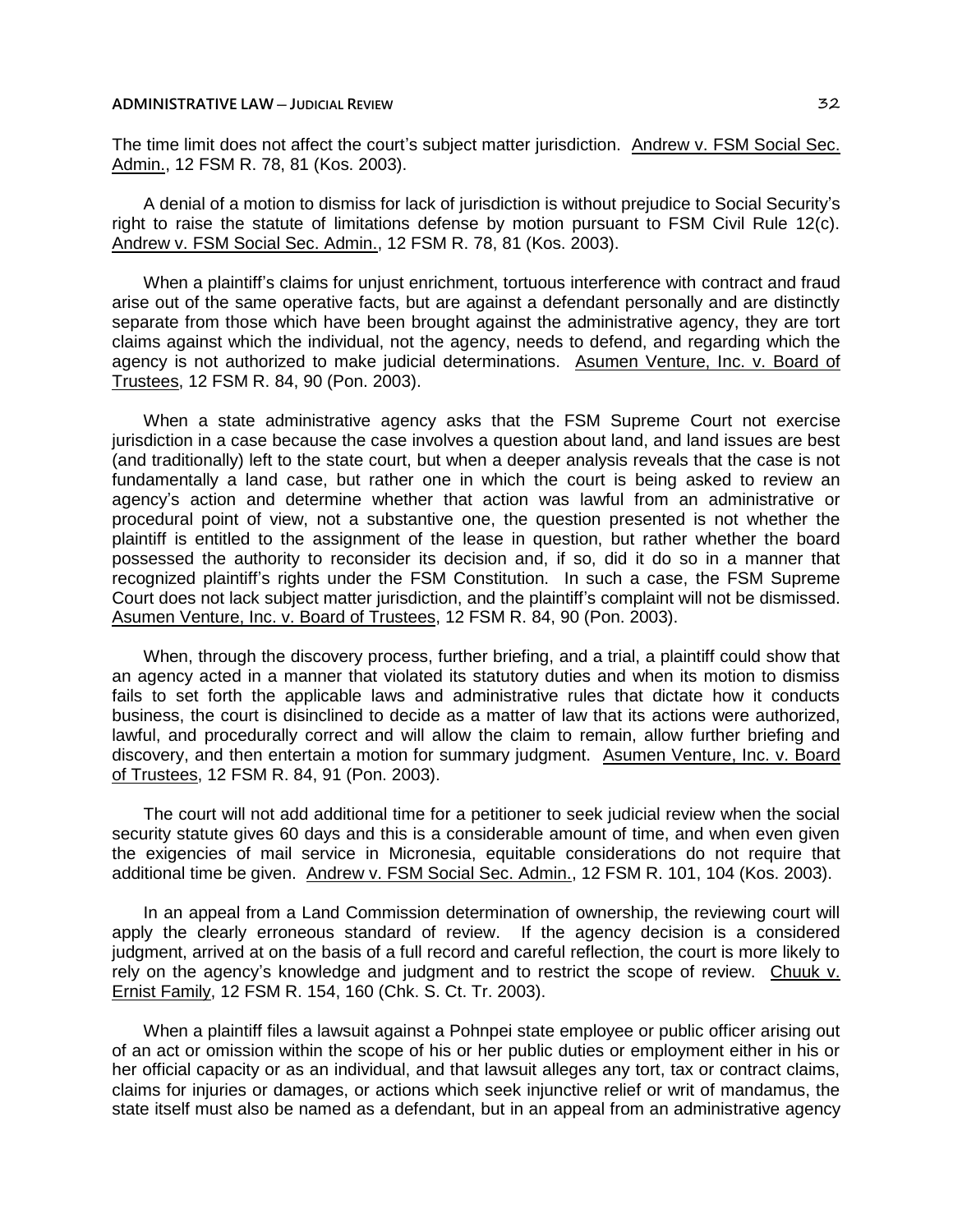decision, the plaintiff is permitted, but not required, to name the state as a party to the action. Cuipan v. Pohnpei Foreign Inv. Bd., 12 FSM R. 184, 185 (Pon. 2003).

When the Pohnpei Foreign Investment Board's letter states that the plaintiff is ordered to cease and desist from engaging in business and must surrender her Foreign Investment Permit, the clear implication of the Board's letter is that its revocation decision is effective immediately with no indication that those "orders" would take effect only at the expiration of a 20-day period. Thus, having failed to inform plaintiff of the 20-day waiting period, and having improperly indicated that its revocation decision was immediately effective, the Board cannot rely on the 20-day statutory period to appeal as a basis for dismissing this appeal. To the extent that it functions as a statute of limitation, it begins to run when a permit holder is notified of a Board decision and informed that the decision will become effective in 20 days if not appealed. Cuipan v. Pohnpei Foreign Inv. Bd., 12 FSM R. 184, 186 (Pon. 2003).

When a canceled foreign investment permit was ultimately reinstated, it renders moot the cancellation itself and leaves no administrative remedy for the permit holder to pursue. What then remains as a live court issue is the arbitrary and grossly incorrect manner in which the permit was originally canceled. This conduct constitutes a violation of 11 F.S.M.C. 701 *et seq.*, and entitles the plaintiff to a summary judgment. Wortel v. Bickett, 12 FSM R. 223, 226 (Kos. 2003).

When it is clear that any attempt by plaintiff to obtain relief through the Public Service Act would have been futile, the court has jurisdiction to hear the plaintiff's claims. Tomy v. Walter, 12 FSM R. 266, 270 (Chk. S. Ct. Tr. 2003).

The 120-day statutory time limit to appeal from the Kosrae Land Commission to the Kosrae State Court is jurisdictional because deadlines set by statute, especially deadlines to appeal including those from administrative agency decisions, are generally jurisdictional. Anton v. Heirs of Shrew, 12 FSM R. 274, 278 (App. 2003).

An appeal from an administrative agency must be perfected as well as started within the established statutory time period and part of perfecting an appeal is the joinder of indispensable parties. Failure to join indispensable parties prior to the expiration of the statutory time for appeal is a fatal defect which deprives the court of jurisdiction to entertain the action. Anton v. Heirs of Shrew, 12 FSM R. 274, 279 (App. 2003).

When the appellant does not name the persons who he claims were the appellee's or the appellee's wife's "close relatives" or state how they are related, or what positions they held, or how they were involved in the Land Commission decision, the appellate court, without knowing the answers to these questions, cannot find plain error and conclude that, as a matter of law, the appellant's due process rights were violated and thereby vacate the determination and remand it for a new determination before other adjudicators. When the appellant did not raise this claim in the Land Commission or later in the Kosrae State Court, having failed to raise it earlier, the appellant cannot raise it now. Anton v. Cornelius, 12 FSM R. 280, 284-85 (App. 2003).

The Kosrae State Court must hear an appeal from the Land Commission on the record unless it finds good cause exists for a trial of the matter. The Land Commission's failure to follow the Kosrae Rules of Evidence does not constitute good cause for a trial *de novo* because those rules do not apply in the Land Commission. Anton v. Cornelius, 12 FSM R. 280, 286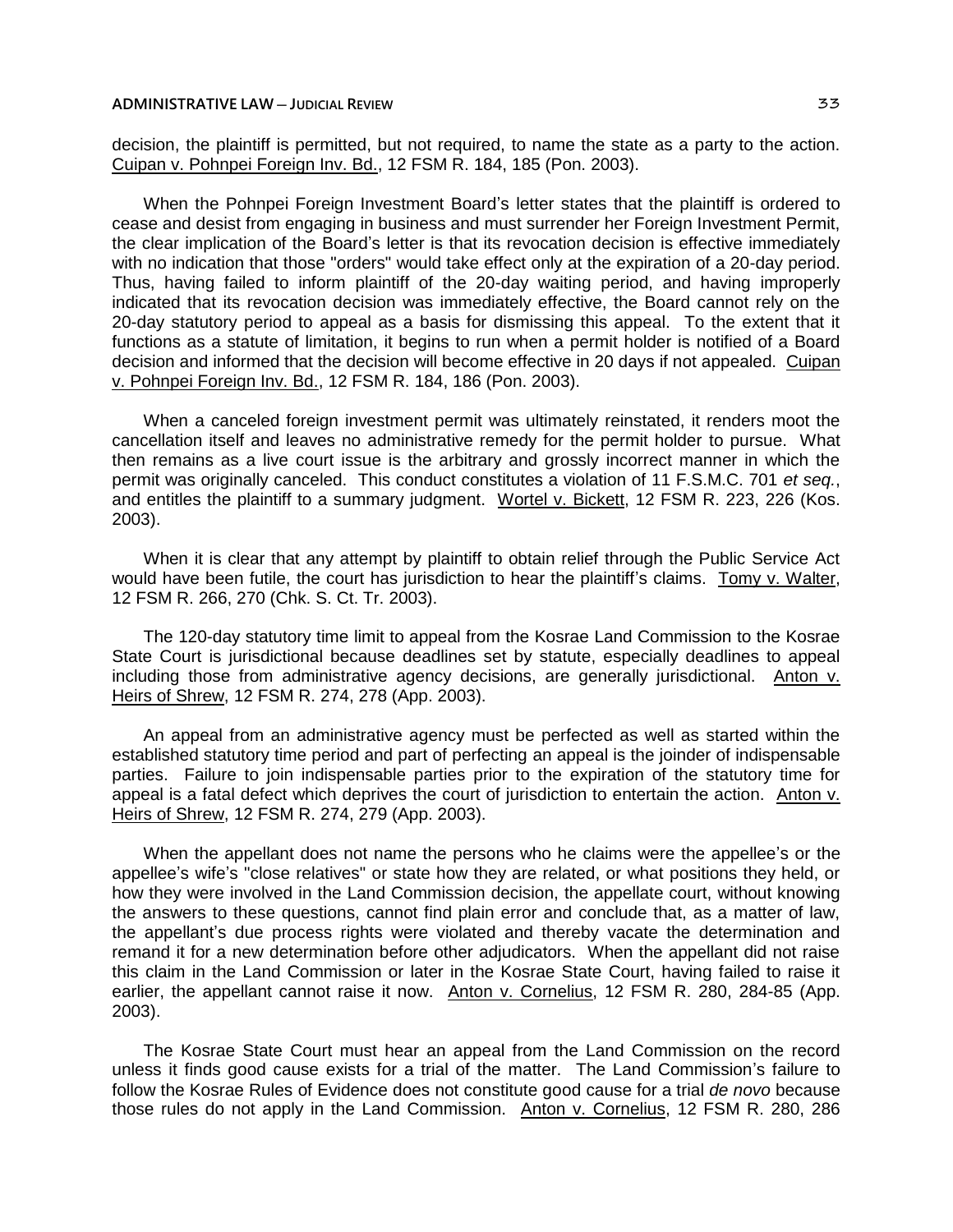## (App. 2003).

It is standard appellate procedure (as used in judicial review of administrative decisions) to file briefs and hear oral argument on them. This permits the appellate parties to argue errors of law or other deficiencies in the proceeding below and to direct the court's attention to those parts of the record that support their contentions. Briefs are not evidence, and a hearing on them is not a trial. Anton v. Cornelius, 12 FSM R. 280, 286-87 (App. 2003).

That the Land Commission did not properly consider certain evidence, is an issue the Kosrae State Court may properly consider under its standard of review without the need for a trial *de novo*, and, if the appellant should prevail, it can order a remand. Anton v. Cornelius, 12 FSM R. 280, 287 (App. 2003).

The statute contemplates that judicial review of a Land Commission appeal would be the norm and that a trial *de novo* would be held only in the uncommon event that the Kosrae State Court had found good cause for one. When that court did not, and when there has been no showing that would warrant a conclusion of good cause, the Kosrae State Court has not abused its discretion by not holding a trial *de novo*. Anton v. Cornelius, 12 FSM R. 280, 287 (App. 2003).

The Kosrae State Court, in reviewing Land Commission appeals, properly uses the following standard of review  $-$  it considers whether the Commission: a) has exceeded its constitutional or statutory authority, b) has conducted a fair proceeding, c) has properly resolved any legal issues, and d) has reasonably assessed the evidence presented. Under this standard, that court cannot substitute its judgment for the Land Commission's well-founded findings, but questions of law are reserved to it. Anton v. Cornelius, 12 FSM R. 280, 287 (App. 2003).

A trial de novo gives each side the opportunity to present evidence as if no previous adjudication had been made. The trial judge is placed in the fact finding position – rather than just reviewing the record, he receives evidence and testimony and reaches his own conclusions based upon all of the evidence. Thus, it does not matter to the trial court, or to the appellate court, what conclusion the Land Commission reached regarding the parcel at issue. George v. Nena, 12 FSM R. 310, 316 (App. 2004).

When a case pending in the trial division is an appeal from the Chuuk Land Commission, the procedure followed will, where appropriate, be analogous to the procedure usually used for appeals ─ the FSM Rules of Appellate Procedure. Church of the Latter Day Saints v. Esiron, 12 FSM R. 473, 474-75 (Chk. 2004).

Appellate briefs are deemed filed on the day of mailing if the most expeditious form of delivery by mail, excepting special delivery, is utilized. This is an appropriate procedure to follow in an analogous circumstance in the trial division when it is considering an appeal. Church of the Latter Day Saints v. Esiron, 12 FSM R. 473, 475 (Chk. 2004).

An appeal from a Social Security Board decision will be determined on the record below and not on a trial de novo because, under 53 F.S.M.C. 708, the Board must certify and file in court a copy of the record. The Board's findings as to the facts, if supported by competent, material, and substantial evidence, will be conclusive. If either party applies for leave to adduce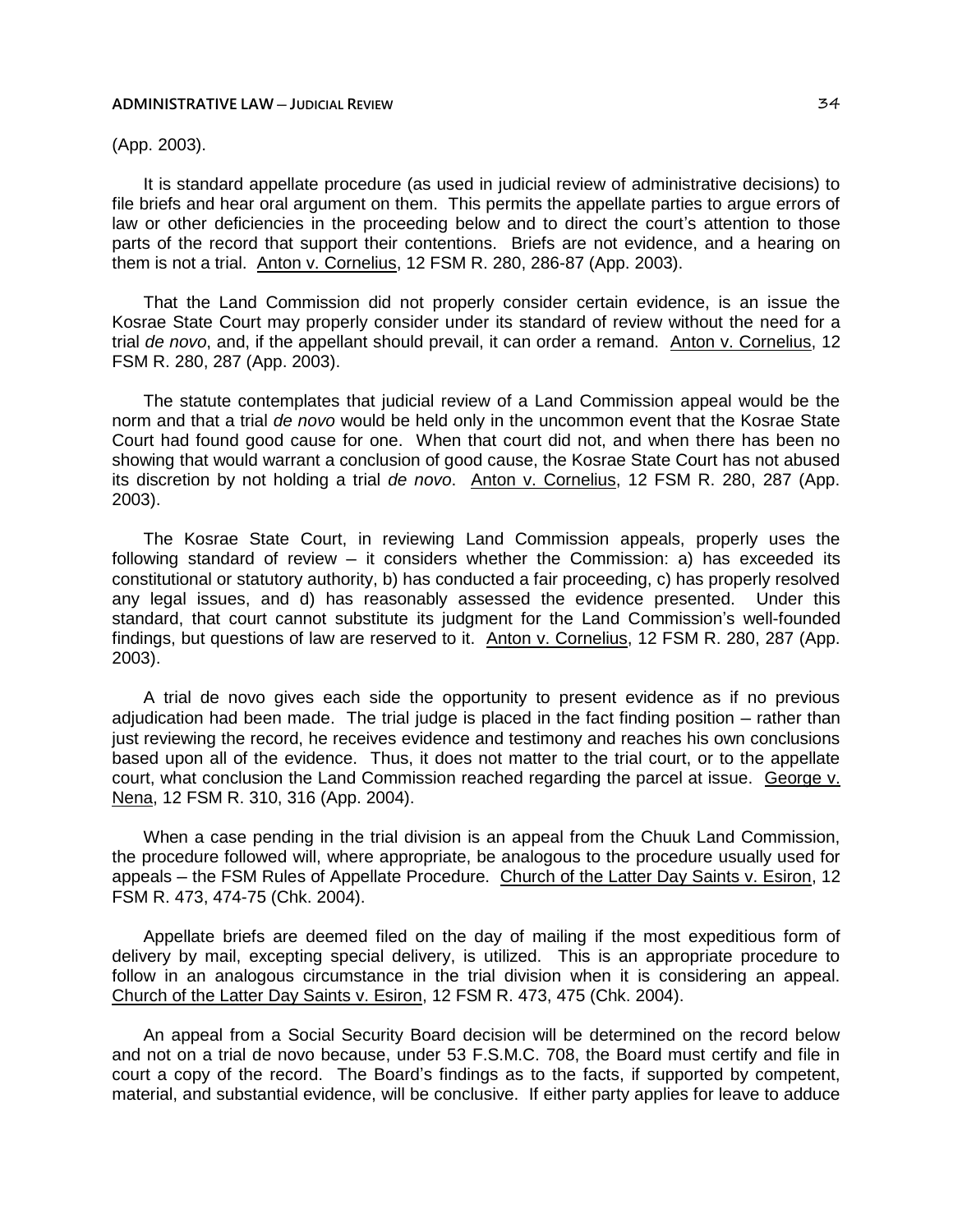additional material evidence, and shows to the court's satisfaction that there were reasonable grounds for failure to adduce the evidence in the hearing before the Board or its authorized representatives and that such evidence is competent, material, and substantial, the court may order the Board to take the additional evidence to be adduced upon the hearing in such manner and upon such conditions as the court considers proper. Clarence v. FSM Social Sec. Admin., 12 FSM R. 635, 636 (Kos. 2004).

By failing to respond to Social Security's motion in limine that seeks to preclude the plaintiff from adducing any further evidence on appeal beyond that which is part of the record of proceedings before the Social Security Board, the plaintiff has not shown that there were reasonable grounds for failure to adduce competent, material, and substantial evidence before the Board and that this evidence should be (but is not) part of the record of the proceedings, and thus the motion will be granted. Clarence v. FSM Social Sec. Admin., 12 FSM R. 635, 637 (Kos. 2004).

When there are non-frivolous disputes about the grounds for termination, the decision of the ad hoc committee should identify and address those grounds with specificity, and when they have not, the court will remand the case to the ad hoc committee to prepare a full written statement of its findings of fact to be forwarded to the President for his final review. If, after the President completes his final review, any party believes such action is necessary and appropriate, the party may file a motion to reinstitute the judicial proceedings. Maradol v. Department of Foreign Affairs, 13 FSM R. 51, 54-55 (Pon. 2004).

An appeal under 53 F.S.M.C. 708 to the FSM Supreme Court trial division from a Social Security Board final order is on the record except when a person aggrieved by such an order makes a showing that there were reasonable grounds for failure to adduce the evidence in the hearing before the Board or its authorized representatives. In that event, the party may apply to the court for leave to adduce additional material evidence. When no such showing is made of a reasonable failure to elicit evidence, the question that remains is whether the Board's final order rests on findings of fact that are supported by competent, material, and substantial evidence. If the court so concludes, then the findings of fact are conclusive. The trial court's disposition of the appeal on the record is final, subject to review by the Supreme Court appellate division. Clarence v. FSM Social Sec. Admin., 13 FSM R. 150, 152 (Kos. 2005).

Although, it would have been desirable for the claimant to have undergone vision testing as contemplated by the Board, the question under 53 F.S.M.C. 708 is whether there are now facts of record, supported by competent, material, and substantial evidence, sufficient for the findings of the Board to be deemed conclusive and when on a review of the record, the court finds that there is sufficient evidence in the record to deny the disability claim, it will affirm the Board's final decision in its entirety. Clarence v. FSM Social Sec. Admin., 13 FSM R. 150, 153 (Kos. 2005).

An appeal from an administrative agency must be started within the established statutory time period. This has the salutary effect of permitting resolution by the administrative agency, which may either satisfy the aggrieved party or address his concerns, thus conserving scarce iudicial resources. Wiliander v. National Election Dir., 13 FSM R. 199, 203 (App. 2005).

The primary forum in which election contests must run their course is the election administrative machinery created by Congress. Constitutions and statutes provide, as a part of the machinery of elections, a procedure by which election results may be contested. Such contests are regulated wholly by the constitutional or statutory provisions. A strict observance to the steps necessary to give jurisdiction is required, and the jurisdictional facts must appear on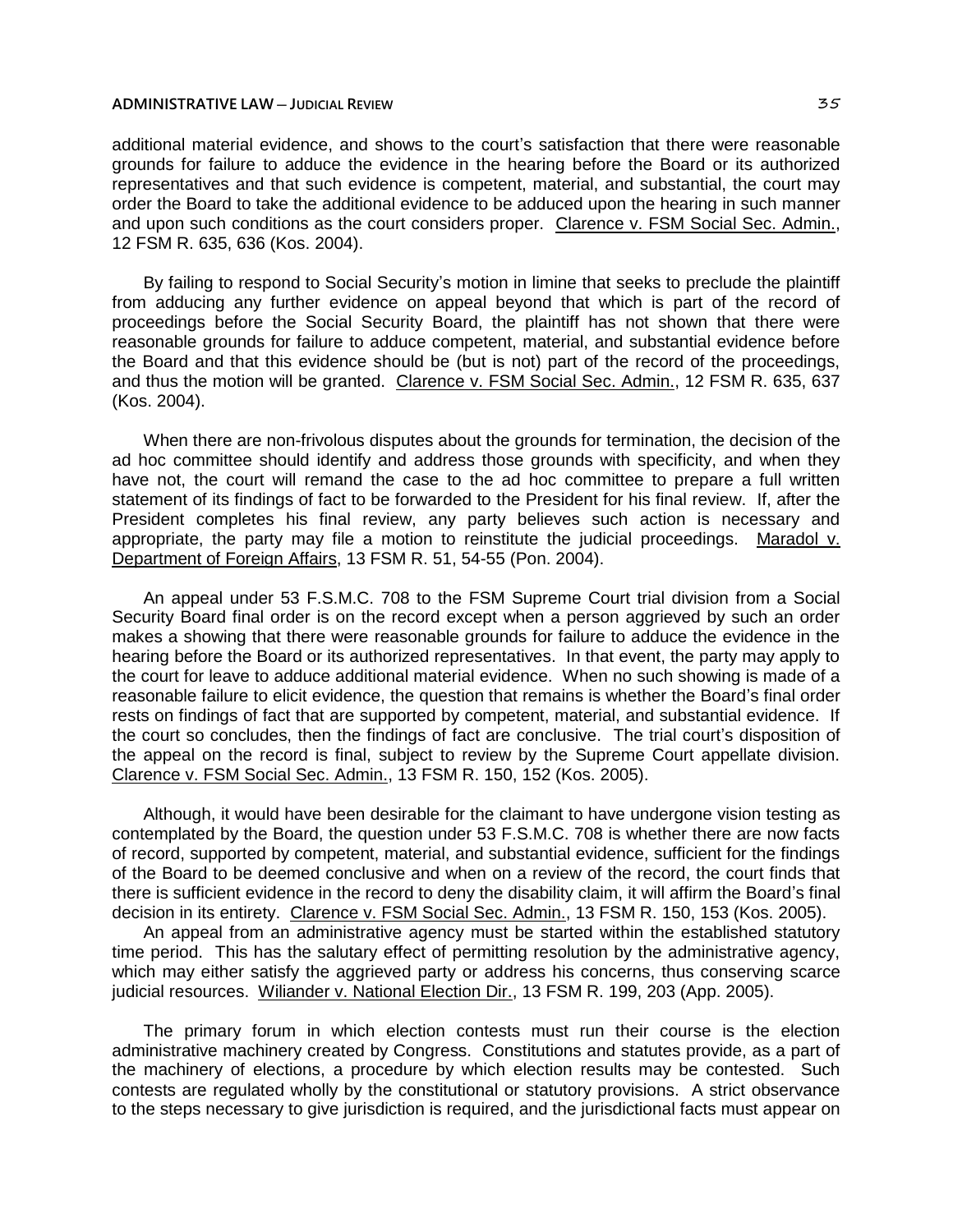the face of the proceedings. If these steps are not followed, courts are powerless to entertain such proceedings. Wiliander v. National Election Dir., 13 FSM R. 199, 203 (App. 2005).

Constitutions and statutes provide, as a part of the election machinery, a procedure by which election results may be contested. Such contests are regulated wholly by constitutional or statutory provisions. The necessary steps must be strictly observed to give the court jurisdiction, and the jurisdictional facts must appear on the face of the proceedings. If these steps are not followed, courts are usually powerless to entertain such proceedings. Asugar v. Edward, 13 FSM R. 215, 219 (App. 2005).

The Kosrae State Court, in reviewing Land Commission appeals, considers whether the Commission: a) has exceeded its constitutional or statutory authority, b) has conducted a fair proceeding, c) has properly resolved any legal issues, and d) has reasonably assessed the evidence presented. Under this standard, the court cannot substitute its judgment for the Land Commission=s well-founded findings, but questions of law are reserved to it. Heirs of Wakap v. Heirs of Obet, 13 FSM R. 418, 419-20 (Kos. S. Ct. Tr. 2005).

Whether the Land Commission properly considered certain evidence is an issue that the Kosrae State Court may properly consider under its standard of review, and if the appellant should prevail, it can order a remand. Heirs of Wakap v. Heirs of Obet, 13 FSM R. 418, 420 (Kos. S. Ct. Tr. 2005).

When the Land Commission has not followed statutory notice requirements for the formal hearings and there was no substantial compliance with the requirements specified by law, the Kosrae State Court must set aside the determination of ownership as void and remand to Kosrae Land Court for further proceedings. Heirs of Wakap v. Heirs of Obet, 13 FSM R. 418, 420 (Kos. S. Ct. Tr. 2005).

When the plaintiffs have not shown that the Land Commission committed an error of law or that its findings lacked a substantial factual basis, the court will accept the Land Commission's finding that no part of the tower is on the plaintiffs' property. Kiniol v. Kansou, 13 FSM R. 456, 459 (Chk. 2005).

In reviewing a Land Commission decision, the Kosrae State Court considers whether the Land Commission exceeded its constitutional or statutory authority, has conducted a fair proceeding, has properly resolved any legal issues, and has reasonably assessed the evidence presented. Heirs of Tara v. Heirs of Kurr, 14 FSM R. 521, 525 (Kos. S. Ct. Tr. 2007).

The proper standard for judicial review of agency (including Land Commission) decisions is that the reviewing court shall declare unlawful and set aside agency action, findings and conclusions found to be unsupported by substantial evidence. Nakamura v. Moen Municipality, 15 FSM R. 213, 217 (Chk. S. Ct. App. 2007).

The clearly erroneous standard is met either when the factual finding was not supported by substantial evidence in the record, or when the factual finding was the result of an erroneous conception of the applicable law, or when after a consideration of the entire record the appellate court is left with a definite and firm conviction that a mistake has been made. Nakamura v. Moen Municipality, 15 FSM R. 213, 217 (Chk. S. Ct. App. 2007).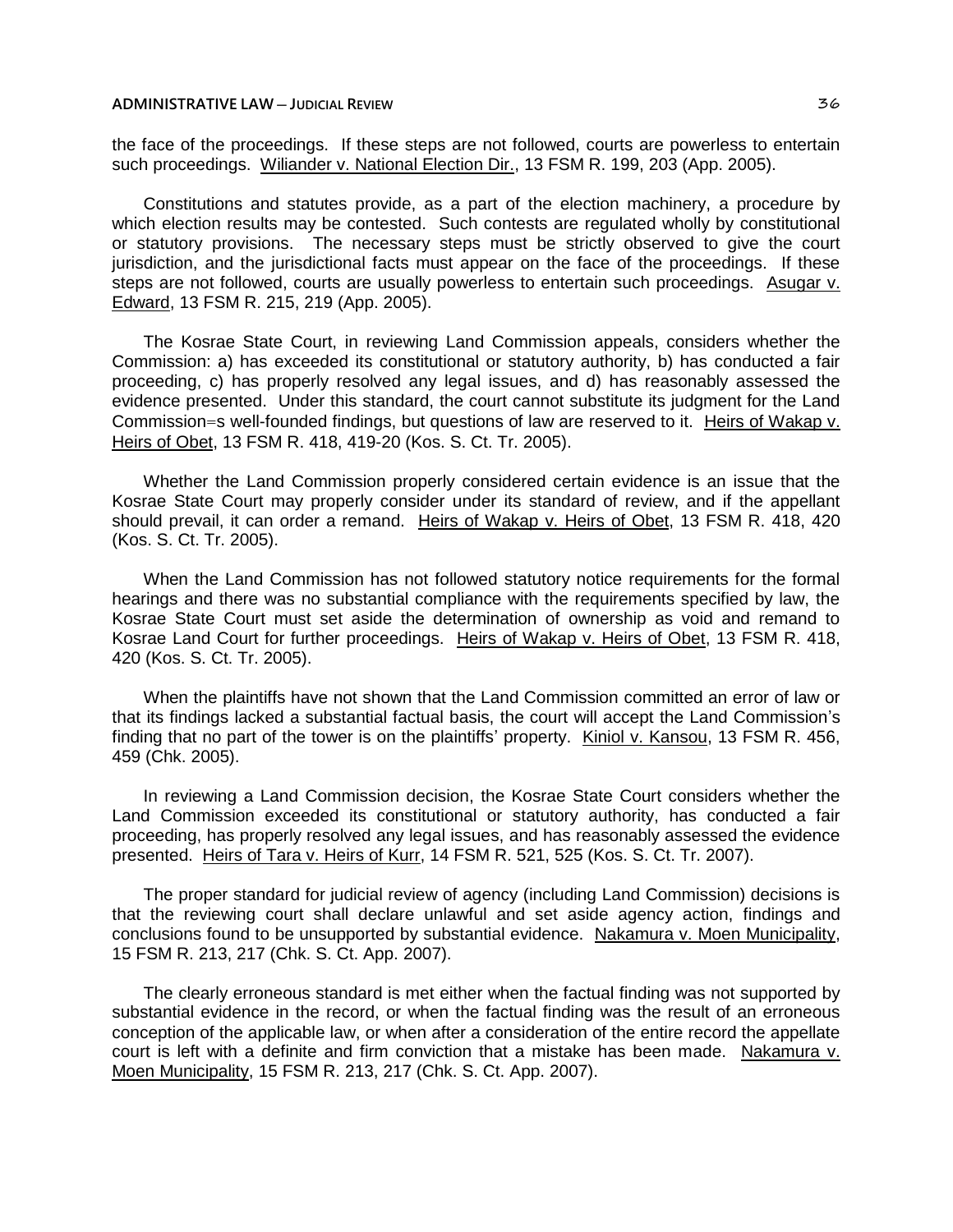## **ADMINISTRATIVE LAW** — JUDICIAL REVIEW **BUT ALL CONTRATIVE LAW** 37

Since the trial court stated that it was using a "clearly erroneous" standard of review on the Land Commission's findings, it would have had to examine, as one of the three possible ways to satisfy the clearly erroneous standard, whether the Land Commission decision was supported by substantial evidence in the record, the standard that the statute requires. Thus, although it may not have correctly named the standard, the trial court did use the proper standard of review as part of its review. Nakamura v. Moen Municipality, 15 FSM R. 213, 217 (Chk. S. Ct. App. 2007).

When the matter is remanded to the trial court for it to rule on whether the lineage members consented or acquiesced to the sale of the land in question and if the trial court is unable to determine whether the requisite consent or acquiescence was shown in the Land Commission proceeding or determines that the record is inadequate to make that determination, the trial court shall then remand the matter to the Land Commission for it to make further findings of fact on whether such consent or acquiescence or ratification was made. The Land Commission may rely on the record and transcript and may take further evidence if it is necessary to make the inquiry. Nakamura v. Moen Municipality, 15 FSM R. 213, 219 (Chk. S. Ct. App. 2007).

The Chuuk Constitution provides that the Chuuk State Supreme Court trial division has jurisdiction to review the actions of any state administrative agency, board, or commission, as may be provided by law, and the constitutional provision is implemented by a similar statutory provision. These general provisions about appeals from agency decisions would carry weight if other, specific constitutional provisions did not, or do not, apply. Murilo Election Comm'r v. Marcus, 15 FSM R. 220, 225 (Chk. S. Ct. App. 2007).

By statute, appeals from determinations of ownership by the Land Commission are treated and effected in the same manner as an appeal from the Chuuk State Supreme Court in a civil action. Thus, the Chuuk Rules of Appellate Procedure are the rules to be followed in appeals from Land Commission determinations. Liwis v. Rudolph, 15 FSM R. 245, 248 (Chk. S. Ct. Tr. 2007).

When the appellants have wholly failed to comply with the proper procedure and the court, their continuing failure to comply with the court's orders justifies dismissing their appeal. Liwis v. Rudolph, 15 FSM R. 245, 249 (Chk. S. Ct. Tr. 2007).

Where the appellants took no action beyond filing their notice of appeal on October 17, 2001, there is good ground to dismiss the appeal because an appeal may be dismissed when no action is taken beyond filing a notice of appeal, when no transcript is ordered and no certificate filed to the effect that no transcript would be ordered, and when notice was served, setting a date of oral argument and for filing appellant's opening brief, that stated that failure to do so would be ground for dismissal. Liwis v. Rudolph, 15 FSM R. 245, 249 (Chk. S. Ct. Tr. 2007).

When the appellants took no action beyond filing their October 17, 2001 notice of appeal; when a November 19, 2003 order placed on the appellants the responsibility for ordering and obtaining a transcript of the Land Commission proceedings; when the November 19, 2003 order required the appellants to comply with the Appellate Procedure Rules 10 and 11 no later than December 19, 2003; when the appellants had every opportunity to comply with the November 19, 2003 order since the Land Commission transcript had been transmitted to the court on October 24, 2001, and was available for them to order and obtain after that date; when a March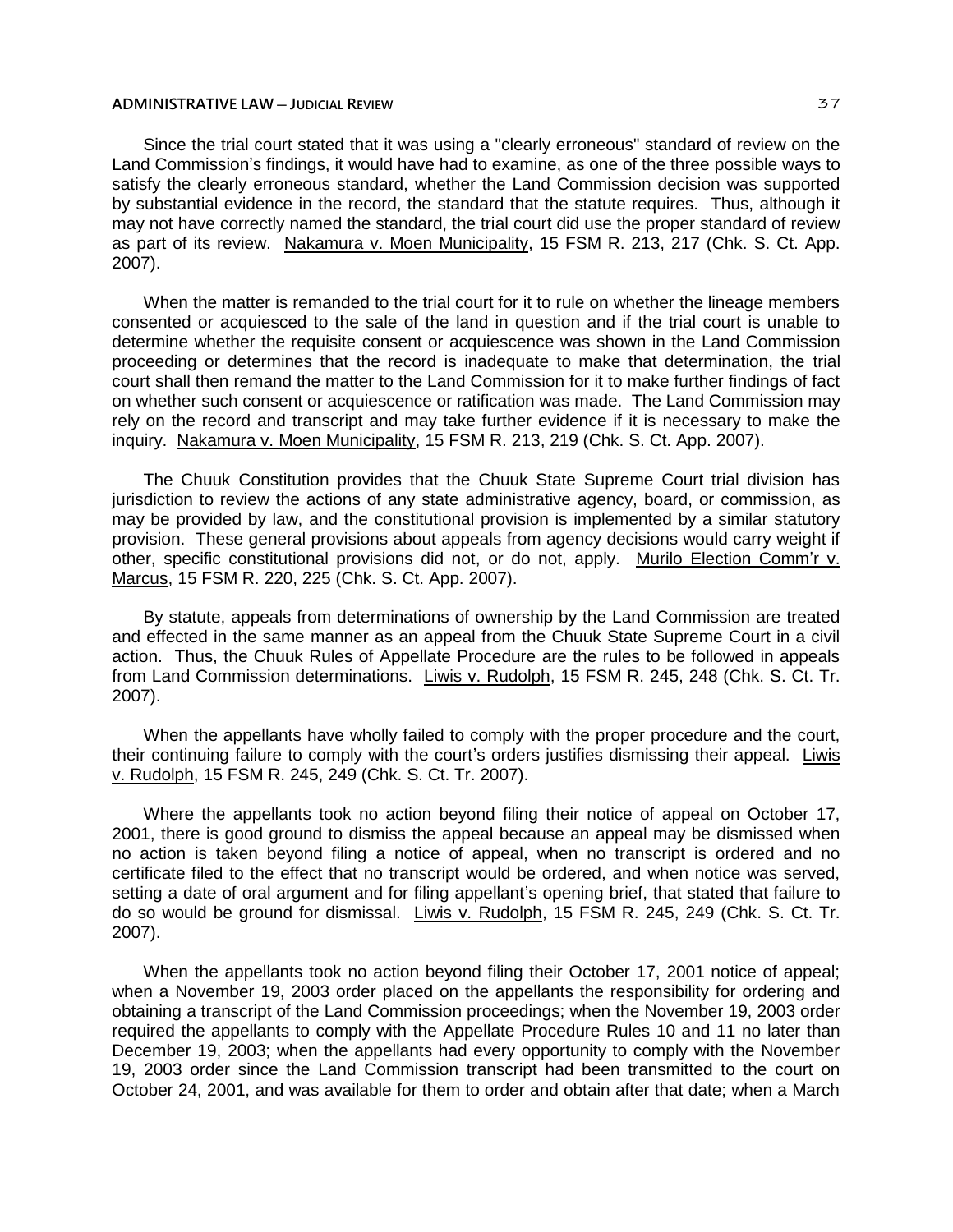## **ADMINISTRATIVE LAW** — JUDICIAL REVIEW **BUT ALL CONTRATIVE LAW**  $\geq 88$

28, 2007 order restated the appellants= obligation to comply with the November 19, 2003 order; when, at a April 2, 2007 status conference, the appellants were reminded of their obligation to comply with the November 19, 2003 order; when a May 16, 2007 order scheduling the submission of briefs and setting the hearing date on the appeal was based on both parties' agreement at the April 2, 2007 status conference; and when the appellants did not comply with the May 16, 2007 order and wholly failed to file a brief for their appeal and did not request an extension of time to file their brief, their appeal will be dismissed. Liwis v. Rudolph, 15 FSM R. 245, 249 (Chk. S. Ct. Tr. 2007).

The Chuuk State Supreme Court's authority to dismiss a case on appeal on procedural grounds under the Chuuk State Rules of Appellate Procedure is purely discretionary. Liwis v. Rudolph, 15 FSM R. 245, 250 (Chk. S. Ct. Tr. 2007).

A person adversely affected or aggrieved by agency action is entitled to judicial review thereof in the FSM Supreme Court. The reviewing court shall hold unlawful and set aside agency actions and decisions found to be: 1) arbitrary, capricious, an abuse of discretion, or otherwise not in accordance with law; 2) contrary to constitutional right, power, privilege, or immunity; 3) in excess of statutory jurisdiction, authority, or limitations, or a denial of legal rights; 4) without substantial compliance with the procedures required by law; or 5) unwarranted by the facts. Ruben v. FSM, 15 FSM R. 508, 513 (Pon. 2008).

When a second rescheduling gave the importers and any third-party witnesses more than 30 days to make travel and other arrangements to appear at the hearing and was done with the express agreement of the importers' counsel, the importers were provided sufficient opportunity to present their case and the FSM's refusal to reschedule the hearing for a third time was not arbitrary, capricious, or an abuse of discretion. Ruben v. FSM, 15 FSM R. 508, 515 (Pon. 2008).

An agency action must be set aside when the action was without substantial compliance with the procedures required by law. Ruben v. FSM, 15 FSM R. 508, 516 (Pon. 2008).

When a letter does not set forth the agency's required findings of fact, it does not qualify as a full written statement of the hearing officer's findings of fact and his decision, and in the absence of a full written statement of findings of fact and an explanation of how the hearing officer arrived at his decision, the court has no reasonable basis upon which to review the agency action. Because the agency failed to substantially comply with the procedural requirement, the court will set aside its administrative action. Ruben v. FSM, 15 FSM R. 508, 517 (Pon. 2008).

Although a hearing officer has the discretion to decide which recording method to use  $$ stenographic or recording machine – the hearing officer does not have the discretion to altogether fail to make a record of the hearing and its failure to substantially comply with this procedural requirement is yet another reason an agency action must be set aside. Ruben v. FSM, 15 FSM R. 508, 517 (Pon. 2008).

When an agency failed to substantially comply with the procedures required by law through the hearing officer=s failure to prepare a full written statement of his findings of fact and his decision and the agency=s failure to make a record of the hearing proceedings, either stenographically or by recording machine, the court will set aside the agency order. Ruben v.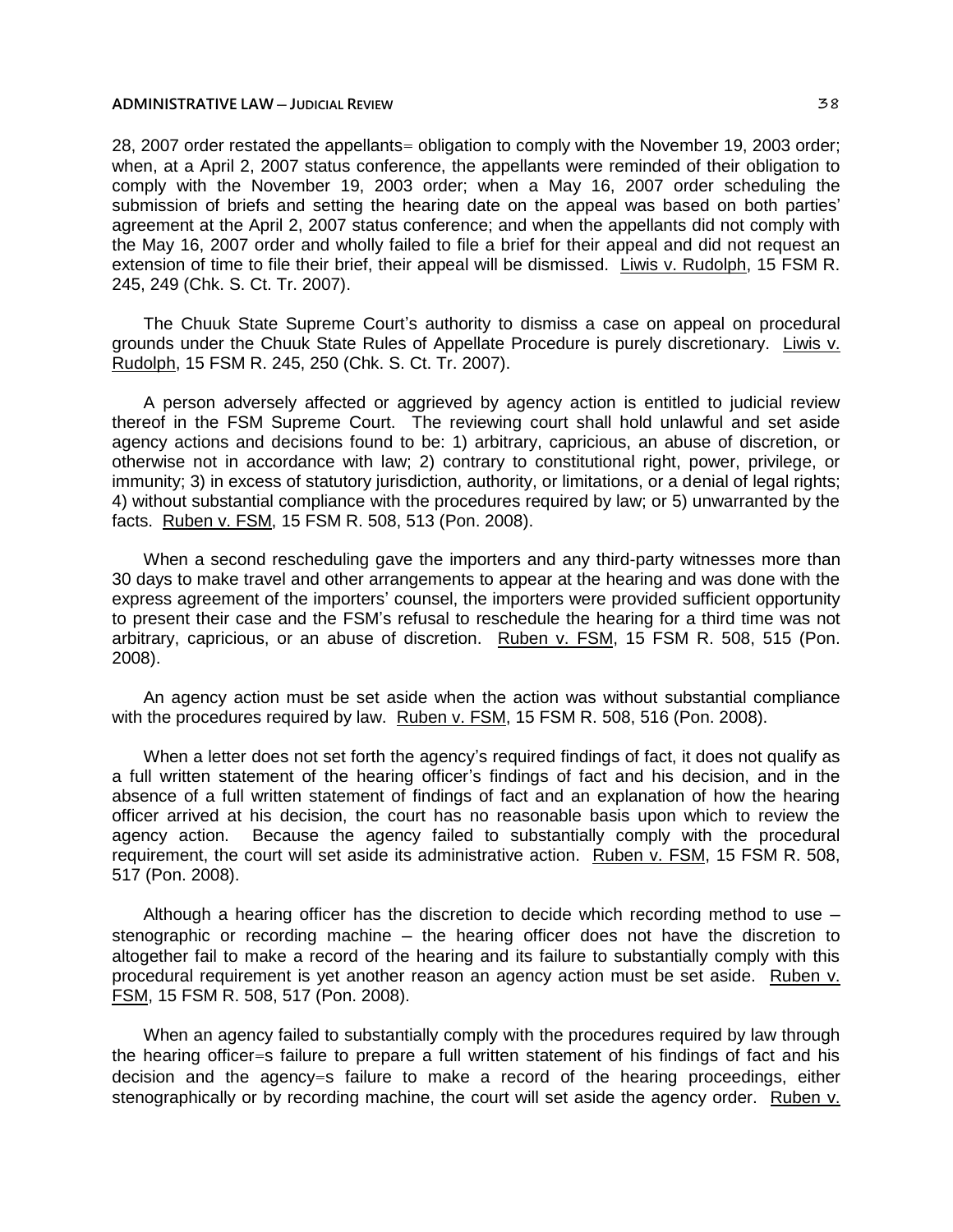## **ADMINISTRATIVE LAW** — JUDICIAL REVIEW **BUDGES LAW 29**

# FSM, 15 FSM R. 508, 517 (Pon. 2008).

When there are discrepancies in the evidence, which result in a dispute of material facts, the court will decline an invitation to conduct a *de novo* review and conclude the matter by summary judgment. Ruben v. FSM, 15 FSM R. 508, 517 (Pon. 2008).

Under the common law rule known as the doctrine of primary jurisdiction, courts may remand matters to administrative bodies that are familiar with the regulated activity at issue. Courts apply the doctrine of primary jurisdiction in the hope that by remanding matters to an administrative body, the administrative determination will obviate the need for further court action or will make possible a more informed and precise determination by the court. Ruben v. FSM, 15 FSM R. 508, 518 (Pon. 2008).

Although there may be no actual decision that was appealed from, an Election Commissioner's failure to act on an election contest constitutes an effective, appealable denial. In order to obtain appellate division jurisdiction over an election contest, however, the timing requirements for filing must be strictly complied with. The reason is that statutory deadlines are jurisdictional, and therefore, if a statutory deadline has not been strictly complied with, the adjudicator is without jurisdiction over the matter. Kinemary v. Siver, 16 FSM R. 201, 206 (Chk. S. Ct. App. 2008).

While the Election Law explicitly grants jurisdiction to the appellate court over appeals of election contests, it is silent on the question of appellate jurisdiction over appeals from decisions made under section 55 and no other provision in the Election Law, other than those granting jurisdiction over election contests in the appellate division, expressly provides for jurisdiction in the Supreme Court appellate division. Although there is no specific reference to the jurisdiction of the trial division in the Election Law itself, it must be inferred that the trial division, and not the appellate division, has jurisdiction over criminal prosecutions sought pursuant to section 55 as well as the power to hear contempt proceedings that are certified from the Election Commission pursuant to section 8. Since the provisions in the Chuuk Constitution and Judiciary Act for trial court review over agency actions otherwise provide authority for the trial court's jurisdiction over appeals from an election commission, the appellate court does not have jurisdiction over an appeal from the Election Commission's denial of a petitioner's pre-election complaint regarding the qualifications of candidates for Polle municipal mayoral office. Kinemary v. Siver, 16 FSM R. 201, 207 (Chk. S. Ct. App. 2008).

When the court reviews appeals from Social Security decisions, the findings of the Social Security Board as to the facts will be conclusive if supported by competent, material, and substantial evidence. Alokoa v. FSM Social Sec. Admin., 16 FSM R. 271, 276 (Kos. 2009).

On an appeal from an FSM administrative agency, the court, under the Administrative Procedures Act, must hold unlawful and set aside agency actions and decisions found to be arbitrary, capricious, an abuse of discretion, or otherwise not in accordance with law; or contrary to constitutional right, power, privilege, or immunity; or without substantial compliance with the procedures required by law. These Administrative Procedures Act provisions apply to all agency action unless Congress by law provides otherwise and it applies to the Social Security Administration appeals because no part of the Social Security Act provides otherwise. Alokoa v. FSM Social Sec. Admin., 16 FSM R. 271, 276 (Kos. 2009).

A claims denial made before the due date to submit supporting documents is arbitrary and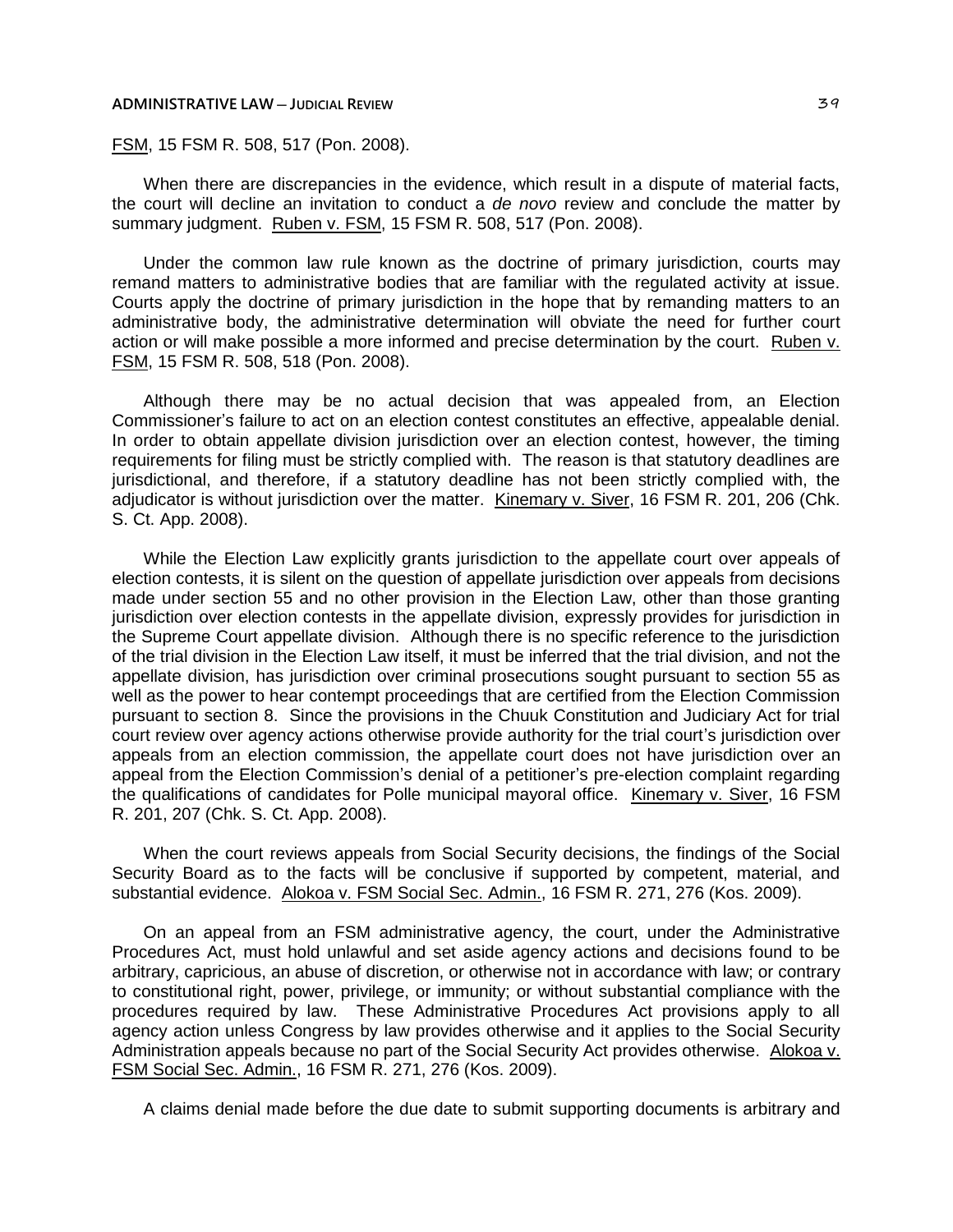capricious and will be vacated by the court and remanded for further proceedings. Alokoa v. FSM Social Sec. Admin., 16 FSM R. 271, 277 (Kos. 2009).

A person adversely affected or aggrieved by a final administrative decision is entitled to judicial review of that decision in the Kosrae State Court which shall conduct a de novo trial of the matter; which shall decide all relevant questions of law and fact, interpret constitutional and statutory provisions, and determine the meaning or applicability of the terms of an agency action; and which may receive in evidence any or all of the record from the administrative hearing that is stipulated by the parties. Although the court holds a new trial, the agency action is entitled to at least some deference regardless of the substantive grounds for the appeal and will not be set aside it unless it is 1) arbitrary, capricious, an abuse of discretion, or otherwise not in accordance with law; 2) contrary to constitutional right, power, privilege, or immunity; 3) in excess of statutory jurisdiction, authority or limitations, or a denial of legal rights; 4) without substantial compliance with the procedures required by law; or 5) unwarranted by the facts. A plaintiff generally has the burden of proving their case and thus, a plaintiff challenging an administrative decision must prove it meets one of the five criteria before the decision will be held unlawful and set aside. Palsis v. Kosrae, 16 FSM R. 297, 305, 313 (Kos. S. Ct. Tr. 2009).

Since the court is required to set aside agency action if unwarranted by the facts, the court must also consider the additional evidence submitted at the trial de novo. Palsis v. Kosrae, 16 FSM R. 297, 313 (Kos. S. Ct. Tr. 2009).

If the agency abused its discretion, or acted arbitrarily or capriciously, then the employee dismissal should be set aside. Palsis v. Kosrae, 16 FSM R. 297, 313 (Kos. S. Ct. Tr. 2009).

The standard is that a dismissal can occur if it is done for the good of the public service and the court will set aside the agency decision if it finds that the decision was arbitrary, capricious, and abuse of discretion or that the decision was unwarranted by the facts. When, in analyzing the facts, the court finds that each complaint and factor as a reason for dismissal alone does not rise to the level that would allow a management official to terminate an employee, but when the culmination of all of the factors and complaints does rise to a level where dismissal was a viable option and at the management official's discretion, the good of the public service was served by her dismissal since the health care industry is vital to the Kosrae community and nurses affect the well being of all citizens of Kosrae. Palsis v. Kosrae, 16 FSM R. 297, 314-15 (Kos. S. Ct. Tr. 2009).

Since, in an election contest appeal, the Chuuk State Supreme Court appellate division is statutorily required to conduct a trial instead of the usual appellate proceeding and since the Election Law itself does not prescribe rules of procedure, the court has, when necessary, followed procedures analogous to those in the Civil Procedure Rules. Bisaram v. Oneisom Election Comm'n, 16 FSM R. 475, 477 (Chk. S. Ct. App. 2009).

Matters of statutory interpretation are issues of law that the court reviews de novo. Doone v. Chuuk State Election Comm'n, 16 FSM R. 513, 518 (Chk. S. Ct. App. 2009).

In an election contest appeal in the Chuuk State Supreme Court appellate division, the court will hold a trial on an issue of fact. Doone v. Chuuk State Election Comm'n, 16 FSM R. 513, 518 (Chk. S. Ct. App. 2009).

Before the appellate division proceeds to the merits of any action filed as an election contest, the court should determine if it has subject matter jurisdiction because the appellate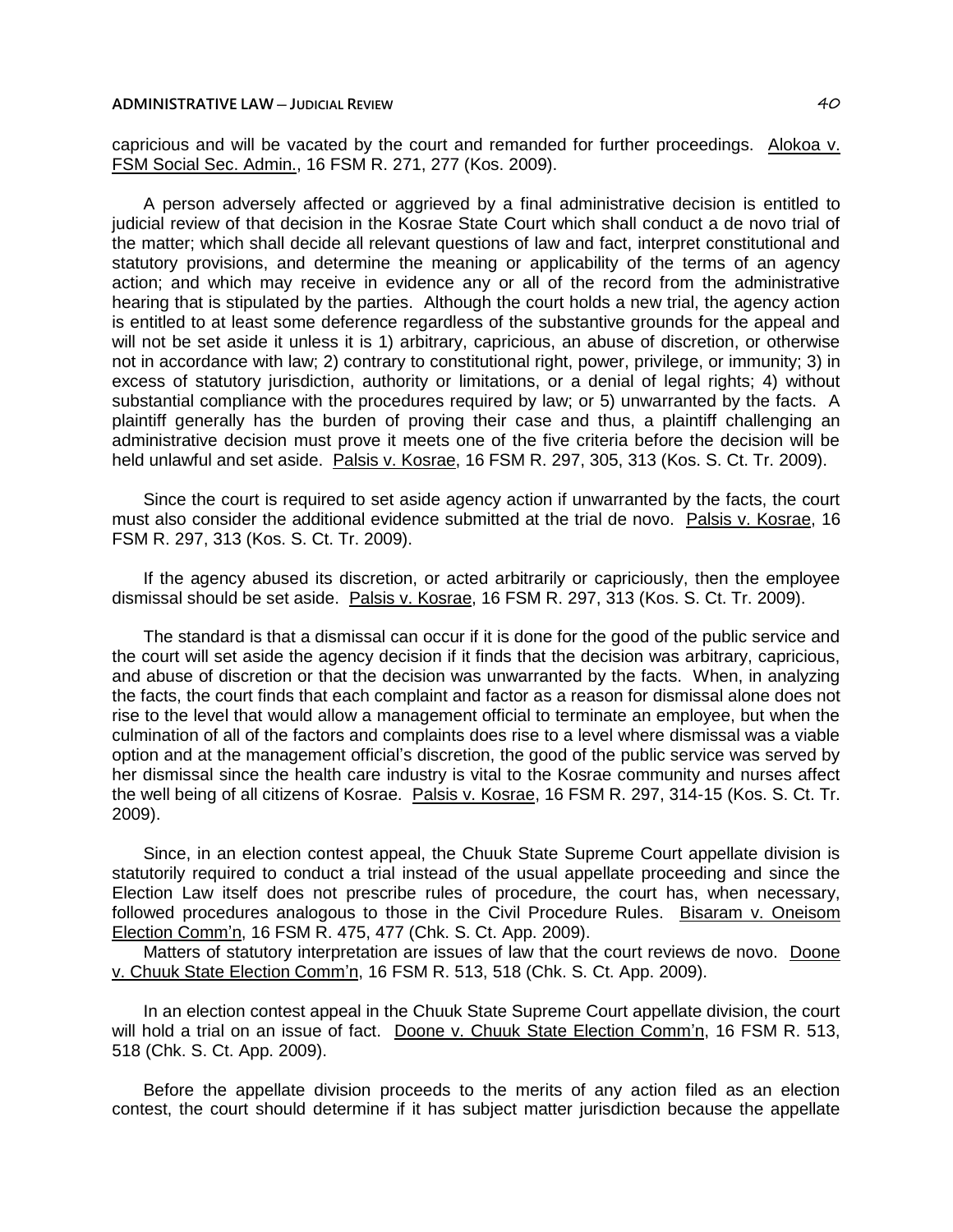division has jurisdiction over election contests only to the extent that a constitutional or statutory provision expressly or impliedly gives it that authority. Rayphand v. Chuuk State Election Comm'n, 16 FSM R. 540, 542 (Chk. S. Ct. App. 2009).

The appellate court's authority to hear an election contest arises when there is an appeal from the election commission's ruling on a complaint filed pursuant to section 127, which requires a contestant to file a verified statement of contest with the election commission within five days after the declaration of the election result by the body canvassing the returns thereof. For the appellate division to take subject matter jurisdiction in an election contest, the appellants must have appealed from the election commission's ruling on a complaint that was filed within five days of the declaration of an election's results. But a complaint raising issues regarding an election, but before an election result has been declared, is not an election contest. Rather, jurisdiction over appeals of agency decisions, including those of the state election commission, is vested in trial division. Rayphand v. Chuuk State Election Comm'n, 16 FSM R. 540, 542 (Chk. S. Ct. App. 2009).

When the appellants dispute the Election Commission's authority to nullify the results of a municipal mayoral election and reschedule the election, the appellants are not contesting the results of any election, especially since an appellant was the first election's declared winner; rather, the appellants dispute the state election commission's authority to nullify the first election's results and order a new election. Since the Election Law does not contemplate Appellate Division jurisdiction over disputes that arise outside the timeframe set by section 127 and since the appellants are not appealing from an election commission decision on an election complaint that was filed in compliance with section 127, the appellate court has no jurisdiction over the matter pursuant to sections 130 and 131 of the Election Law, which are the only provisions in the Election Law that provide for original jurisdiction over election matters in the appellate division. Rayphand v. Chuuk State Election Comm'n, 16 FSM R. 540, 542-43 (Chk. S. Ct. App. 2009).

When there were no valid certificates of title for the land at the time of the Land Commission decision, the decision was a determination from which any party aggrieved thereby had 120 days to appeal, and, as such, the Chuuk State Supreme Court's trial division could exercise review jurisdiction over a timely appeal from that Land Commission decision, and the appellate division could exercise review jurisdiction over a timely appeal from the trial division review decision. Enengeitaw Clan v. Heirs of Shirai, 16 FSM R. 547, 553 (Chk. S. Ct. App. 2009).

The issuance of a certificate of title is generally not appealable, but since the Land Commission is not authorized to issue certificates of title until after the 120-day appeal period has passed or until after an appeal has been duly taken and decided, certificates of title issued before then are prematurely issued and are thus invalid and may be canceled. Enengeitaw Clan v. Heirs of Shirai, 16 FSM R. 547, 553 (Chk. S. Ct. App. 2009).

It would have been futile for Chuuk public service system employees, who were forced to resign in December 2002 because they wished to be candidates in the 2003 election, to pursue their administrative remedies before proceeding to court. Dungawin v. Simina, 17 FSM R. 51, 54 (Chk. 2010).

Because it makes no sense to authorize an official to conduct hearings and investigations without also authorizing that official to do something with the information thus obtained, when the statute authorizes the Pohnpei Treasury Director to conduct hearings and investigations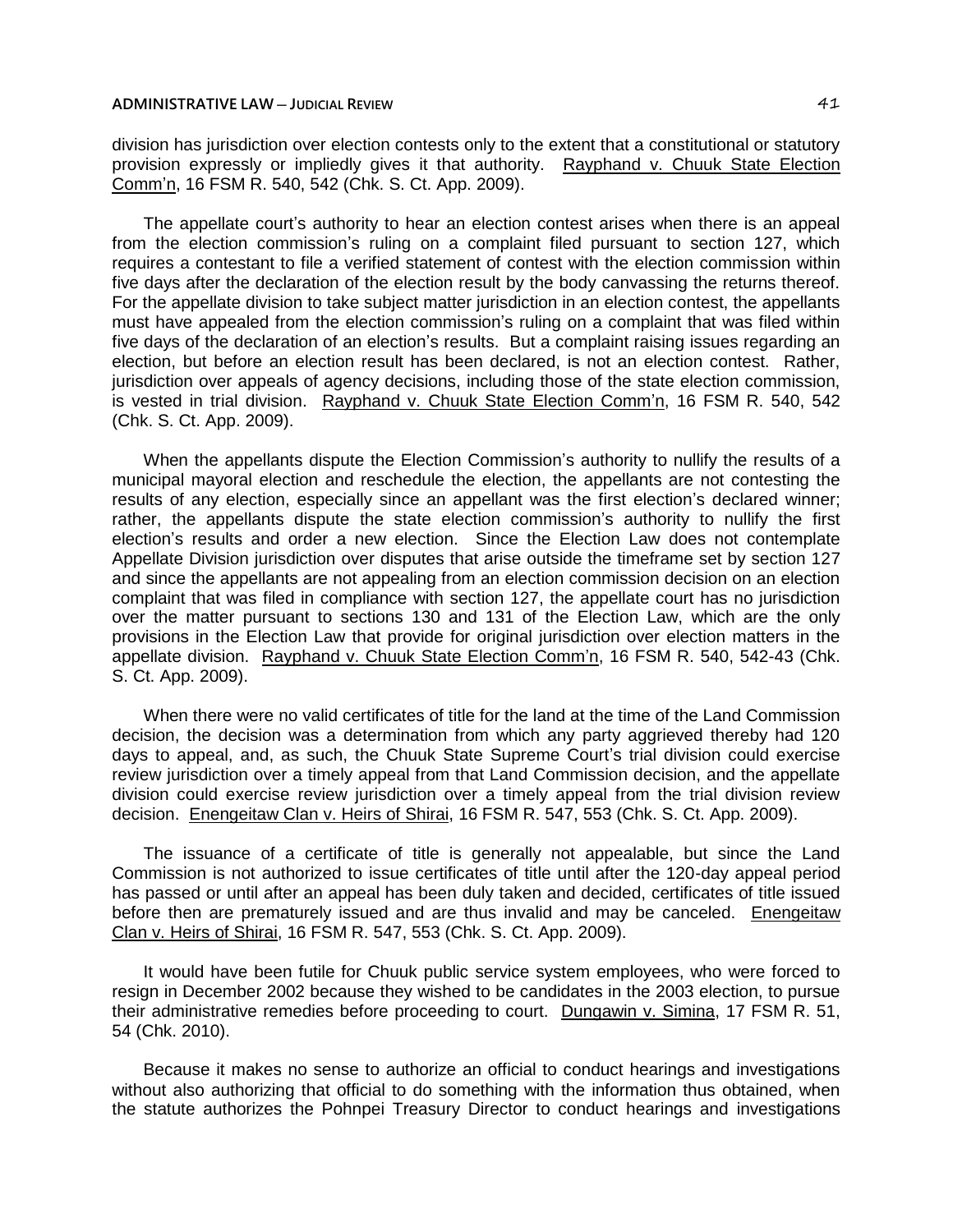and, except for an appeal, makes the Director's decision final, it follows that the finality of the Director=s decision applies to the entire administrative process before a judicial appeal. Smith v. Nimea, 17 FSM R. 125, 130 (Pon. 2010).

When the statute subjects the finality of the Director's decision to judicial appeal, and when it directs that judicial appeals of the Director's order or decision must be made to the Pohnpei Supreme Court trial division within 15 days of the date of the decision or order, the statute creates a statutory obligation to appeal a decision to Pohnpei Supreme Court, and, as the statutory law governing the administrative review of labor contracts disputes, it is a necessary part of the administrative process. Smith v. Nimea, 17 FSM R. 125, 130-31 (Pon. 2010).

If the court were to take the plaintiff at his word that November 26, 2010 is the date of the demand for an immigration hearing, that 17 F.S.M.C. 109(4) obliges the court to view December 26, 2010 as the effective date of rejection, and that 51 F.S.M.C. 165 is now applicable, the court must deny his administrative appeal of the rejection because he filed his motion 15 days after December 26, 2010 and, under 51 F.S.M.C. 165(1), he had to make the appeal within 10 days following the date of the effective rejection. Smith v. Nimea, 17 FSM R. 333, 337 (Pon. 2011).

A party cannot file a civil action in anticipation of an adverse final agency decision and expect, without more, that that civil action works as an administrative appeal of the later-issued final agency decision. In order for a party to include an administrative appeal in a preexisting civil action, he must amend or request leave of court to amend his pleadings. Smith v. Nimea, 17 FSM R. 333, 337 (Pon. 2011).

Under both state and national law, the plaintiff's claims for wrongful termination and unpaid wages are not property before the FSM Supreme Court when, under state law, the plaintiff is either statutorily barred from asserting his claims for unpaid wages, overtime and wrongful termination due to his failure to appeal the Director's decision or if the Director was not the proper "Chief" of PL&MD, he is barred by the statute of limitations from further pursuing his claims for his failure to request administrative relief within six years of his employment's termination and when, under national law, he has failed to make a proper and timely appeal, which would have been to file a new civil action or request leave to amend his complaint by March 4, 2005. Smith v. Nimea, 17 FSM R. 333, 338 (Pon. 2011).

The court will not attach any deference to a state agency's findings of fact when the defendant was never a party to any proceeding in that agency and was not even aware of the proceeding and no state agency ever initiated any action against the defendant or imposed any fines or penalties on it and when this court case is not a judicial review of an adversarial agency action so the agency report is not entitled to the judicial deference given such agency action. People of Gilman ex rel. Tamagken v. Woodman Easternline Sdn. Bhd., 18 FSM R. 165, 175 (Yap 2012).

Disciplinary actions of government employees are not subject to judicial review until the administrative remedies have been exhausted and are not subject to such review thereafter except on the grounds of violation of law or regulation or of denial of due process or of equal protection of the laws. Poll v. Victor, 18 FSM R. 235, 238 (Pon. 2012).

Under Title 52, when the FSM Supreme Court's review is for the sole purpose of preventing statutory, regulatory, and constitutional violations, review of the factual findings is limited to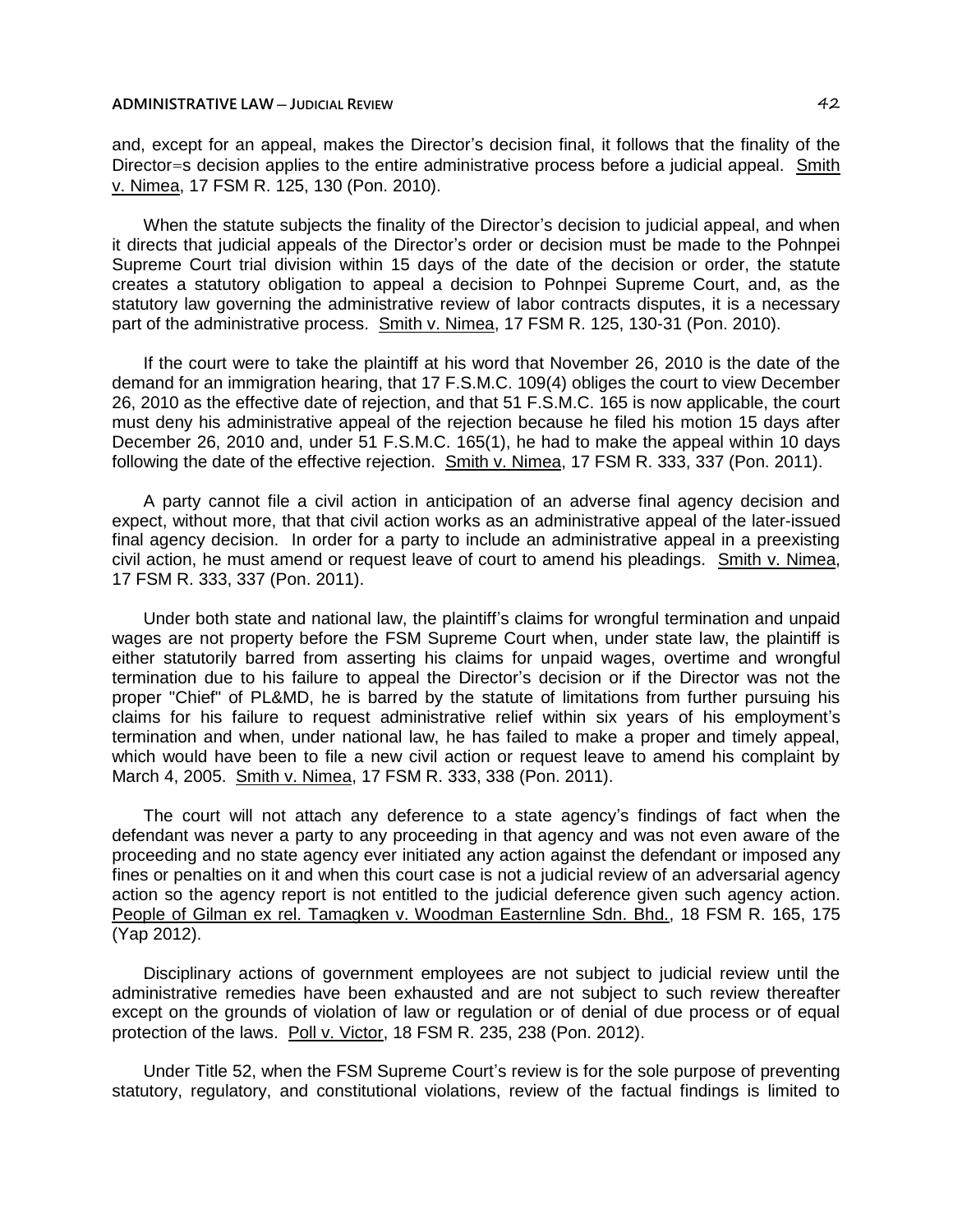determining whether substantial evidence in the record supports the administrative official's conclusion that a violation justifying termination has occurred. The court is thus required to uphold the President's findings of fact if there is substantial evidence in the record to support them. Poll v. Victor, 18 FSM R. 235, 239 (Pon. 2012).

A finding of fact that is unsupported by substantial evidence is "clearly erroneous." A court determines that a finding is "clearly erroneous" when, although there is some evidence to support it, the reviewing court examines all of the evidence and is left with the definite and firm conviction that a mistake has been committed. Poll v. Victor, 18 FSM R. 235, 239 (Pon. 2012).

The court will limit itself to reviewing the ad hoc committee's decision and not deal with the issue of job abandonment when the committee's decision is affirmed since there is no need for a review of a further ground for the employee's termination. Additionally, the employee was accorded his right to appeal and did so. If he was terminated for job abandonment he would have no right to appeal. Poll v. Victor, 18 FSM R. 235, 241 n.5 (Pon. 2012).

When the court has found substantial evidence in the record to support all three grounds for an employee=s termination and is not left with the definite and firm conviction that a mistake has been committed, no mistake was committed by the ad hoc committee's findings and recommendation, and the President=s affirmance. Poll v. Victor, 18 FSM R. 235, 243 (Pon. 2012).

Under Kosrae state law, a "grievance" is an employee action to present and resolve a difficulty or dispute arising in the performance of his duties but not a disciplinary action. Grievances are not disciplinary actions and Title 18 does not provide any limitations on the Kosrae State Court=s review of grievances or grievance appeals although the Kosrae State Court does not have jurisdiction to review grievances of employees who do not first comply with the required administrative procedure. Kosrae v. Edwin, 18 FSM R. 507, 513 (App. 2013).

Where Kosrae does not argue that it offered certain evidence that the trial court improperly excluded, it cannot complain that all the evidence before the Director was not before the trial court when that court held a trial at which Kosrae would have had the opportunity to submit whatever evidence it thought relevant. Kosrae v. Edwin, 18 FSM R. 507, 513 (App. 2013).

Kosrae's contention that the plaintiffs could not use the public service system appeals process because they were contract employees should mean that they could (or had to) file a court suit to obtain relief but if, Kosrae contends that they never became vice-principals, then they remained elementary school teachers and were thus public service system employees eligible to use the appeals process. Kosrae's reasoning is circular and leads nowhere. Kosrae v. Edwin, 18 FSM R. 507, 513 (App. 2013).

The contention that there was not substantial evidence in the administrative record to support the trial court decision is baseless when the trial court judgment was on the merits after a trial de novo. Kosrae v. Edwin, 18 FSM R. 507, 513-14 (App. 2013).

Courts must afford considerable weight to an agency's construction of a statute that it administers when Congress has not directly addressed the precise question at issue, but when the legislative intent is clear and unambiguous, that is the end of the matter. Esiel v. FSM Dep't of Fin., 19 FSM R. 72, 77-78 (Pon. 2013).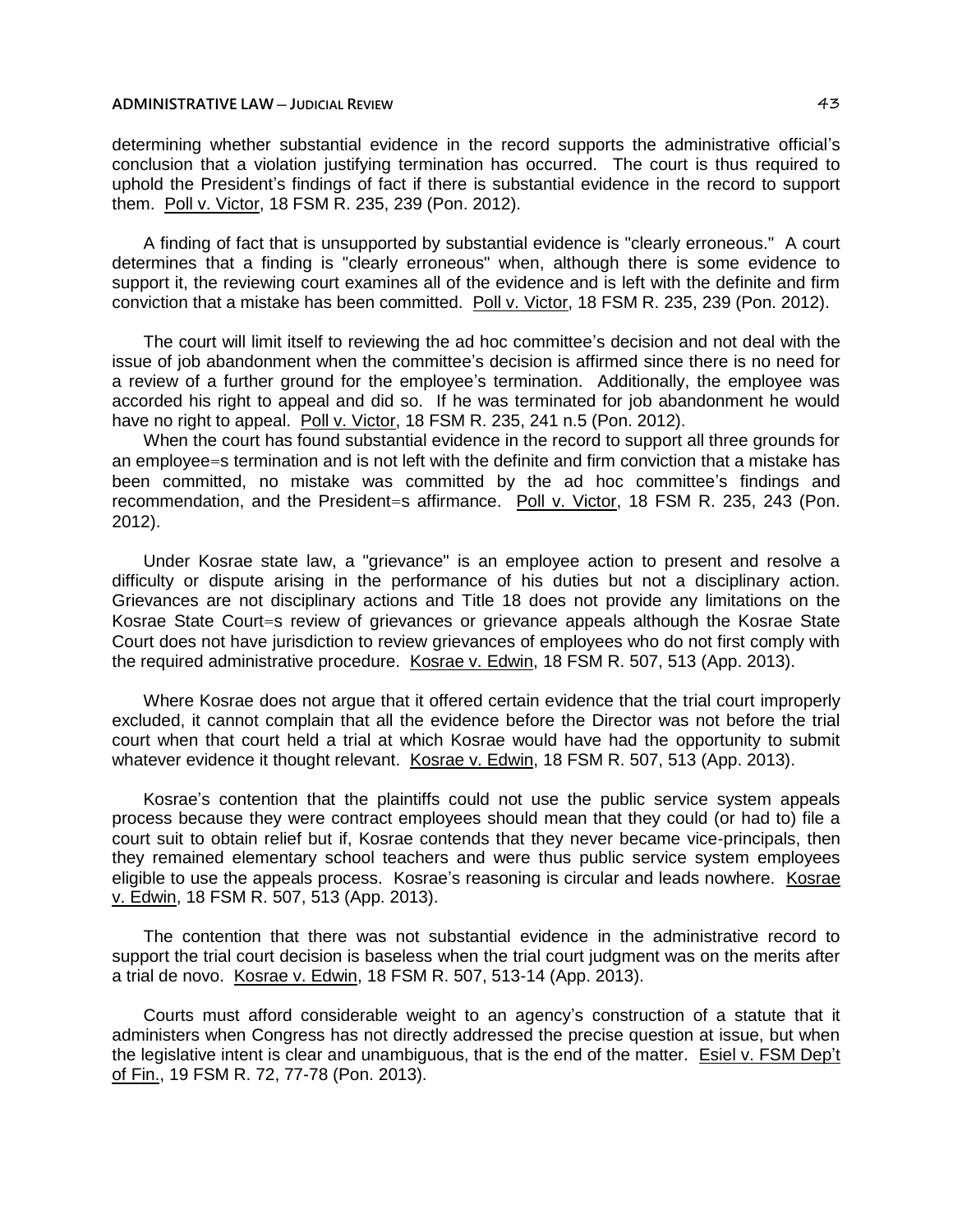When the matter was already in the FSM Supreme Court before the employee-plaintiff sought a stay of the FSM court proceeding so that he could pursue state administrative relief. the employee-plaintiff could have appealed the adverse state administrative decision back to the FSM Supreme Court from the state administrative proceeding. But since he sought such relief and sought the court's permission, he should abide by the state administrative result when he did not appeal the administrative decision to either the Pohnpei Supreme Court or (back) to the FSM Supreme Court. His employer thus has the right to raise as a defense that the administrative decision is final on the issues it covered and that those issues can no longer be litigated in the FSM Supreme Court. Smith v. Nimea, 19 FSM R. 163, 170 (App. 2013).

Failure to timely appeal an agency decision is either jurisdictional or may be raised as an affirmative defense depending on the statute. Smith v. Nimea, 19 FSM R. 163, 170 (App. 2013).

Since an employee who abandons his position does not have the right to an administrative appeal, a court reviewing an agency decision to terminate a plaintiff's employment for reason of abandonment will be unable to limit its role to reviewing factual findings developed during an administrative appeal. A court evaluating the merits of an abandonment claim must instead conduct a trial *de novo* to determine whether there is substantial evidence to support an agency decision to terminate a plaintiff's employment for reason of abandonment. Manuel v. FSM, 19 FSM R. 382, 386 (Pon. 2014).

In reviewing a government employee's termination under Title 52, the FSM Supreme Court will review factual findings insofar as necessary to determine whether there is evidence to establish that there were grounds for discipline. Manuel v. FSM, 19 FSM R. 382, 386 (Pon. 2014).

Under Title 52, since the FSM Supreme Court=s review is for the sole purpose of preventing statutory, regulatory and constitutional violations, review of the factual findings is limited to determining whether substantial evidence in the record supports the administrative official's conclusion that a violation of the kind justifying termination has occurred. The statute evinces a clear congressional intent that the courts avoid serving as finders of fact. When there are non-frivolous disputes about the grounds for termination, the decision of the ad hoc committee should identify and address those grounds with specificity, and when they have not, the court will remand the case to the ad hoc committee to prepare a full written statement of its findings of fact. Manuel v. FSM, 19 FSM R. 382, 386-87 (Pon. 2014).

When a discharged employee was denied an opportunity to engage in the administrative review process, the court is left without a record to review, and therefore the government=s decision to terminate the plaintiff's employment on the grounds of unsatisfactory performance is not supported by substantial evidence in the record. Manuel v. FSM, 19 FSM R. 382, 387 (Pon. 2014).

The court=s role is not to serve as a finder of fact substituting its judgment for that of the ad hoc committee and the President. Rather, the court's role is to determine whether the administrative review process was conducted in accordance with statutory guidelines and in a manner that protects the plaintiff's right to due process. Manuel v. FSM, 19 FSM R. 382, 387 n.2 (Pon. 2014).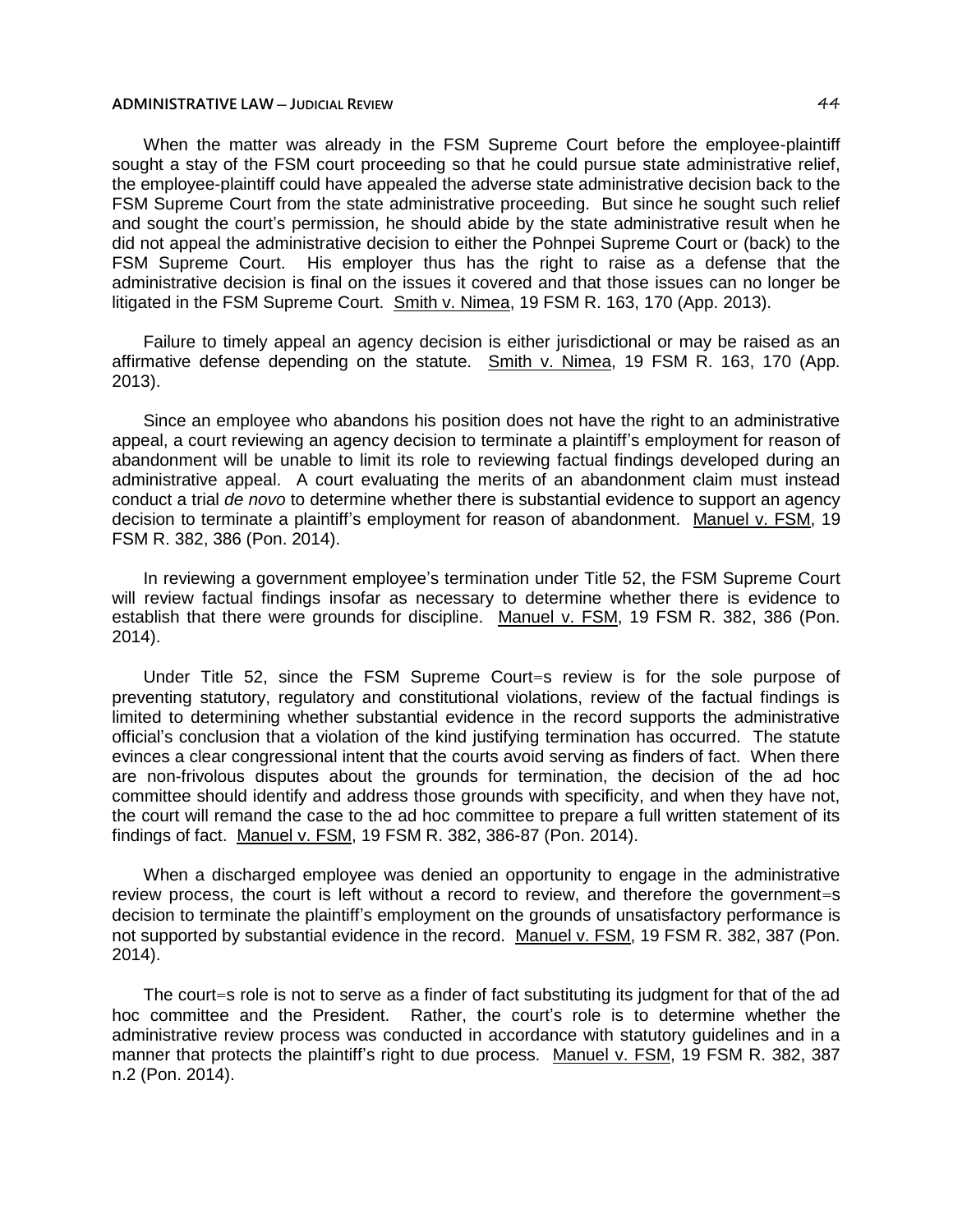If the government wants to terminate an employee for unsatisfactory job performance, it must follow the procedures established in the National Public Service System Act and accompanying regulations, including providing the employee with notice of his right to file an administrative appeal. If, after an administrative appeal, the employee is terminated for unsatisfactory performance then the employee may appeal to the FSM Supreme Court, and the court will evaluate the administrative appeal's record to determine if the decision to terminate the employee for unsatisfactory job performance is supported by substantial evidence. Manuel v. FSM, 19 FSM R. 382, 387 n.3 (Pon. 2014).

The Chuuk State Supreme Court trial division certainly has jurisdiction to consider an attack on a Land Commission determination of ownership as void due to the lack of notice of the formal hearings and lack of notice of the issuance of the determination of ownership because the Chuuk State Supreme Court has jurisdiction to review administrative agency decisions as provided by law, its trial division can exercise appellate review of Land Commission decisions. Aritos v. Muller, 19 FSM R. 533, 537 (Chk. S. Ct. App. 2014).

By statute, the Chuuk State Supreme Court trial division jurisdiction in appeals from the Land Commission is limited to a review of the Land Commission record and cannot act as a trier of fact unless it grants a trial de novo. Aritos v. Muller, 19 FSM R. 533, 538 (Chk. S. Ct. App. 2014).

When, while the trial court might have been able to make out a showing of special cause, it never did so, the appellate court must vacate the trial court determination of ownership and remand the matter to the Land Commission for it to conduct the formal hearing after at least 30 days notice to all interested parties and notice to the general public on the island. Aritos v. Muller, 19 FSM R. 533, 538 (Chk. S. Ct. App. 2014).

When a statute calls for judicial review but does not prescribe the standard to be employed, courts look to the Administrative Procedures Act for guidance. Those provisions, however, do not apply to the extent that those statutes explicitly limit judicial review. GMP Hawaii, Inc. v. Ikosia, 19 FSM R. 551, 553-54 (Pon. 2014).

17 F.S.M.C. 111(1) explicitly limits judicial review, but that limitation must be understood as a limitation on when a judicial review is appropriate. A request for judicial review may be made only by a person adversely affected or aggrieved by a final decision. 17 F.S.M.C. 111(2) does not limit judicial review to the administrative record because the statute explicitly calls for a trial "de novo." GMP Hawaii, Inc. v. Ikosia, 19 FSM R. 551, 554 n.1 (Pon. 2014).

The Administrative Procedures Act broadly applies to all agency actions unless explicitly limited by a Congressional statute. GMP Hawaii, Inc. v. Ikosia, 19 FSM R. 551, 554 (Pon. 2014).

Generally there are three standards of review for administrative decisions: 1) arbitrary and capricious, or abuse of discretion; 2) reasonableness, or substantial evidence; and 3) de novo, or agreement review. GMP Hawaii, Inc. v. Ikosia, 19 FSM R. 551, 554 n.2 (Pon. 2014).

Title 17, which codifies the Administrative Procedures Act, applies to challenges of administrative decisions raised under Title 54, which codifies the tax law. GMP Hawaii, Inc. v. Ikosia, 19 FSM R. 551, 554 (Pon. 2014).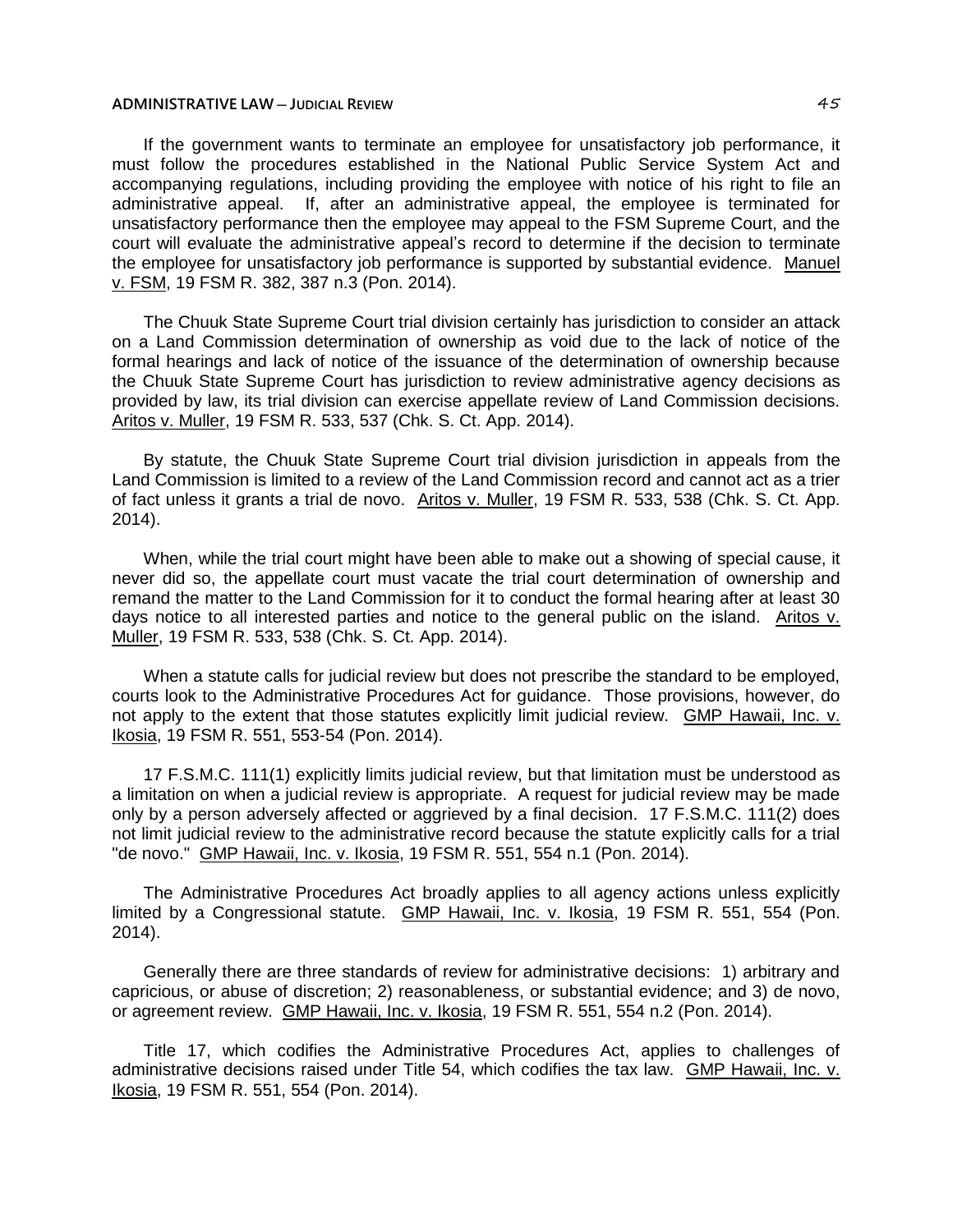The FSM Supreme Court must conduct a de novo trial of the administrative tax appeal, and must decide all relevant questions of law and fact. GMP Hawaii, Inc. v. Ikosia, 19 FSM R. 551, 555 (Pon. 2014).

A de novo judicial review in the administrative law context is a term of art, and generally the court reviews the record with the presumption that the facts contained therein are correct. Thus, the court gives deference to the agency's prior decision and the challenger must show to a "preponderance" of the evidence that the agency was wrong. The challenger, however, may introduce any additional evidence into the judicial record, as well as any portion, or all of the administrative record for consideration. Ultimately, the agency record remains the focal point of the review, and often a full retrial is not necessary, under the de novo standard. Alternatively, under the doctrine of primary jurisdiction, the court may remand the fact finding omission to the administrative agency before conducting its judicial review. GMP Hawaii, Inc. v. Ikosia, 19 FSM R. 551, 555-56 (Pon. 2014).

A request for a judicial review of an administrative decision regarding the tax code is appropriately filed in the Supreme Court trial division. Since there are no express statutory limitations on the admission of additional evidence or limitations of the court's subject matter, the Administrative Procedures Act applies, and the court will conduct a de novo review of the decision. Thus, all discovery requests must be honored. GMP Hawaii, Inc. v. Ikosia, 19 FSM R. 551, 556 (Pon. 2014).

While it is a matter of some concern, whether the Land Commission will be able to decide the case in a timely manner because of certain vacancies on the Commission, it is not a ground on which the appellate court can base its decision whether to remand to the Land Commission. Aritos v. Muller, 19 FSM R. 574, 575 (Chk. S. Ct. App. 2014).

The Chuuk State Supreme Court trial division has jurisdiction to review the actions of any state administrative agency, board, or commission, as may be provided by law. Macayon v. Chuuk State Bd. of Educ., 19 FSM R. 644, 649 (Chk. S. Ct. Tr. 2015).

Conclusory statements in the Board's resolution terminating the Executive Director present a difficulty because it gives the court no record to review so that the court can only guess at what formed the basis for the Board's conclusions. The court generally will not conduct a trial de novo to review an agency action. Macayon v. Chuuk State Bd. of Educ., 19 FSM R. 644, 649 (Chk. S. Ct. Tr. 2015).

When an agency action gives the court no record to review, the better course in most instances, and the most likely course of action is that the matter would be remanded to the administrative agency  $-$  in this case, the Board of Education  $-$  for it to give the terminated employee notice of which of her actions and omissions it considers might be grounds for her removal and to give her an opportunity to respond and explain or justify or rebut the allegations against her before it votes on whether to remove her. Macayon v. Chuuk State Bd. of Educ., 19 FSM R. 644, 649 (Chk. S. Ct. Tr. 2015).

Under 53 F.S.M.C. 708, an appeal to the FSM Supreme Court trial division from a Social Security Board final order is on the record except when a person aggrieved by the order makes a showing that there were reasonable grounds for failure to adduce the evidence in the hearing before the Board or its authorized representatives. In that event, the party may apply to the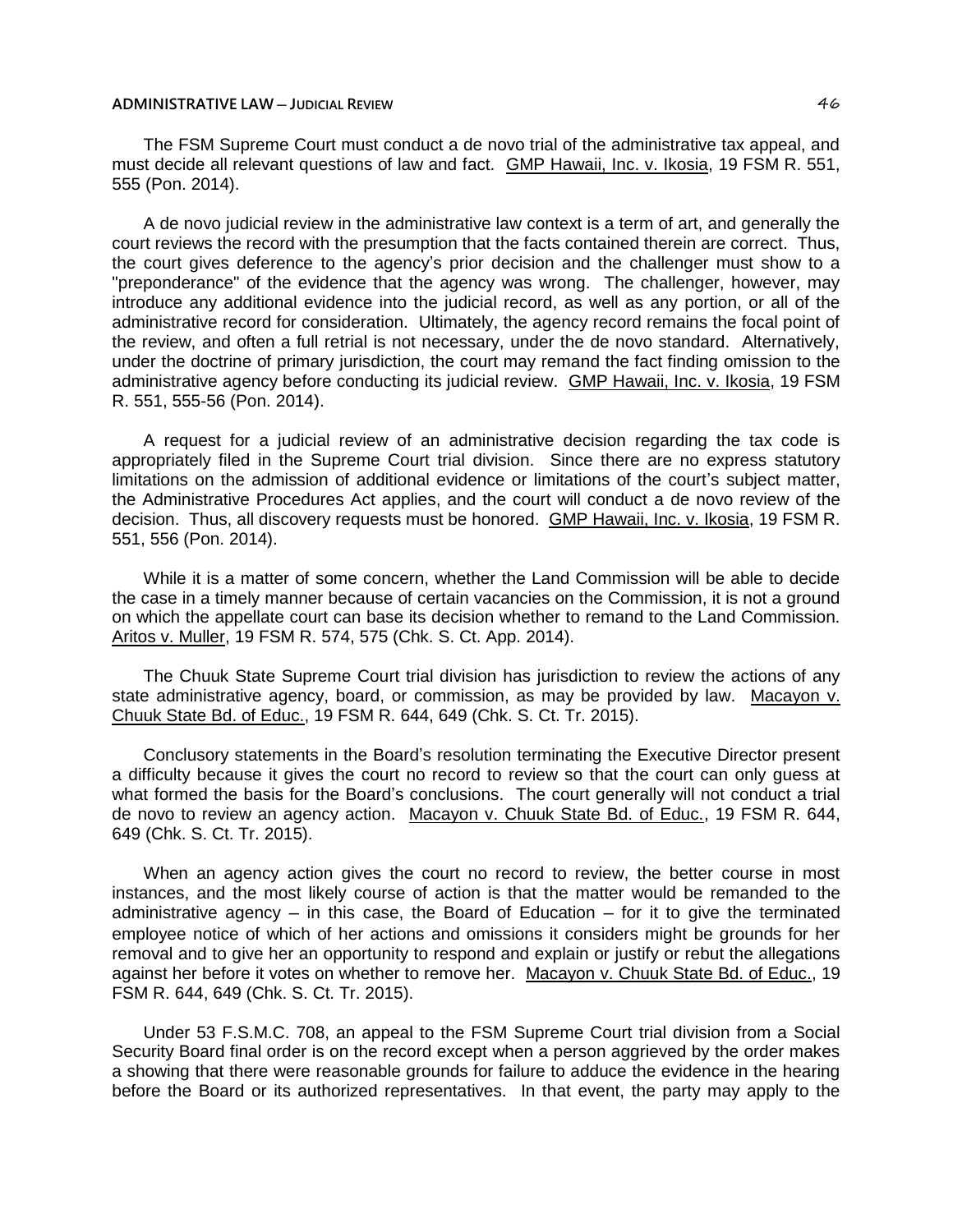court for leave to adduce additional material evidence. Hadley v. FSM Social Sec. Admin., 20 FSM R. 197, 199 (Pon. 2015).

When no showing is made of a reasonable failure to elicit evidence before the Social Security Board, the question that remains is whether the Board's final order rests on findings of fact that are supported by competent, material, and substantial evidence. If the court so concludes, then the findings of fact are conclusive. Hadley v. FSM Social Sec. Admin., 20 FSM R. 197, 199 (Pon. 2015).

The trial court's disposition of a Social Security appeal on the record is final, subject to review by the appellate division. Hadley v. FSM Social Sec. Admin., 20 FSM R. 197, 199 (Pon. 2015).

When the court reviews appeals from Social Security decisions, the Social Security Board's findings as to the facts are conclusive if supported by competent, material, and substantial evidence. Hadley v. FSM Social Sec. Admin., 20 FSM R. 197, 200 (Pon. 2015).

When a woman, living together with a man for three years, has a title that is taken from the man's Pohnpeian title and that is derived from being his wife, the Social Security Board's decision to cease spousal survival benefit payments to her because she has remarried will be upheld when the evidence submitted on record, taken in its entirety, is competent, material, and substantial and supports the Board's findings in denying benefits to her based on her remarriage. Hadley v. FSM Social Sec. Admin., 20 FSM R. 197, 200-01 (Pon. 2015).

As a corollary to the exhaustion of remedies doctrine, the courts have created the doctrine of primary jurisdiction. This doctrine should not be confused with the exhaustion of remedies, but the goals of the two are the same. Primary jurisdiction is a doctrine of common law, wholly court-made, that is designed to guide a court in determining whether and when it should refrain from or postpone the exercise of its own jurisdiction so that an agency may first answer some question presented. The primary jurisdiction doctrine arose in recognition of the need for an orderly coordination between the functions of court and agency in securing the objectives of their often overlapping competency as agencies and courts often have concurrent jurisdiction. Ramirez v. College of Micronesia, 20 FSM R. 254, 262 (Pon. 2015).

The primary jurisdiction doctrine arises when a claim is properly cognizable in court but contains some issue within the special competence of an administrative agency. Under the primary jurisdiction doctrine, courts may remand matters to administrative bodies that are familiar with the regulated activity at issue. Courts apply the primary jurisdiction doctrine in the hope that by remanding matters to an administrative body, the administrative determination will obviate the need for further court action or will make more possible a more informed and precise determination by the court. Under this doctrine, referral of the issue to the administrative agency does not deprive the court of jurisdiction; it has the discretion either to retain jurisdiction or to dismiss the case without prejudice. Ramirez v. College of Micronesia, 20 FSM R. 254, 262 (Pon. 2015).

The difference between the exhaustion of remedies doctrine and the primary jurisdiction doctrine is that exhaustion applies where the claim is cognizable by the administrative agency alone because Congress has expressly removed the subject matter from the court and replaced it with an exclusive administrative remedy. Primary jurisdiction, on the other hand, applies where a claim is originally cognizable in the court, and the administrative remedy is considered a cumulative remedy. Technically, under primary jurisdiction, either remedy may be pursued at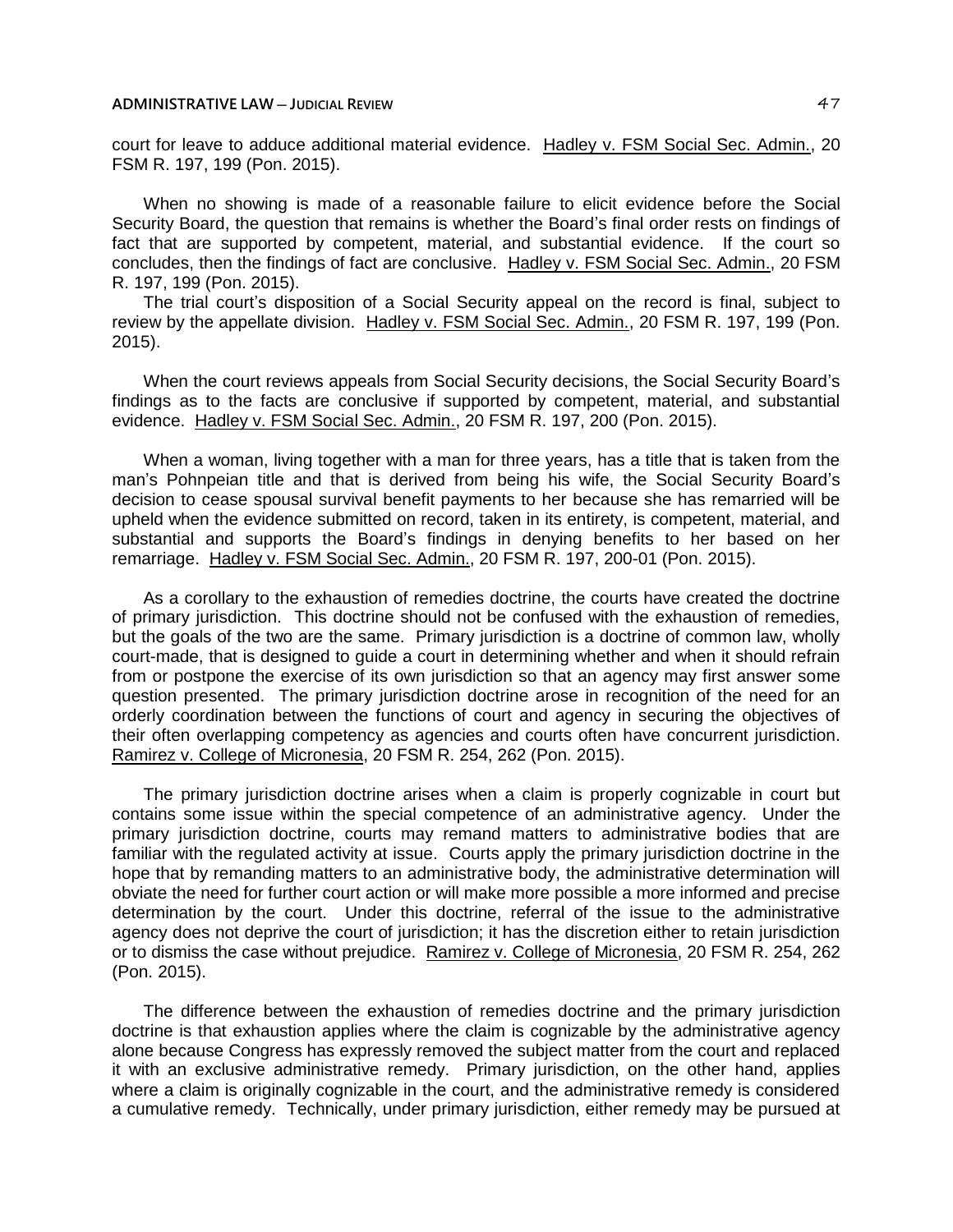the plaintiff's election, but public policy nevertheless requires that the matter be first placed within the administrative body's competency. Ramirez v. College of Micronesia, 20 FSM R. 254, 262 (Pon. 2015).

The public policy reasons for requiring that a matter be first placed within the administrative body's competency include the uniformity and consistency in the regulation of business entrusted to a particular agency are secured and the judiciary's limited functions of review are more rationally exercised by preliminary resort for ascertaining and interpreting the circumstances underlying legal issues to agencies that are better equipped than courts by specialization, by insight gained through experience, and by more flexible procedure. Although wrongful termination claims rarely involve complex or technical issues that are outside of the court's competence, policy reasons also include avoiding conflict, indications of legislative intent, and other factors, and there are many policy reasons to abstain even when administrators lack identifiable expertise because the purpose is simply to promote the uniform application of the law and a proper relationship between the agencies and the judiciary. Ramirez v. College of Micronesia, 20 FSM R. 254, 262-63 (Pon. 2015).

When the court=s jurisdiction has been limited by the exhaustion of remedies doctrine, the court can only hear a petition for review of the agency action and the plaintiff can only argue that the agency action does not stand up under the proper administrative standard of review, which may be extremely limited according to the prescribed standard for review. But under the primary jurisdiction doctrine, the plaintiff can argue that the agency action cannot stand up under a petition, or request a de novo trial on the common law claim which can be decided in a way that leads to a result different from that asserted by the agency since the plaintiff is not bound by the standards of review which often require the court to apply a heightened level of deference to the agency's decisions. Ramirez v. College of Micronesia, 20 FSM R. 254, 263 (Pon. 2015).

Even though, under the primary jurisdiction doctrine, petitioners can bring a separate common law claim, they must usually complete the agency procedure first before the court will entertain it. To do otherwise would interfere with the administrative process and undermine the particular advantages of the agency decision-making process that can generally resolve disputes in a less cumbersome and less expensive manner than is normally encountered at a trial in court. Ramirez v. College of Micronesia, 20 FSM R. 254, 263 (Pon. 2015).

Since the College of Micronesia is an agency and instrumentality of the government, the Administrative Procedures Act should apply to all COM board decisions including employment disputes. Accordingly, a COM employee is required to bring his grievances to the agency tribunal, as the court of first instance under the primary jurisdiction doctrine, and complete the administrative procedures before the FSM Supreme Court will adjudicate the complaint. Ramirez v. College of Micronesia, 20 FSM R. 254, 263 (Pon. 2015).

An aggrieved College of Micronesia employee's failure to appeal an adverse decision to the Board of Regents within the specified time limit, a required administrative step, is deemed as acceptance of the decision. Thus, when the aggrieved employee did not request an appeal before the Board, he failed to complete the administrative process, and thereby accepted the adverse committee decision. Ramirez v. College of Micronesia, 20 FSM R. 254, 264 (Pon. 2015).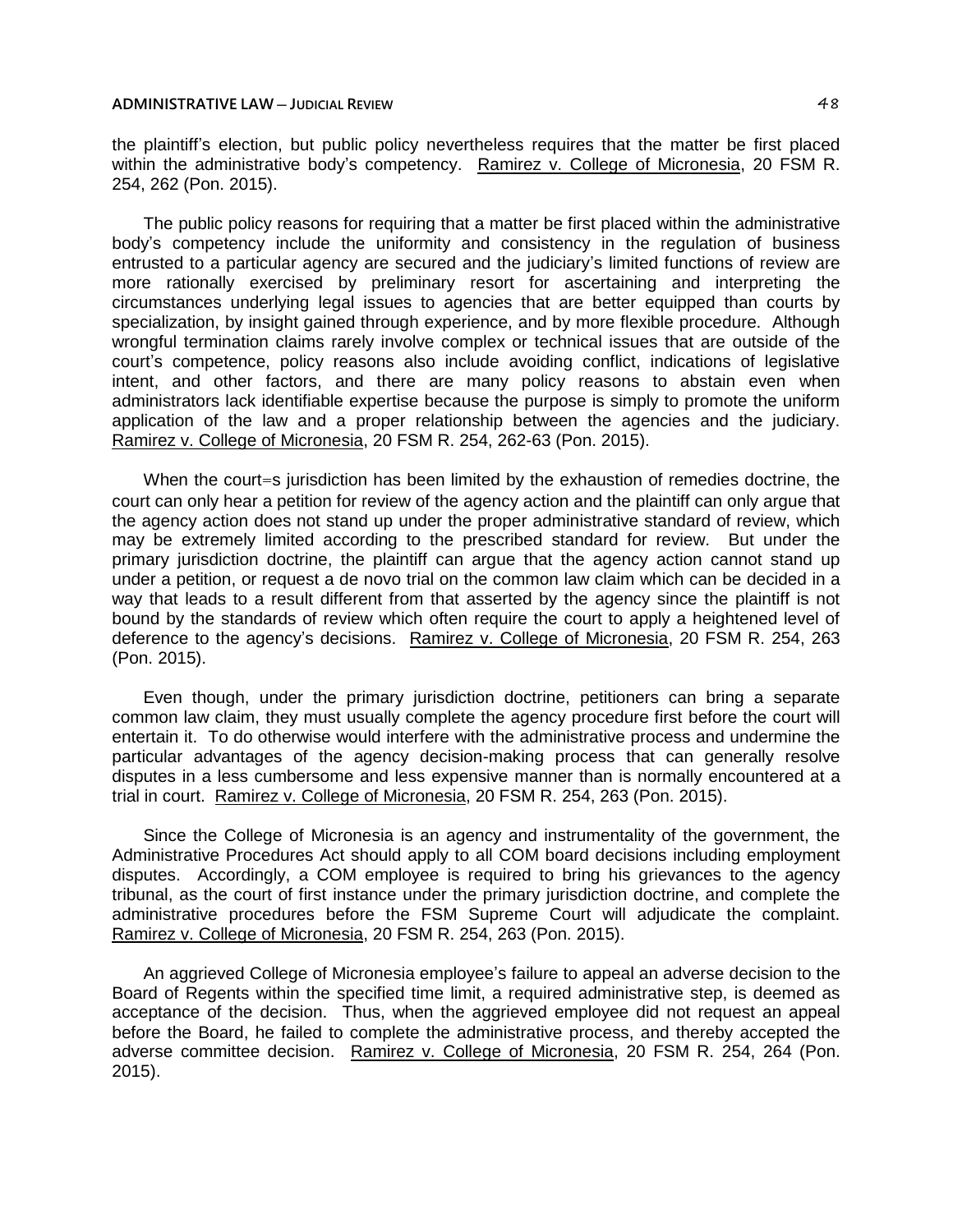All College of Micronesia disputes must be brought before its administrative body, as a court of first instance, before it will be heard by this court, and, under the primary jurisdiction doctrine, the administrative processes created by that agency must ordinarily be completed before the court will entertain either a petition for review or an independent common law complaint. Ramirez v. College of Micronesia, 20 FSM R. 254, 264-65 (Pon. 2015).

Under 53 F.S.M.C. 708, an appeal to the FSM Supreme Court trial division from a Social Security Board final order is on the record except when the person aggrieved by the order makes a showing that there were reasonable grounds for failure to adduce the evidence in the hearing before the Board or its authorized representatives. In that event, the party may apply to the court for leave to adduce additional material evidence. Louis v. FSM Social Sec. Admin., 20 FSM R. 268, 271 (Pon. 2015).

When no showing is made of a reasonable failure to elicit evidence before the Social Security Board, the question that remains is whether the Board's final order rests on findings of fact that are supported by competent, material, and substantial evidence, and if the court so concludes, then the findings are conclusive. The trial court's disposition of the appeal on the record is final, subject to review by the appellate division. Louis v. FSM Social Sec. Admin., 20 FSM R. 268, 271 (Pon. 2015).

On an appeal from an FSM administrative agency, the court, under the Administrative Procedures Act, must hold unlawful and set aside agency actions and decisions found to be arbitrary, capricious, an abuse of discretion, or otherwise not in accordance with law; or contrary to constitutional right, power, privilege, or immunity; or without substantial compliance with the procedures required by law. These APA provisions apply to all agency action unless Congress by law provides otherwise and they apply to the Social Security Administration appeals because no part of the Social Security Act provides otherwise. Louis v. FSM Social Sec. Admin., 20 FSM R. 268, 271 (Pon. 2015).

When the court reviews appeals from Social Security decisions, the Social Security Board's findings as to the facts are conclusive if supported by competent, material, and substantial evidence. Louis v. FSM Social Sec. Admin., 20 FSM R. 268, 272 (Pon. 2015).

A reviewing court must hold unlawful and set aside agency actions and decisions found to be: 1) arbitrary, capricious, an abuse of discretion, or otherwise not in accordance with law; 2) contrary to constitutional right, power, privilege, or immunity; 3) in excess of statutory jurisdiction, authority, or limitations, or a denial of legal rights; 4) without substantial compliance with the procedures required by law; or 5) unwarranted by the facts. Louis v. FSM Social Sec. Admin., 20 FSM R. 268, 272-73 (Pon. 2015).

When the Social Security Board's final order denying the plaintiff benefits because of remarriage rests on findings of fact that are supported by competent, material, and substantial evidence and does not violate 17 F.S.M.C. 111(3)(b), its decision will be affirmed. Louis v. FSM Social Sec. Admin., 20 FSM R. 268, 274 (Pon. 2015).

When the summary that was submitted indicates the testimonies that were given and recorded and is an adequate account of the hearing, and when the plaintiff does not point to any discrepancy in the summary or dispute any of its content to show that what is presented to the court as the record is insufficient, the court finds, based on the hearing officer's discretion under 17 F.S.M.C. 109(5), and a review what was provided, that the submitted summary is sufficient to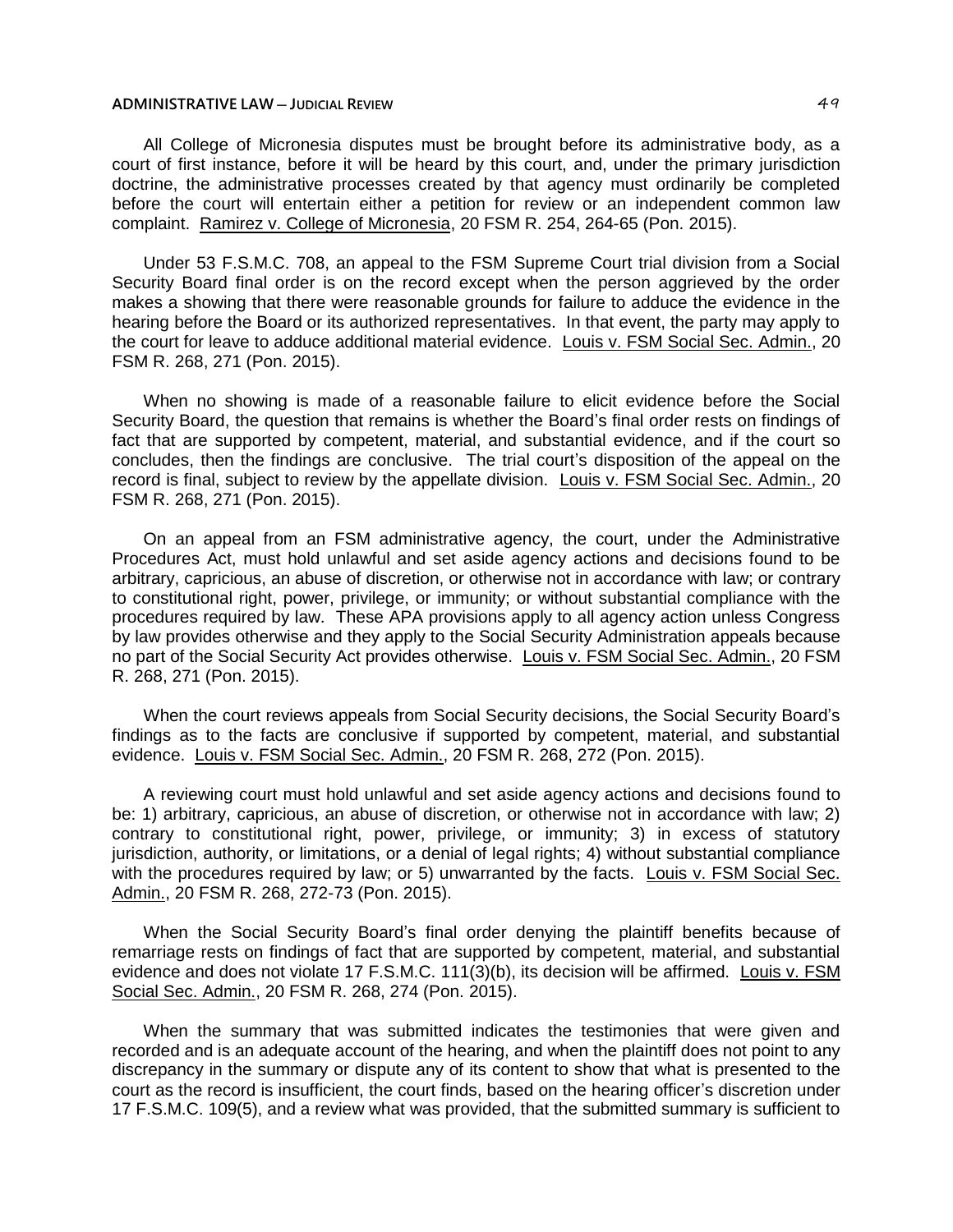constitute the record. Louis v. FSM Social Sec. Admin., 20 FSM R. 268, 275 (Pon. 2015).

Judicial review of an adverse Secretary of Finance decision may be had by an aggrieved taxpayer filing a petition naming the Secretary or his successor in office as the defendant and setting forth assignments of all errors alleged to have been committed by the Secretary in his determination of the tax assessment, the facts relied upon to sustain such assignments of errors, and a prayer for appropriate relief. It will not be dismissed merely because it was labeled a "Complaint" and not called a "Petition" because, regardless of what a party has chosen to call the papers they have filed, those papers are what they are based on their function or the relief they seek, and the court must treat them as such. Fuji Enterprises v. Jacob, 20 FSM R. 279, 280 (Pon. 2015).

When a complaint meets 54 F.S.M.C. 156(1)'s procedural requirements for judicial review of a tax assessment and when the relief that is prayed for is permitted by 6 F.S.M.C. 702(1) (claims for recovery of taxes and penalties) and possibly 6 F.S.M.C. 702(2), (4), and (5) (claims for damages from governmental actions), the court cannot say that it fails to state a claim for which the court can grant relief. Fuji Enterprises v. Jacob, 20 FSM R. 279, 281 (Pon. 2015).

The national government has decided, by statute, that it will defend its interests in an action for judicial review of a tax assessment through its Secretary of Finance, who will be the named defendant. The deletion of other parties as named defendants therefore seems proper. Fuji Enterprises v. Jacob, 20 FSM R. 279, 281 (Pon. 2015).

The FSM Supreme Court cannot entertain Public Service System disputes until all administrative remedies have been exhausted, and, without a final decision, the court has no authority to hear the dispute. Eperiam v. FSM, 20 FSM R. 351, 355 (Pon. 2016).

Declaratory judgment is the least intrusive judicial remedy. Usually it is enough that the courts advise the agency on the law and allow the agency the flexibility to determine how best to bring itself into compliance. Notably, under the arbitrary and capricious standard, as required by the Public Service System Act, the court must be very careful to fashion a relief so as not to inappropriately infringe on the function of the agency. Eperiam v. FSM, 20 FSM R. 351, 356 (Pon. 2016).

When the plaintiff has in good faith requested the resumption of the administrative process and the agency has verbally denied that request, the court may grant relief to the extent that the plaintiff requests declaratory relief requiring the administrative proceedings' resumption, but to the extent that the plaintiff has requested further declaratory relief regarding the validity of her termination, or the legality of a settlement offer, the court cannot grant that relief because that determination is within the administrative agency's exclusive jurisdiction and it is inappropriate for the court to unnecessarily encroach on the administrative domain. Eperiam v. FSM, 20 FSM R. 351, 356-57 (Pon. 2016).

Any person aggrieved by a final order of the Social Security Board may obtain a review of the order in the FSM Supreme Court trial division by filing in court, within 60 days after the entry of the order, a written petition praying that the order be modified or set aside in whole or in part. A copy of the petition must be served on the Board, by service on its secretary or other designated agent, and thereupon the Board must certify and file in court a copy of the record upon which the order was entered. Neth v. FSM Social Sec. Admin., 20 FSM R. 362, 366 (Pon. 2016).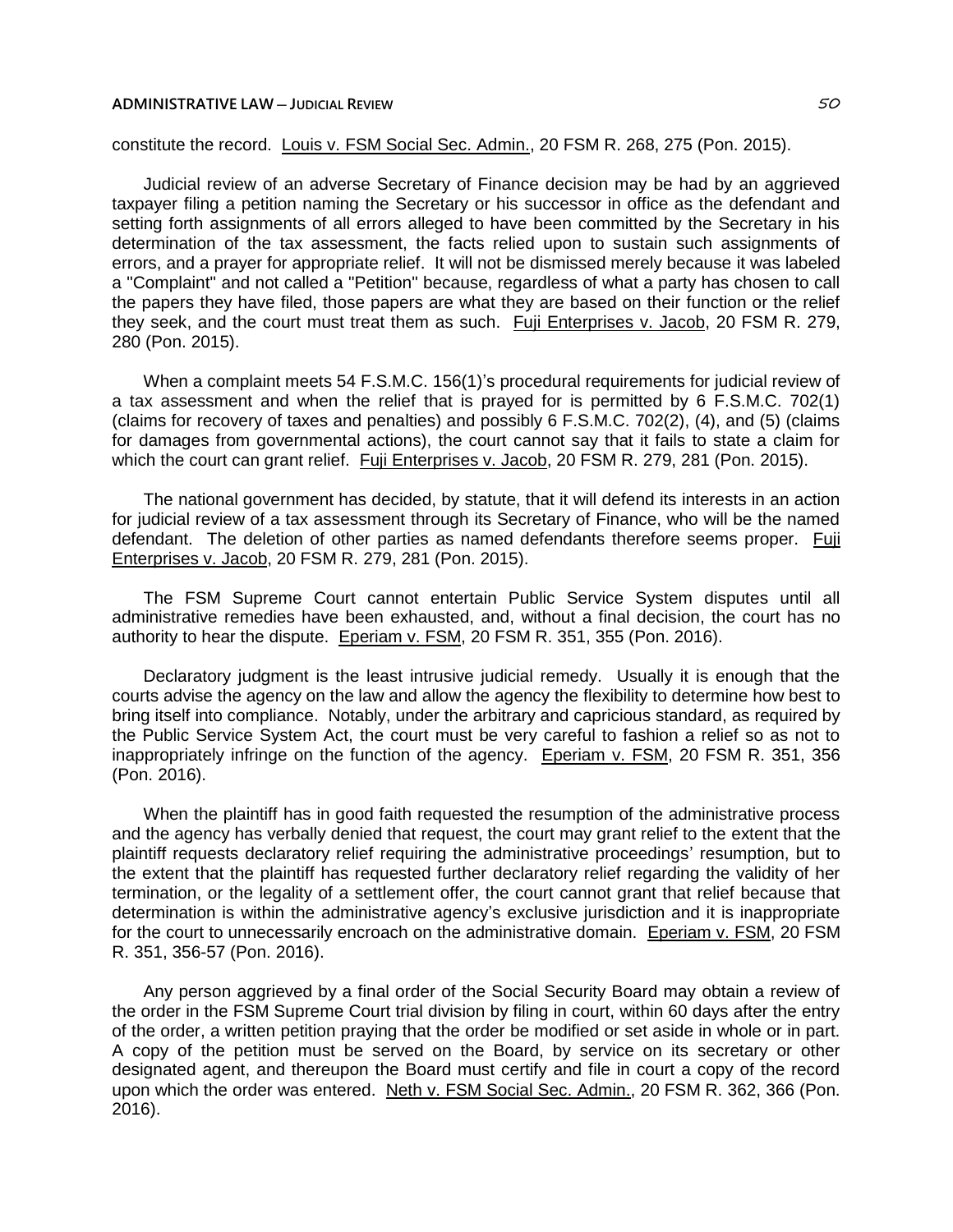The Social Security Board's findings as to the facts, if supported by competent, material, and substantial evidence, is conclusive. If either party applies to the court for leave to adduce additional material evidence and shows to the court's satisfaction that there were reasonable grounds for failure to adduce the evidence in the hearing before the Board or its authorized representatives, and that such evidence is competent, material, and substantial, the court may order the Board to take additional evidence to be adduced in the hearing in such manner and upon such conditions as the court considers proper. The Board may modify its findings and order after receipt of further evidence together with any modified or new findings or order. The court's judgment on the record shall be final, subject to review by the Supreme Court appellate division on any aggrieved party's petition, including the Board's, within 60 days from judgment. Neth v. FSM Social Sec. Admin., 20 FSM R. 362, 366, 372 (Pon. 2016).

On an appeal from an FSM administrative agency, the court, under the Administrative Procedures Act, must hold unlawful and set aside agency actions and decisions found to be arbitrary, capricious, an abuse of discretion, or otherwise not in accordance with law; or contrary to constitutional right, power, privilege, or immunity; or without substantial compliance with the procedures required by law. These Administrative Procedures Act provisions apply to all agency action unless Congress by law provides otherwise and it applies to Social Security Administration appeals because no part of the Social Security Act provides otherwise. Neth v. FSM Social Sec. Admin., 20 FSM R. 362, 366 (Pon. 2016).

A Social Security benefit is any retirement (old age), disability, dependent's, survivor's, or other insurance benefit prescribed in the Act. Neth v. FSM Social Sec. Admin., 20 FSM R. 362, 367 n.2 (Pon. 2016).

Parties who appeal decisions of the Social Security Board may enter additional evidence for the court's consideration. Neth v. FSM Social Sec. Admin., 20 FSM R. 362, 370 (Pon. 2016).

An appeal of an administrative agency decision can only be reviewed on the grounds of violation of law or regulation or denial of due process or of equal protection of the laws. Solomon v. FSM, 20 FSM R. 396, 400-01 (Pon. 2016).

Absent sufficient factual affirmations to buttress the relevant claim, coupled with the plaintiff's failure to denote what portion of the relevant agency decision was flawed, the defendants cannot be expected to interpose an answer. Solomon v. FSM, 20 FSM R. 396, 401 (Pon. 2016).

The FSM Supreme Court's review of an agency decision is for the sole purpose of preventing statutory, regulatory and constitutional violations, review of factual findings is limited to determining whether substantial evidence in the record supports the administrative official's conclusions that a violation of the kind justifying the termination has occurred. Solomon v. FSM, 20 FSM R. 396, 402 (Pon. 2016).

When the causes of action alleged and the factual averments in support are vague and lack the particularity which would place defendants on notice about what to respond to and thereby interpose an answer; when simply claiming the plaintiff's termination was based on "petty and insufficient reasons," without citing to the purported failings within the relevant Administrative Review Decision that approved the employee's dismissal, is inadequate; when the causes of action based on an alleged statutory or regulatory violation additionally lack this underpinning;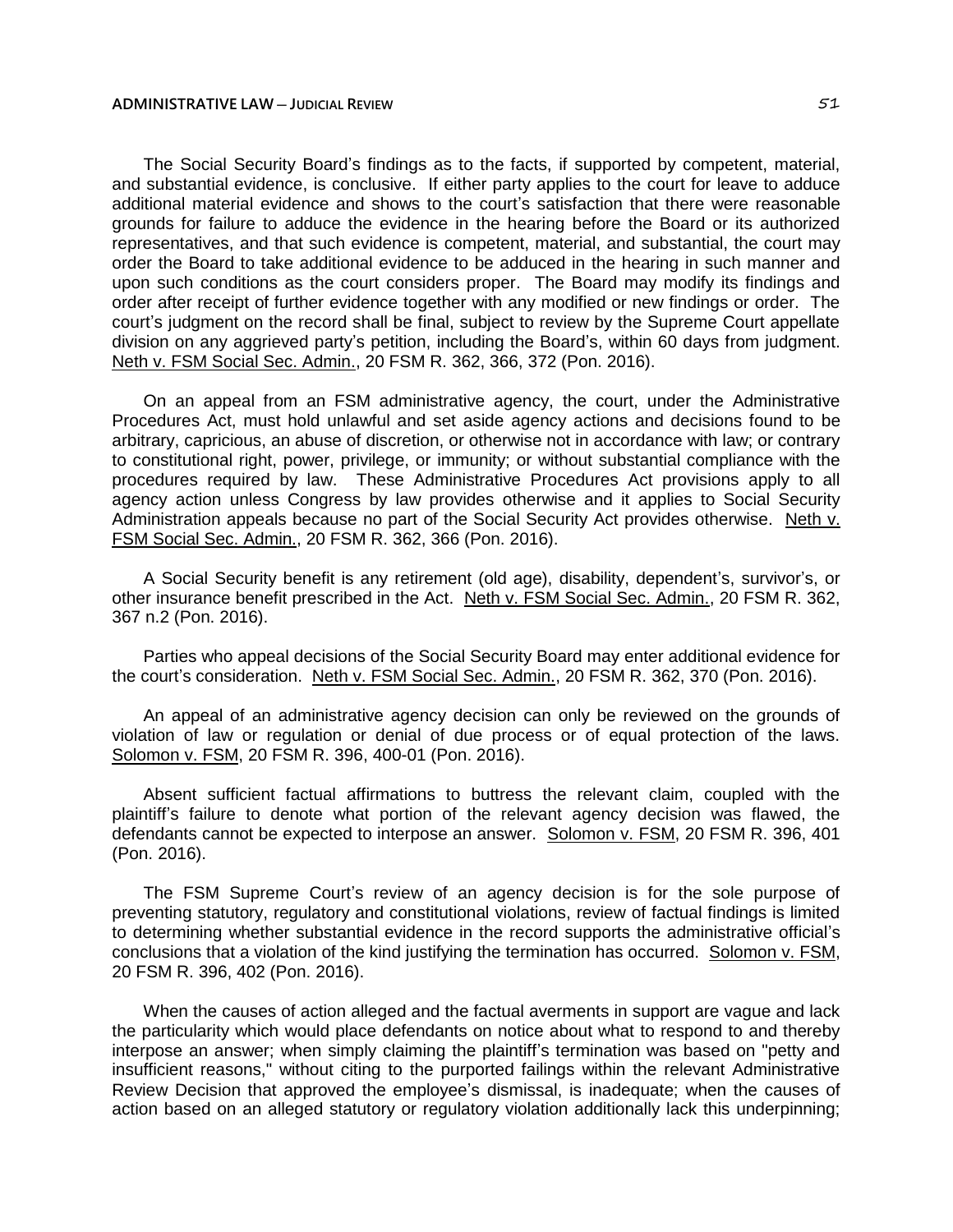and when absent articulating how the defendants' conduct constituted an "unlawful termination," the causes of action sounding in a violation of substantive due process and civil rights also fail to survive, the court will grant a motion to dismiss for failure to state a claim upon which relief can be granted. Solomon v. FSM, 20 FSM R. 396, 403 (Pon. 2016).

Any person aggrieved by a final order of the Social Security Board may obtain a review of the order in the FSM Supreme Court trial division by filing in court, within 60 days after the entry of the order, a written petition praying that the order be modified or set aside in whole or in part. Miguel v. FSM Social Sec. Admin., 20 FSM R. 475, 478 (Pon. 2016).

On an appeal from an FSM administrative agency, the court, under the Administrative Procedures Act, must hold unlawful and set aside agency actions and decisions found to be arbitrary, capricious, an abuse of discretion, or otherwise not in accordance with law; or contrary to constitutional right, power, privilege, or immunity; or without substantial compliance with the procedures required by law. This applies to all agency action unless Congress by law provides otherwise and it applies to the Social Security Administration appeals since no part of the Social Security Act provides otherwise. Miguel v. FSM Social Sec. Admin., 20 FSM R. 475, 478 (Pon. 2016).

Parties who appeal Social Security Board decisions are allowed to enter additional evidence for the court's consideration. Miguel v. FSM Social Sec. Admin., 20 FSM R. 475, 480 (Pon. 2016).

Since, by statute, the findings of the Social Security Board as to the facts, if supported by competent, material, and substantial evidence, are conclusive, the statute thus requires that the court use the "substantial evidence" or "reasonableness" standard of review. Thalman v. FSM Social Sec. Admin., 20 FSM R. 625, 628 (Yap 2016).

Generally there are three standards of review for administrative decisions: 1) arbitrary and capricious, or abuse of discretion; 2) reasonableness, or substantial evidence; and 3) de novo, or agreement review. Thalman v. FSM Social Sec. Admin., 20 FSM R. 625, 628 n.2 (Yap 2016).

If a public employee does not prevail on his grievance, then he could have sought judicial review of the decision within the applicable six-year statute of limitations, but when the employee received a decision in his favor, the statute of limitations was immediately suspended and the State's own inaction thereafter cannot be used to run the six-year statute of limitations. Tilfas v. Kosrae, 21 FSM R. 81, 90 (App. 2016).

The statute of limitations does not to continue to run against a state employee when a favorable decision was rendered to him. To come to such a conclusion would mean any agency could immunize itself from judicial review simply by extending delay for six years or until the statute of limitations has run. Therefore, the statute of limitations was suspended when the favorable decision was rendered on December 12, 2001 until the January 22, 2015 decision to overturn the first determination, and thus a petition for writ of mandamus filed in Kosrae State Court on April 1, 2015 was, as a result of the tolled period, well within the six-year limitations period. Tilfas v. Kosrae, 21 FSM R. 81, 91 (App. 2016).

Anyone aggrieved by a Social Security Board final order may obtain a review of that order in the FSM Supreme Court trial division by filing in court, within 60 days after the entry of the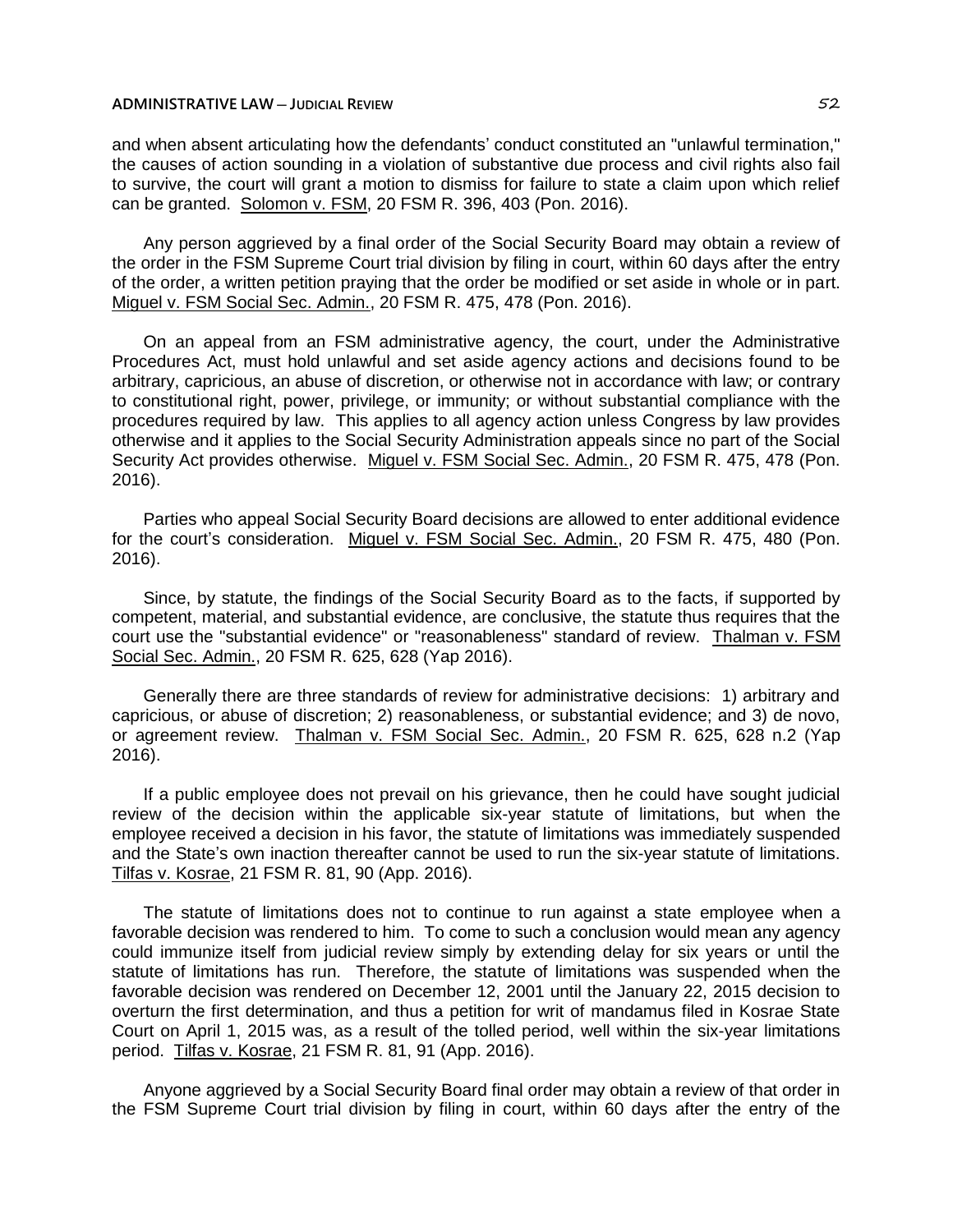order, a written petition praying that the order be modified or set aside in whole or in part. The court may order the Board to take additional evidence in such manner and upon such conditions as the court considers proper, and the Board may thereafter modify its findings and order. The court's judgment on the record is final, subject to review by the FSM Supreme Court appellate division upon petition of any aggrieved party, including the Board, filed within 60 days from judgment. Seiola v. FSM Social Sec. Admin., 21 FSM R. 205, 209 (Pon. 2017).

On an appeal from an FSM administrative agency, the court, under the Administrative Procedures Act, must hold unlawful and set aside agency actions and decisions found to be arbitrary, capricious, an abuse of discretion, or otherwise not in accordance with law; or contrary to constitutional right, power, privilege, or immunity; or without substantial compliance with the procedures required by law. Seiola v. FSM Social Sec. Admin., 21 FSM R. 205, 209 (Pon. 2017).

Anyone aggrieved by a Social Security Board final order may obtain a review of the order in the FSM Supreme Court trial division by filing in court, within 60 days after the entry of the order, a written petition praying that the order be modified or set aside in whole or in part. Celestine v. FSM Social Sec. Admin., 21 FSM R. 263, 266 (Pon. 2017).

Under the Administrative Procedures Act, the court must, on an appeal from an FSM administrative agency, hold unlawful and set aside agency actions and decisions found to be arbitrary, capricious, an abuse of discretion, or otherwise not in accordance with law; or contrary to constitutional right, power, privilege, or immunity; or without substantial compliance with the procedures required by law. These provisions apply to all agency action unless Congress by law provides otherwise, and it applies to Social Security Administration appeals because the Social Security Act does not provide otherwise. Celestine v. FSM Social Sec. Admin., 21 FSM R. 263, 266 (Pon. 2017).

Judicial review of an agency decision is confined to the record. Although the court may receive briefs, hear oral argument, and receive supplemental evidence, the court cannot substitute its judgment for that of the agency on factual questions and must give appropriate weight to the agency=s experience, technical competence, and specialized knowledge. Celestine v. FSM Social Sec. Admin., 21 FSM R. 263, 268 (Pon. 2017).

Statutory authority for judicial review of a Social Security Board decision provides that the Board's findings as to the facts, if supported by competent, material and substantial evidence, are conclusive. Eliam v. FSM Social Sec. Admin., 21 FSM R. 412, 415-16 (App. 2018).

Generally there are three possible standards of review for administrative decisions: 1) arbitrary and capricious or abuse of discretion; 2) reasonableness or substantial evidence; and 3) de novo or agreement review. Judicial review of social security law cases, because the statute expressly uses the words "reasonableness" and "substantial," uses the intermediate standard. Eliam v. FSM Social Sec. Admin., 21 FSM R. 412, 416 (App. 2018).

Since 53 F.S.M.C. 703 expressly grants Social Security rule-making power, judicial review is limited to determining whether the promulgated regulations exceed the statutory authority, which is an issue of law reviewed de novo on appeal. Eliam v. FSM Social Sec. Admin., 21 FSM R. 412, 416 (App. 2018).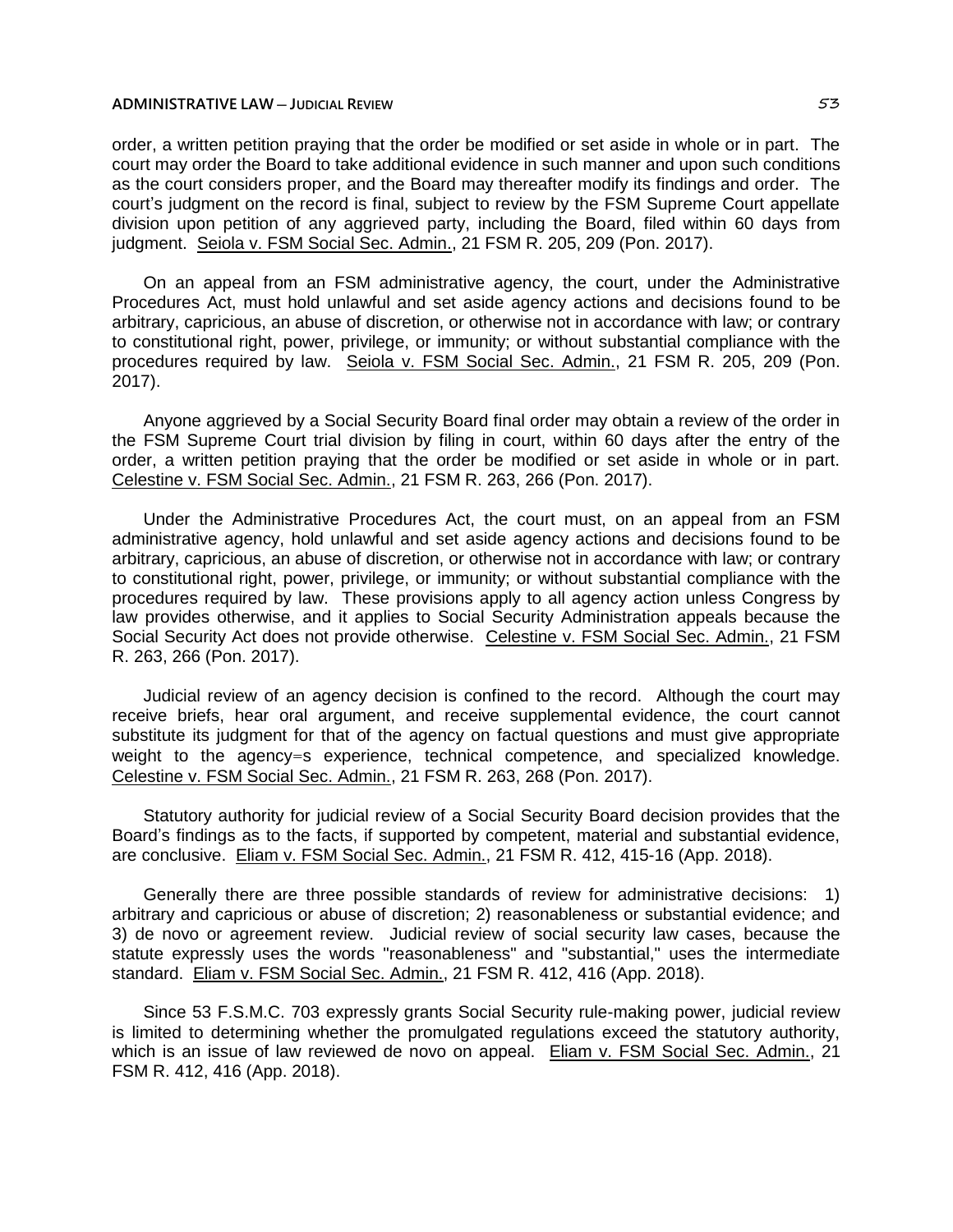When an applicant was notified that evidence of dependency was lacking and did not apply to adduce additional evidence, the Board's findings as to the facts, if supported by competent, material and substantial evidence, are conclusive since there was no further evidence of dependency proffered. Thus, the trial court's grant of summary judgment in Social Security=s favor was proper, since the applicant failed to adduce sufficient evidence of dependency, as required by statute. Eliam v. FSM Social Sec. Admin., 21 FSM R. 412, 419 (App. 2018).

Generally, there are three standards of review for administrative decisions: 1) arbitrary and capricious, or abuse of discretion; 2) reasonableness, or substantial evidence; and 3) de novo, or agreement review. The Social Security statute's unambiguous language indicates a clear congressional intent for judicial review of all social security administration disputes upon the intermediate substantial evidence standard. Hadley v. FSM Social Sec. Admin., 21 FSM R. 420, 424 (App. 2018).

The standards of review in any given administrative scheme are generally established by statute. Hadley v. FSM Social Sec. Admin., 21 FSM R. 420, 424 n.1 (App. 2018).

The standard of review for social security cases is highly deferential. The appellate court must presume the trial court's finding that the Board's action was valid and affirm the decision if a reasonable basis, or substantial evidence, exists for it. The appellate court's role is to determine whether the trial court was correct in upholding the Board's decision. In doing so, it reviews the Board's decision to make sure that it applied the correct legal standards and reviews the entire administrative record to ascertain whether its findings are supported by substantial evidence. Hadley v. FSM Social Sec. Admin., 21 FSM R. 420, 424 (App. 2018).

An appellate court has plenary authority over a lower court's review of an agency decision, and applies the same legal standards that pertain in the trial court and accords no deference to the lower court's decision. Hadley v. FSM Social Sec. Admin., 21 FSM R. 420, 424 n.2 (App. 2018).

A court will consider additional evidence at the aggrieved party's motion only when supported by reasonable grounds for failure to adduce the evidence in the hearing before the Social Security Board, and when the claimant made no such showing of a reasonable failure to elicit evidence, the remaining question is whether the Board's final order rests on findings of fact that are supported by competent, material, and substantial evidence, and if the court so concludes, then the Board's findings of fact are conclusive. Hadley v. FSM Social Sec. Admin., 21 FSM R. 420, 424-25 (App. 2018).

When the applicant testified at the administrative level that the marriage was accepted by members of her community; that she and her partner had been living together for three years; that she has a sacred Pohnpeian title exclusively given to the wife of the second in chief, which is her partner's title; that her title is derived from being her partner's customary wife; and that she serves as her partner's wife at traditional feasts, Social Security's determination that she had remarried was valid since there was a reasonable basis, or substantial evidence, for its decision. Hadley v. FSM Social Sec. Admin., 21 FSM R. 420, 427-28 (App. 2018).

In reviewing the evidence in the record below, the court must recognize that it is primarily Social Security's task to assess the witnesses' credibility, the admissibility of evidence, and to resolve factual disputes since substantial evidence is a deferential standard, which is more than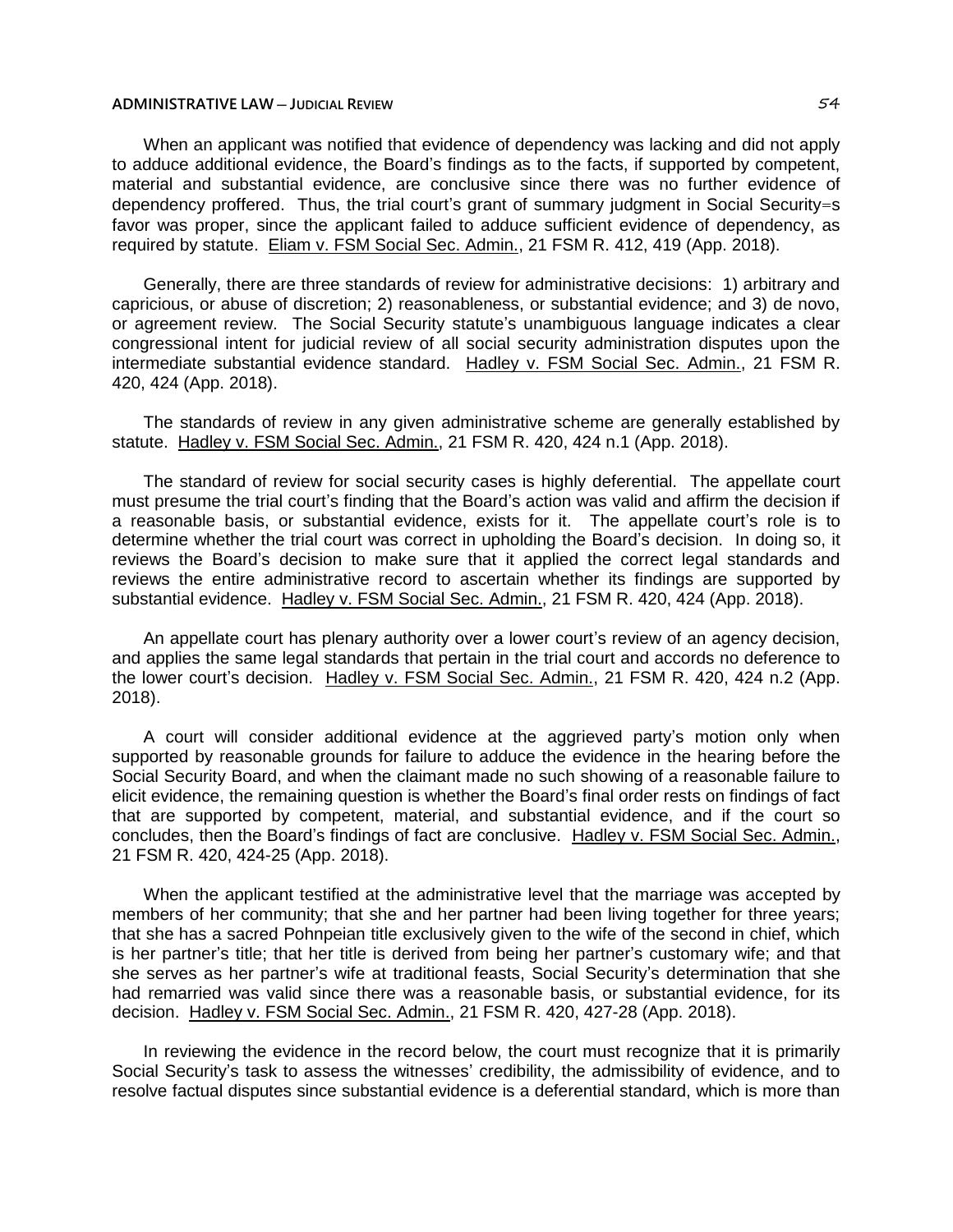a scintilla or some evidence, but less than a preponderance of evidence. The court does not assume the fact-finder's role, since the issue is purely one of law. Hadley v. FSM Social Sec. Admin., 21 FSM R. 420, 428 (App. 2018).

When the court finds substantial evidence in the record supporting Social Security Board's findings, it must affirm the Board's decision that the applicant remarried and is thus not entitled to further social security survivor benefits as a result thereof. Hadley v. FSM Social Sec. Admin., 21 FSM R. 420, 428 (App. 2018).

A court, deciding all relevant legal questions, will set aside and hold unlawful a Pohnpei administrative agency decision if the decision was arbitrary, capricious, an abuse of discretion or otherwise not in accordance with law; or contrary to constitutional right, power, privilege or immunity; or in excess of statutory jurisdiction, authority or limitations, or short of statutory right; or without observance of procedure required by law. Phillip v. Pohnpei, 21 FSM R. 439, 443 (Pon. 2018).

An appeal under 53 F.S.M.C. 708 to the FSM Supreme Court trial division from a Social Security Board final order is on the record except if the aggrieved person shows that there were reasonable grounds for failure to adduce the evidence in the Board hearing. When no showing is made of a reasonable failure to elicit evidence, the question that remains is whether the Board's final order rests on findings of fact that are supported by competent, material, and substantial evidence. If so, then the findings of fact are conclusive, and the trial court's disposition of the appeal on the record is final, subject to review by the Supreme Court appellate division. Robert v. FSM Social Sec. Admin., 21 FSM R. 490, 492 (Kos. 2018).

On an appeal from an FSM administrative agency, the court, under the Administrative Procedures Act, must hold unlawful and set aside agency actions and decisions found to be arbitrary, capricious, an abuse of discretion, or otherwise not in accordance with law; or contrary to constitutional right, power, privilege, or immunity; or without substantial compliance with the procedures required by law. This applies to all agency action unless Congress by law provides otherwise, and it applies to the Social Security Administration appeals because the Social Security Act does not provide otherwise. Robert v. FSM Social Sec. Admin., 21 FSM R. 490, 492-93 (Kos. 2018).

In past practice, it was common for the Kosrae Land Commission to be named a defendant when a party had occasion to complain about one of its acts or omissions since administrative agencies were often named as defendants when a party sought judicial review of the administrative agency's act or omission. But there is no reason why the Land Court should be a party to such an action because the Kosrae Land Court, unlike its predecessor, is not an administrative agency; it is a court. It is not proper to make the lower court a defendant when seeking judicial review of its actions in a higher court. Heirs of Preston v. Heirs of Alokoa, 21 FSM R. 572, 579 (App. 2018).

A person adversely affected or aggrieved by agency action is entitled to judicial review thereof in the FSM Supreme Court, which must hold unlawful and set aside agency actions and decisions found to be: 1) arbitrary, capricious, an abuse of discretion, or otherwise not in accordance with law; 2) contrary to constitutional right, power, privilege, or immunity; 3) in excess of statutory jurisdiction, authority, or limitations, or a denial of legal rights; 4) without substantial compliance with the procedures required by law; or 5) unwarranted by the facts. Donre v. FSM Nat'l Gov't Employees' Health Ins. Plan, 21 FSM R. 592, 595 (Pon. 2018).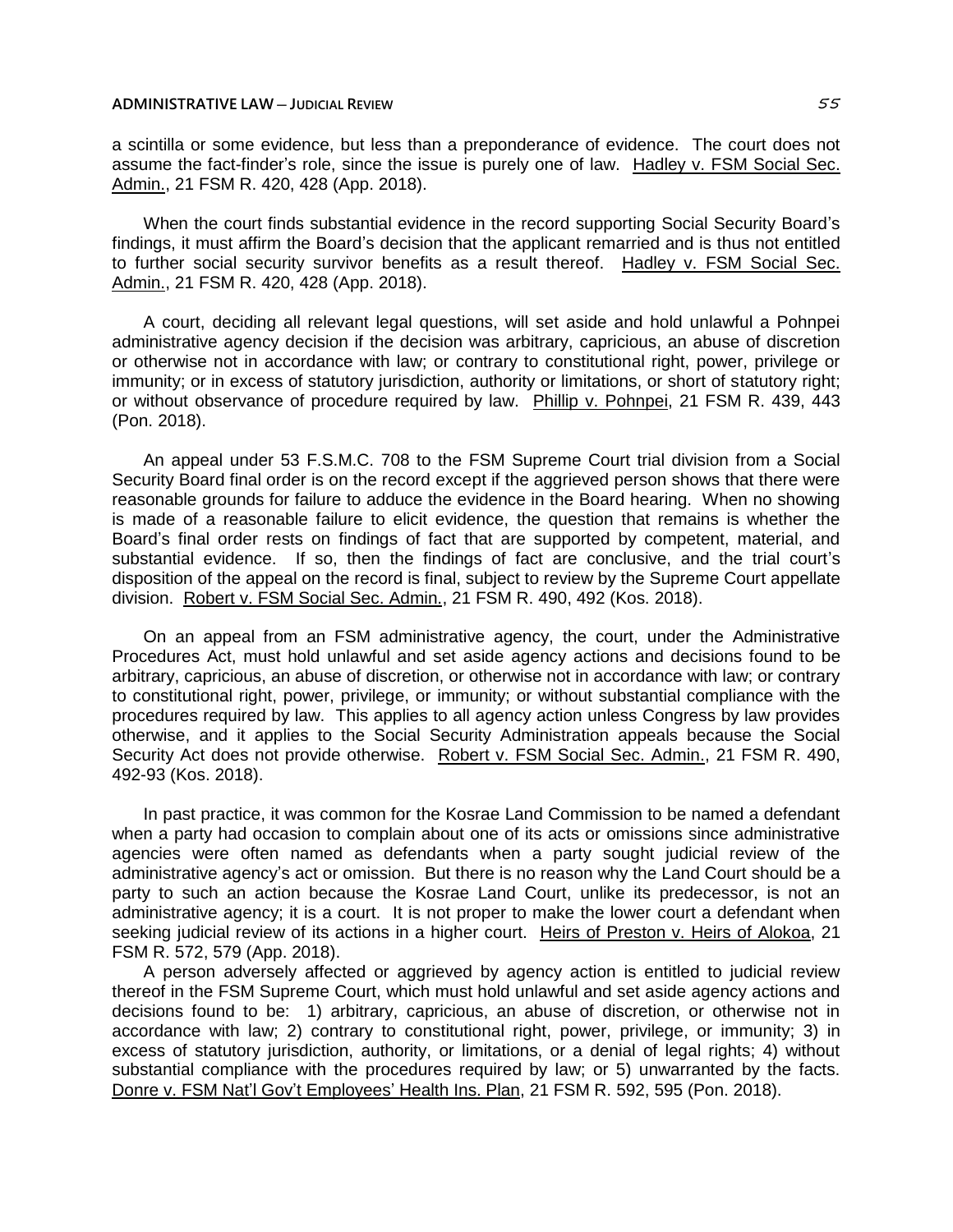The standard of review of an agency decision is to determine whether the action was lawful. Donre v. FSM Nat'l Gov't Employees' Health Ins. Plan, 21 FSM R. 592, 596 (Pon. 2018).

The Pohnpei Code sets out a court's scope of review of Pohnpei agency decisions. Carlos Etscheit Soap Co. v. McVey, 22 FSM R. 137, 140 (Pon. 2019).

A court will not overturn a Pohnpei Public Lands Trust Board decision for which there was a rational basis unless that decision was rendered unlawfully  $-$  in violation of one or more subsections of 8 Pon. C. ' 3-104(2). Carlos Etscheit Soap Co. v. McVey, 22 FSM R. 137, 143 (Pon. 2019).

The proper test is whether there is a rational basis for the administrative order and when a determination is made and the board has not acted in excess of its jurisdiction, in violation of lawful procedure, arbitrarily, or in abuse of its discretionary power the courts have no alternative but to confirm its determination. Carlos Etscheit Soap Co. v. McVey, 22 FSM R. 137, 143 (Pon. 2019).

Rationality is what is reviewed under both the substantial evidence rule and the arbitrary and capricious standard. An action is arbitrary and capricious when it is taken without sound basis in reason or regard to the facts. Carlos Etscheit Soap Co. v. McVey, 22 FSM R. 137, 143- 44 (Pon. 2019).

A Public Lands Trust Board decision had a sound basis in reason and with regard to the facts when it favored the expansion of an existing business that serves the general population over another's proposed new business that would serve a narrow market segment because it was not unreasonable or irrational for the Board to favor assisting or encouraging an existing business with a proven track record rather than take a chance on the possible success of a proposed new development of uncertain utility or usefulness; because the Board had sufficient evidence upon which to make this determination; and because it followed procedures that should have assured a fair and rational decision-making process. Carlos Etscheit Soap Co. v. McVey, 22 FSM R. 137, 144 (Pon. 2019).

The substantial-evidence rule, codified at 8 Pon. C. ' 2-104(2)(e), provides that the Public Lands Trust Board=s factual findings will not be overturned if there is substantial evidence to support those findings. The substantial-evidence rule is a very deferential standard of review. Carlos Etscheit Soap Co. v. McVey, 22 FSM R. 137, 144 n.4 (Pon. 2019).

Even when there is evidence upon which the Board might have reached a different result, the scope of judicial review is limited to a determination whether the board could reasonably reach its results upon the evidence before it, and a reviewing court is not privileged to substitute its findings for those of the board even though the court might have reached a different conclusion if it had made the original determination upon the same evidence the board considered. Carlos Etscheit Soap Co. v. McVey, 22 FSM R. 137, 144 (Pon. 2019).

If the court finds that a Pohnpei agency's determination is supported by a rational basis, it must sustain the determination even if the court concludes that it would have reached a different result than the one reached by the agency. Carlos Etscheit Soap Co. v. McVey, 22 FSM R. 137, 144 (Pon. 2019).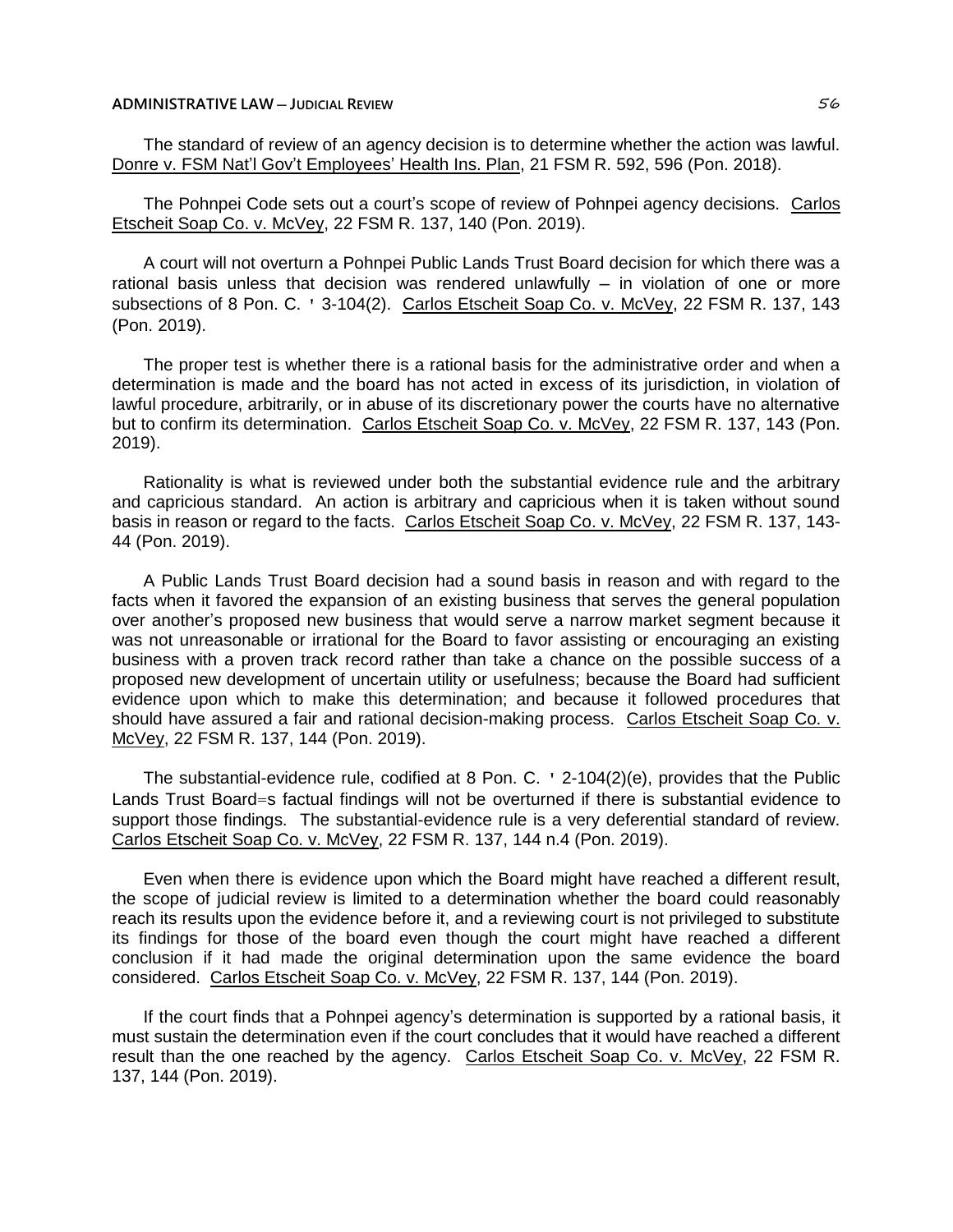When the Public Lands Trust Board, in reaching its decision, did not act in excess of its jurisdiction, or violate lawful procedure, or act arbitrarily and capriciously, or in abuse of its power, the court has no alternative but to confirm the Board's determination that the lot should be leased to one of two bidders. Carlos Etscheit Soap Co. v. McVey, 22 FSM R. 137, 145 (Pon. 2019).

The standard of judicial review of a Board of Trustees of the Pohnpei State Public Lands Trust decision is a very deferential one, and affirmance of the Board's decision is mandated except when that decision is arbitrary, capricious, an abuse of discretion, unlawful, unsupported by substantial evidence, or the Board has committed prejudicial error (that is, an error that was not harmless error). If a Board decision has a rational basis and was not made through an unlawful procedure or contrary to law, it must be affirmed. That is a high hurdle to clear. Carlos Etscheit Soap Co. v. McVey, 22 FSM R. 203, 206-07 (Pon. 2019).

When a plaintiff successfully creates a presumption, he not only satisfies his burden of going forward but also shifts that burden to the defendant. The defendant then must rebut the presumption to satisfy his burden of going forward. The burden of persuasion normally remains on the plaintiff for his claim throughout the trial. Robert v. FSM Social Sec. Admin., 22 FSM R. 388, 393 (Kos. 2019).

An immigration appeal committee's decision constitutes the final agency action for the purposes of title 17 of the FSM Code, and under Title 17, a person adversely affected or aggrieved by agency action is entitled to judicial review thereof in the FSM Supreme Court, except to the extent that statutes explicitly limit judicial review, but no statute explicitly limits judicial review of a 50 F.S.M.C. 116(2) final action. Macayon v. FSM, 22 FSM R. 544, 551 (Chk. 2020).

Once a final immigration agency action is properly before the court, the court can conduct a *de novo* trial of the matter and receive in evidence any or all of the record from the administrative hearing that is stipulated to by the parties, and to the extent necessary for the decision and when presented, the court can decide all relevant questions of law and fact, interpret constitutional and statutory provisions, and determine the meaning or applicability of the terms of an agency action. Macayon v. FSM, 22 FSM R. 544, 551 (Chk. 2020).

When, because the court referred the matter for administrative review, the plaintiff had an opportunity to vindicate its rights and the Secretary reevaluated his previous decisions and reversed himself, the error was corrected through the administrative review process, which is consistent with the procedure's purpose. The court thus cannot find a reason to award the plaintiff damages or attorney's fees, especially when the plaintiff waited a year before exercising its rights under the statute, which greatly increased its attorney's fees due to the need to obtain injunctive relief. New Tokyo Medical College v. Kephas, 22 FSM R. 625, 634-35 (Pon. 2020).

## ─ Rules and Regulations

In general, to the extent that the Financial Management Regulations are consistent with the Financial Management Act, such uniform standards and procedures serve to prevent misappropriation and expenditures in excess of budgetary allowances. Mackenzie v. Tuuth, 5 FSM R. 78, 85 (Pon. 1991).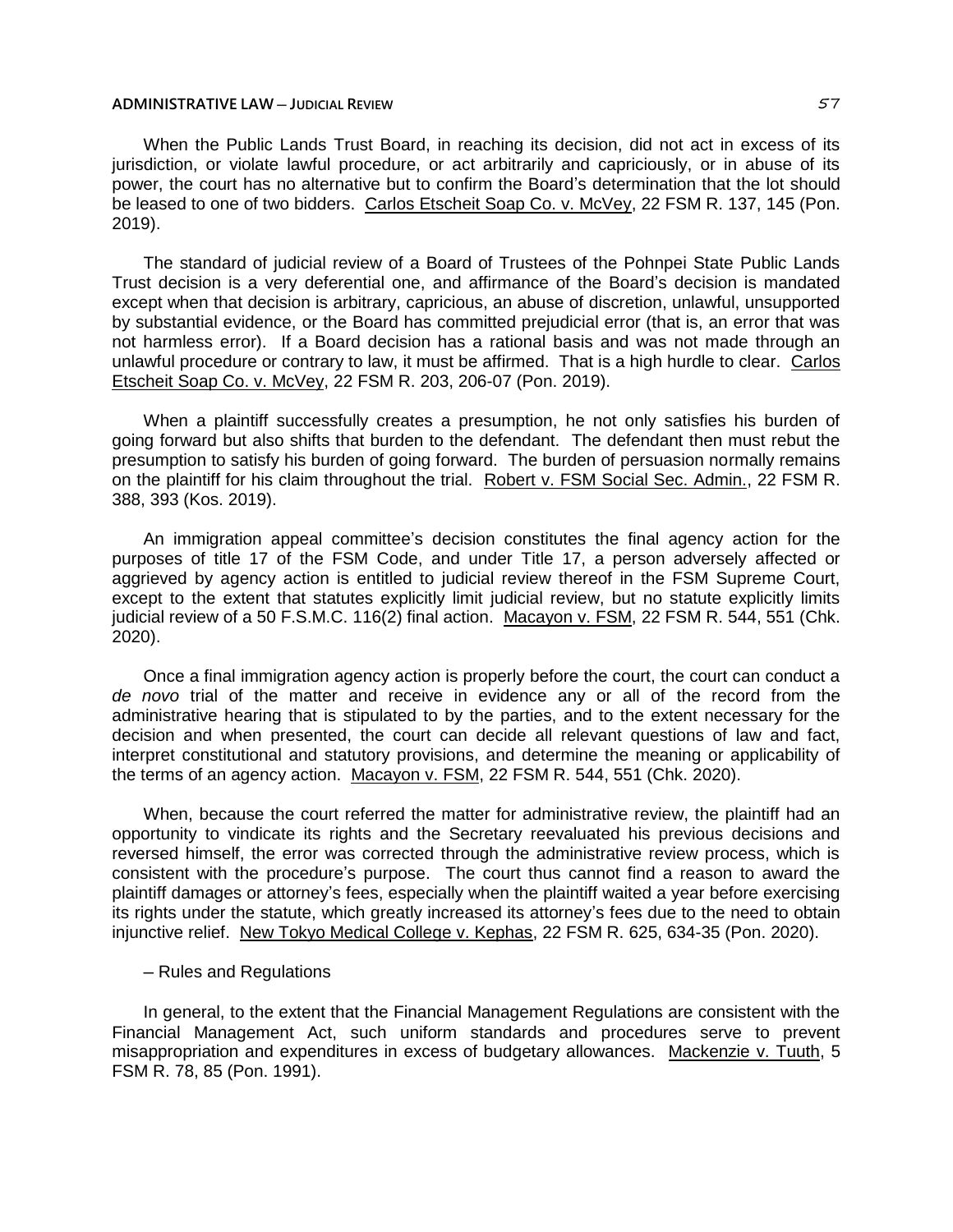A Financial Management Regulation that bears no reasonable relationship to the fiscal accounting and management objectives of the Financial Management Act is in excess of the statutory authority granted to the Secretary of Finance. Mackenzie v. Tuuth, 5 FSM R. 78, 86- 87 (Pon. 1991).

Regulations prescribed by the registrar of corporations have "the force and effect of law." KCCA v. FSM, 5 FSM R. 375, 377 (App. 1992).

Regulation of the Exclusive Economic Zone rests exclusively with the Micronesian Maritime Authority, 24 F.S.M.C. 301-02. FSM v. Kotobuki Maru No. 23 (I), 6 FSM R. 65, 69 (Pon. 1993).

A regulation cannot impermissibly extend the reach of the statute that authorizes it. Klavasru v. Kosrae, 7 FSM R. 86, 91 (Kos. 1995).

It is an impermissible extension of the reach of the statute for the executive service regulation to define abandonment of public office as absent without authorization for two weeks. Klavasru v. Kosrae, 7 FSM R. 86, 91 (Kos. 1995).

Lack of structure in a statute can be remedied by agency regulations that support, rather than distort, the statutory language of the legislature. Klavasru v. Kosrae, 7 FSM R. 86, 91 (Kos. 1995).

Generally, the validity of a regulation depends on whether the administrative agency had the power to adopt the particular regulation. The regulation must be within the matter covered by the enabling statute. Abraham v. Kosrae, 9 FSM R. 57, 60 (Kos. S. Ct. Tr. 1999).

A regulation, valid when promulgated, becomes invalid upon the later enactment of another statute which is in conflict with the regulation. However, an administrative regulation will not be considered as having been impliedly invalidated by a subsequent act of the legislature unless the regulation and the later law are irreconcilable, clearly repugnant and inconsistent that they cannot have concurrent operation. Abraham v. Kosrae, 9 FSM R. 57, 60 (Kos. S. Ct. Tr. 1999).

Administrative regulations that are inconsistent or out of harmony with the statute or that conflict with the statute are invalid or void, and the court not only may, but it is their obligation to strike down such regulations. Abraham v. Kosrae, 9 FSM R. 57, 60 (Kos. S. Ct. Tr. 1999).

From June 1997 when Kos. S.L. No. 6-131 became law to February 1998 when new PSS regulations were adopted, there was no administrative appeals process for grievances, which void raises substantial due process concerns under the FSM and Kosrae Constitutions. Abraham v. Kosrae, 9 FSM R. 57, 60 (Kos. S. Ct. Tr. 1999).

Regulations do not come into effect when they have not been filed with the Registrar of Corporations. Regulations cannot extend or limit the reach of the statute that authorizes it. Braiel v. National Election Dir., 9 FSM R. 133, 138 (App. 1999).

A regulation that permits demotions for non-disciplinary reasons is in conflict with Kosrae State Code ' 5.418 and is therefore an impermissible extension of the statute. Jonas v. Kosrae, 10 FSM R. 453, 462 (Kos. S. Ct. Tr. 2001).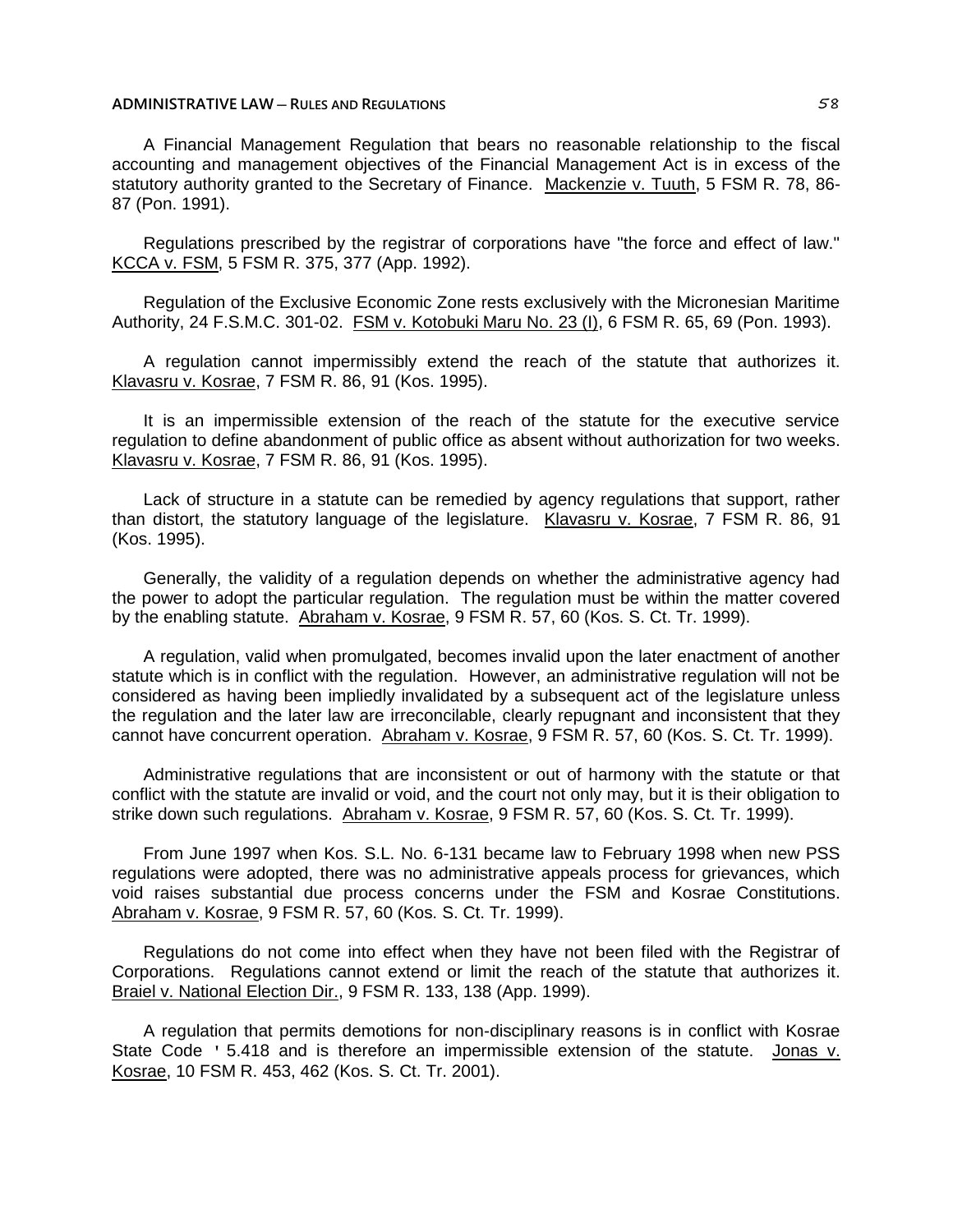When the state has held a hearing and solicited comments before adopting the regulations and when the defects the plaintiffs complain of in the regulations are not ripe for court decision and are of the type that are more properly addressed through state administrative action, the injury is a speculative one, especially when the plaintiffs have not demonstrated any attempt to apply for a license under the regulations. If the plaintiffs apply for a license and are denied, they may pursue remedies through the state administrative procedures act Nagata v. Pohnpei, 11 FSM R. 417, 418 (Pon. 2003).

Proposed regulations, that have not been adopted, do not have the force of law. Mackwelung v. Robert, 12 FSM R. 161, 162 (Kos. S. Ct. Tr. 2003).

The Financial Management Regulations, effective June 14, 1999, apply to the obligation and disbursement of funds from a lump sum appropriation for the purpose of funding health, education, infrastructure and other public projects. FSM v. Este, 12 FSM R. 476, 481 (Chk. 2004).

The Financial Management Regulations apply to the expenditure, obligation, and disbursement of funds. These Regulations were promulgated by the Secretary of Finance pursuant to statutory authority and have the force and effect of law. Under the statutes and regulations, funds cannot be used for any purpose other than for which they were allotted, and the Project Control Document is a legally binding document which sets forth the purposes for which the allotted funds must be used. FSM v. Fritz, 12 FSM R. 602, 604 (Chk. 2004).

A former Secretary of Finance's testimony as to his current understanding of the legal effect and the meaning of certain regulations can only be given little or no weight since it does not qualify as satisfactory "legislative history." The regulations speak for themselves. **FSM v. Fritz,** 12 FSM R. 602, 604 (Chk. 2004).

The Project Control Document is a legally binding document that sets forth the purposes for which the allotted funds must be used and the regulations prohibit the use of funds for a purpose other than for which they are allotted. Moses v. FSM, 14 FSM R. 341, 343 & n.3 (App. 2006).

The Financial Management Regulations promulgated by the Secretary of Finance pursuant to statutory authority have the force and effect of law. Moses v. FSM, 14 FSM R. 341, 343 n.3 (App. 2006).

When a regulation is clear and unambiguous that all port fees and charges are due and owing must be paid within thirty days of the port authority=s demand and the word "demand," which the court will construe in accordance with common usage, means to claim as one's due, to require, to request for payment of debt or amount due, to ask with authority, claim or challenge as due, or to ask as by right, the port authority could satisfy the demand requirement by simply making a written request for payment, which could take the form of an invoice or letter. Ehsa v. Pohnpei Port Auth., 14 FSM R. 481, 485 (Pon. 2006).

Whether or not to pursue a citation in lieu of arresting the vessel lies within the FSM's discretion. Failure to pursue an administrative penalty under the Administrative Penalties Regulations does not render an arrest wrongful. FSM v. Koshin 31, 16 FSM R. 15, 19 (Pon. 2008).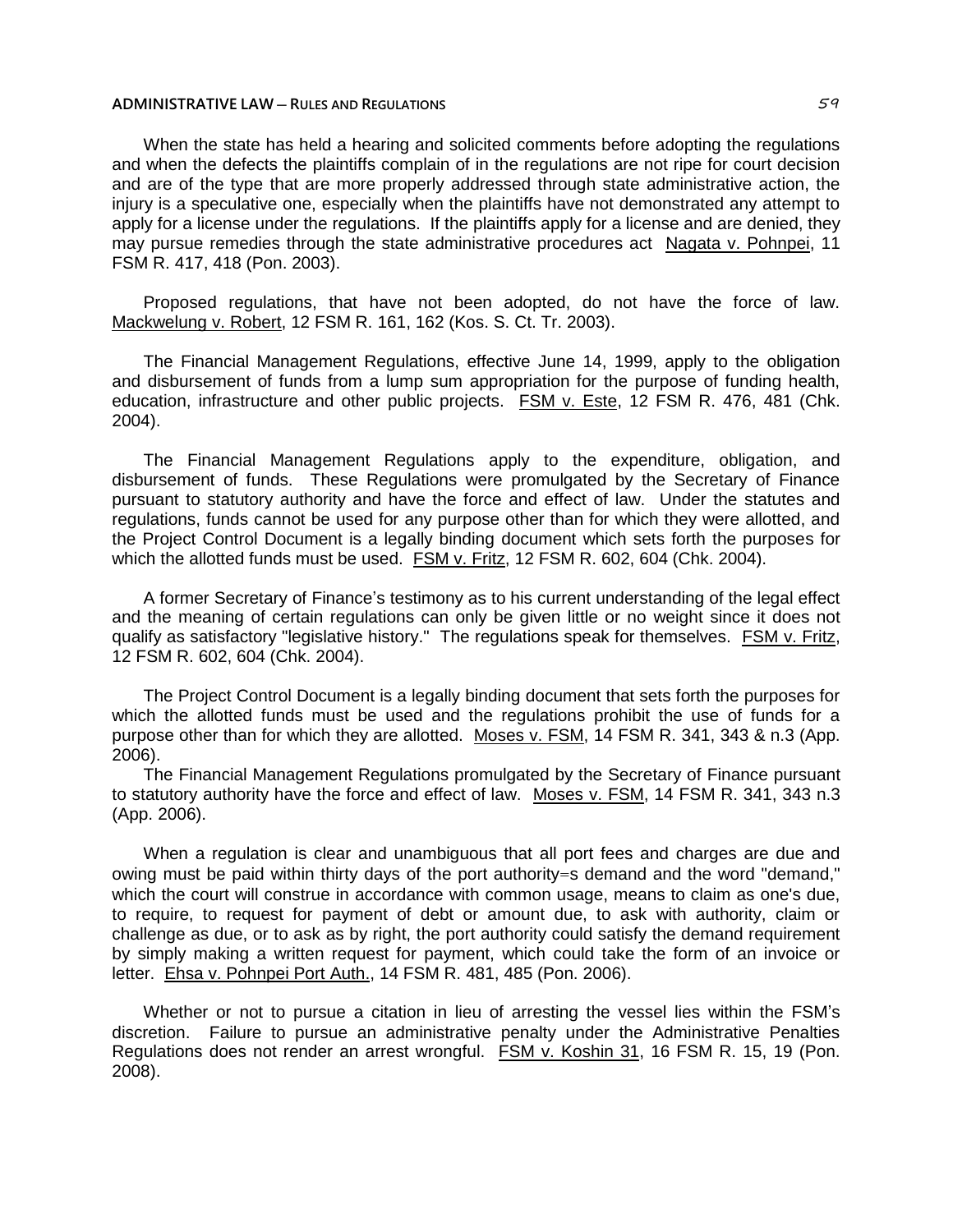NORMA's regulations provide for a discretionary system of citations and administrative penalties. The establishment of administrative penalties does not create any obligation on the part of the Authority or the Secretary to issue a citation instead of pursuing other legal remedies or to issue a citation prior to pursuing other legal remedies. Citations are issued by authorized officers, including Maritime Surveillance Officers, who may issue a citation under circumstances where the officer has a reasonable ground to believe that a violation has been committed. Anyone to whom a citation is issued may challenge it within 10 days of its receipt, and NORMA's executive director must issue a final decision on the challenge within 15 days thereafter. Any citation not so challenged is deemed final. FSM v. Koshin 31, 16 FSM R. 15, 19 (Pon. 2008).

With respect to the interplay between NORMA's Administrative Penalties Regulations and the FSM Code's Title 24, administrative penalties are those resulting from a citation issued by a Marine Surveillance Officer while civil penalties are those the FSM Supreme Court imposes in a civil lawsuit after a finding of liability for a Title 24 violation. The court has neither the authority nor the discretion to impose an administrative penalty for the violation in a civil lawsuit. FSM v. Koshin 31, 16 FSM R. 15, 19-20 (Pon. 2008).

While the fishing violations alleged in the complaint are subject to citation under the Administrative Penalties Regulations, the citation process is not mandatory. The citation process to assess an administrative penalty and a civil lawsuit for civil penalties proceed on two separate tracks. The fact that the FSM has not cited the vessel under the Administrative Penalty Regulations but instead has pursued Title 24 civil penalties is not a sufficient ground as a matter of law upon which to allege a cause of action for wrongful arrest against the FSM. FSM v. Koshin 31, 16 FSM R. 15, 20 (Pon. 2008).

The transponder-on violation in the Administrative Penalties Regulations is a violation of a condition of a fishing access agreement under the APRs' Violation Penalty section. Violation of an access agreement is something for which no specific penalty is provided under Title 24, and which falls within the catch-all provision of Section 920, and may be subject to administrative penalties. FSM v. Koshin 31, 16 FSM R. 15, 21-22 (Pon. 2008).

A public service system employee=s claim or disagreement over the employee's pay, working conditions, or status is a grievance for which the Truk Public Service System Act requires that regulations prescribe a system for hearing. The Truk Public Service Regulations provide for a Truk Public Service Grievance System that covers any employment matter of concern or dissatisfaction to an eligible employee. The regulations contain two grievance procedures, an informal grievance procedure, and a formal grievance procedure. An employee must show evidence of having pursued the employee's grievance informally before the employee can utilize the formal grievance procedure. Weriey v. Chuuk, 16 FSM R. 329, 331 (Chk. 2009).

While the Pohnpei PL&MD Division must establish procedures to ensure compliance with the Pohnpei Residents Employment Act of 1991 and the rules and regulations promulgated thereunder, the statute does not mention a "Chief of the Division," and where the Division of PL&MD is mentioned specifically, it is specifically envisioned that the Division must establish procedures to ensure compliance. By providing the Division with the responsibility for making the rules, the Act nevertheless does not empower only the Division to ensure compliance. Rather, it establishes that responsibility as part of the overall effort to ensure compliance and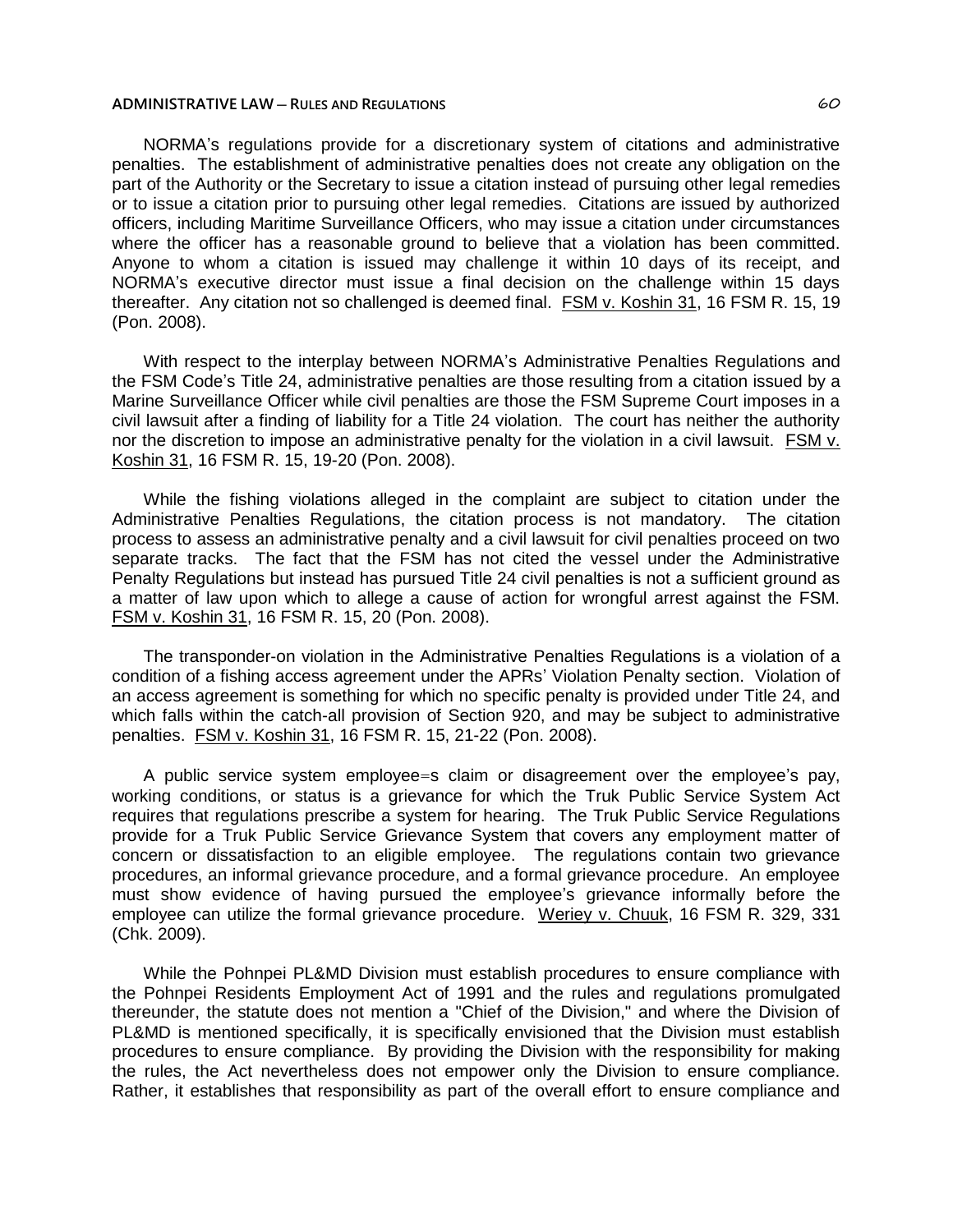the statute vests the power of the final decision for effecting compliance with the Director, not the Division or its Chief. Smith v. Nimea, 17 FSM R. 125, 130 (Pon. 2010).

A regulation cannot impermissibly extend or limit the reach of the statute that authorizes it and an unconstitutional statute may not be redeemed by voluntary administrative action. Continental Micronesia, Inc. v. Chuuk, 17 FSM R. 152, 161 (Chk. 2010).

A regulation cannot impermissibly extend or limit the reach of the statute that authorizes it. Continental Micronesia, Inc. v. Chuuk, 17 FSM R. 526, 533 (Chk. 2011).

Trust Territory Code Title 17, section 4(1) prescribes the procedure an administrative agency must follow before it adopts a rule or regulation. Chuuk State Law No. 2-94-06, section 2-17 prescribes the procedure that should be followed once the Chuuk Health Care Plan's Board has decided to adopt a regulation so that the regulation becomes valid and takes effect. Since these two state law provisions do not conflict, it is entirely likely that the Chuuk Legislature, when it enacted the Chuuk Health Care Plan Act, intended that the notice and comment provision of the Administrative Procedure Act would also be followed by the Plan's Board before adopting a regulation to be presented to the Governor for approval. Chuuk Health Care Plan v. Pacific Int=l, Inc., 17 FSM R. 535, 540 (Chk. 2011).

Neither the FSM nor the Chuuk Constitutions require prior public notice before adopting a regulation. This is because as a general rule notice and hearing are not a constitutional requirement in the rule-making process or in legislation by administrative agencies. Prior public notice requirements for regulations are statutory. Chuuk Health Care Plan v. Pacific Int'l, Inc., 17 FSM R. 535, 540 n.2 (Chk. 2011).

Agency rules adopted pursuant to a statutory rule-making proceeding are presumed valid and the burden is on the challenging party to establish the rules' invalidity by demonstrating that the rule-making agency adopted the rules in an unconstitutional manner, or exceeded its statutory authority, or otherwise acted in manner contrary to the statutory requirements. Chuuk Health Care Plan v. Pacific Int'l, Inc., 17 FSM R. 535, 540 (Chk. 2011).

Generally, a regulation's validity depends on whether the administrative agency had the power to adopt the particular regulation, that is, whether the regulation was within the matter covered by the enabling statute. Chuuk Health Care Plan v. Pacific Int'l, Inc., 17 FSM R. 535, 540 n.3 (Chk. 2011).

When a defendant challenging a regulation's validity has not established or made a substantial showing that the regulation was invalid because the agency acted in a manner contrary to statutory requirements in adopting the regulation, the agency is entitled to summary judgment that the defendant employer ought to have been remitting to the agency the employees' and the employer's health insurance contributions as required by the regulation and the employer's cross motion for summary judgment will be denied. Chuuk Health Care Plan v. Pacific Int'l, Inc., 17 FSM R. 535, 541 (Chk. 2011).

A regulation can neither contradict nor extend the reach of statutory law. Harden v. Continental Air Lines, Inc., 18 FSM R. 141, 146 n.2 (Pon. 2012).

Regulations, even if promulgated by the Secretary, must not exceed or limit the statute's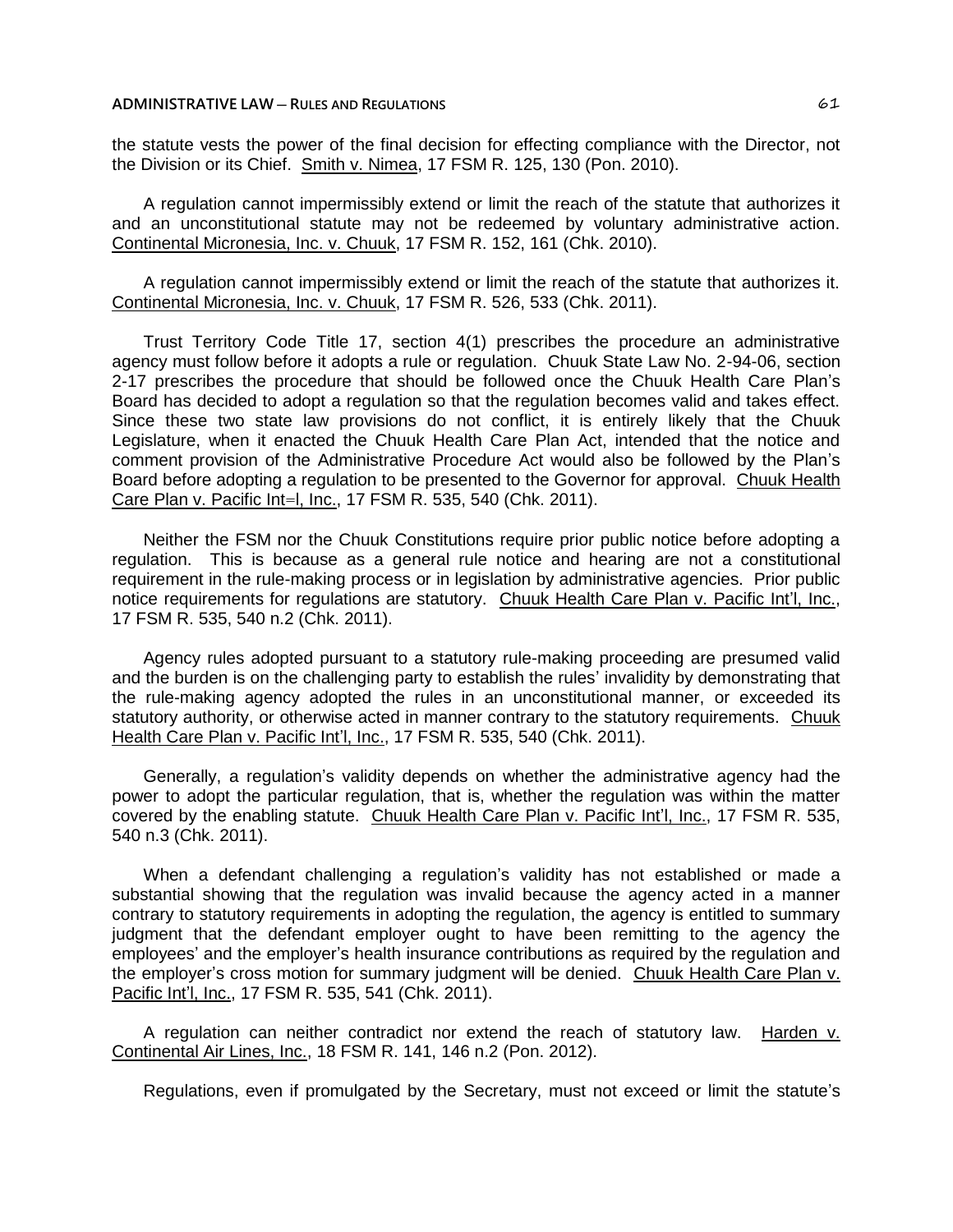reach. Thus, any promulgated regulation would have taken into account the provisions of the 1976 London Limitation of Liability Convention and the 1969 Tonnage Convention. The court will do likewise. People of Eauripik ex rel. Sarongelfeg v. F/V Teraka No. 168, 18 FSM R. 623, 626 (Yap 2013).

A regulation that conflicts with unambiguous statutes will not benefit from the deference the court shows to an agency interpreting its own enabling statute. Esiel v. FSM Dep't of Fin., 19 FSM R. 72, 75 (Pon. 2013).

Statutory construction must prevail over any contrary regulation since regulations that conflict with a statute are impermissible extensions of the statute. Esiel v. FSM Dep't of Fin., 19 FSM R. 72, 77 (Pon. 2013).

Regulations have the force and effect of law. Berman v. Pohnpei, 19 FSM R. 111, 116 (App. 2013).

Regulatory language is interpreted the same way statutory language is. Berman v. Pohnpei, 19 FSM R. 111, 116 (App. 2013).

When a regulation's plain language applies only to toilet facilities that might contaminate sources of water that could be used for drinking purposes – in other words, fresh water and when the term "body of water" might be construed as covering the lagoon but in light of the regulation's clear intent to preserve potable water sources, it must be read as a catchall phrase meant to cover any other potential potable water source, the regulation does not apply to a toilet on a berm in a salt-water lagoon. Berman v. Pohnpei, 19 FSM R. 111, 116-17 (App. 2013).

When a law's plain language is ambiguous, a court may look to the law's purpose — the evil that it was intended to remedy — to interpret the law. Berman v. Pohnpei, 19 FSM R, 111, 117 (App. 2013).

When a regulation's purpose  $-$  the evil that the regulation is designed to prevent  $-$  is the contamination of drinking water, it would not apply to a case where it might be proven that the privy on the berm leaks pollutants into the lagoon as the lagoon is not a possible potable water source since it is salt water and that evil is not covered by the regulation. Berman v. Pohnpei, 19 FSM R. 111, 117 (App. 2013).

A regulation cannot impermissibly extend or limit the reach of the statute that authorizes it. Esiel v. FSM Dep't of Fin., 19 FSM R. 590, 593 (App. 2014).

Whether an administrative penalty could have been imposed in lieu of a civil action in a fishing case is irrelevant to the case's disposition because the citation process by which administrative penalties are imposed is not mandatory and the citation process to assess an administrative penalty and a civil law suit for civil penalties proceed on two separate tracks. That the FSM has not cited a vessel under the Administrative Penalty Regulations, but has instead pursued Title 24 civil penalties is not sufficient as a matter of law to warrant summary judgment for defendants, nor does it present a material question of fact to be reserved for trial. FSM v. Kuo Rong 113, 20 FSM R. 27, 35 (Yap 2015).

Kosrae Island Resource Management Authority is statutorily required to adopt regulations necessary for the protection and sustainable commercial harvesting, commercial processing,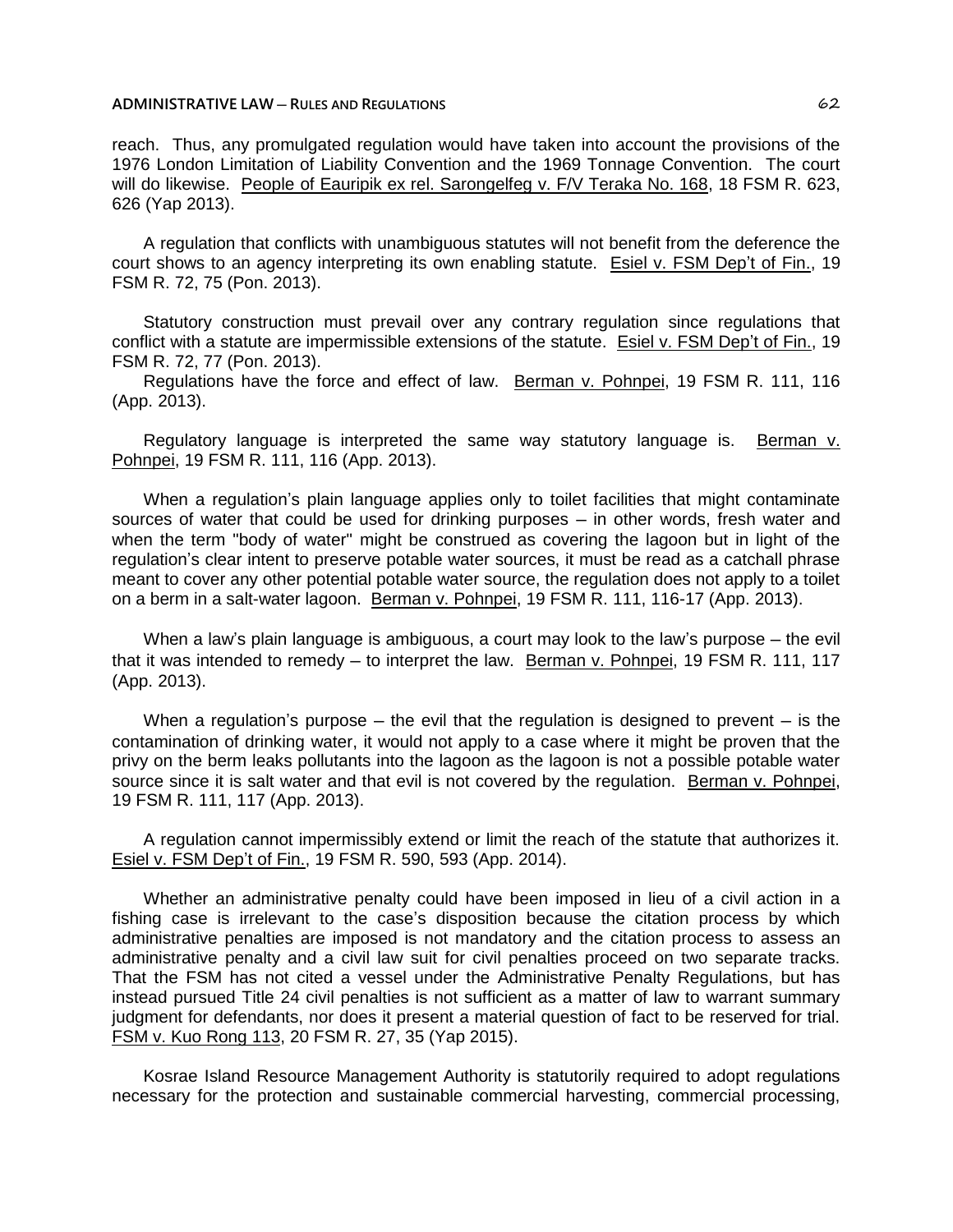and commercial exportation of sea cucumbers, and to effect this regulatory scheme, the statute vests KIRMA with the authority to issue commercial sea cucumber permits and requires that those making commercial use of sea cucumbers to obtain KIRMA permits. Making persons who have a foreign investment permit also get a KIRMA permit is consistent with this regulatory scheme because if a foreign investment permit holder did not also need to obtain a KIRMA permit, then KIRMA would be unable to effectively manage or regulate the sea cucumber resource since it would not have any contact with or knowledge of the foreign investment permit holder's activities and thus be unable to effectively regulate the resource. Lee v. Kosrae, 20 FSM R. 160, 165 (App. 2015).

Regulatory language is interpreted in the same way that statutory language is. Ramirez v. College of Micronesia, 20 FSM R. 254, 264 (Pon. 2015).

While it is true in construction of statues, thus also of regulations, that the word "may" as opposed to "shall" is indicative of discretion or a choice between two or more alternatives, the context in which the word appears must be the controlling factor. The fact that a word "may" is used is not conclusive, since it is well settled that permissive words may be interpreted as mandatory where such construction is necessary to effectuate legislative intent. Ramirez v. College of Micronesia, 20 FSM R. 254, 264 (Pon. 2015).

The discretion an aggrieved College of Micronesia employee has when the grievance has not been resolved informally is the choice to further pursue the grievance through the formal procedure or to abandon the grievance altogether. It is not the discretion to either pursue the formal grievance procedure or to go directly to court. Ramirez v. College of Micronesia, 20 FSM R. 254, 264 (Pon. 2015).

By statute, the College of Micronesia must adopt a personnel system which provides that the College's employees are not, for any purpose, employees of any FSM government or its political subdivisions, and which must guarantee that every College official, faculty member, and other employee is entitled to hold his or her position during good behavior, subject to suspension, demotion, layoff, or dismissal only as provided in the College's personnel regulations. Ramirez v. College of Micronesia, 20 FSM R. 254, 265-66 (Pon. 2015).

Regulations may be promulgated to assure efficiency, accuracy, and proficiency in carrying out the objectives of Title 53. These regulations also provide restrictions to prevent abuse and to regulate violations in order to protect the Social Security system. Neth v. FSM Social Sec. Admin., 20 FSM R. 362, 368 (Pon. 2016).

Since, if benefits are distributed by virtue of only an adoption decree, not only will this affect the financial stability and well-being of the Social Security program, Social Security would be vulnerable to abuse, exploitation, and misconduct. Therefore, the Social Security regulations that limit when benefits can be paid to adoptees are not *ultra vires*. Neth v. FSM Social Sec. Admin., 20 FSM R. 362, 368 (Pon. 2016).

The regulations that cover termination of shipping articles, do not afford the seaman the right to an administrative hearing before termination. Gilmete v. Peckalibe, 20 FSM R. 444, 451 (Pon. 2016).

Since 53 F.S.M.C. 703 expressly grants Social Security rule-making power, judicial review is limited to determining whether the promulgated regulations exceed the statutory authority,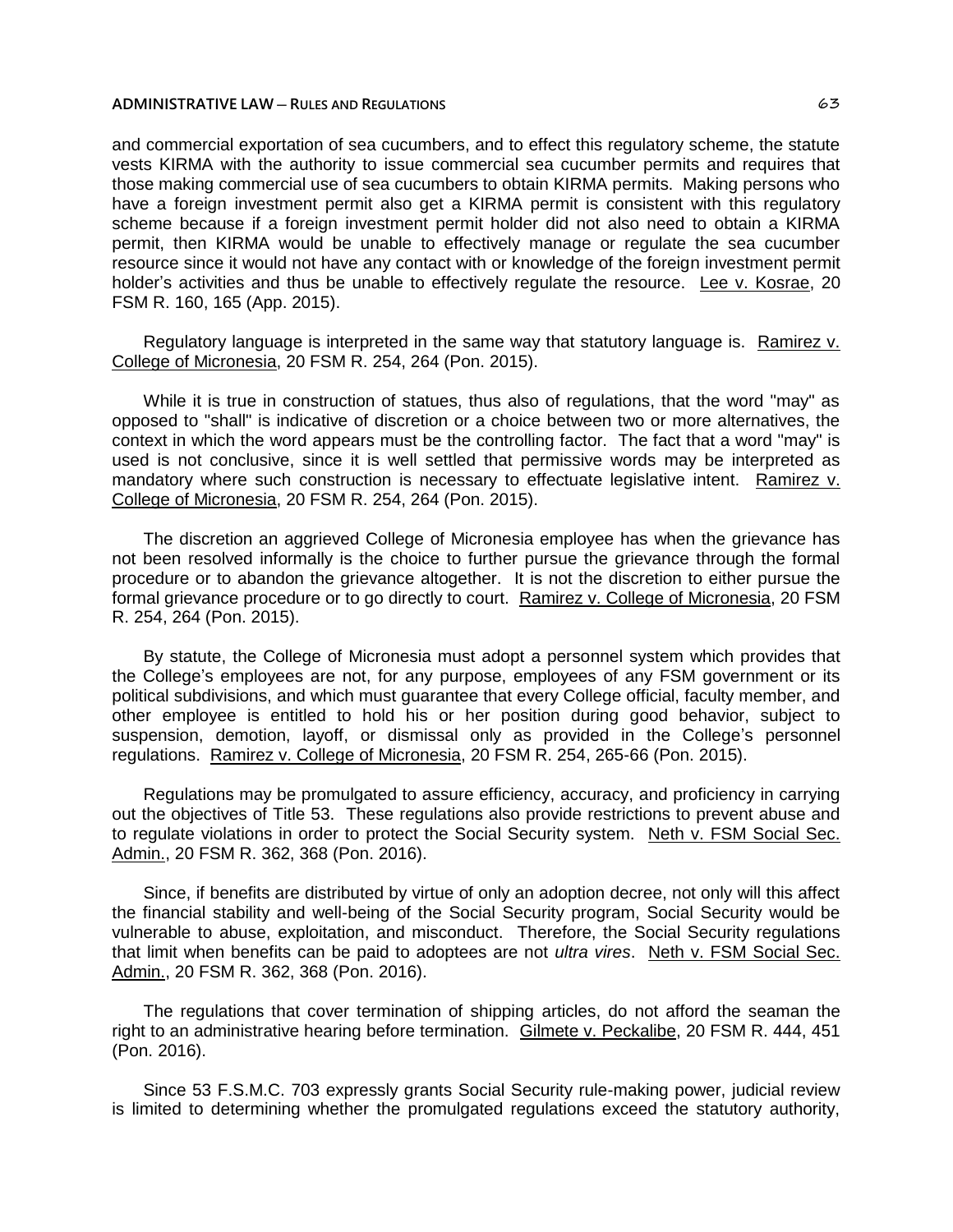#### **ADMINISTRATIVE LAW ─ STATUTORY CONSTRUCTION** 64

which is an issue of law reviewed de novo on appeal. Eliam v. FSM Social Sec. Admin., 21 FSM R. 412, 416 (App. 2018).

53 F.S.M.C. 703 delegates to the Social Security Administration authority to promulgate regulations and provides that the Board may, pursuant to the Administrative Procedures Act, adopt, amend, or rescind regulations for the administration of the Social Security law. Eliam v. FSM Social Sec. Admin., 21 FSM R. 412, 416 (App. 2018).

The statutory delegation of rule-making authority to Social Security implicitly recognizes its relative competence and expertise to ensure an efficient and equitable means to evaluate whether a claimant qualifies for benefits. Eliam v. FSM Social Sec. Admin., 21 FSM R. 412, 416 (App. 2018).

Social security regulations are entitled to great deference because Congress has given Social Security full power and authority to promulgate regulations necessary or appropriate to carry out the agency's function and therefore Social Security regulations are not *ultra vires*. Eliam v. FSM Social Sec. Admin., 21 FSM R. 412, 417 (App. 2018).

Regulations may provide convenient remedies for the protection of the right secured and regulating the claim of citizenship so that its exact limits may be better known and understood, but any such legislation or regulation must be subordinate to the constitutional provision and in furtherance of its purpose, and must not, in any particular, attempt to narrow or embarrass it. Hartmann v. Department of Justice, 21 FSM R. 468, 476 (Chk. 2018).

Supplemental legislation, and any lack of regulations promulgated thereunder, cannot supplant the FSM Constitution's clear mandate. Hartmann v. Department of Justice, 21 FSM R. 468, 476 (Chk. 2018).

Although the immigration regulations do not delegate the power to enforce the Immigration Act any further than the Secretary of Justice and the Chief of the Division of Immigration and Labor, the Chief obviously must act through subordinates who staff the ports of entry and the immigration offices in each of the four states. Macayon v. FSM, 22 FSM R. 544, 553 (Chk. 2020).

Regulations, even if properly promulgated, must neither exceed nor limit the statute=s reach. Macayon v. FSM, 22 FSM R. 544, 553 (Chk. 2020).

## ─ Statutory Construction

Due process may well require that, in a National Public Service System employment dispute, the ultimate decision-maker reviews the record of the ad hoc committee hearing, at least insofar as either party to the personnel dispute may rely upon some portion of the record. 52 F.S.M.C. 156. Suldan v. FSM (I), 1 FSM R. 201, 206 (Pon. 1982).

The National Public Service System Act fixes two conditions for a national government employee=s termination. Responsible officials must be persuaded that: 1) there is "cause," that is, the employee has acted wrongfully, justifying disciplinary action; and 2) the proposed action will serve "the good of the public service." 52 F.S.M.C. 151-157. Suldan v. FSM (II), 1 FSM R. 339, 353 (Pon. 1983).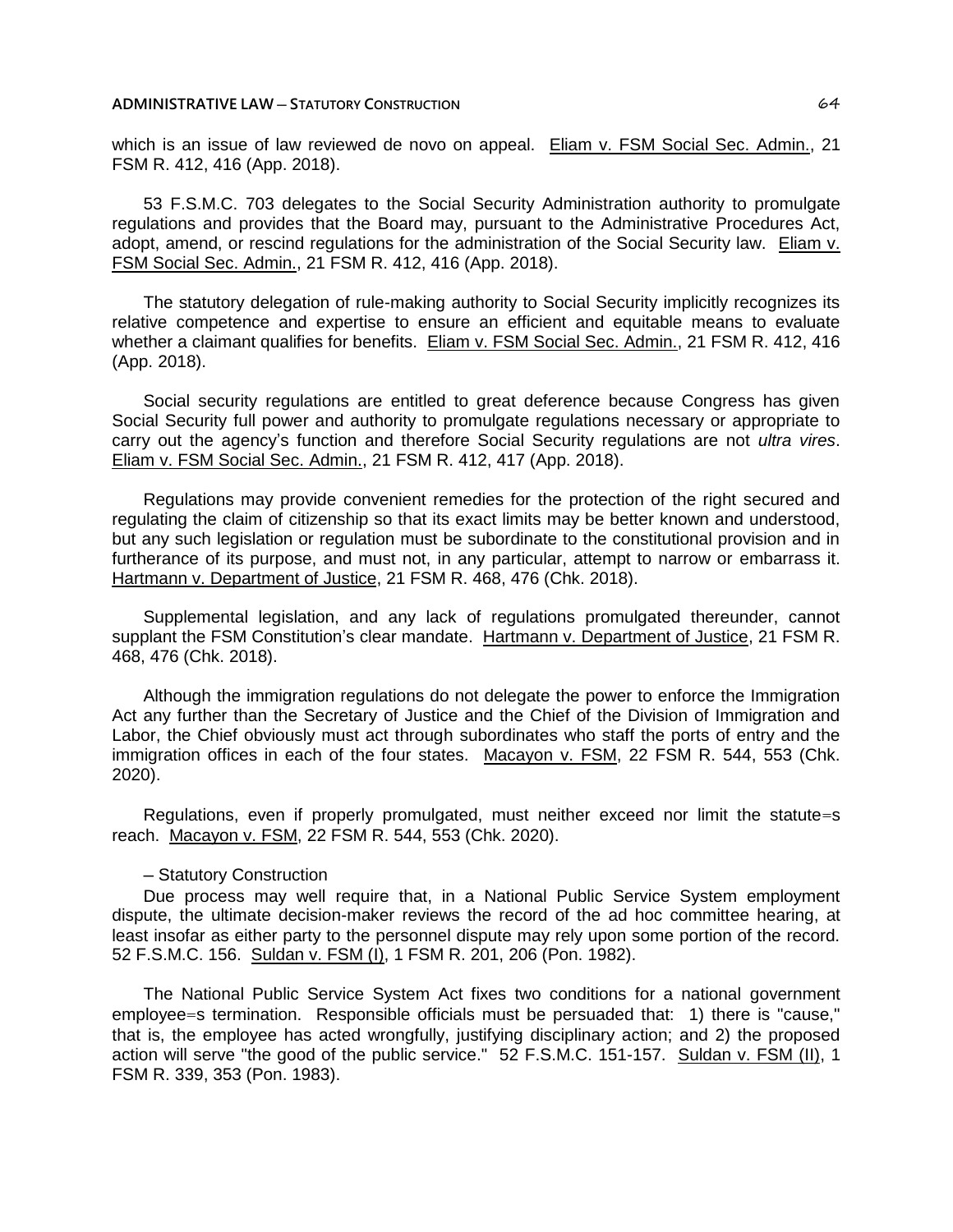## **ADMINISTRATIVE LAW ─ STATUTORY CONSTRUCTION** 65

The National Public Service System Act's provisions create a mutual expectation of continued employment for national government employees and protect that employment right by limiting the permissible grounds, and specifying necessary procedures, for termination. This, in turn, is sufficient protection of the employment right to establish a property interest. Suldan v. FSM (II), 1 FSM R. 339, 353-54 (Pon. 1983).

The highest management official must base his final decision on a national government employee's termination under section 156 of the National Public Service System Act, upon the information presented at the ad hoc committee hearing and no other information. Suldan v. FSM (II), 1 FSM R. 339, 359-60 (Pon. 1983).

If, pursuant to section 156 of the National Public Service System Act, the highest management official declines to accept a finding of fact of the ad hoc committee, the official will be required by statutory as well as constitutional requirements to review those portions of the record bearing on the factual issues and to submit a reasoned statement demonstrating why the ad hoc committee's factual conclusion should be rejected. Suldan v. FSM (II), 1 FSM R. 339, 360-61 (Pon. 1983).

The National Public Service System Act, by implication, requires final decisions by unbiased persons. Suldan v. FSM (II), 1 FSM R. 339, 362 (Pon. 1983).

Where there is a conflict between a statute of general application to numerous agencies or situations, such as the APA, and a statute specifically aimed at a particular agency or procedure, such as the National Election Code, the more particularized provision will prevail. This rule is based upon recognition that the legislative body, in enacting the law of specific application, is better focused and speaks more directly to the affected agency and procedure. Olter v. National Election Comm'r, 3 FSM R. 123, 129 (App. 1987).

Even if some deference is accorded to the legal judgment of an agency, the courts must remain the final authority on issues of statutory construction. Olter v. National Election Comm'r, 3 FSM R. 123, 132 (App. 1987).

Any court deference to another decision-maker on a legal question is a departure from the norm and may occur only when there is sound reason. Olter v. National Election Comm'r, 3 FSM R. 123, 132, 134 (App. 1987).

When there is no statement in an act or implication in its regulative history that Congress intended court deference to administrative interpretations of the statute, courts make their own independent determination as to the statute's meaning. Michelsen v. FSM, 3 FSM R. 416, 421 (Pon. 1988).

In reviewing the statutory interpretation of an agency authorized to implement the particular statute, the court should not defer but is under an affirmative duty to make its own determination as to the meaning of the statute when there is no indication that Congress intended the court to defer, when no particular scientific or other expertise is required for administration of the act, and when the interpretation does not involve mere routine operating decisions, but instead represents a fundamental policy decision having constitutional implications. Carlos v. FSM, 4 FSM R. 17, 25 (App. 1989).

A regulation that permits demotions for non-disciplinary reasons is in conflict with Kosrae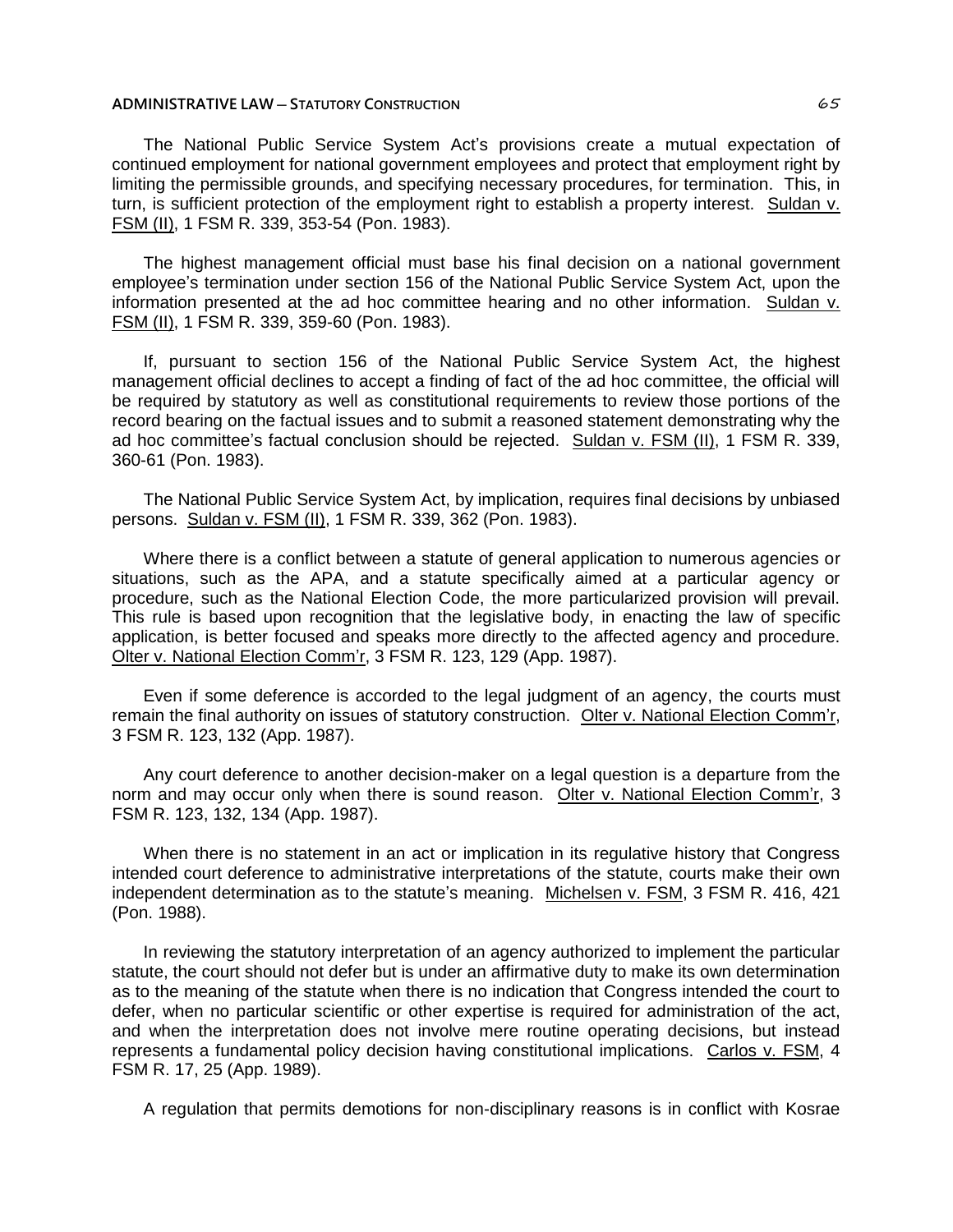State Code ' 5.418 and is therefore an impermissible extension of the statute. Jonas v. Kosrae, 10 FSM R. 453, 462 (Kos. S. Ct. Tr. 2001).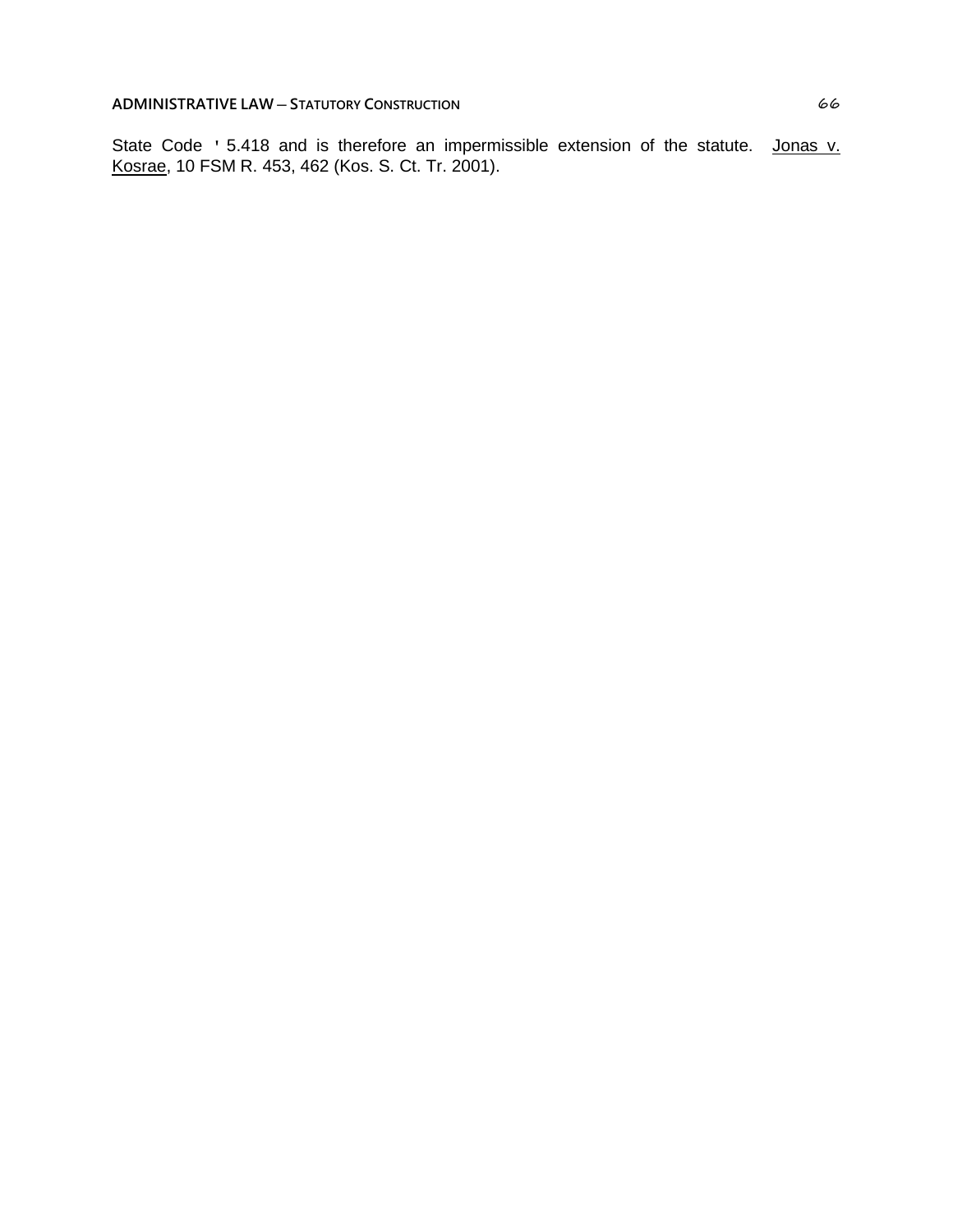When there is an apparent, or even putative, conflict between a statute of general application like the Administrative Procedures Act, and a statute directed toward a particular agency, the more specific provisions will apply. Andrew v. FSM Social Sec. Admin., 12 FSM R. 101, 104 (Kos. 2003).

Because it makes no sense to authorize an official to conduct hearings and investigations without also authorizing that official to do something with the information thus obtained, when the statute authorizes the Pohnpei Treasury Director to conduct hearings and investigations and, except for an appeal, makes the Director's decision final, it follows that the finality of the Director's decision applies to the entire administrative process before a judicial appeal. Smith v. Nimea, 17 FSM R. 125, 130 (Pon. 2010).

The statute requiring that the ad hoc committee hearing be conducted within the 15 calendar days of the receipt of the employee's appeal is directory and not mandatory, as the statute does not prescribe what happens if the prescribed time period is not adhered to. Poll v. Victor, 18 FSM R. 235, 246 (Pon. 2012).

Statutory construction must prevail over any contrary regulation since regulations that conflict with a statute are impermissible extensions of the statute. Esiel v. FSM Dep't of Fin., 19 FSM R. 72, 77 (Pon. 2013).

Courts must afford considerable weight to an agency's construction of a statute that it administers when Congress has not directly addressed the precise question at issue, but when the legislative intent is clear and unambiguous, that is the end of the matter. Esiel v. FSM Dep't of Fin., 19 FSM R. 72, 77-78 (Pon. 2013).

When there is a conflict between a statute of general application to numerous agencies or situations, such as an Administrative Procedures Act, and a statute specifically aimed at a particular agency or procedure the more particularized provision will prevail. This rule is based upon recognition that the legislative body, in enacting the law of specific application, is better focused and speaks more directly to the affected agency and procedure. Macayon v. Chuuk State Bd. of Educ., 19 FSM R. 644, 648 (Chk. S. Ct. Tr. 2015).

Kosrae Island Resource Management Authority is statutorily required to adopt regulations necessary for the protection and sustainable commercial harvesting, commercial processing, and commercial exportation of sea cucumbers, and to effect this regulatory scheme, the statute vests KIRMA with the authority to issue commercial sea cucumber permits and requires that those making commercial use of sea cucumbers to obtain KIRMA permits. Making persons who have a foreign investment permit also get a KIRMA permit is consistent with this regulatory scheme because if a foreign investment permit holder did not also need to obtain a KIRMA permit, then KIRMA would be unable to effectively manage or regulate the sea cucumber resource since it would not have any contact with or knowledge of the foreign investment permit holder's activities and thus be unable to effectively regulate the resource. Lee v. Kosrae, 20 FSM R. 160, 165 (App. 2015).

The argument that the presumptions "cancel each other out" is not viable. Robert v. FSM Social Sec. Admin., 22 FSM R. 388, 393 (Kos. 2019).

When a plaintiff successfully creates a presumption, he not only satisfies his burden of going forward but also shifts that burden to the defendant. The defendant then must rebut the presumption to satisfy his burden of going forward. The burden of persuasion normally remains